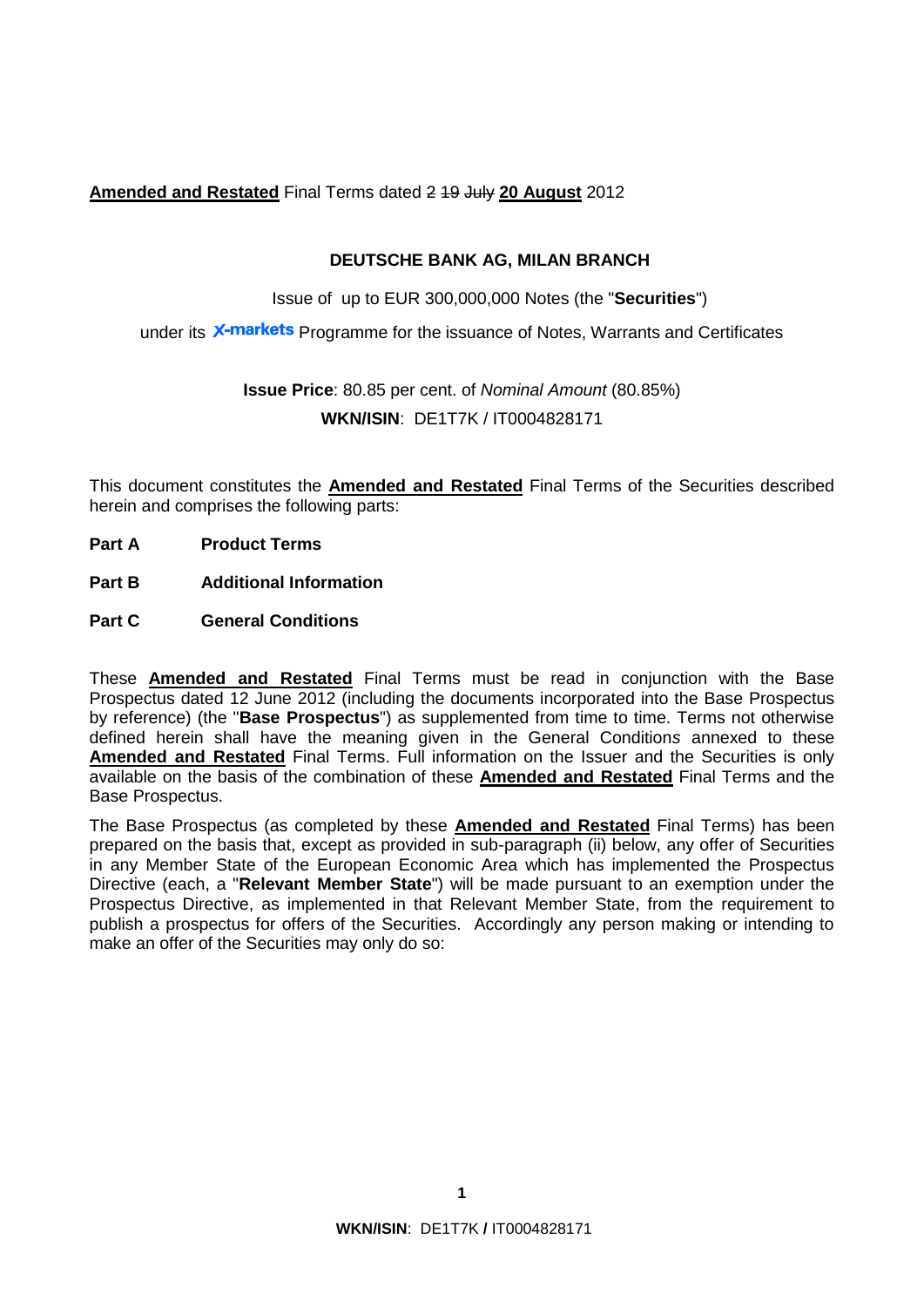- (i) in circumstances in which no obligation arises for the Issuer to publish a prospectus pursuant to Article 3 of the Prospectus Directive or supplement a prospectus pursuant to Article 16 of the Prospectus Directive, in each case, in relation to such offer; or
- (ii) in those Public Offer Jurisdictions mentioned under the section entitled "Categories of potential investors to which the Securities are offered and whether tranche(s) have been reserved for certain countries" in Part B below provided such person is one of the persons mentioned in such section and that such offer is made during the Offering Period specified in Part B below.

The Issuer has not authorised, nor does it authorise, the making of any offer of Securities in any other circumstances.

The expression "**Prospectus Directive**" means Directive 2003/71/EC (and amendments thereto, including the 2010 PD Amending Directive, to the extent implemented in the Relevant Member State) and includes any relevant implementing measure in the Relevant Member State and the expression "**2010 PD Amending Directive**" means Directive 2010/73/EU.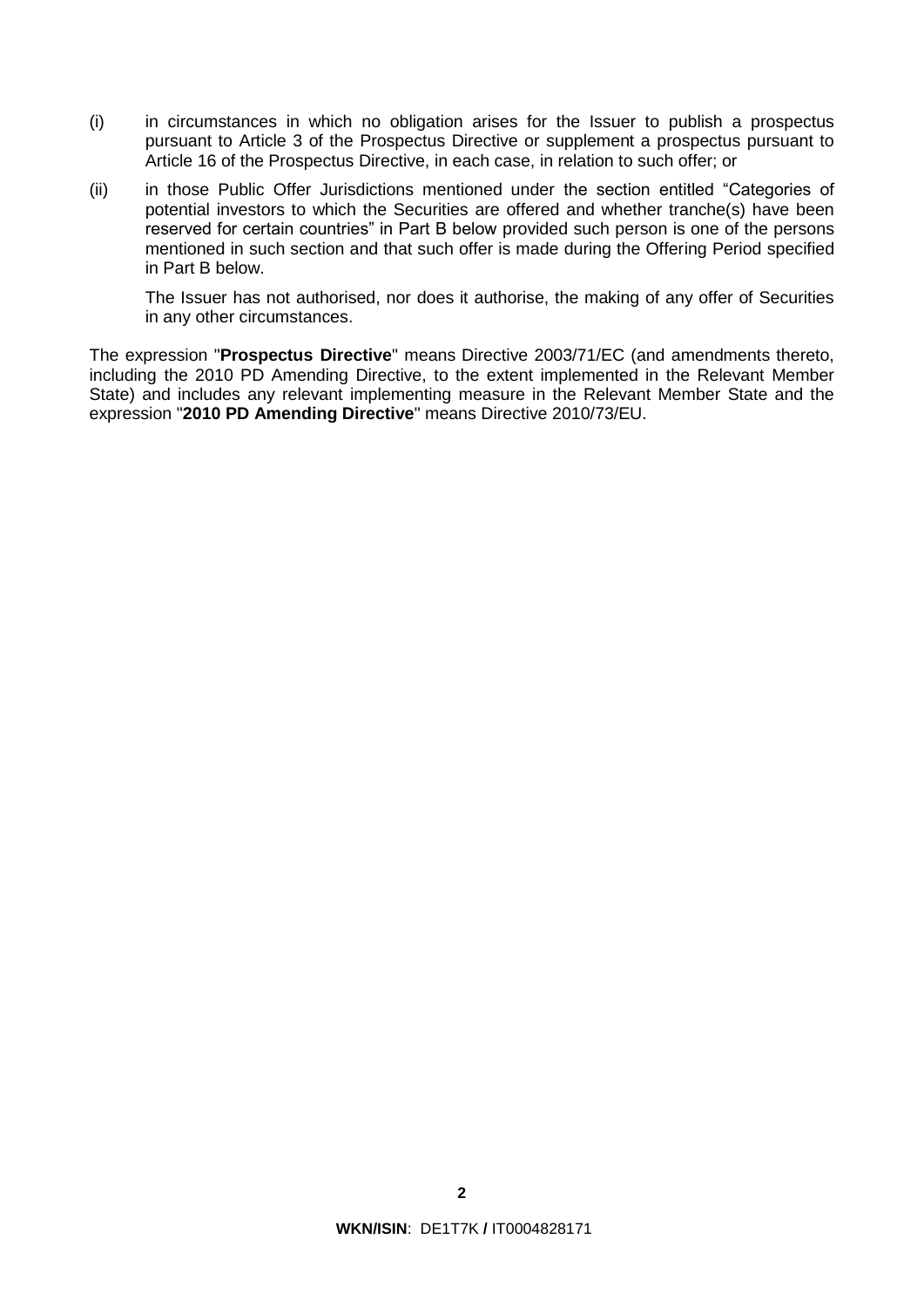# **PART A**

# **PRODUCT TERMS**

The following are the "Product Terms" of the Securities and shall, to the extent inconsistent with the General Conditions set out in Part C (*General Conditions*) of these **Amended and Restated** Final Terms, replace or modify the General Conditions for the purposes of the Securities. In the event of any inconsistency between these Product Terms and the General Conditions, these Product Terms shall prevail for the purposes of the Securities.

| Security type                  | <b>Note</b>                                                                                                                                                                                                          |
|--------------------------------|----------------------------------------------------------------------------------------------------------------------------------------------------------------------------------------------------------------------|
| <b>WKN/ISIN</b>                | DE1T7K / IT0004828171                                                                                                                                                                                                |
| <b>Issuer</b>                  | Deutsche Bank AG, Milan Branch                                                                                                                                                                                       |
| Aggregate Nominal<br>Amount    | Up to EUR 300,000,000 Securities                                                                                                                                                                                     |
| <b>Issue Price</b>             | 80.85 per cent. (80.85%) of the Nominal Amount                                                                                                                                                                       |
| <b>Issue Date</b>              | 8 31 August 6 September 2012                                                                                                                                                                                         |
| <b>Primary Market End Date</b> | 3 28 31 August 2012                                                                                                                                                                                                  |
| <b>Nominal Amount</b>          | EUR 1,000 per Security                                                                                                                                                                                               |
| Settlement                     | <b>Cash Settlement</b>                                                                                                                                                                                               |
| Cash Amount                    | In respect of each Security, the Nominal Amount                                                                                                                                                                      |
| <b>Coupon Payment</b>          | Coupon Payment not applicable                                                                                                                                                                                        |
| <b>Settlement Date</b>         | 8 31 August 6 September 2022                                                                                                                                                                                         |
| <b>Settlement Currency</b>     | Euro ("EUR")                                                                                                                                                                                                         |
| <b>Business Day Locations</b>  | TARGET2, London and Milan                                                                                                                                                                                            |
| <b>Correction Period</b>       | Three Business Days prior to the due date for any payment or<br>delivery under the Securities, the amount of which is determined in<br>whole or in part by reference to such value or price of the Reference<br>Item |
| Form of Securities             | <b>Italian Securities</b>                                                                                                                                                                                            |
| <b>Clearing Agent</b>          | Monte Titoli S.p.A., Via Mantegna, 6 20154 Milan, Italy                                                                                                                                                              |
| Governing Law                  | Italian law                                                                                                                                                                                                          |
| Other provisions               | In respect of the Securities, the General Conditions shall be<br>amended as follows:                                                                                                                                 |
|                                | § 2 (Exercise and Redemption)                                                                                                                                                                                        |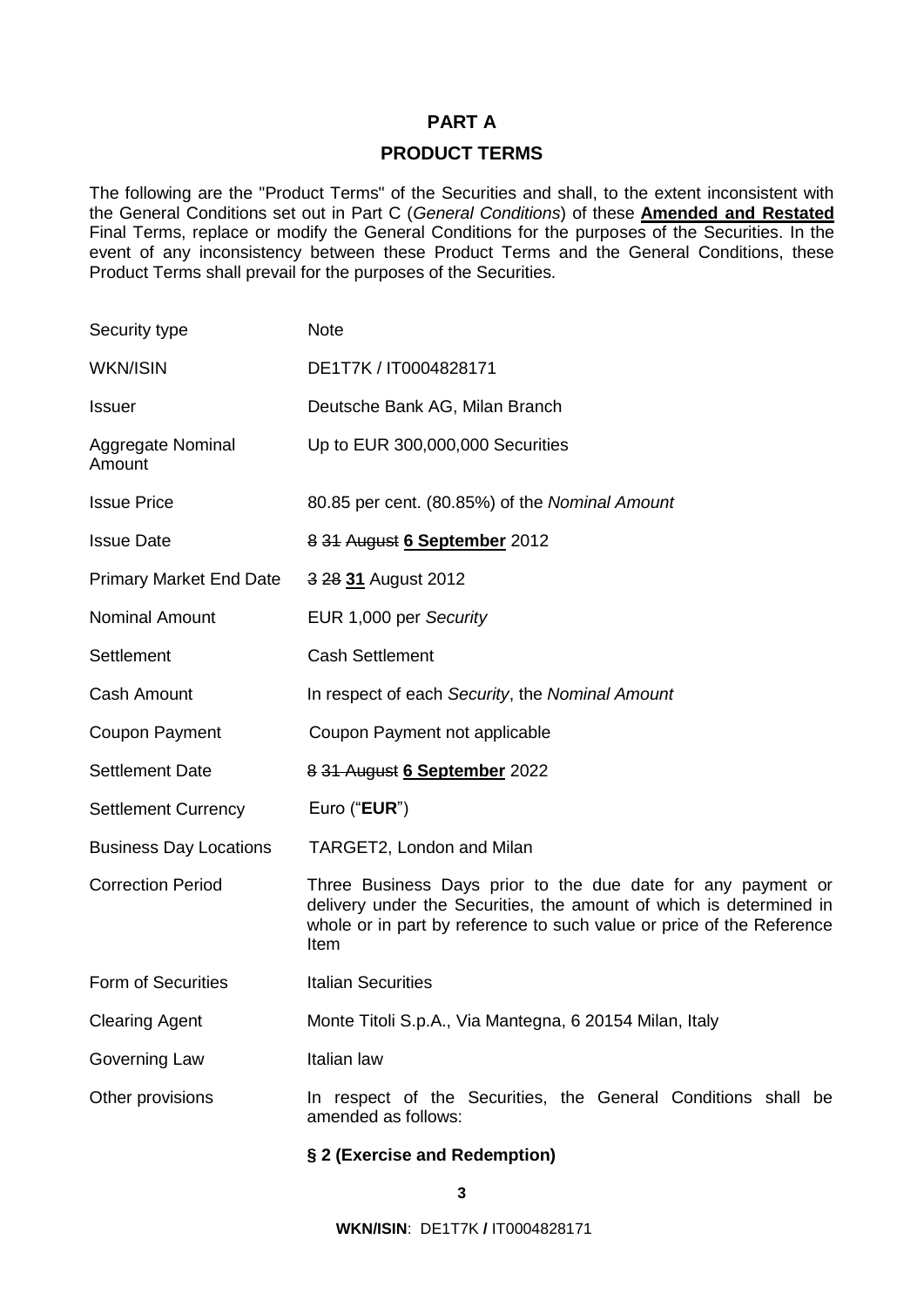in §2(5), the words "expenses, including any applicable depository charges, transaction or exercise charges" and the words "issue, registration, securities transfer" shall be deleted from the eleventh to the twelfth lines;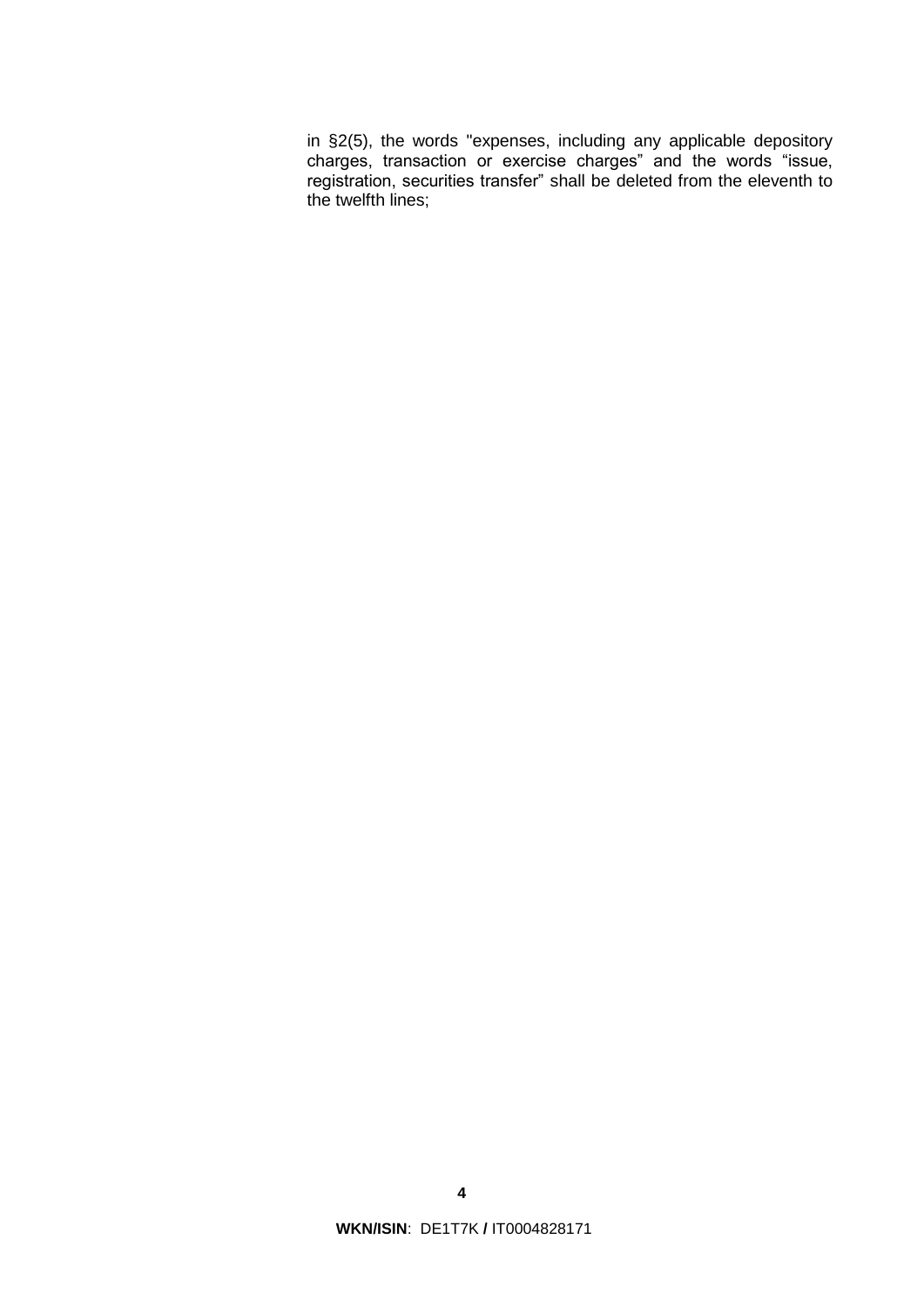# **PART B**

# **ADDITIONAL INFORMATION**

#### **LISTING AND TRADING**

Listing and Trading **Application** will be made to list and trade the

**5** Securities on the Euro TLX market, which is not a regulated market for the purposes of Directive 2004/39/EC. Estimate of total expenses related to admission to trading EUR 3,000 Minimum Trade Size **Confirming** One security. **OFFERING OF SECURITIES** Investor minimum subscription amount The minimum allocation per investor will be 1 (one) Security Investor maximum subscription amount The maximum allocation of Securities will be subject only to availability at the time of application. There are no pre-identified allotment criteria. The Distributors (as defined below) will adopt allotment criteria that ensure equal treatment of prospective investors. All of the Securities requested through the Distributors during the Offering Period will be assigned up to the maximum amount of the Offer. The Offering Period **Applications** to subscribe for the Securities may be made through the Distributor(s) from 2 July 2012 until the "**Primary Market End Date**" which is 3 28 **31** August 2012 (subject to adjustment) during the hours in which banks are generally open for business in Italy. The Issuer reserves the right for any reason to change the number of Securities offered. Any such change or any amendment to the Offering Period will be communicated to investors by means of a notice published on the website of the Issuer [\(www.it.x-markets.db.com\).](http://www.it.x-markets.db.com)/) Cancellation of the Issuance of the Securities The Issuer reserves the right for any reason to cancel the issuance of the Securities. Any such decision will be communicated to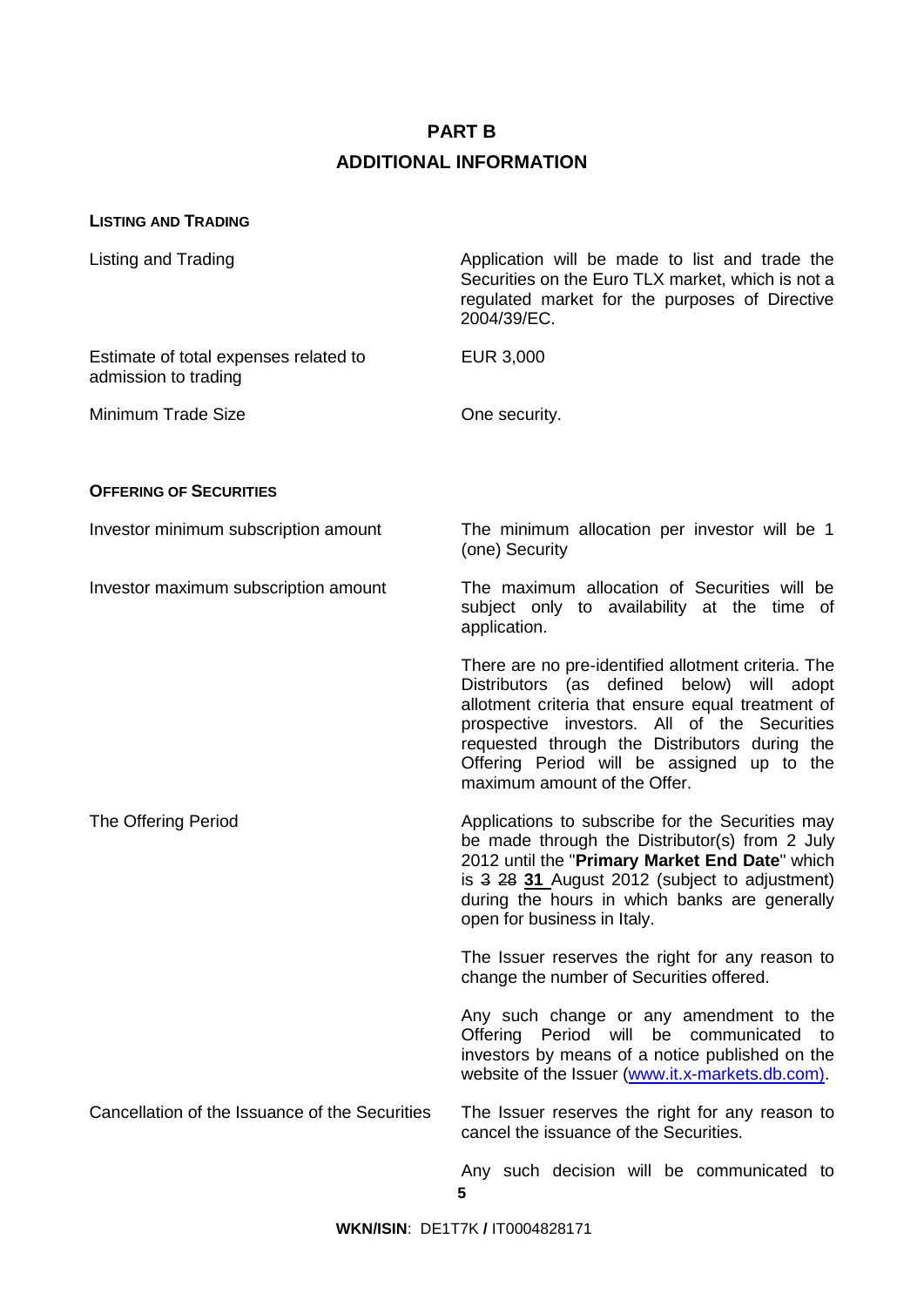investors by means of a notice published on the website of the Issuer [\(www.it.x-markets.db.com\).](http://www.it.x-markets.db.com)/)

> For the avoidance of doubt, if any application has been made by a potential investor and the Issuer exercises such a right, each such potential investor shall not be entitled to subscribe or otherwise purchase any Securities.

> The Issuer reserves the right for any reason to

Any such decision will be communicated to investors by means of a notice published on the website of the Issuer [\(www.it.x-markets.db.com\).](http://www.it.x-markets.db.com)/)

Italy at participating branches of a Distributor.

to investors by the relevant Distributor.

Applications will be in accordance with the relevant Distributor's usual procedures, notified

Prospective investors will not be required to enter into any contractual arrangements directly with the Issuer relating to the subscription for the

close the Offering Period early.

# Early Closing of the Subscription of the **Securities**

Conditions to which the offer is subject: Offers of the Securities are conditional on their

Description of the application process: Applications for the Securities can be made in

Description of possibility to reduce subscriptions and manner for refunding excess amount paid by applicants:

Details of the method and time limits for paying up and delivering the Securities:

Manner in and date on which results of the offer are to be made public:

Not applicable

Securities.

issue

Investors will be notified by the relevant Distributor of their allocations of Securities and the settlement arrangements in respect thereof. The Securities will be issued on the Issue Date against payment to the Issuer by the relevant Distributor of the net subscription price.

The Issuer will in its sole discretion determine the final amount of Securities to be issued (which will be dependent on the outcome of the offer), up to a limit of EUR 300, 000,000.

The precise number of Securities to be issued will be published on the website of the Luxembourg Stock Exchange [\(www.bourse.lu\)](http://www.bourse.lu)/) in accordance with Article 10 of the Luxembourg Law on the Prospectuses for Securities on or around the Issue Date.

Non-exempt Offer / Categories of potential Offers may be made through each Distributor in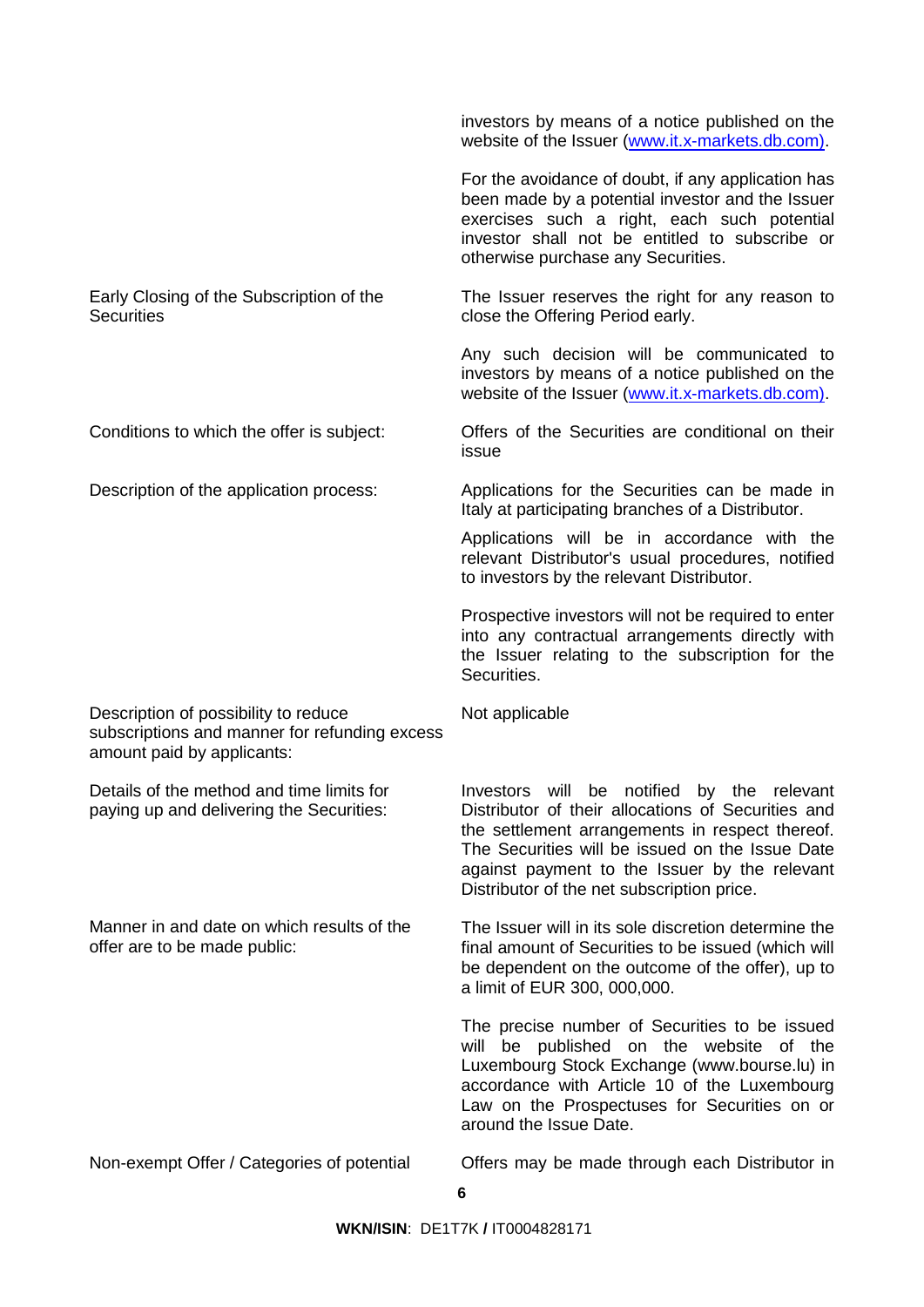investors to which the Securities are offered and whether tranche(s) have been reserved for certain countries/ Public Offer Jurisdictions:

Process for notification to applicants of the amount allotted and the indication whether dealing may begin before notification is made:

Amount of any expenses and taxes specifically charged to the subscriber or purchaser:

Name(s) and address(es), to the extent known to the Issuer, of the placers in the various countries where the offer takes place.

Italy (the "**Public Offer Jurisdiction**") to any person.

Qualified Investors (*investitori qualificati*, as defined in Article 100 of Legislative Decree No. 58 of 24 February 1998) may be assigned only those Securities remaining after the allocation of all the Securities requested by the public in Italy during the Offering Period.

Offers (if any) in other EEA countries may only be made pursuant to an exemption from the obligation under the Prospectus Directive as implemented in such countries to publish a prospectus.

Any investor not located in Italy should contact its financial adviser for more information, and may only purchase the Securities, remaining after the allocation of all the Securities requested by the public in Italy during the Offering Period, from its financial adviser, bank or financial intermediary

Each investor will be notified by the relevant Distributor of its allocation of Securities after the end of the Offering Period and before the Issue Date.

No dealings in the Securities may take place prior to the Issue Date.

The Issuer is not aware of any expenses and taxes specifically charged to the subscriber or purchaser.

For details of the Issue Price, which includes the commissions payable to the Distributors, see the section above entitled "Issue Price" as well as the section below entitled "Fees".

Deutsche Bank S.p.A. of Piazza del Calendario 3, 20126, Milan, Italy and Finanza e Futuro Banca S.p.A. of Piazza del Calendario 1, 20126 Milan, Italy (the "**Distributor**" and together with any other entities appointed as a distributor in respect of the Securities during the Offering Period, the "**Distributors**").

The Issuer reserves the right to appoint other distributors during the Offering Period, which will be communicated to investors by means of a notice published on the website of the Issuer [\(www.it.x-markets.db.com\).](http://www.it.x-markets.db.com)/)

**7** Deutsche Bank S.p.A. will act as lead manager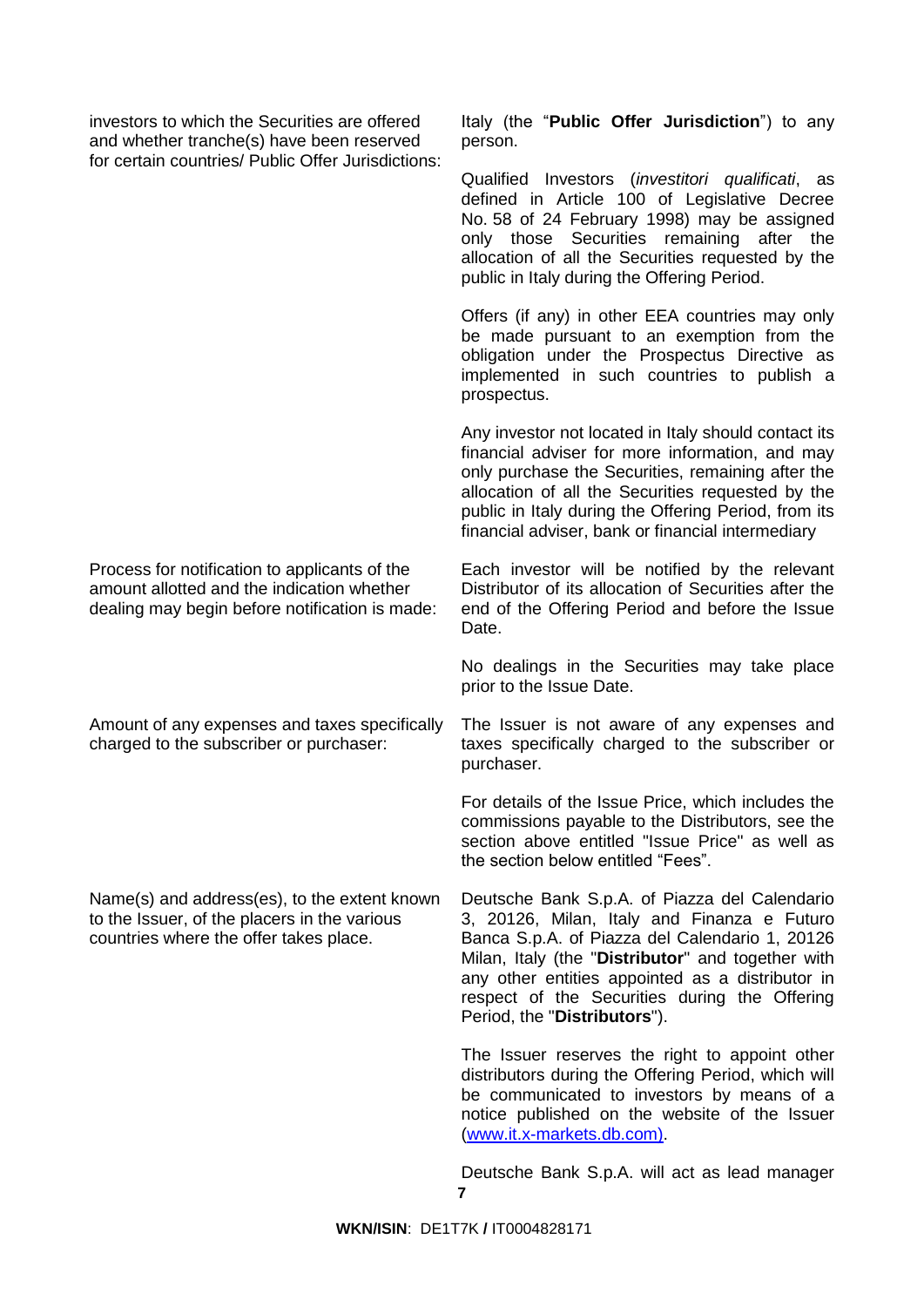|                                                                                   | of the placement syndicate (Responsabile del<br>Collocamento as defined under article 93-bis of<br>the Legislative Decree of 24 February 1998, n.<br>58, as subsequently amended (the "Financial<br>Services Act")) (the "Lead Manager"). |
|-----------------------------------------------------------------------------------|-------------------------------------------------------------------------------------------------------------------------------------------------------------------------------------------------------------------------------------------|
| Notification and authorisation:                                                   | The Securities are being offered to the public in<br>Italy pursuant to Articles 17 and 18 of the<br>Prospectus Directive and the implementing<br>provisions in Italy.                                                                     |
| <b>FEES</b>                                                                       |                                                                                                                                                                                                                                           |
| Fees paid by the Issuer to the Distributor <sup>1</sup>                           |                                                                                                                                                                                                                                           |
| <b>Trailer Fee</b>                                                                | Not applicable                                                                                                                                                                                                                            |
| <b>Placement Fee</b>                                                              | The Distributor will earn a Placement Fee from<br>the Issuer up to 4.00% of the Nominal Amount of<br>the Securities placed through it.                                                                                                    |
|                                                                                   | Further information may be obtained from the<br>Distributor.                                                                                                                                                                              |
| <b>SECURITY RATINGS</b>                                                           |                                                                                                                                                                                                                                           |
| Rating                                                                            | The Securities have not been rated.                                                                                                                                                                                                       |
|                                                                                   | The rating of the Issuer is as set out in the Base<br>Prospectus.                                                                                                                                                                         |
| <b>INTERESTS OF NATURAL AND LEGAL PERSONS</b><br><b>INVOLVED IN THE ISSUE</b>     |                                                                                                                                                                                                                                           |
| <b>Interests of Natural and Legal Persons</b><br>involved in the Issue            | Save for any fees payable as set out under<br>"Fees" above, so far as the Issuer is aware, no<br>person involved in the issue of the Securities has<br>an interest material to the offer                                                  |
| <b>REASONS FOR THE OFFER, ESTIMATED NET</b><br><b>PROCEEDS AND TOTAL EXPENSES</b> |                                                                                                                                                                                                                                           |
| Reasons for offer                                                                 | The net proceeds from this issue of Securities<br>will be applied by the Issuer for its general<br>corporate purposes. A substantial portion of the<br>proceeds from the issue of certain Securities                                      |

l

the Securities.

may be used to hedge market risk with respect to

<sup>1</sup>

The Issuer may pay placement and trailer fees as sales-related commissions to the relevant distributor(s). Placement fees are one-off payments from the proceeds of the issue; alternatively, the Issuer can grant the relevant distributor(s) an appropriate discount on the issue or offer price (without subscription surcharge). Trailer fees may be paid from any management fee referred to in the Product Terms on a recurring basis based on the Underlying. If Deutsche Bank AG is both the Issuer and the distributor with respect to the sale of its own securities, Deutsche Bank's distributing unit will be credited with the relevant amounts internally. – Further information on prices and price components is included in Part II (Risk Factors) in the Base Prospectus – Section E "Conflicts of Interest" under items 5 and 6.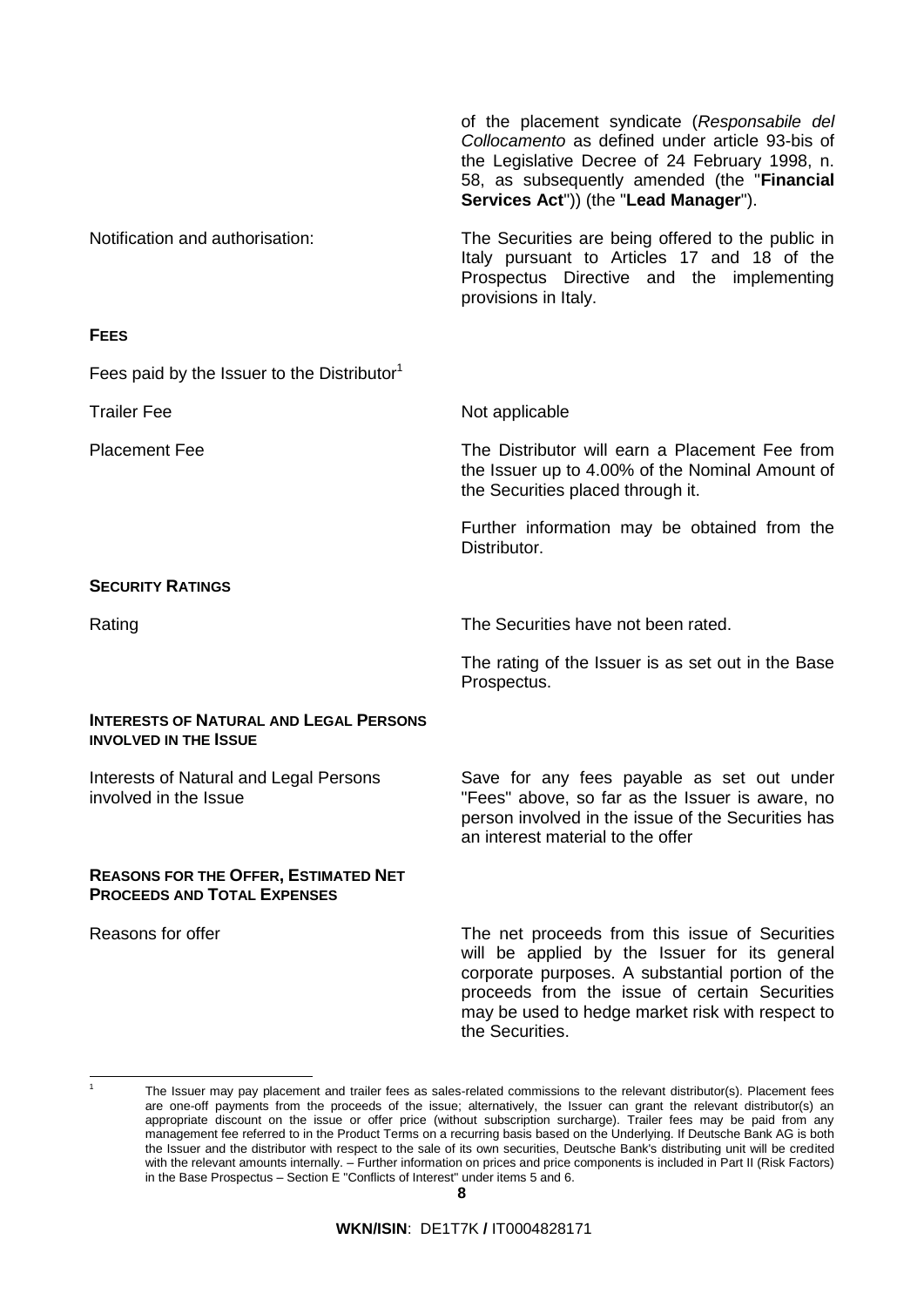### **RESPONSIBILITY**

Subject as provided below, the Issuer accepts responsibility for the information contained in these **Amended and Restated** Final Terms.

# **COUNTRY SPECIFIC AND OTHER SALES INFORMATION: ITALY**

| Agent in Italy                                                | In Italy, the Agent shall be Deutsche Bank S.p.A The Agent shall act<br>through its principal office in Milan being as at the Issue Date at the<br>following address: Piazza del Calendario, 3 - 20126.                                                                                                                                                                                                                                                                                                                                                                                                                                                                                      |
|---------------------------------------------------------------|----------------------------------------------------------------------------------------------------------------------------------------------------------------------------------------------------------------------------------------------------------------------------------------------------------------------------------------------------------------------------------------------------------------------------------------------------------------------------------------------------------------------------------------------------------------------------------------------------------------------------------------------------------------------------------------------|
| <b>Selling Restrictions</b>                                   | See Part VI(B): "General Selling and Transfer Restrictions" in the Base<br>Prospectus.                                                                                                                                                                                                                                                                                                                                                                                                                                                                                                                                                                                                       |
|                                                               | As more fully set out in the Base Prospectus, the Securities have not<br>been and will not be registered under the United States Securities Act<br>of 1933, as amended. Any offer or sale of the Securities must be made<br>in a transaction exempt from the registration requirements of such Act<br>pursuant to Regulation S thereunder. The Securities may not be<br>offered, sold or otherwise transferred in the United States or to persons<br>who are either U.S. persons defined as such in Regulation S of such<br>Act or persons who do not come within the definition of a non-United<br>States person under Rule 4.7 of the United States Commodity<br>Exchange Act, as amended. |
| <b>Additional Selling and</b><br><b>Transfer Restrictions</b> | This provision does not apply.                                                                                                                                                                                                                                                                                                                                                                                                                                                                                                                                                                                                                                                               |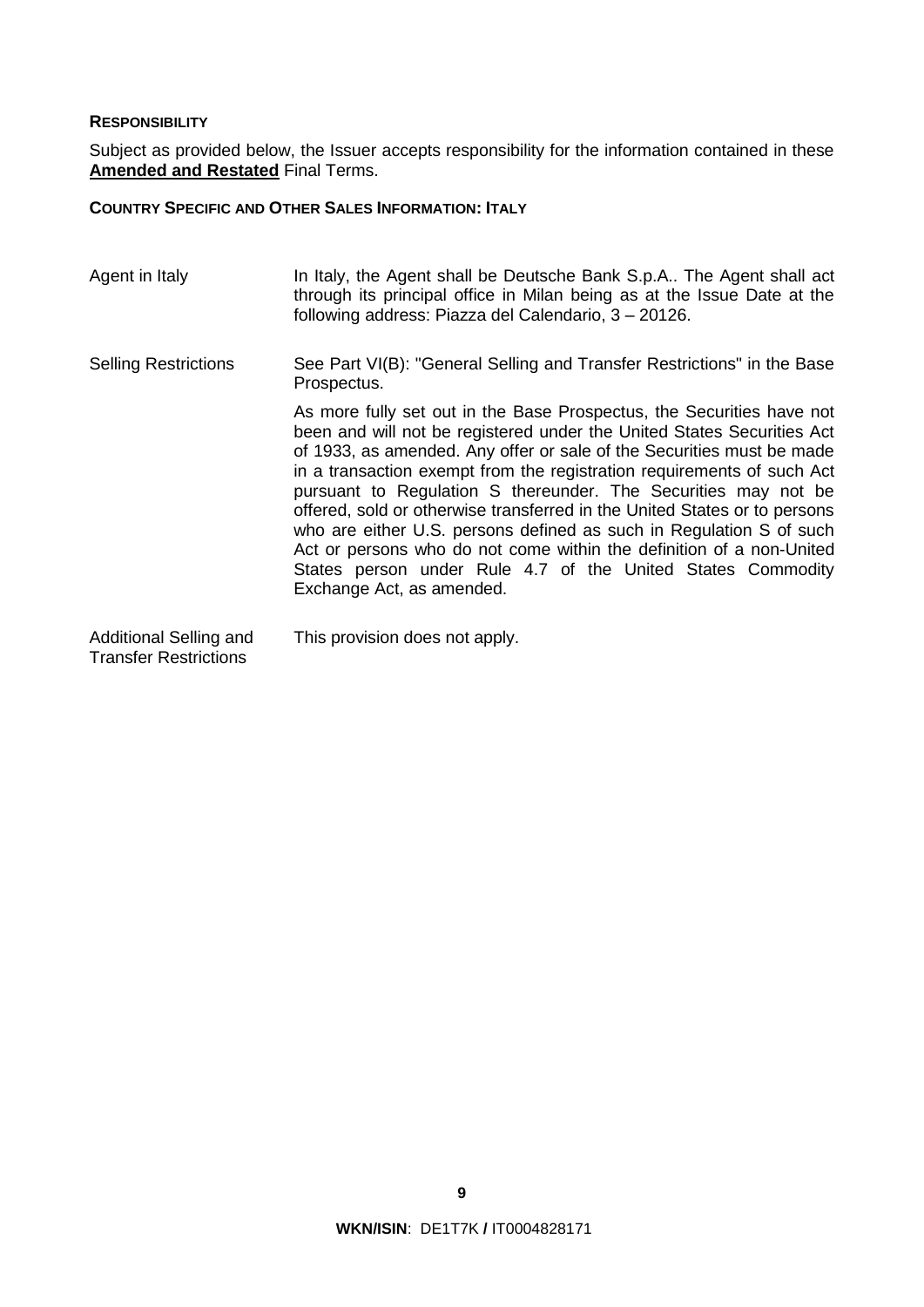# **PART C GENERAL CONDITIONS**

The following "**General Conditions**" of the Securities must be read in their entirety together with Part A of the relevant Final Terms (the "**Product Terms**") for the relevant series of Securities that shall, to the extent inconsistent with the following General Conditions, replace or modify the following General Conditions for the purposes of such Securities. Product Terms and General Conditions together constitute the "**Conditions**" of the relevant Securities. Terms not otherwise defined in these General Conditions shall have the meaning given in the applicable Product Terms. The Conditions are subject to adjustment in accordance with [§6.](#page-39-0)

# **Overview of Conditions**

References in these Conditions to a numbered Condition denoted by the term "§" are to the section of these General Conditions so numbered. The Securities may be specified in the Product Terms as notes ("**Notes**"), certificates ("**Certificates**") or warrants ("**Warrants**"). Where the Securities are Notes, references to a Security shall mean a Security of a Nominal Amount. Where the Securities are Certificates, references to a Security shall mean a Security of a single unit or of a Nominal Amount. Where the Securities are Warrants, references to a Security shall mean a Security of a single unit. The applicability of certain provisions depends on whether the Securities are Notes, Certificates or Warrants.

| § <sub>1</sub>   | <b>Principal obligation:</b> Entitlement of a Securityholder to receive Cash Settlement  |
|------------------|------------------------------------------------------------------------------------------|
|                  | and/or Physical Delivery.                                                                |
| $\S2$            | Exercise and Redemption: Exercise of Certificates or Warrants including the              |
|                  | exercise procedure and redemption of Notes.                                              |
| $\S3$            | Settlement: Settlement of a Security, whether cash or physical settlement.               |
| $\overline{\S4}$ | <b>Coupon: Payment of Coupons.</b>                                                       |
| $\overline{\S5}$ | Market Disruptions and non-Trading Day: What constitutes a Market Disruption             |
|                  | and the impact of a Market Disruption and non-Trading Day on the Securities.             |
| §6               | Adjustment Events and Adjustment/Termination Events: What constitutes an                 |
|                  | Adjustment Event or an Adjustment/Termination Event and the possible                     |
|                  | adjustments to the Securities by the Calculation Agent or early termination of the       |
|                  | Securities on the occurrence of such event.                                              |
| §7               | Form of Securities, Transferability, Status, Securityholders: Form of the                |
|                  | Securities, their transferability and status, and holders of Securities.                 |
| §8 and §9        | Agents and Calculation Agent: The appointment of Agents, the role of the                 |
|                  | Calculation Agent and determinations by the Calculation Agent.                           |
| §10 and §11      | Taxation and Presentation Period and Limitation: Taxation, presentation and the          |
|                  | limitation period for any claim, in respect of payments under the Securities.            |
| §12              | <b>Events of Default:</b> What constitutes an Event of Default, as a result of which the |
|                  | Securities may become subject to repayment.                                              |
| §13              | Substitution of Issuer and Branch: Substitution of an Issuer or a branch of the          |
|                  | Issuer.                                                                                  |
| §14 and §15      | Purchases of Securities and Further Issuances of Securities: The right of the            |
|                  | Issuer to purchase Securities and to issue further Securities.                           |
| §16              | Notices: The delivery of notices to Securityholders.                                     |
| §17              | Redenomination: The redenomination of the Securities in euro.                            |
| §18              | Modifications: Power of the Issuer to modify the Conditions.                             |
| §19 and §20      | Severability, Governing Law and Place of Jurisdiction: The way in which the              |
|                  | Conditions should be read if any part is unenforceable or invalid and the governing      |
|                  | law and jurisdiction of the Securities.                                                  |
| <b>Annex 1</b>   | Form of Exercise Notice                                                                  |
| <b>Annex 2</b>   | Form of Delivery Notice                                                                  |
| <b>Annex 3</b>   | Form of Renouncement Notice                                                              |
| <b>INDEX OF</b>  | An index of defined terms                                                                |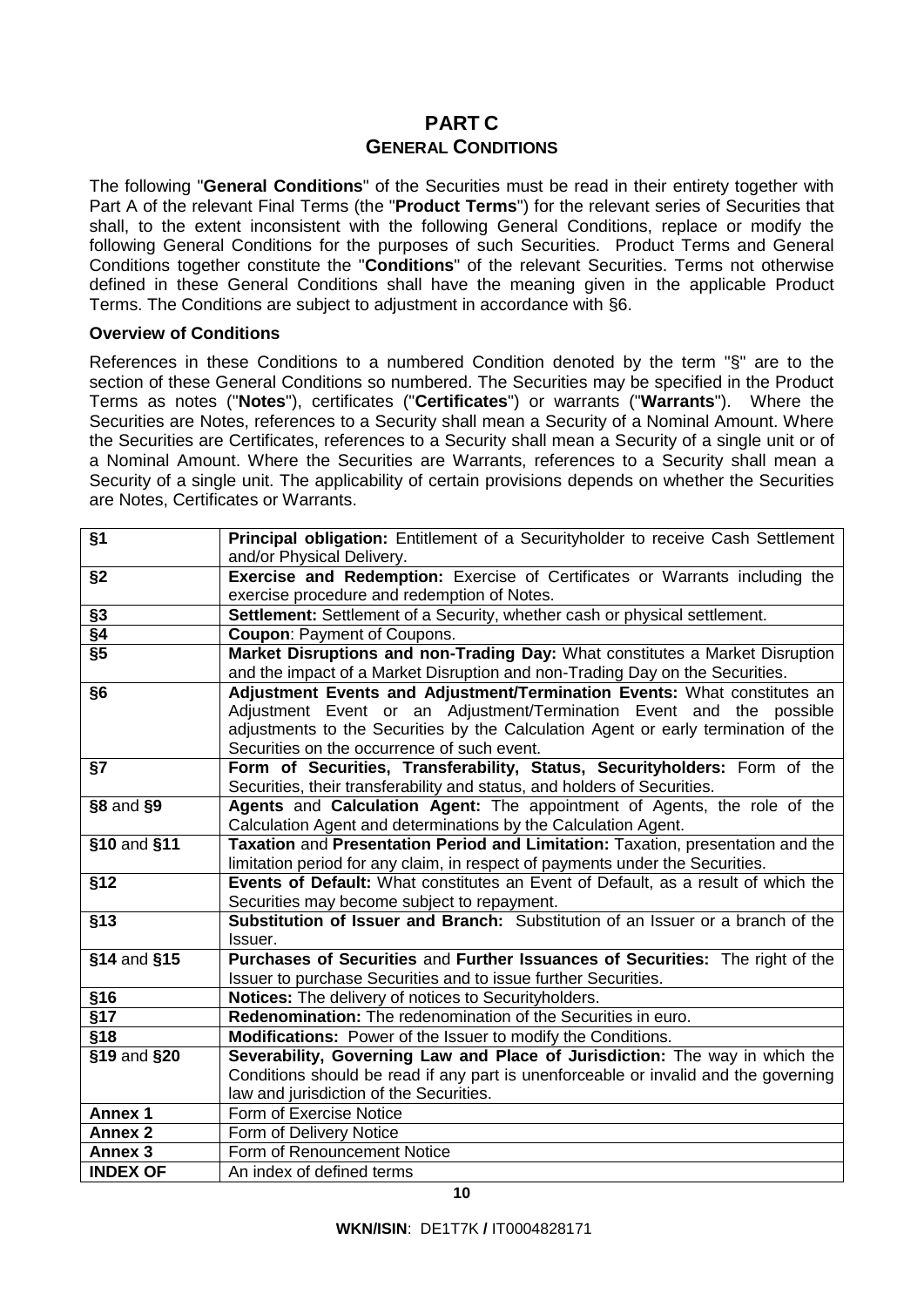| <b>DEFINITIONS</b> |  |
|--------------------|--|
|--------------------|--|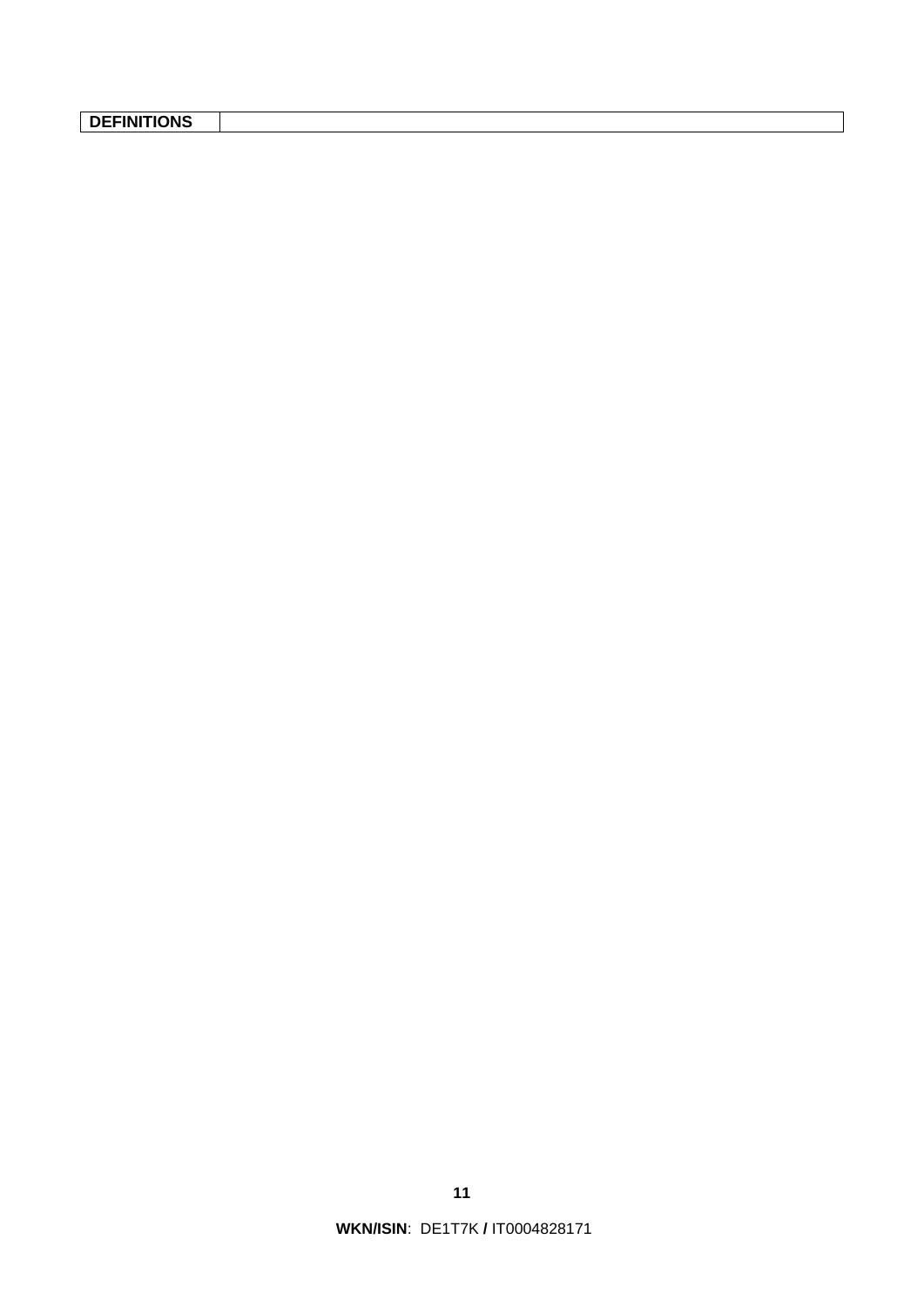# <span id="page-11-0"></span>**§1 Principal obligation**

- <span id="page-11-1"></span>(1) Each *security* (each a "**Security**"), belonging to a series (each a "**Series**") of Securities identified by its ISIN (being the ISIN specified in the applicable Final Terms), relates to the *Underlying*, each as set out in the *Product Terms*, and, where the Security is, in the *Product Terms*, specified to be a *Certificate* or *Warrant*, entitles its holder (each a "**Securityholder**") to receive from the Issuer, or where the Security is specified to be a *Note*, will be redeemed by the Issuer in respect of each *Nominal Amount*, as specified in the *Product Terms*, by:
	- (a) where Settlement means Cash Settlement, payment of the Cash Amount to each relevant Securityholder; and/or
	- (b) where Settlement means Physical Delivery, delivery of the Physical Delivery Amount to each relevant Securityholder.
- (2) (a) Where Cash Settlement applies:

The Cash Amount will be rounded to the nearest two decimal places in the Settlement Currency, 0.005 being rounded downwards or if the Settlement Currency is Japanese yen rounded down to the nearest yen.

(b) Where Physical Delivery applies:

Each type of Physical Delivery Unit, comprised in a Physical Delivery Amount, will be rounded down to the nearest whole number. Securities belonging to the same Securityholder shall, unless Aggregation is specified not to apply in the Product Terms, be aggregated for purposes of determining the relevant number of Physical Delivery Units to be delivered, provided that the aggregate number of Physical Delivery Units, in respect of the same Securityholder, will be rounded down to the nearest whole number. No fractions of a Physical Delivery Unit will be delivered. In case of a rounding down to a whole number of Physical Delivery Units in accordance with the provisions above, an amount (the "**Adjustment Amount**") in the Settlement Currency will be paid which, unless otherwise specified in the Product Terms, shall be equal to the sum of the products of the remaining fraction of each Physical Delivery Unit and the relevant Final Reference Level or, if the relevant Physical Delivery Unit specified refers to Basket Constituents, the relevant Basket Constituent Level, in each case in respect of the relevant Valuation Date and, if Currency Exchange or Basket Currency Exchange is specified to apply in the Product Terms, each resulting amount being converted into the Settlement Currency at the Exchange Rate in respect of the last occurring Valuation Date.

# (3) **Definitions in respect of [§1](#page-11-0) and, if applicable, other Conditions:**

# *Cash Settlement*

(a) "**Cash Amount**" means an amount calculated as provided under the heading "Cash Amount" in the Product Terms and which shall not be less than zero.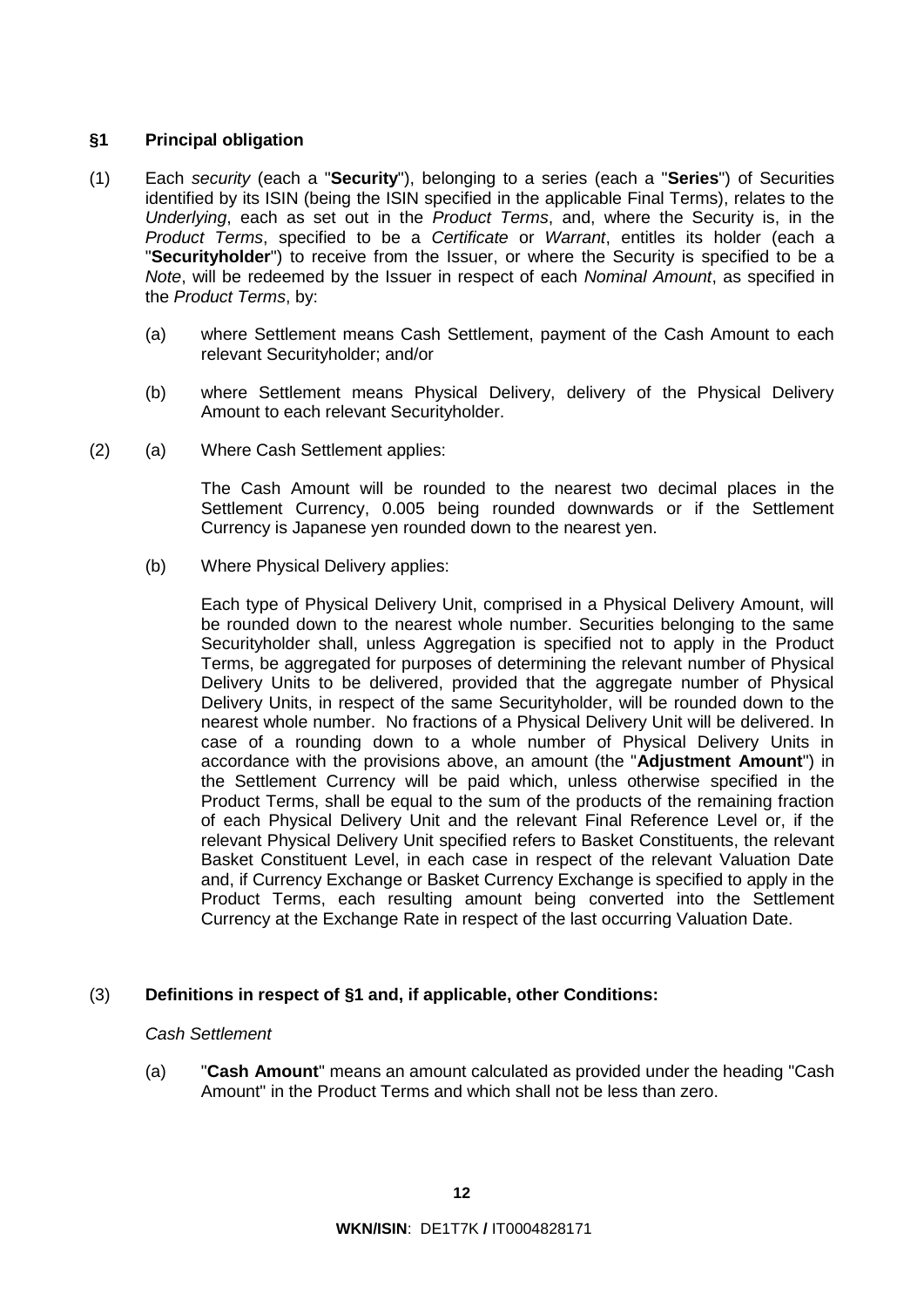#### *Physical Delivery*

- (b) "**Physical Delivery Clearing System**" means, in respect of a Physical Delivery Unit, the clearing system specified as such in the Product Terms or if none is specified, the principal clearance system customarily used for settling trades in such Physical Delivery Unit on the Settlement Date, or any successor to such clearance system as determined by the Calculation Agent.
- (c) "**Physical Delivery Amount**" is as specified in the Product Terms, or if none is specified, in respect of each type of Physical Delivery Unit, a number of the relevant Physical Delivery Units specified in the Product Terms multiplied, where applicable, by the Multiplier and, where the Physical Delivery Amount comprises Basket Constituents, the Basket Constituent Weight for the relevant Basket Constituent (as specified in the Product Terms).
- (d) "**Physical Delivery Unit**" means the number of units of the relevant asset as specified in the Product Terms.

### *Basket Constituents*

- (e) "**Basket Constituent**" means, if applicable, each of the assets or reference bases specified under the heading "Underlying" in the Product Terms to be included in the Basket.
- (f) "**Basket Constituent Currency**" means in relation to each Basket Constituent the currency specified for such Basket Constituent under the heading "Underlying" in the Product Terms.
- (g) "**Basket Constituent Level**" means in respect of a Basket Constituent and any day, unless otherwise specified in the Product Terms, an amount equal to the price or level of the Basket Constituent determined at the time on such day and in the manner specified as "Relevant Basket Constituent Value" under the heading "Underlying" in the Product Terms, all as determined by the Calculation Agent.
- (h) "**Basket Constituent Percentage Weight**" means, in relation to each Basket Constituent and (if Portfolio is specified to be applicable in the Product Terms) a Portfolio, a number for such Basket Constituent and (if Portfolio is specified to be applicable in the Product Terms) such Portfolio specified as "Basket Constituent Percentage Weight" under the heading "Underlying" in the Product Terms.
- (i) "**Basket Constituent Weight**" means, in relation to each Basket Constituent, the number specified as "Basket Constituent Weight" under the heading "Underlying" in the Product Terms, or, if not so specified, the quotient of:
	- (i) 1. if Basket Currency Exchange is not specified to apply in the Product Terms, the relevant Basket Constituent Percentage Weight (as numerator); or
		- 2. if Basket Currency Exchange is specified to apply in the Product Terms, the product of (as numerator):
			- a. the relevant Basket Constituent Percentage Weight; and
			- b. the Exchange Rate for converting the Basket Constituent Currency of such Basket Constituent into the Settlement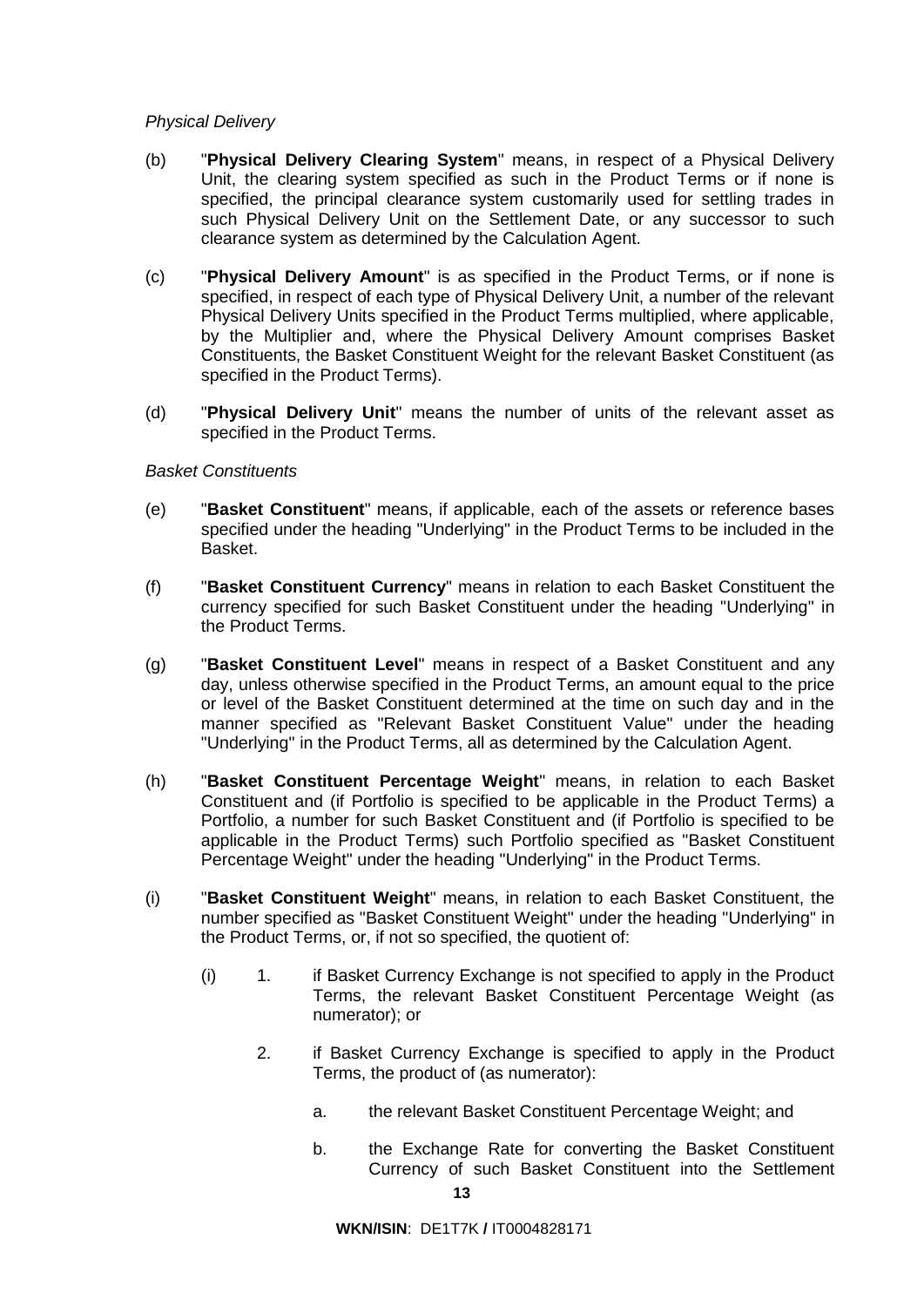Currency on the Basket Constituent Relevant Exchange Date for the relevant Basket Constituent; and

(ii) the Basket Constituent Level on the Initial Valuation Date (as denominator).

*General*

- (j) "**Business Day**" means a day which is (a) a day (other than a Saturday or Sunday) on which commercial banks and foreign exchange markets settle payments and are open for general business (including dealings in foreign exchange and foreign currency deposits) in the Business Day Location(s) specified in the Product Terms and a day on which each Clearing Agent is open for business, (b) if applicable, for the purpose of making payments in euro, a day on which the Trans-European Automated Real-Time Gross Settlement Express Transfer (TARGET2) System is open, and (c) if applicable, for the purposes of making any delivery of a Physical Delivery Unit, a day on which each relevant Physical Delivery Clearing System is open for business.
- (k) "**Clearing Agent**" means,
	- (i) in respect of Italian Securities, Monte Titoli S.p.A;
	- (ii) in respect of Portuguese Securities, Interbolsa (as defined below);
	- (iii) in respect of Spanish Listed Securities, *Sociedad de Gestión de los Sistemas de Registro, Compensación y Liquidación de Valores, S.A., Unipersonal* ("**Iberclear**") as managing entity of the central registry of the Spanish Securities;
	- (iv) in respect of French Securities, Euroclear France (acting as central depositary), located 115, rue Réaumur, 75081 Paris Cedex 02; or
	- (v) in respect of all other Securities, the entity specified as such in the Product Terms or, if not specified there, means Clearstream Banking AG in Frankfurt am Main, Germany,

and in each case such further or alternative clearing agent(s) or clearance system(s) as may be approved by the Issuer from time to time and notified to the Securityholders in accordance with [§16](#page-70-0) (and the term Clearing Agent will include any depositary holding the Global Security on behalf of a Clearing Agent).

- (l) "**Exchange Rate**", if relevant, means in respect of any day, unless otherwise specified in the Product Terms, the rate of exchange prevailing at the Relevant Exchange Time as specified in the Product Terms (or at such time approximate thereto as the Calculation Agent determines to be practicable) on such day between (i) the Reference Currency and the Settlement Currency or (ii) the Basket Constituent Currency and the Reference Currency or Settlement Currency, as the case may be (expressed as the number of units of the Reference Currency or Basket Constituent Currency, as applicable, or a fraction thereof required to buy one unit of the Settlement Currency or Reference Currency, as applicable) as determined by the Calculation Agent by reference to such source(s) as the Calculation Agent may reasonably determine to be appropriate at such time.
- (m) "**Final Reference Level**" is as defined in the Product Terms.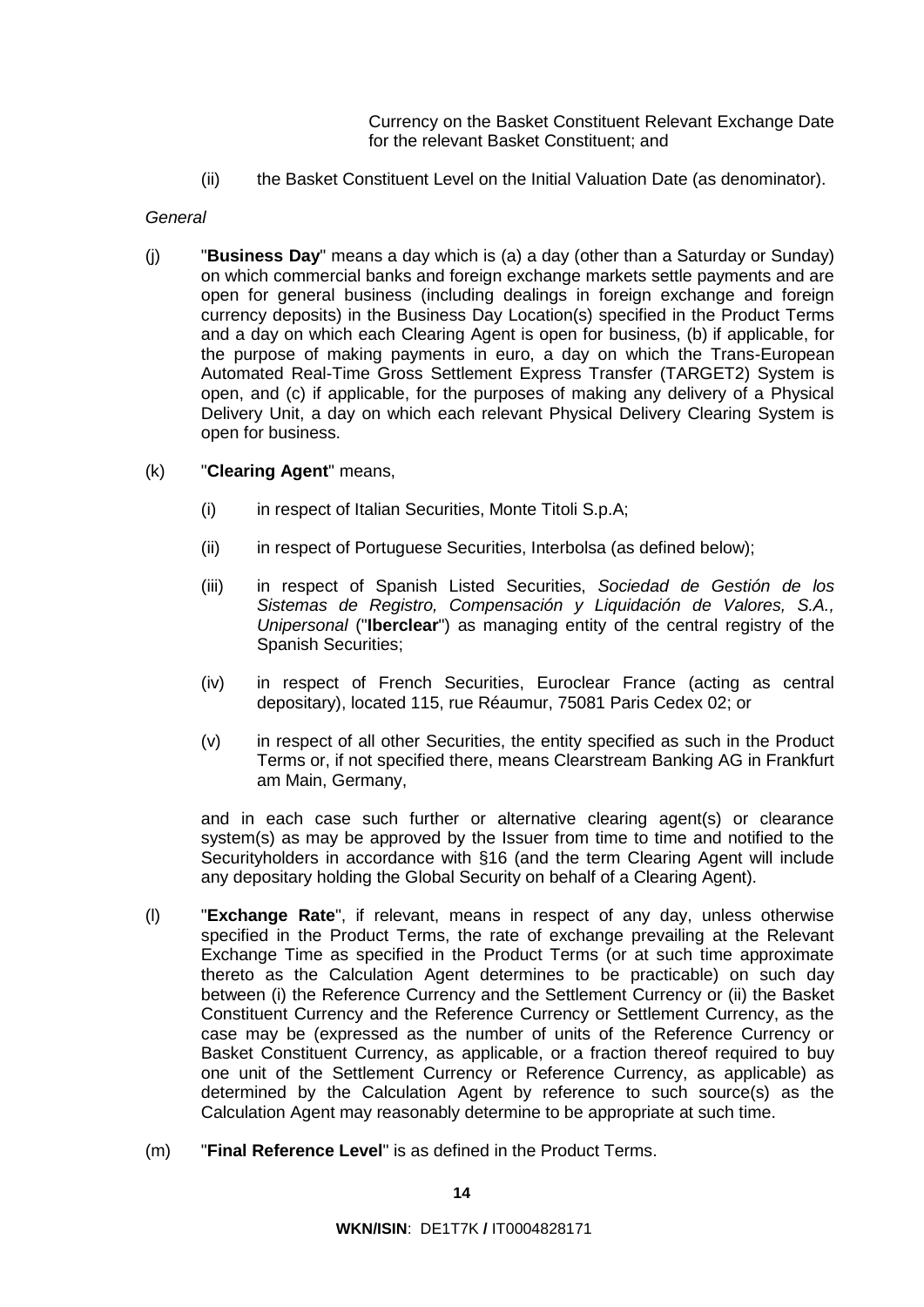- (n) "**French Securities**" means any Securities which are specified in the applicable Final Terms to be French Securities.
- (o) "**Initial Valuation Date**" is as specified in the Product Terms.
- (p) "**Interbolsa**" means *Interbolsa – Sociedade Gestora de Sistemas de Liquidação e de Sistemas Centralizados de Valores Mobiliários, S.A.*, as management company of the Portuguese securities centralised system *Central de Valores Mobiliários* ("**CVM**").
- (q) "**ISIN**" means the ISIN specified in the Final Terms.
- (r) "**Issuer**" has the meaning given to such term in the Product Terms
- (s) "**Multiplier**" is as specified in the Product Terms.
- (t) "**Settlement**" means Cash Settlement and/or Physical Delivery, as specified in the Product Terms or, if not specified there, means Cash Settlement.
- (u) "**Settlement Currency**" is as defined in the Product Terms.
- (v) "**Spanish Securities**" means any Securities which are specified in the applicable Final Terms to be either Spanish Securities (Global Security) or Spanish Listed Securities.
- (w) "**Trading Day**" means:
	- 1. if the Underlying is, in the Product Terms, not specified to be a Basket or if it is specified to be a Basket and Separate Reference Item Determination is specified to be applicable in the Product Terms, (i) in respect of a Reference Item for which the Reference Source is an exchange, trading system or quotation system and which is not specified to be a Multi-Exchange Index, a day on which the relevant Reference Source and the relevant Related Exchange, if any, in respect of such Reference Item are scheduled to be open for trading during their respective regular trading session(s), (ii) in respect of a Reference Item specified to be a Multi-Exchange Index, a day on which (aa) the relevant Index Sponsor is scheduled to publish the level of such Reference Item and (bb) each Related Exchange, if any, is scheduled to be open for trading during its regular trading session in respect of such Reference Item and (iii) in respect of a Reference Item which is not specified to be a Multi-Exchange Index and for which the Reference Source is not an exchange, trading system or quotation system, a Business Day on which commercial banks and foreign exchange markets are open in the country(ies) where each Reference Source in respect of such Reference Item is located; or
	- 2. if the Underlying is specified in the Product Terms to be a Basket and "Separate Reference Item Determination" is not specified to be applicable in the Product Terms, a day which is (i) in respect of each Reference Item for which the Reference Source is an exchange, trading system or quotation system and which is not specified to be a Multi-Exchange Index, a day on which the Reference Source and Related Exchange, if any, in respect of each such Reference Item are scheduled to be open for trading during their respective regular trading session(s); (ii) in respect of each Reference Item specified to be a Multi-Exchange Index, a day on which (aa) the Index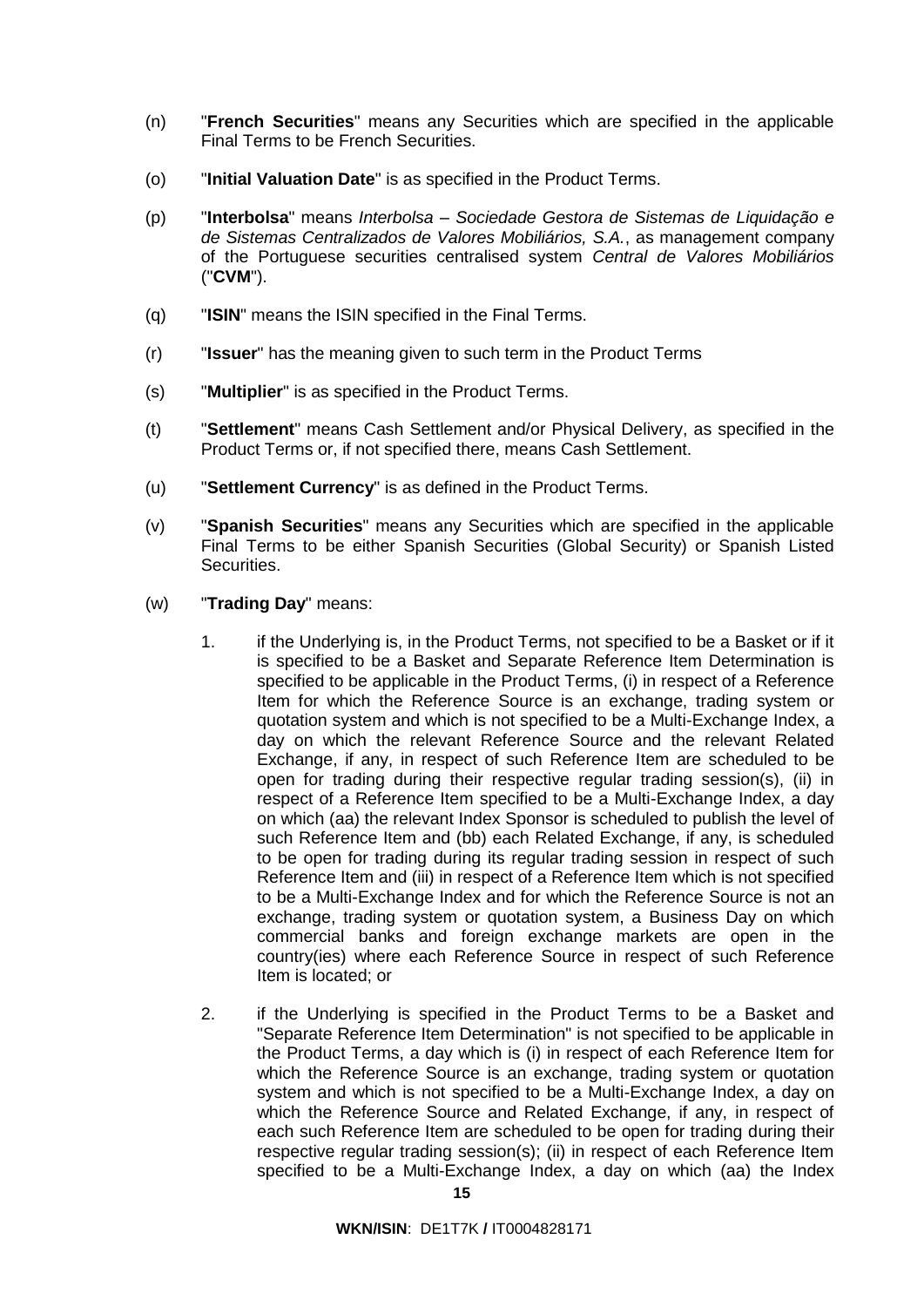Sponsor is scheduled to publish the level of each such Reference Item and (bb) each Related Exchange, if any, for each such Reference Item is scheduled to be open for trading during its regular trading session in respect of each such Reference Item; and (iii) in respect of each Reference Item which is not specified to be a Multi-Exchange Index and for which the Reference Source is not an exchange, trading system or quotation system, a Business Day on which commercial banks and foreign exchange markets are open in the country(ies) where each Reference Source in respect of each such Reference Item is located.

- (x) "**Underlying**" is as specified under the heading "Underlying" in the Product Terms.
- (y) "**Valuation Date**" is as defined in the Product Terms subject to adjustment in accordance with [§5\(1\).](#page-31-1)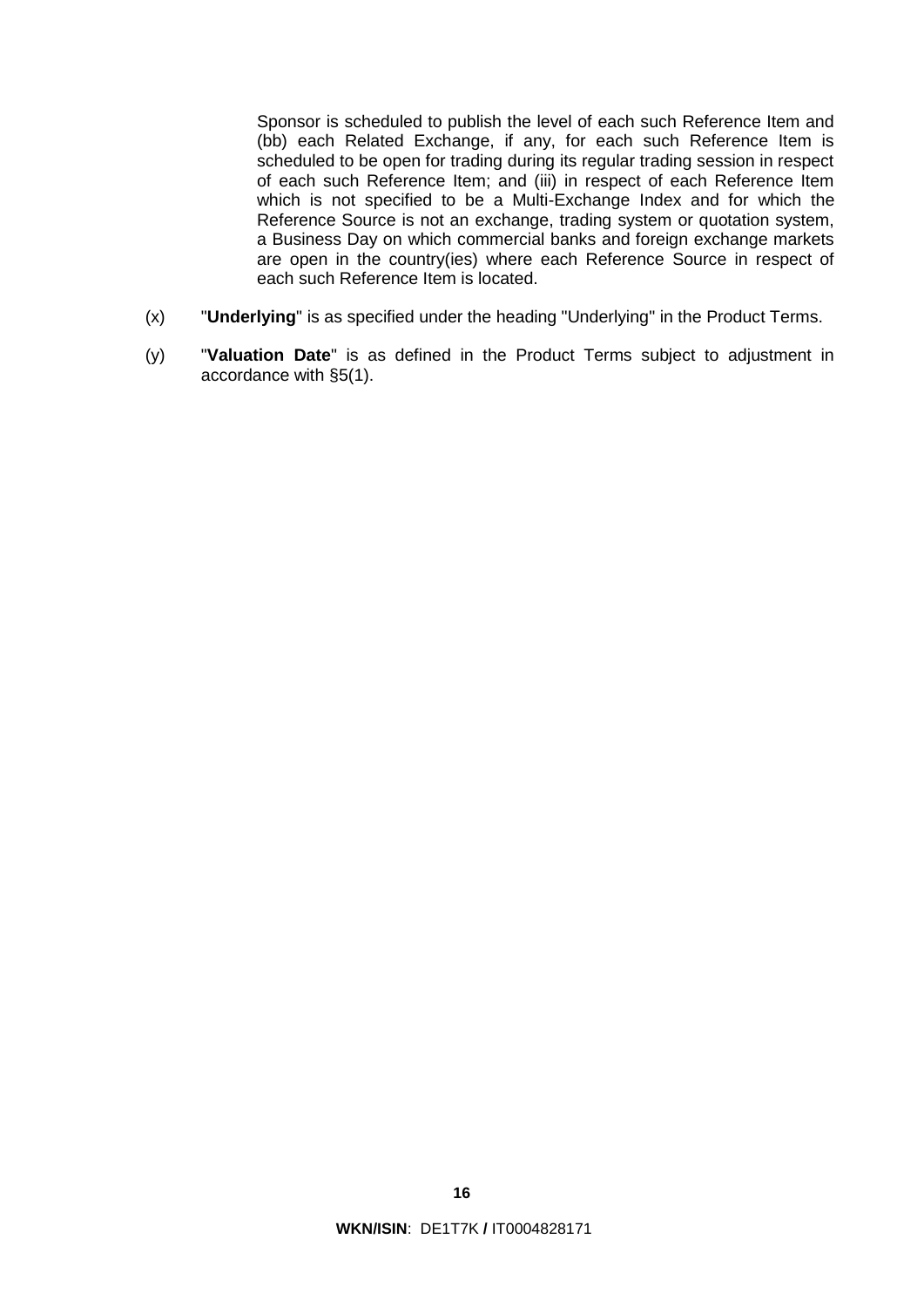# <span id="page-16-0"></span>**§2 Exercise and Redemption**

### (1) **General**

The obligation described in [§1](#page-11-0) para. [\(1\)](#page-11-1) falls due on the *Settlement Date* (as specified in the *Product Terms*) when the *Security* is duly exercised (in the case of Certificates and Warrants) or redeemed (in the case of Notes) in each case subject to [§5](#page-31-0) and [§6.](#page-39-0)

### <span id="page-16-1"></span>(2) **Exercise of Certificates and Warrants**

If the Securities are Certificates or Warrants, this para. [\(2\)](#page-16-1) shall apply:

### (a) **Delivery of an Exercise Notice**

Each Security, unless previously redeemed or purchased and cancelled and subject as provided in the Conditions, is exercisable on any Exercise Date by delivery of an Exercise Notice at or before 10.00 a.m. Central European Time to the Principal Agent, with a copy to the relevant Clearing Agent and, with respect to French Securities, the relevant Account Holder. An Exercise Notice delivered after such time shall become effective on the following Exercise Date, if any.

As used herein:

### (i) "**Exercise Date**" means

- if European Style has been specified to apply in the Product Terms, the day specified under the heading "Exercise Date" in the Product Terms or, if such day is not a Business Day, the next following Business Day;
- if American Style has been specified to apply in the Product Terms, each Business Day during the Exercise Period; and
- if Bermudan Style has been specified to apply in the Product Terms, each of the days specified under the heading "Exercise Date" in the Product Terms or, if any such day is not a Business Day, the next following Business Day.
- (ii) "**Exercise Period**" is as defined in the Product Terms.

### <span id="page-16-2"></span>(b) **Automatic Exercise**

In the case of:

- (i) all Portuguese Securities; and
- (ii) any other Securities in respect of which Automatic Exercise is specified to apply in the Product Terms,

such Securities will be exercised automatically on the last occurring Exercise Date, and a Securityholder will not be required to complete an Exercise Notice, Provided That, such automatic exercise will only occur if a Cash Amount greater than zero would be payable to the Securityholder.

However, if Automatic Exercise has not been specified to apply in the Product Terms, any exercisable Security that is not a Portuguese Security or that has not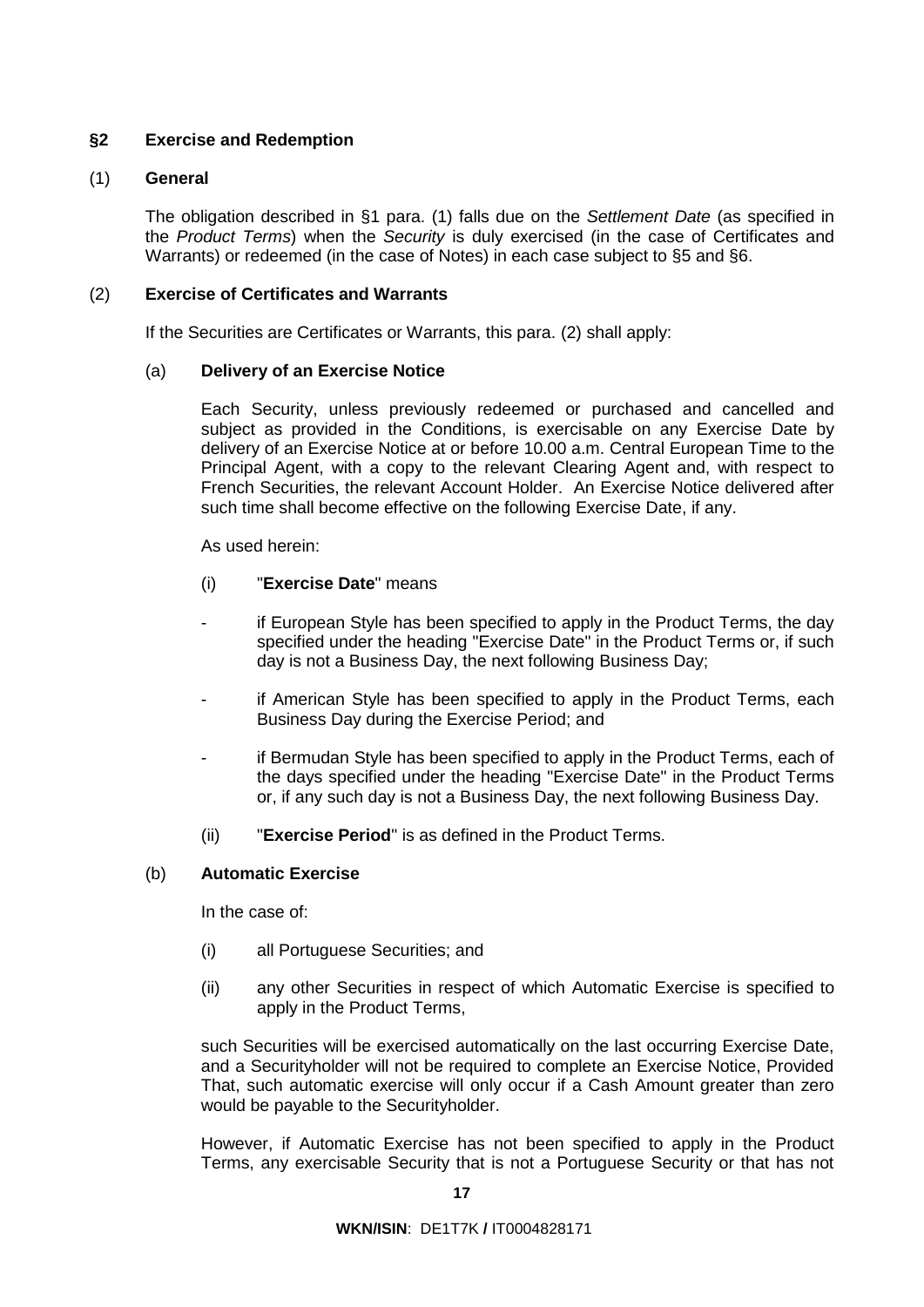been exercised by the last occurring Exercise Date shall expire worthless on such day and the Issuer shall have no further obligations in respect of any such Security.

### (c) **Renouncement Notice for Italian Listed Securities**

If the Securities are specified in the Product Terms to be Italian Securities which are listed and admitted to trading on an Italian regulated market or any Italian multilateral trading facility so requiring, as the case may be (the "**Italian Listed Securities**") the Securities will be exercised automatically on the Exercise Date. However prior to the Renouncement Notice cut-off time specified in the Product Terms (the "**Renouncement Notice Cut-Off Time**"), each Securityholder may renounce Automatic Exercise of the relevant Italian Listed Security(ies) by the delivery or sending by fax of a duly completed renouncement notice substantially in the form set out in Annex 3 (A), Annex 3 (B), or Annex 3 (C) as applicable, to the Conditions (the "**Renouncement Notice**") in accordance with the rules of the Italian Stock Exchange, applicable from time to time, to the Agent in Italy, with a copy to the Issuer and, if the Governing Law is specified to be German Law in the Product Terms, also with a copy to the Securityholder's financial intermediary accountholder at Monte Titoli. Once delivered a Renouncement Notice shall be irrevocable and may not be withdrawn. If a duly completed Renouncement Notice is validly delivered prior to the Renouncement Notice Cut-off Time, the relevant Securityholder will not be entitled to receive any amounts payable by the Issuer in respect of relevant Italian Listed Securities and the Issuer shall have no further liability in respect of such Italian Listed Securities.

After delivery of a Renouncement Notice, the relevant Securityholder may not transfer the relevant Italian Listed Securities which are the subject of such Renouncement Notice.

Any determination as to whether a Renouncement Notice is duly completed and in proper form shall be made by the Agent in Italy, in its sole and absolute discretion, and shall be conclusive and binding on the Issuer, the Agents and the relevant Securityholder. Subject as set out below, any Renouncement Notice so determined to be incomplete or not in proper form shall be null and void. If such Renouncement Notice is subsequently corrected to the satisfaction of the Agent in Italy, it shall be deemed to be a new Renouncement Notice submitted at the time such correction was delivered to the Agent in Italy.

In the event that a Securityholder does not execute, where applicable, a duly completed Renouncement Notice in accordance with the provisions hereof, the relevant Italian Listed Securities shall be exercised automatically and shall be repaid in the manner set out herein, and the Issuer's obligations in respect of such Italian Listed Securities shall be discharged and no further liability in respect thereof shall attach to the Issuer.

# (d) **Form of Exercise Notice**

"**Exercise Notice**" unless otherwise provided in the Final Terms is a notice of a Securityholder substantially in the form set out in Annex 1 to the Conditions which declares the exercise of one or more Securities and:

- (i) specifies the number of the Securities which are the subject of such notice;
- (ii) specifies the number of the account with the relevant Clearing Agent (or, in the case of Portuguese Securities, the relevant Affiliate Member of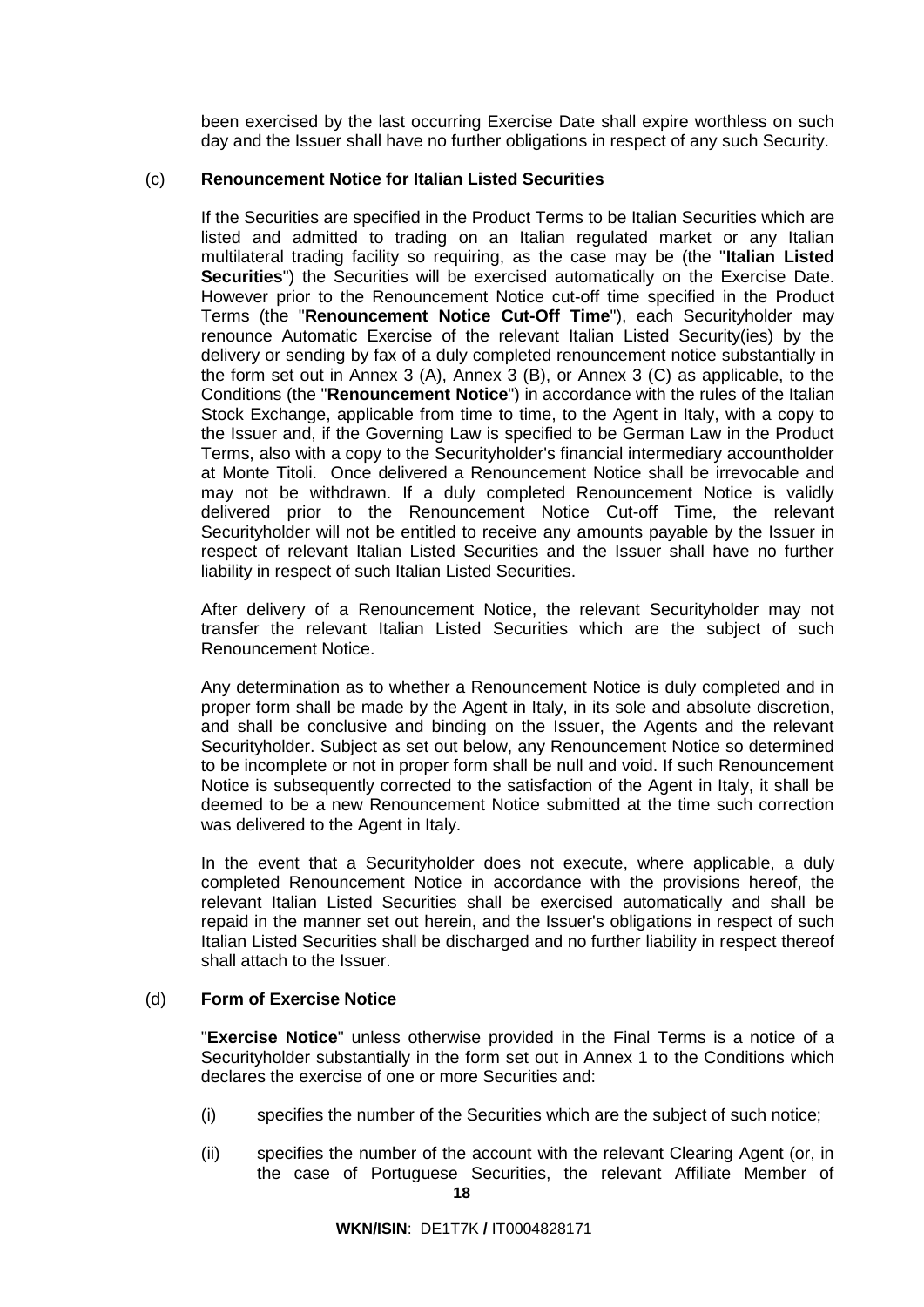Interbolsa or, in the case of French Securities, the relevant Account Holder) to be debited with such Securities and irrevocably instructs and authorises the relevant Clearing Agent (or, in the case of Portuguese Securities, the relevant Affiliate Member of Interbolsa or, in the case of French Securities, the relevant Account Holder) to debit on or before the Settlement Date such account with such Securities, and authorises the Principal Agent to so direct the relevant Clearing Agent (or, in the case of Portuguese Securities, the relevant Affiliate Member of Interbolsa or, in the case of French Securities, the relevant Account Holder) on behalf of the relevant Securityholder;

- <span id="page-18-0"></span>(iii) specifies the number of the account at the relevant Clearing Agent (or, in the case of Portuguese Securities, the relevant Affiliate Member of Interbolsa or, in the case of French Securities, the relevant Account Holder) to be credited with any cash amounts payable;
- (iv) in the case of Physical Delivery, includes account details at each relevant Physical Delivery Clearing System ("**Delivery Details**");
- (v) includes an undertaking to pay all Securityholder Expenses in accordance with [§2\(5\)](#page-21-0) and the aggregate Strike and any other cash amounts, if applicable, payable to the Issuer in connection with the exercise and settlement of the relevant Securities and irrevocably instructs the relevant Clearing Agent (or, in the case of Portuguese Securities, the relevant Affiliate Member of Interbolsa or, in the case of French Securities, the relevant Account Holder) to deduct an amount(s) in respect thereof from any cash amounts due as referred to in [\(iii\) above](#page-18-0) and/or to debit a specified account with the relevant Clearing Agent (or, in the case of Portuguese Securities, the relevant Affiliate Member of Interbolsa or, in the case of French Securities, the relevant Account Holder) with any such amounts in each case on or after the Exercise Date, and authorises the Principal Agent to so direct the relevant Clearing Agent (or, in the case of Portuguese Securities, the relevant Affiliate Member of Interbolsa or, in the case of French Securities, the relevant Account Holder) on behalf of the relevant Securityholder;
- (vi) certifies that neither the Securityholder nor any person on whose behalf the Securities are being exercised is a U.S. person or a person within the United States, and that no cash, and in the case of a physical delivery of an Underlying, no securities or other property have been or will be transferred in the United States or to, or for the account or benefit of, a U.S. person in connection with any exercise thereof. As used herein, "U.S. person" means either a U.S. person as defined in Regulation S under the United States Securities Act of 1933, as amended, or a person who does not come within the definition of a non-United States person under Rule 4.7 of the United States Commodity Exchange Act, as amended; and
- (vii) authorises the production of such notice in any applicable administrative or legal proceedings.

### (e) **Delivery Notice**

If Automatic Exercise is specified to apply in the Product Terms and if Physical Delivery applies, unless "Delivery Notice" is specified not to apply in the Product Terms or the relevant Securities are otherwise exercised by the Securityholder, in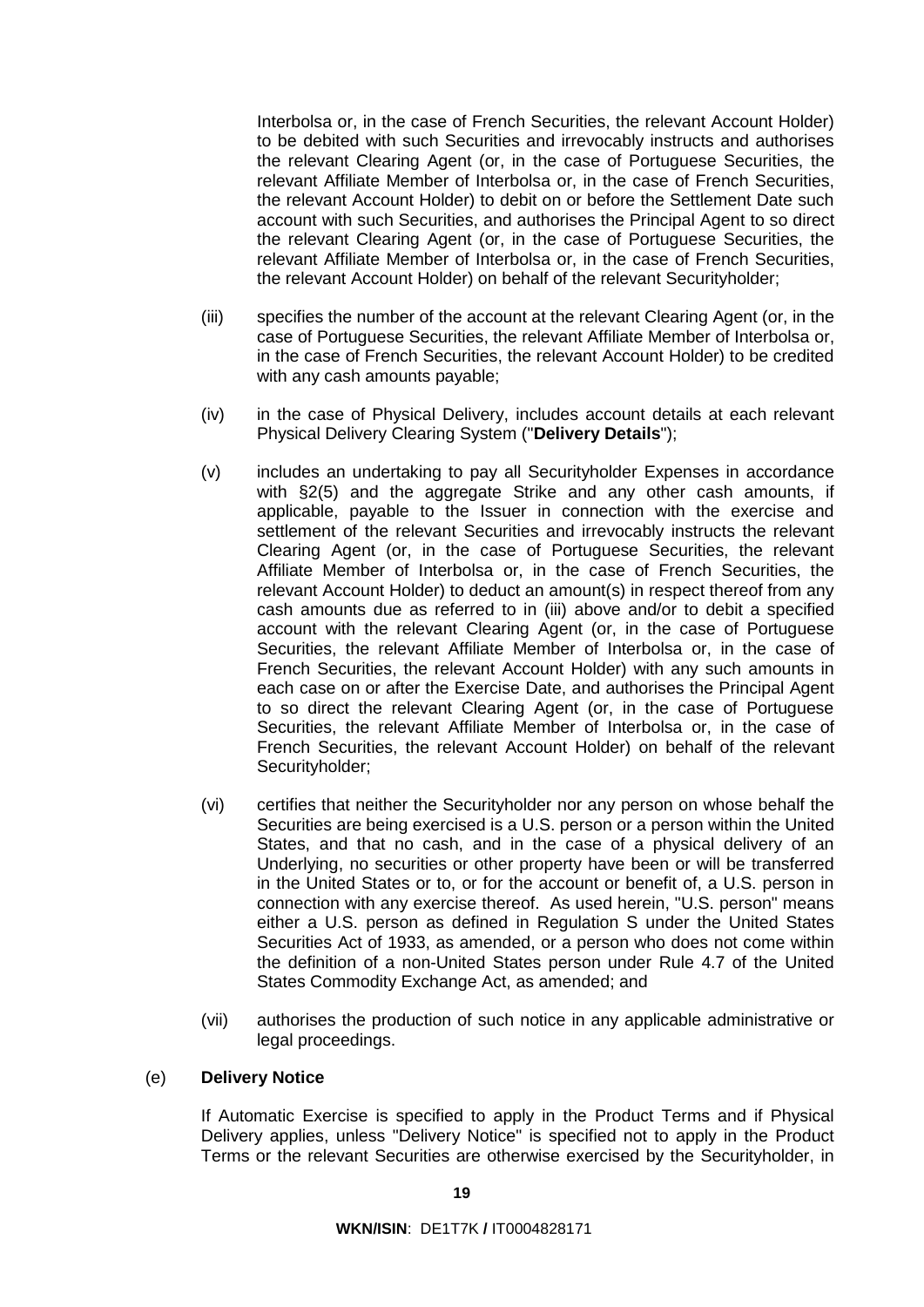order to obtain delivery of the Physical Delivery Amount, a duly completed Delivery Notice must be delivered by the Securityholder to the Principal Agent, with a copy to the relevant Clearing Agent and, with respect to French Securities, the relevant Account Holder, at or before 10.00 a.m. Central European Time on the last occurring Exercise Date. If a Delivery Notice is delivered after such time, Physical Delivery shall occur as soon as reasonably practicable following the Settlement Date provided that if a Delivery Notice has not been so delivered and copied with respect to a Security at or prior to 10.00 a.m. Central European Time on the thirtieth calendar day after the Settlement Date, then the holder of such Security shall have no right to receive the Physical Delivery Amount in respect of such Security and the Issuer's obligation in respect of such Security shall be cancelled. "Delivery Notice" means a notice of a Securityholder substantially in the form set out in Annex 2 which is as further described in para. [\(3\) below.](#page-20-0)

### (f) **Exercise of Redemption Right and Exercise following a Knock-Out Event**

The exercise by the Issuer of the Redemption Right (if applicable) shall prevent any automatic exercise of Securities in accordance with para. [\(b\) above](#page-16-2) but shall not prevent Securityholders from exercising Securities on any Exercise Date up to but excluding the second Business Day prior to the Redemption Date. Any delivery of an Exercise Notice on or after such Business Day shall be void. Following a Knock-Out Event, however, the Securities may no longer be exercised either automatically or by delivery of an Exercise Notice.

#### (g) **Minimum or Maximum Exercise Amount**

Where a Minimum Exercise Amount has been specified to apply in the Product Terms, the number of Securities exercised on any Exercise Date by a Securityholder, as determined by the Calculation Agent, must not be less than such Minimum Exercise Amount or, if a number in excess of the Minimum Exercise Amount and if an Integral Exercise Amount has been specified in the Product Terms, an integral multiple of the Integral Exercise Amount. Any purported exercise of Securities in breach of this provision shall be void and of no effect.

Where a Maximum Exercise Amount has been specified in the Product Terms, if the Calculation Agent determines that the number of Securities being exercised on any Exercise Date by any Securityholder or a group of Securityholders (whether or not acting in concert) exceeds such Maximum Exercise Amount (a number equal to the Maximum Exercise Amount being the "**Quota**"), the Issuer may deem the Exercise Date for the first Quota of such Securities, selected on the basis of the chronological order in which the relevant Exercise Notices have been delivered, to be such day and the Exercise Date for each additional Quota of such Securities (and any remaining number thereof), selected in the same way as above, to be each of the succeeding Exercise Dates until all such Securities have been attributed with an Exercise Date, provided, however, that for any such Securities for which the Exercise Date would thereby fall after the last occurring Exercise Date, such last occurring Exercise Date shall be the Exercise Date. In any case where more than the Quota of Securities are exercised on the same day by Securityholder(s), the determination of the chronological order of settlement in respect of such Securities shall be at the reasonable discretion of the Issuer.

As used herein:

(i) "**Integral Exercise Amount**" is as specified in the Product Terms.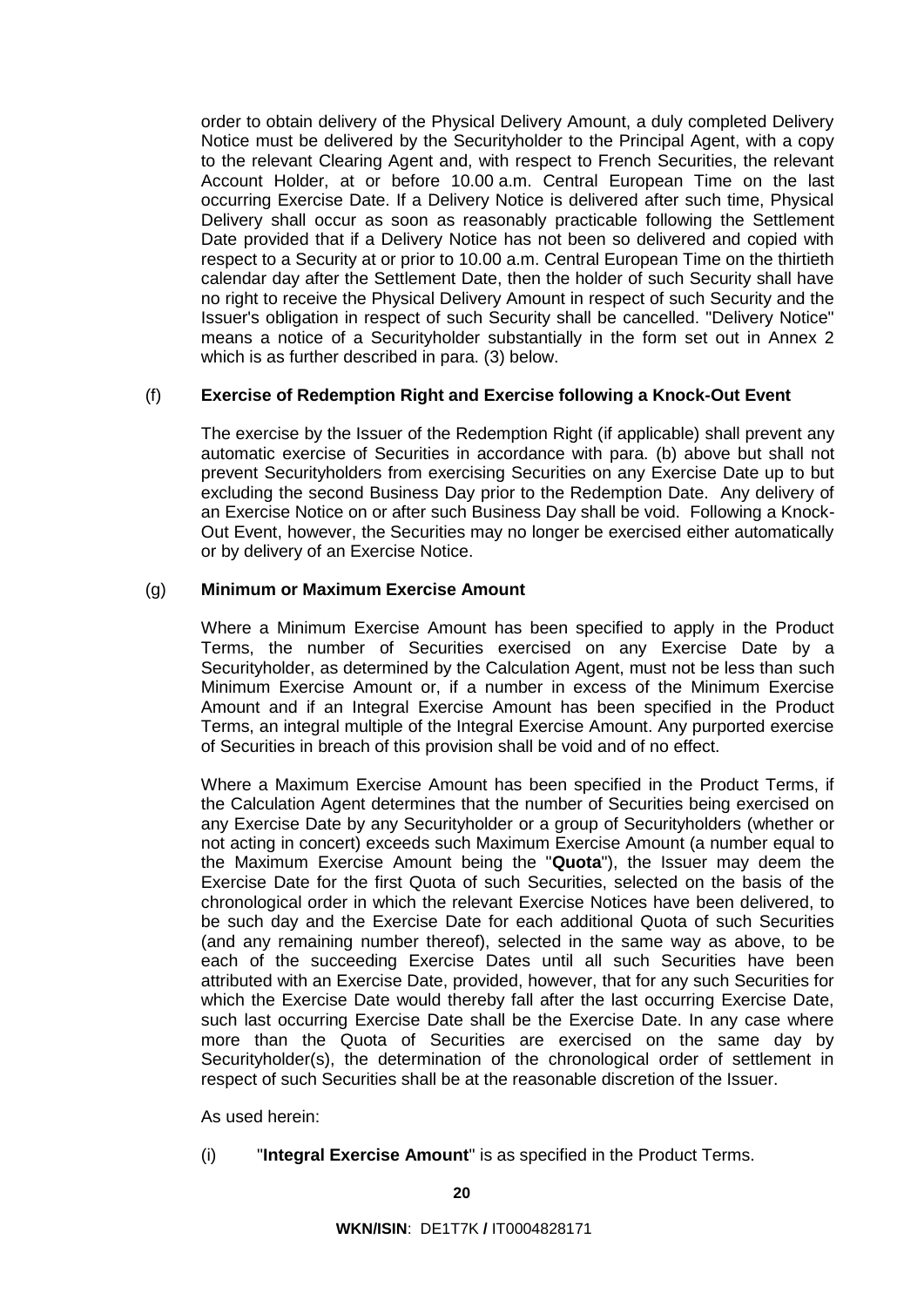- (ii) "**Maximum Exercise Amount**" is as specified in the Product Terms.
- (iii) "**Minimum Exercise Amount**" is as specified in the Product Terms.

# <span id="page-20-0"></span>(3) **Redemption of Notes**

If the Securities are Notes and if it is specified in the Product Terms that a Securityholder may elect either Cash Settlement or Physical Delivery, in order to obtain delivery of the Physical Delivery Amount in respect of a Security, the Securityholder must deliver to the Principal Agent, with a copy to the relevant Clearing Agent and, with respect to French Securities, the relevant Account Holder, not later than the close of business in each place of receipt on the Cut-off Date specified in the Product Terms, a duly completed Delivery Notice. If a Delivery Notice is delivered after such time, Physical Delivery shall occur as soon as reasonably practicable following the Settlement Date provided that if a Delivery Notice has not been so delivered and copied with respect to a Security by close of business in each place of receipt on the thirtieth calendar day after the Settlement Date, then the holder of such Security shall have no right to receive the Physical Delivery Amount in respect of such Security and the Issuer's obligation in respect of such Security shall be cancelled.

As used herein:

- (a) "**Cut-off Date**" is as specified in the Product Terms.
- <span id="page-20-1"></span>(b) "**Delivery Notice**" unless otherwise provided in the Final Times is a notice of a Securityholder substantially in the form set out in Annex 2 to the Conditions which:
	- (i) specifies the number of the Securities which are the subject of such notice;
	- (ii) specifies the number of the account with the relevant Clearing Agent (or, in the case of French Securities, the relevant Account Holder) to be debited with such Securities and irrevocably instructs and authorises the relevant Clearing Agent (or, in the case of French Securities, the relevant Account Holder) to debit on or before the Settlement Date such account with such Securities, and authorises the Principal Agent to so direct the relevant Clearing Agent (or, in the case of French Securities, the relevant Account Holder) on behalf of the relevant Securityholder;
	- (iii) includes account details at each relevant Physical Delivery Clearing System ("**Delivery Details**");
	- (iv) specifies the number of the account at the relevant Clearing Agent (or, in the case of French Securities, the relevant Account Holder) to be credited with any cash amounts payable;
	- (v) includes an undertaking to pay all Securityholder Expenses and any other cash amounts, if applicable, in accordance with [§2\(5\)](#page-21-0) payable to the Issuer in connection with the exercise and/or settlement of the relevant Securities and irrevocably instructs the relevant Clearing Agent (or, in the case of French Securities, the relevant Account Holder) to deduct an amount(s) in respect thereof from any cash amounts due as referred to in [\(iv\) above](#page-20-1) and/or to debit a specified account with the relevant Clearing Agent (or, in the case of French Securities, the relevant Account Holder) with any such amounts in each case on or after the Exercise Date (in the case of Warrants or Certificates) or the Cut-off Date (in the case of Notes), and authorises the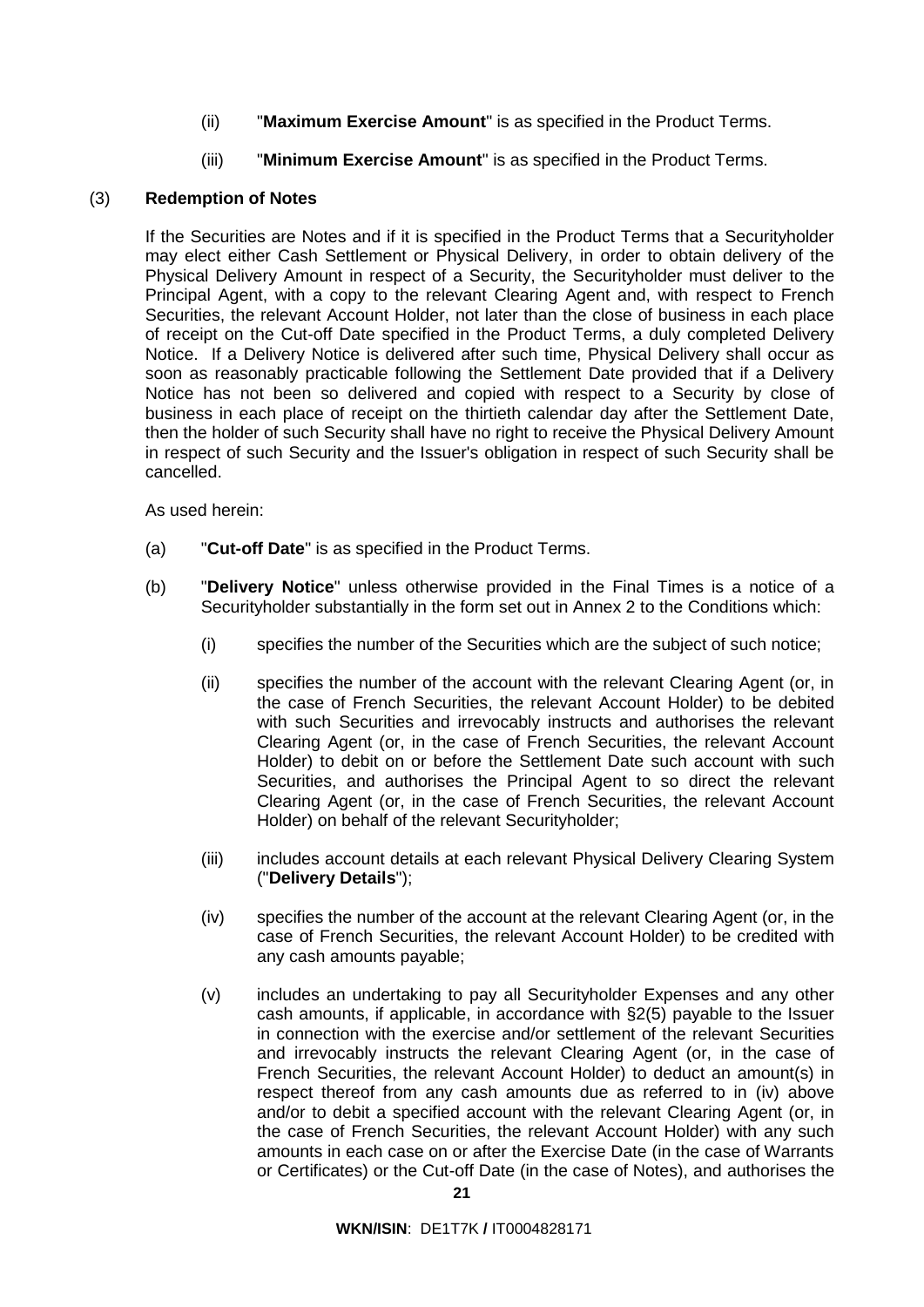Principal Agent to so direct the relevant Clearing Agent (or, in the case of French Securities, the relevant Account Holder) on behalf of the relevant Securityholder;

- (vi) certifies that neither the Securityholder nor any person on whose behalf the Securities are held or are being exercised or redeemed is a U.S. person or a person within the United States, and that no cash, and in the case of a physical delivery of an Underlying, no securities or other property have been or will be transferred in the United States or to, or for the account or benefit of, a U.S. person in connection with any exercise or redemption thereof. As used herein, "U.S. person" means either a U.S. person as defined in Regulation S under the United States Securities Act of 1933, as amended, or a person who does not come within the definition of a non-United States person under Rule 4.7 of the United States Commodity Exchange Act, as amended; and
- (vii) authorises the production of such notice in any applicable administrative or legal proceedings.

# (4) **Redemption Right of Issuer**

- (a) If Redemption Right has been specified to apply in the Product Terms, the Issuer has the unconditional and irrevocable right (a "**Redemption Right**"), upon delivery of a Redemption Notice by the Issuer, to redeem the Securities in whole, but not in part on the Redemption Date at the Cash Amount in respect of each Security. Where a Redemption Notice is issued in respect of Securities that are Certificates or Warrants, such Securities shall be deemed to be automatically exercised on the relevant Redemption Date.
- (b) As used herein:
	- (i) "**Redemption Notice**" means an irrevocable notice given by the Issuer to the Securityholders in accordance with [§16](#page-70-0) that the Issuer will exercise its Redemption Right, which notice shall specify the date on which the redemption becomes effective (the "**Redemption Date**"), provided that if a Redemption Period is specified in the Product Terms, such date shall be within the Redemption Period, and shall not be earlier than the Redemption Notice Time Span following but excluding the date on which the Redemption Notice is deemed delivered in accordance with [§16](#page-70-0) and provided further that if such date is not a Business Day, then the Redemption Date will be the immediately succeeding Business Day. The exercise by the Issuer of the Redemption Right shall not preclude Securityholders from selling or transferring or, if applicable, exercising the Securities which exercise, sale or transfer, as the case may be, is effective on any day up to but excluding the second Business Day immediately preceding the Redemption Date.
	- (ii) "**Redemption Notice Time Span**" is as defined in the Product Terms or, if not defined therein, is 12 months.
	- (iii) "**Redemption Period**" is as defined in the Product Terms.

#### <span id="page-21-0"></span>(5) **Conditions to Payment or Delivery**

The obligation of the Issuer to make payment or delivery is subject to prior full payment of any amount due to be paid by the Securityholder to the Issuer pursuant to the Conditions.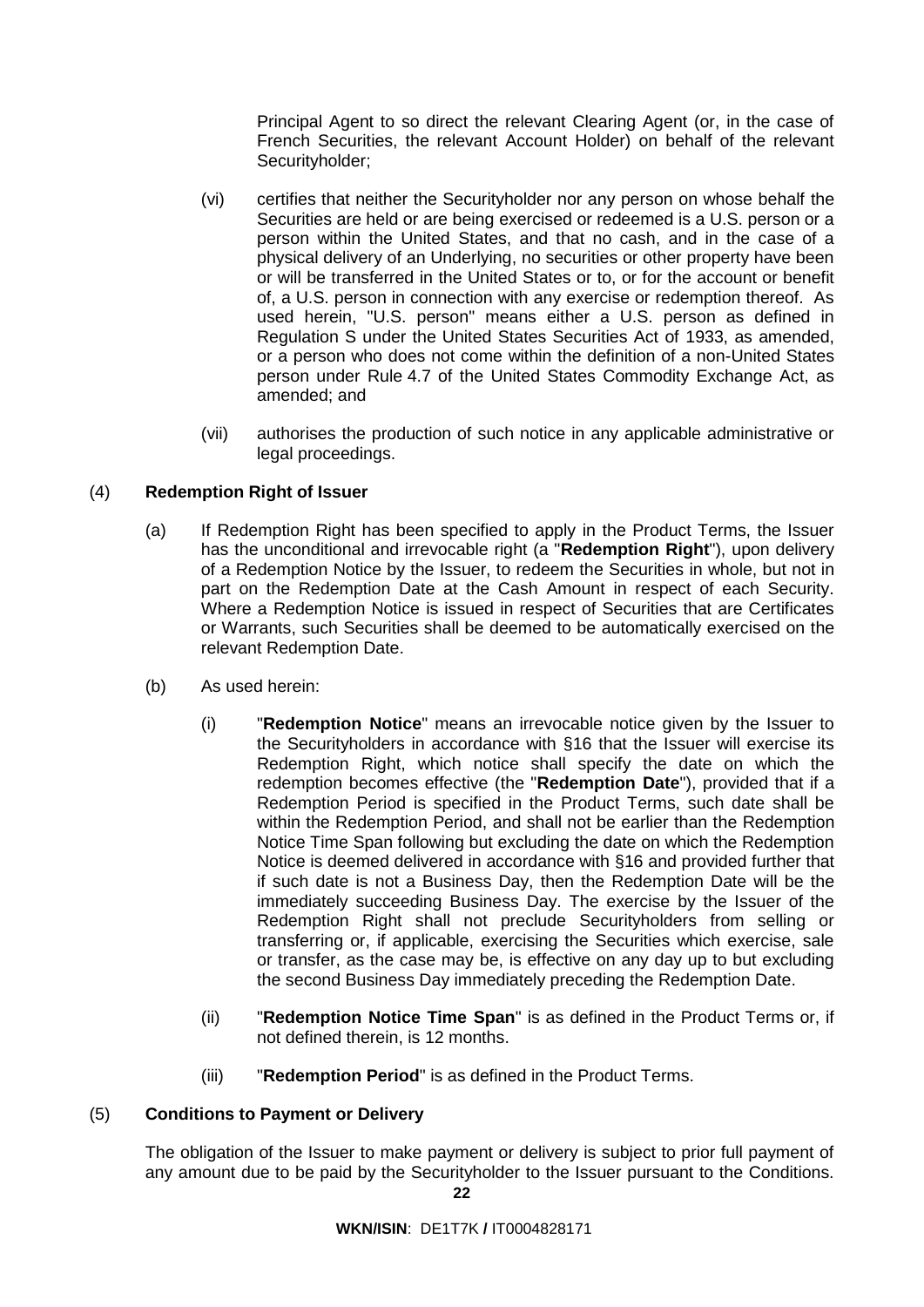In particular, such due amount includes any applicable Securityholder Expenses and, if the Security is specified to be a Warrant and Physical Delivery applies, the Strike as specified in the Product Terms. Any due amount will, as far as covered by a cash amount(s) to be paid according to the Conditions, be directly subtracted from such cash amount(s). As long as a due amount has not been settled by a Securityholder, no payment or delivery shall be made by the Issuer under the Securities to such Securityholder.

As used herein:

"**Securityholder Expenses**" means, in respect of a Security, all taxes, duties and/or expenses, including any applicable depository charges, transaction or exercise charges, stamp duty, stamp duty reserve tax, issue, registration, securities transfer and/or other taxes or duties arising in connection with the exercise of such Security and/or any payment and/or delivery due following exercise or otherwise in respect of such Security.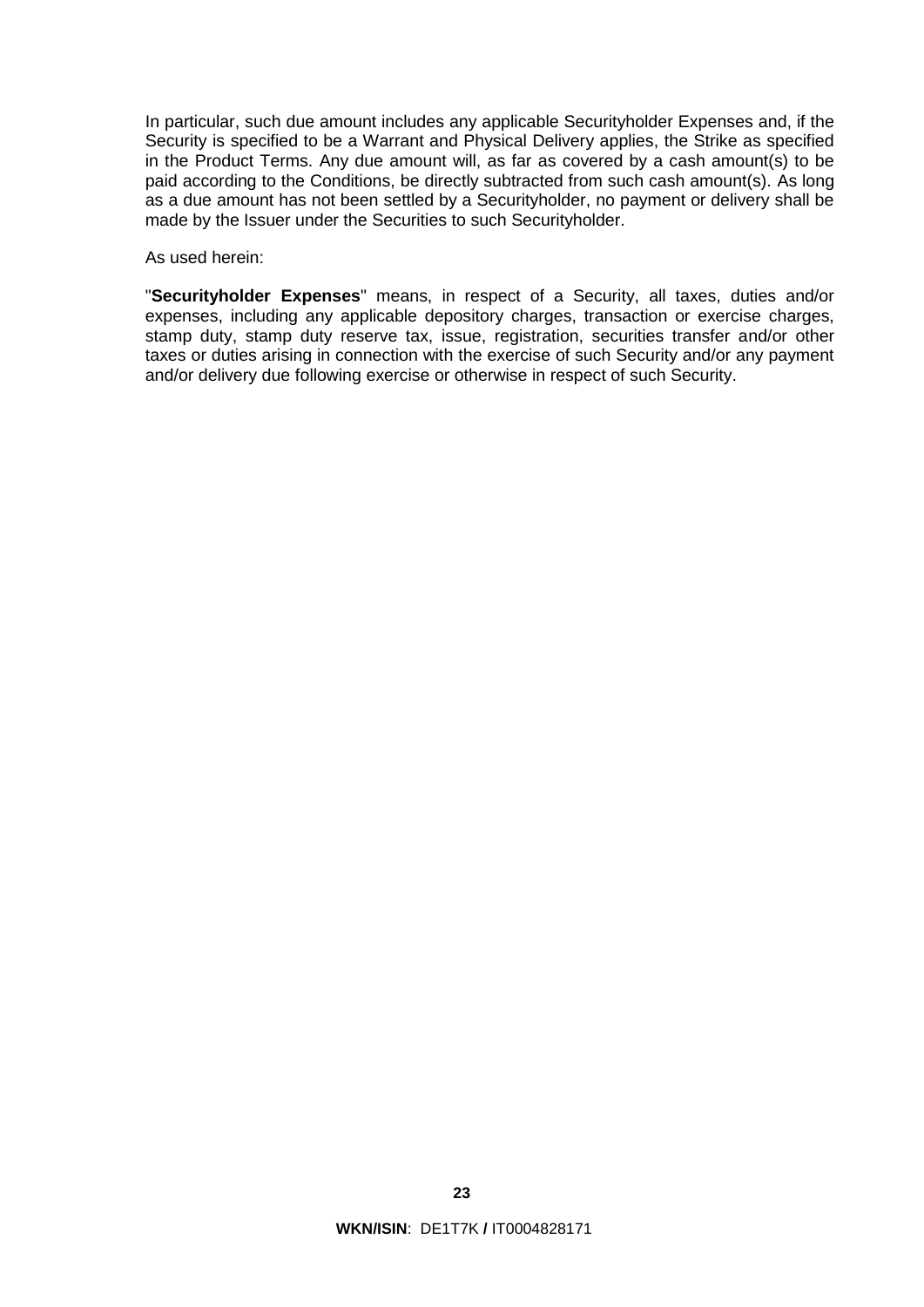### <span id="page-23-0"></span>**§3 Settlement**

For the avoidance of doubt, where the Securities are Certificates or Warrants, the provisions of this §3 are only applicable to the extent that the relevant Certificates or Warrants have been duly exercised in accordance with the provisions of §2(2).

### (1) **Taxation, other laws and regulations**

All payments and/or deliveries will be subject in all cases to any fiscal or other laws and regulations applicable thereto in the place of payment and/or delivery (including, where applicable, laws requiring the deduction or withholding for, or on account of, any tax, duty or other charge whatsoever).

### (2) **Settlement Currency Conversion**

Any cash amount payable by the Issuer shall be paid in the Settlement Currency (which in the case of Portuguese Securities must be Euro, USD, Pounds sterling, Japanese Yen, Canadian Dollars, Swiss Francs or any other currency acceptable to Interbolsa). If payment of any amount to a Securityholder, according to the rules of the relevant Clearing Agent, cannot be made in the Settlement Currency, such payment shall be made in the currency principally used by the relevant Clearing Agent for payments to holders holding accounts with such Clearing Agent (or, in the case of Portuguese Securities, for payments to holders of securities control accounts with Interbolsa or, in the case of French Securities, the relevant Account Holder), following a conversion of the relevant amount from the Settlement Currency, using a rate of exchange determined by the Calculation Agent by reference to such sources as the Calculation Agent may reasonably determine to be appropriate for such conversion.

# (3) **Settlement / Payment details**

Other than in respect of Portuguese Securities, Spanish Listed Securities and French Securities, any cash amounts payable by the Issuer shall be transferred to the relevant Clearing Agent for distribution to the Securityholders.

Payments in respect of Portuguese Securities will:

- (a) if such payment is payable in Euro:
	- (i) be debited from the relevant payment current account of the Principal Agent (acting on behalf of the Issuer) (such account being the payment current account that the Principal Agent has notified to, and that has been accepted by, Interbolsa to be used on the Principal Agent's behalf for payments in respect of securities held through Interbolsa) and credited to the payment current accounts of the Affiliate Members of Interbolsa, whose securities control accounts with Interbolsa are credited with such Securities all in accordance with the applicable procedures and regulations of Interbolsa; and, thereafter,
	- (ii) be debited by such Affiliate Members of Interbolsa from the aforementioned payment current accounts and credited either (x) to the cash accounts of the owners of those Securities with such Affiliate Members of Interbolsa, or (y) to the cash accounts held by Euroclear Bank S.A./N.V. and/or Clearstream Banking, société anonyme and thereafter to the cash accounts held by the beneficial owners of those Securities with Euroclear Bank S.A./N.V. and/or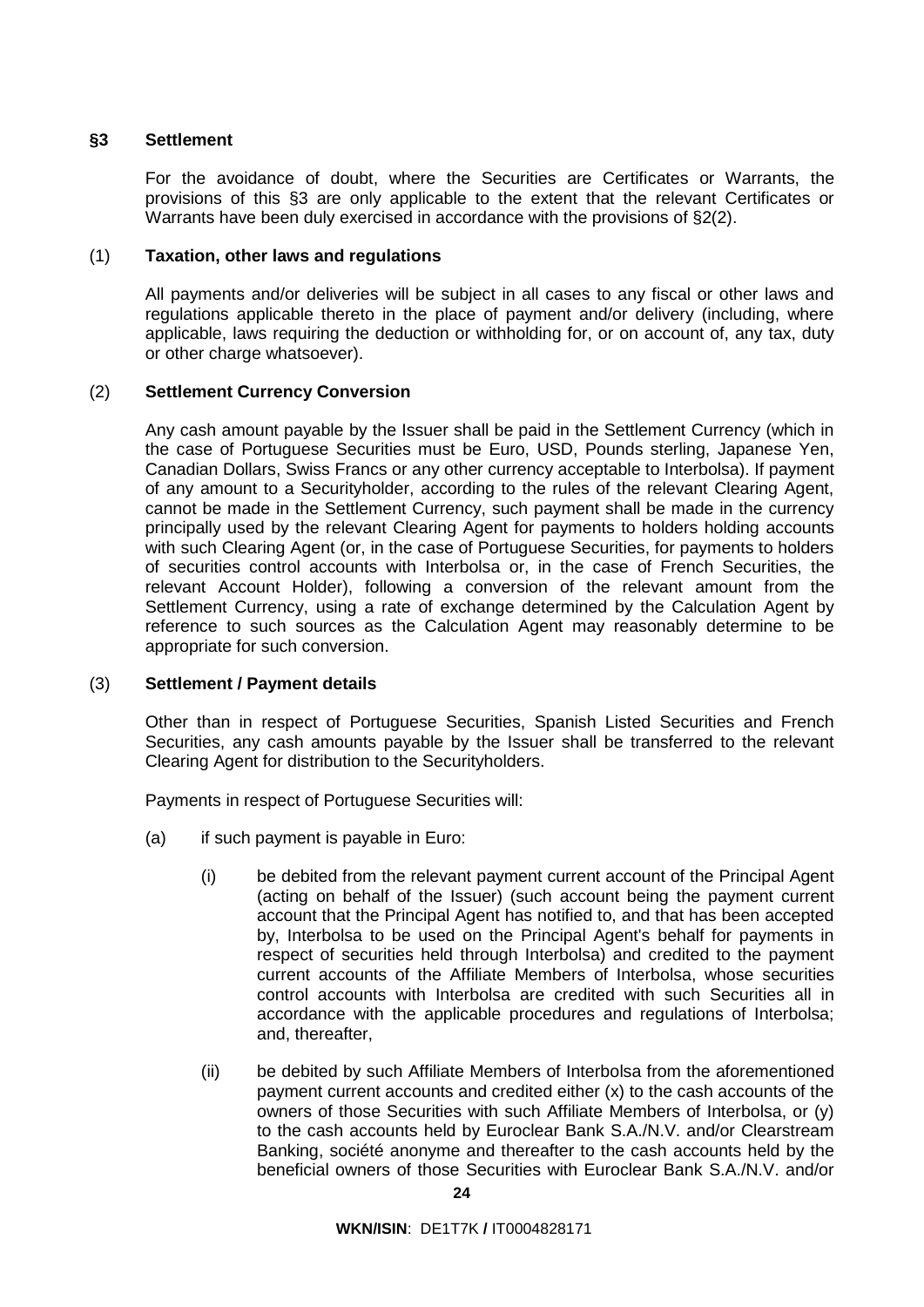Clearstream Banking, société anonyme (as applicable), in accordance with the rules and procedures of Interbolsa, Euroclear Bank S.A./N.V. or Clearstream Banking, société anonyme, as the case may be; or

- (b) if such payment is payable in a currency other than Euro:
	- (i) be transferred, on the due date for such payment (in each case in accordance with the applicable procedures and regulations of Interbolsa), from the account held by the Principal Agent in the Foreign Currency Settlement System (*Sistema de Liquidação em Moeda Estrangeira*), managed by Caixa Geral de Depósitos, S.A., to the payment current accounts of the Affiliate Members of Interbolsa whose control accounts with Interbolsa are credited with such Securities; and, thereafter
	- (ii) be debited by such Affiliate Members of Interbolsa from such payment current accounts and credited either (x) to the cash accounts of the owners of those Securities with such Affiliate Members of Interbolsa or (y) to the cash accounts held by Euroclear Bank S.A./N.V. and/or Clearstream Banking, société anonyme and thereafter to the cash accounts held by the beneficial owners of those Securities with Euroclear Bank S.A./N.V. and/or Clearstream Banking, société anonyme (as applicable), in accordance with the rules and procedures of Interbolsa, Euroclear Bank S.A./N.V. or Clearstream Banking, société anonyme, as the case may be.

Payments in respect of Spanish Listed Securities will be debited from the cash account held by the Principal Agent with the Bank of Spain and credited to the cash accounts held with the Bank of Spain by the members of Iberclear whose securities accounts with Iberclear are credited with such Spanish Listed Securities, all in accordance with the applicable procedures and regulations of Iberclear and the Target2-Bank of Spain system. Thereafter, each of the members of Iberclear shall credit the relevant payments to each of the accounts of the relevant Securityholders.

Payments in respect of French Securities will be made by transfer to the account denominated in the relevant currency of the relevant Account Holders for the benefit of the Securityholders. The issuer will be discharged of its payments and/or delivery obligations by payment and/or delivery validly made to such Account Holders.

Other than in respect of Italian Securities, Portuguese Securities, Spanish Listed Securities and French Securities, the Issuer will be discharged of its payment and/or delivery obligations by payment and/or delivery to, or to the order of, the relevant Clearing Agent or Physical Delivery Clearing System in respect of the amount so paid or delivered (provided that, in the case of Notes in registered form, if applicable, such payment and/or delivery shall be deemed to be made for and on behalf of any nominee for the Clearing Agent(s) shown on the Register as the holder of such Notes).

The holders of Italian Securities must rely upon the procedures of Monte Titoli S.p.A. to receive payments in respect of Securities. The Issuer will be discharged by payment to, or to the order of, Monte Titoli S.p.A. in respect of the amount so paid.

The holders of Portuguese Securities must rely upon the procedures of Interbolsa to receive payment in respect of Securities. The Issuer will be discharged of its payment obligations in respect of any Portuguese Securities by payment to, or to the order of, the relevant Affiliate Members of Interbolsa, the clients of whom are shown as the registered holders of such Portuguese Securities in the records of such Affiliate Members of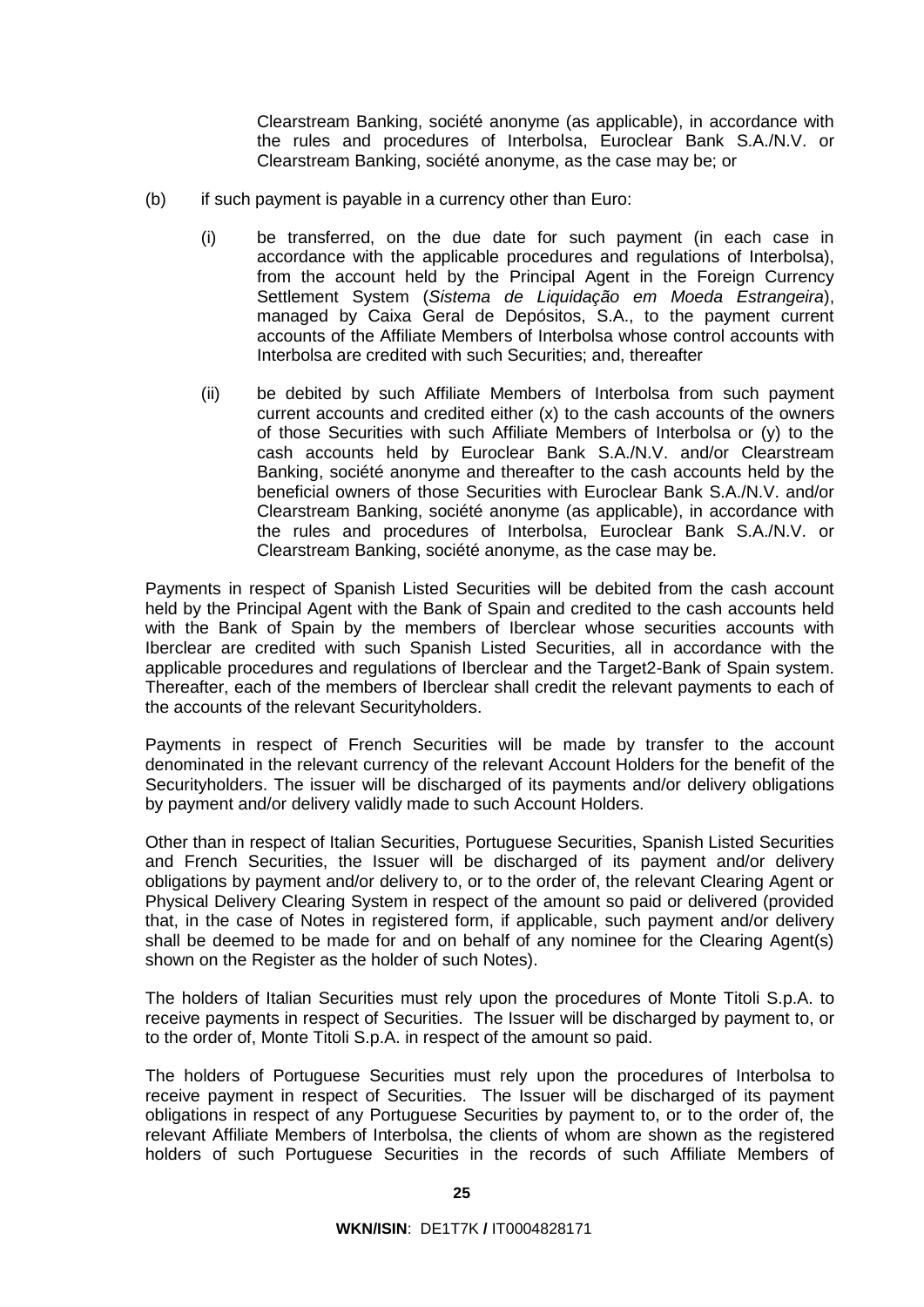Interbolsa. The Issuer will be discharged towards the relevant Securityholders in respect of each amount so paid.

The holders of Spanish Listed Securities must rely upon the procedures of Iberclear to receive payment in respect of Spanish Listed Securities. The Issuer will be discharged of its payment obligations in respect of Spanish Listed Securities by payment to the relevant member of Iberclear appointed by the Issuer as paying agent which will procure payment to any of the relevant members of Iberclear, the clients of whom are shown as the registered Securityholders of such Spanish Listed Securities. The Issuer will be discharged towards the relevant Securityholders when the paying agent has paid, on behalf of the Issuer, the relevant amounts to each of the members of Iberclear, the clients of whom are shown as the registered Securityholders of such Spanish Listed Securities.

(4) In the case of Notes, the Cash Amount is payable as consideration for the use of the Nominal Amount and as compensation in recognition that the Cash Amount might otherwise have been less than the Nominal Amount.

### (5) **Verification**

Each payment and/or delivery is subject to reasonable satisfactory evidence being provided of the relevant Securityholder's holding of the Securities.

### (6) **Payment Day**

- (a) If any date for payment of any amount by the Issuer in respect of any Security is not a Payment Day, the holder thereof shall not be entitled to payment until the next following Payment Day and shall not be entitled to any interest or other payment in respect of such delay.
- (b) As used herein, a "**Payment Day"** means a day which is (i) a day (other than a Saturday or Sunday) on which commercial banks and foreign exchange markets settle payments and are open for general business (including dealings in foreign exchange and foreign currency deposits) in the city where the Principal Agent is located and the Payment Day Location(s), if specified in the Product Terms; (ii) a day on which each Clearing Agent is open for business; and (iii) either (1) in relation to any sum payable in a currency other than euro, a day on which commercial banks and foreign exchange markets settle payments and are open for general business (including dealings in foreign exchange and foreign currency deposits) in the principal financial centre of the country of such currency or (2) in relation to any sum payable in euro, a day that the Trans-European Automated Real-Time Gross Settlement Express Transfer (TARGET2) System is open.

### (7) **General**

Without prejudice to para. [\(8\) below,](#page-25-0) the purchase and/or holding of the Securities does not confer on any Securityholder any rights (whether in respect of voting, distributions or otherwise) in relation to the Underlying, any asset of any kind whatsoever by reference to which any amount due under the Securities is calculated, or (prior to delivery, if applicable) any asset to be delivered under the Securities.

#### <span id="page-25-0"></span>(8) **Distribution**

Any dividend, coupon, interest or similar payment or distribution (each, a "**Distribution**") in respect of any amount to be delivered will be payable to the party that would receive such Distribution according to market practice for a sale of the relevant amount executed for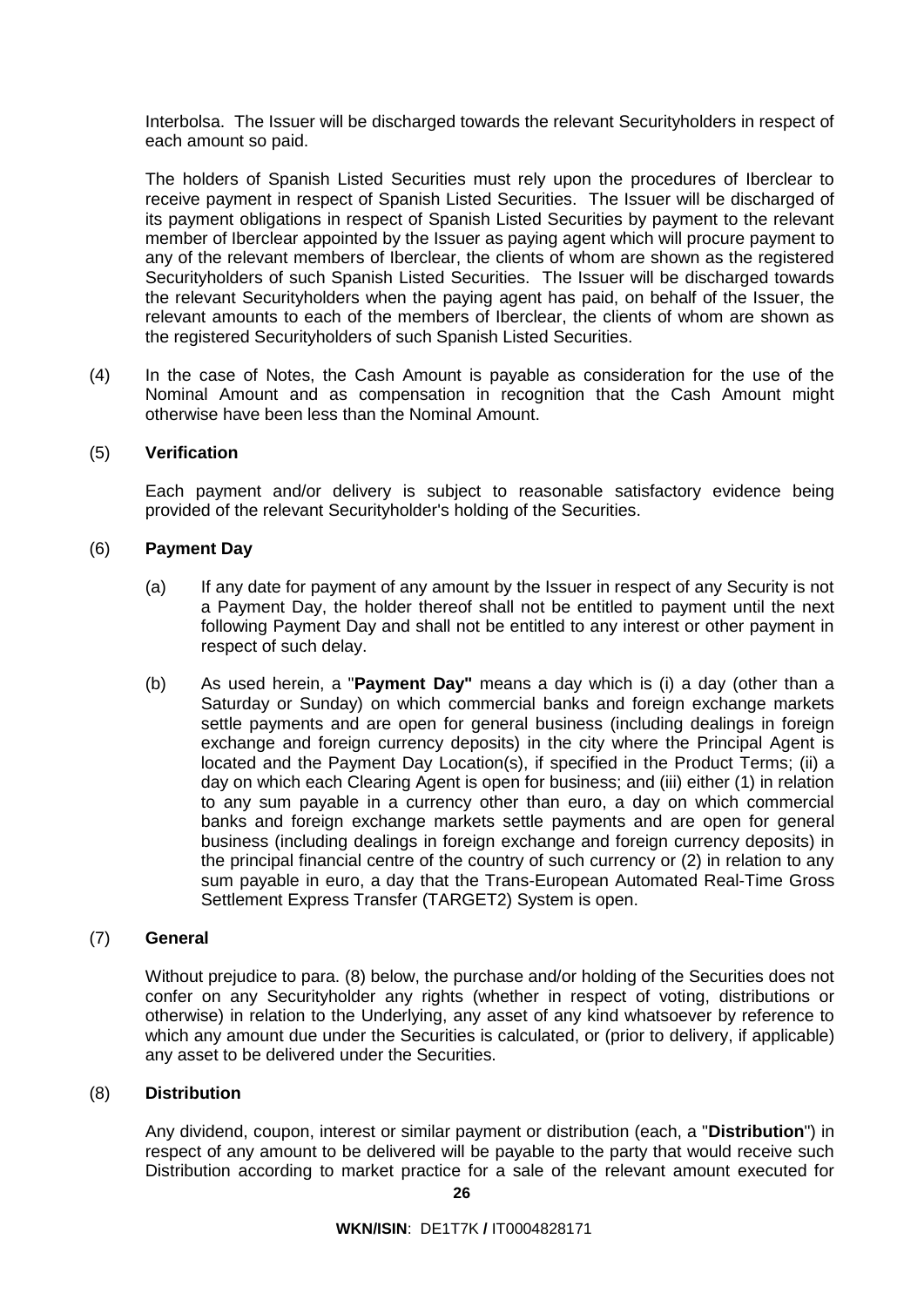settlement on the Settlement Date, as specified in the Product Terms, and to be delivered in the same manner as such amount. Other than in respect of Portuguese Securities, Spanish Listed Securities and French Securities, any such Distribution to be paid to a Securityholder shall be paid to the Clearing Agent for distribution to the Securityholders. In respect of Portuguese Securities, any such Distribution shall be paid to the Principal Agent for distribution to the relevant Affiliate Members of Interbolsa for subsequent distribution to the relevant Securityholders. In respect of Spanish Listed Securities, the holders of such Securities must rely upon the procedures of Iberclear to receive any such Distribution. The Issuer will be discharged of its payment obligations in respect of Spanish Listed Securities by payment to the relevant member of Iberclear appointed by the Issuer as paying agent which will procure payment to any of the relevant members of Iberclear, the clients of whom are shown as the registered Securityholders of such Spanish Listed Securities. The Issuer will be discharged towards the relevant Securityholders when the paying agent has paid, on behalf of the Issuer, the relevant amounts to each of the members of Iberclear, the clients of whom are shown as the registered Securityholders of such Spanish Listed Securities. In respect of French Securities, any such Distribution shall be paid by way of transfer to the account denominated in the relevant currency of the relevant Account Holders for the benefit of the Securityholders.

#### (9) **Deliveries**

Any deliveries due under the Securities shall be made at the risk of the relevant Securityholder and shall be transferred to the relevant Physical Delivery Clearing System(s) for delivery to the relevant Securityholder, provided that where the Issuer (or the Calculation Agent, in the case of Spanish Securities) determines in its reasonable discretion that the delivery by the Issuer is fully or partly impractical, illegal or unduly onerous to the Issuer, then the Issuer (or the Calculation Agent, in the case of Spanish Securities) shall have the option to determine that the Issuer will make the delivery in such other commercially reasonable manner as the Issuer (or the Calculation Agent, in the case of Spanish Securities) may determine to be appropriate for such delivery and shall notify the Securityholders in accordance with [§16.](#page-70-0) The amount to be delivered shall be evidenced in such manner as the Issuer determines to be customary for the relevant amount. The Issuer shall be under no obligation to register or procure the registration of any Securityholder or any other person as the registered holder in respect of the amount to be delivered in any register of holders, including, but not limited to, a register of members of a share company.

#### (10) **Settlement Disruption**

If and to the extent that any delivery becomes due under a Security and (i) if the Settlement Date is not a Business Day and/or (ii) prior to such delivery an event beyond the control of the Issuer occurs as a result of which the Issuer cannot make such delivery in accordance with such market method as it has elected at the relevant time for such delivery (a "**Settlement Disruption Event**"), then the Settlement Date for such delivery shall be postponed to the first following Business Day on which no such event is subsisting. For the avoidance of doubt, the provision of this §3(10) shall apply only to Securities affected as described in (i) and/or (ii) above.

For so long as the Settlement Disruption Event is subsisting, then in lieu of the affected delivery and notwithstanding any other provision hereof the Issuer may elect in its reasonable discretion to satisfy this obligation in respect of the relevant Security by payment of the Market Value of such Security taking into account any amounts already delivered or payments already made and the value of the remaining amount(s) which would otherwise be delivered or paid as shall be determined by the Issuer, less, in the case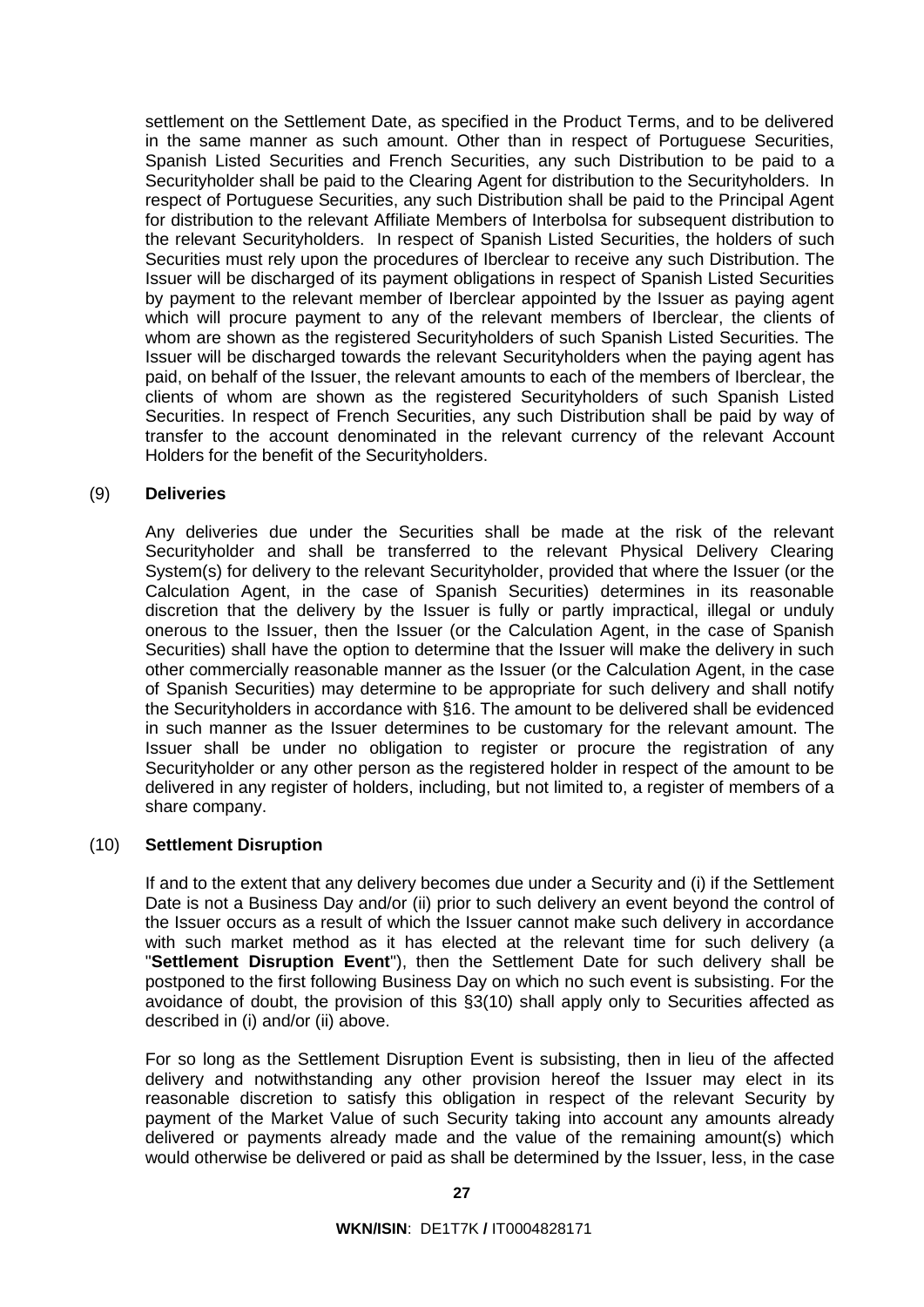of all Securities other than Italian Securities, a Security's proportionate share of the direct and indirect cost to the Issuer of unwinding any underlying related Hedging Arrangements (such amount the "**Disruption Settlement Amount**"), not later than on the third Business Day following the date that notice of such election is given in accordance with [§16.](#page-70-0) Payment of the Disruption Settlement Amount will be made in such manner as will be notified in accordance with [§16.](#page-70-0) The Calculation Agent shall give notice as soon as practicable in accordance with [§16](#page-70-0) that a Settlement Disruption Event has occurred.

No Securityholder or any other person shall be entitled to any payment in respect of a Security as a result of any delay in a delivery due to the occurrence of a Settlement Disruption Event, and no liability in respect thereof shall attach to the Issuer.

As used herein, and, if applicable, other Conditions:

"**Market Value**", in relation to a Security, means the fair market value of such Security as determined by the Calculation Agent, by reference to such factor(s) as it determines appropriate at the relevant time and which may include the following, without limitation:

- (a) any relevant quotations or other relevant market data in the relevant market(s) which may include relevant rates, prices, yields, yield curves, volatilities, spreads, correlations and any options or other derivative pricing model;
- (b) information of the type described in (a) above from internal sources of the Issuer or any of its Affiliates if that information is of a type used by the Issuer in its regular course of business for the valuation of similar instruments as the Securities.

Where the relevant Securities provide for any minimum amount(s) of cash or assets to be payable or deliverable this shall be taken into account in determining the Market Value. However, the Calculation Agent shall reduce (i.e. discount) the value of such amounts in determining the Market Value to take into account the length of time remaining to the first possible date on which such amount(s) could otherwise first have been payable or deliverable. Such discounting may be determined by reference to information as set out in (a) and/or (b) above which may include risk free rate(s).

The Calculation Agent shall also take into account appropriate values for any other amount which would or could otherwise have been payable or deliverable under the relevant Securities. This may include the element of the return on the Securities determined by reference to the Underlying (i.e. the derivative element). The relevant value for this element of the Securities may be determined by reference to the cost at the relevant time of entering into a transaction to provide similar amounts.

Notwithstanding the foregoing, each of the above determinations will be made without taking into account the creditworthiness of the Issuer at the time of early termination. This means that no reduction shall be made in the Market Value to take account of the perceived ability of the Issuer to make any payment at the time of early termination.

### (11) **Intervening Period**

With regard to any delivery that is due under the Securities, for such period of time after the Settlement Date as the Issuer or any person on behalf of the Issuer shall continue to be the legal owner of the amount to be delivered (the "**Intervening Period**"), neither the Issuer nor any other person shall (i) be under any obligation to deliver or procure delivery to the relevant Securityholder or any subsequent beneficial owner of such amount to be delivered or any other person any letter, certificate, notice, circular or any other document or payment whatsoever received by that person in its capacity as the holder of such amount;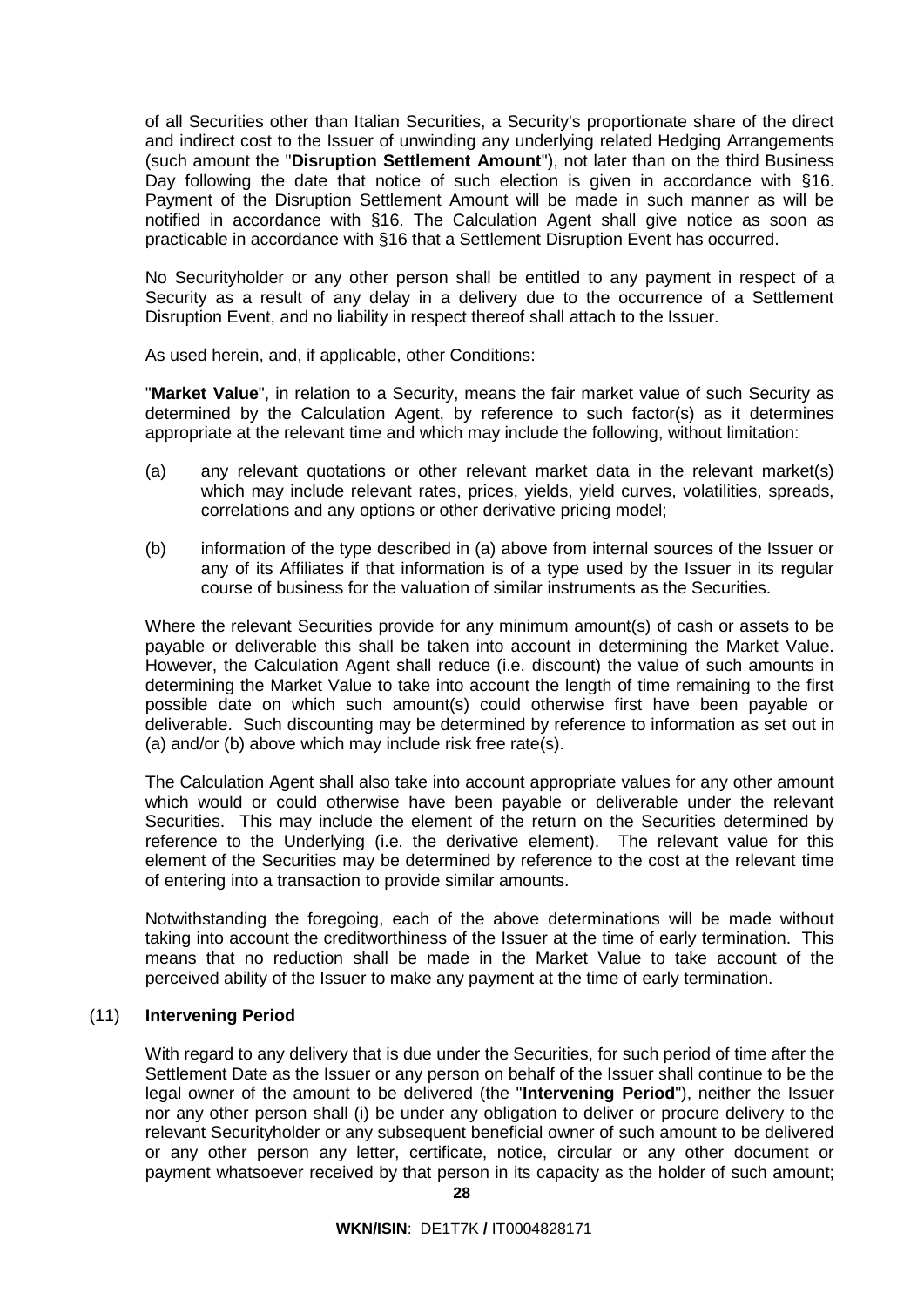(ii) be under any obligation to exercise or procure exercise of any or all rights (including voting rights) attaching to such amount during the Intervening Period; or (iii) be under any liability to the relevant Securityholder or any subsequent beneficial owner of such amount or any other person in respect of any loss or damage which the relevant Securityholder or subsequent beneficial owner or any other person may sustain or suffer as a result, whether directly or indirectly, of the Issuer or any other such person being the legal owner of such amount during such Intervening Period.

### (12) **Liability (Settlement Risk)**

Exercise, settlement and redemption of, and any payment and/or delivery in respect of, the Securities is subject to all applicable laws, regulations and practices in force at all relevant times, and neither the Issuer nor any Agent shall incur any liability whatsoever if it is unable to effect the transactions contemplated, after using all reasonable efforts, as a result of any such laws, regulations or practices. Neither the Issuer nor the Agents shall under any circumstances be liable for any acts or defaults of any Clearing Agent in relation to the performance of its duties in relation to the Securities.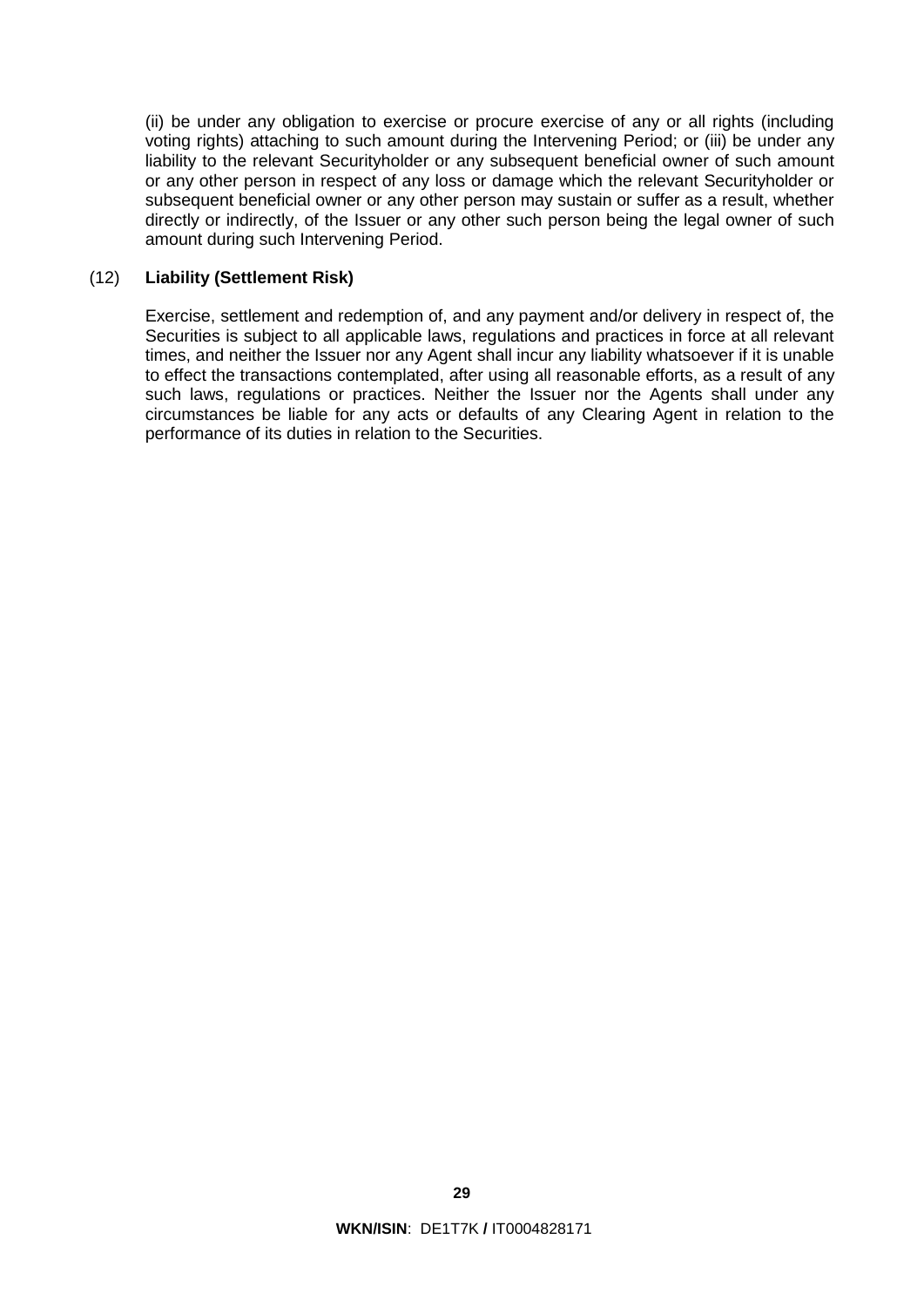# <span id="page-29-0"></span>**§4 Coupon**

### (1) **Coupon Payment**

- (a) Unless Coupon Payment is specified to apply in the Product Terms, the Securities bear no coupon and pay no periodic amounts.
- (b) If Coupon Payment is specified to apply in the Product Terms, the Issuer shall, on each Coupon Payment Date, pay the relevant Coupon Amount. The Coupon Amount (if any) is payable as consideration for the use of the Nominal Amount in respect of a Security and as compensation in recognition that the Coupon Amount on any or all of the Coupon Payment Dates may be equal to zero or less than a commercial rate of return on the Securities and/or that the Cash Amount and/or value of the Physical Delivery Amount may be less than the Nominal Amount. For the avoidance of doubt, in the event that the Coupon Amount for a Coupon Payment Date is zero, no amount shall be payable by the Issuer in respect of such Coupon Payment Date.
- (c) If a Coupon Rate is specified in the Product Terms and a Coupon Amount is required to be calculated for a period ending other than on (but excluding) a Coupon Payment Date, such Coupon Amount will be calculated on the basis of the number of days in the Coupon Period, and, if specified, the Coupon Rate applicable to such period (or if no such Coupon Rate is specified in the Product Terms, the interest rate which the Calculation Agent determines would apply to a deposit of the Nominal Amount for the relevant period with a commercial bank determined by the Calculation Agent at the relevant time) and the Coupon Rate Day Count Fraction. If Coupon Payment is specified in the Product Terms, the Coupon Amount(s) shall be the only periodic amount(s) payable for the Security, and no interest shall accrue in respect of the Securities.

# (2) **Accrual of Coupon**

Coupon Amounts shall cease to be payable from and including the Coupon Cessation Date. Other than the Coupon Amount no periodic amount is payable for the Securities. In addition no interest shall accrue in respect of the Securities whether by reason of late payment of a Coupon Amount or otherwise.

### (3) **Definitions in respect of [§4](#page-29-0) and, if applicable, other Conditions**:

#### *Coupon Payment*

- (a) "**Nominal Amount**" is as defined in the Product Terms.
- (b) "**Coupon Payment Date**" means each day specified to be an Coupon Payment Date in the Product Terms.
- (c) "**Coupon Cessation Date**" is as specified in the Product Terms.
- (d) "**Coupon Amount**" means, in respect of each Nominal Amount, an amount calculated by the Calculation Agent as specified under "Coupon Amount" in the Product Terms or, if not specified there, calculated as follows:

Nominal Amount x Coupon Rate x (if specified in the Product Terms) Coupon Rate Day Count Fraction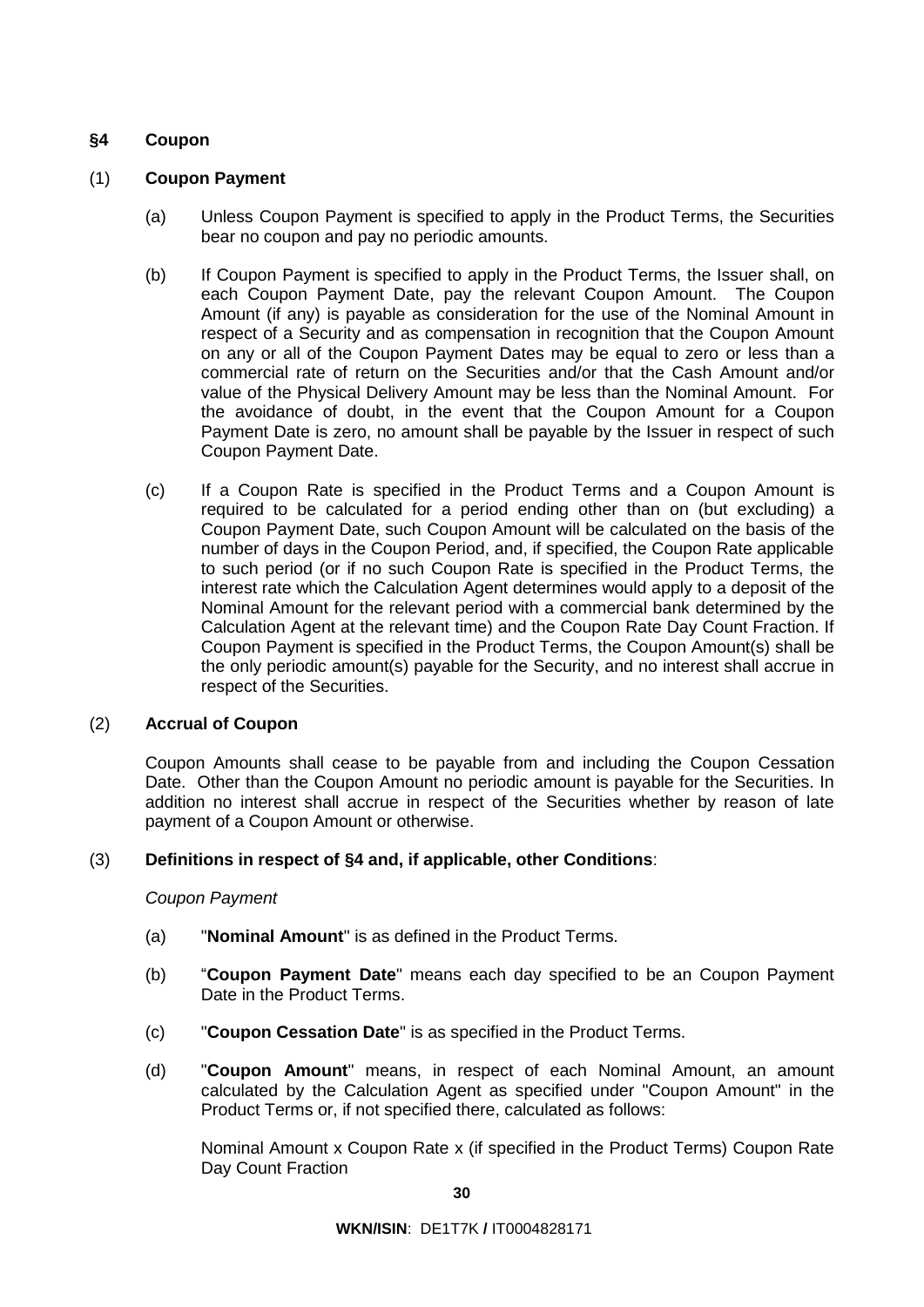Each Coupon Amount will be rounded to the nearest two decimal places in the Settlement Currency, with 0.005 being rounded downwards or if the Settlement Currency is Japanese yen, rounded down to the nearest yen.

- (e) "**Coupon Rate**" is as defined in the Product Terms.
- (f) "**Coupon Rate Day Count Fraction**" means a fraction being any of the following as specified in the Product Terms:
	- (i) the actual number of days in the Coupon Period divided by 365 (or, if any portion of that Coupon Period falls in a leap year, the sum of (A) the actual number of days in that portion of the Coupon Period falling in a leap year divided by 366; and (B) the actual number of days in that portion of the Coupon Period falling in a non-leap year divided by 365);
	- (ii) the actual number of days in the Coupon Period divided by 365;
	- (iii) the actual number of days in the Coupon Period divided by 360;
	- (iv) the number of days in the Coupon Period divided by 360 (the number of days to be calculated on the basis of a year of 360 days with 12 months each comprising 30 days (unless (A) the last day of the Coupon Period is the 31st day of a month, in which case the month that includes that last day shall not be considered to be shortened to a month comprising 30 days or (B) the last day of the Coupon Period is the last day of the month of February, in which case the month of February shall not be considered to be lengthened to a month comprising 30 days)); or
	- (v) the number of days in the Coupon Period divided by 360 (the number of days to be calculated on the basis of a year of 360 days with 12 months each comprising 30 days, without regard to the date of the first day or last day of the Coupon Period unless, in the case of a Coupon Period ending on the Settlement Date, the Settlement Date is the last day of the month of February, in which case the month of February shall not be considered to be lengthened to a month comprising 30 days).
- (g) "**Coupon Period**" means, unless otherwise specified within the Product Terms, the period commencing on (and including) (x) the Business Day succeeding the Primary Market End Date or, (y) if no Primary Market End Date is specified in the Product Terms, the Issue Date, to (but excluding) the first Coupon Payment Date, and (where there is more than one Coupon Period) each period commencing on (and including) a Coupon Payment Date to (but excluding) the next following Coupon Payment Date and, if any Coupon Amount is required to be calculated for a period ending other than on (but excluding) the relevant Coupon Payment Date, the period commencing on and including the most recent Coupon Payment Date (or if none (x) the Business Day succeeding the Primary Market End Date or,(y) if no Primary Market End Date is specified in the Product Terms, the Issue Date) to but excluding the relevant payment date.
- (h) "**Issue Date**" is as defined in the Product Terms being the date on which the Securities are first issued.
- (i) "**Primary Market End Date**" is as defined in the Product Terms.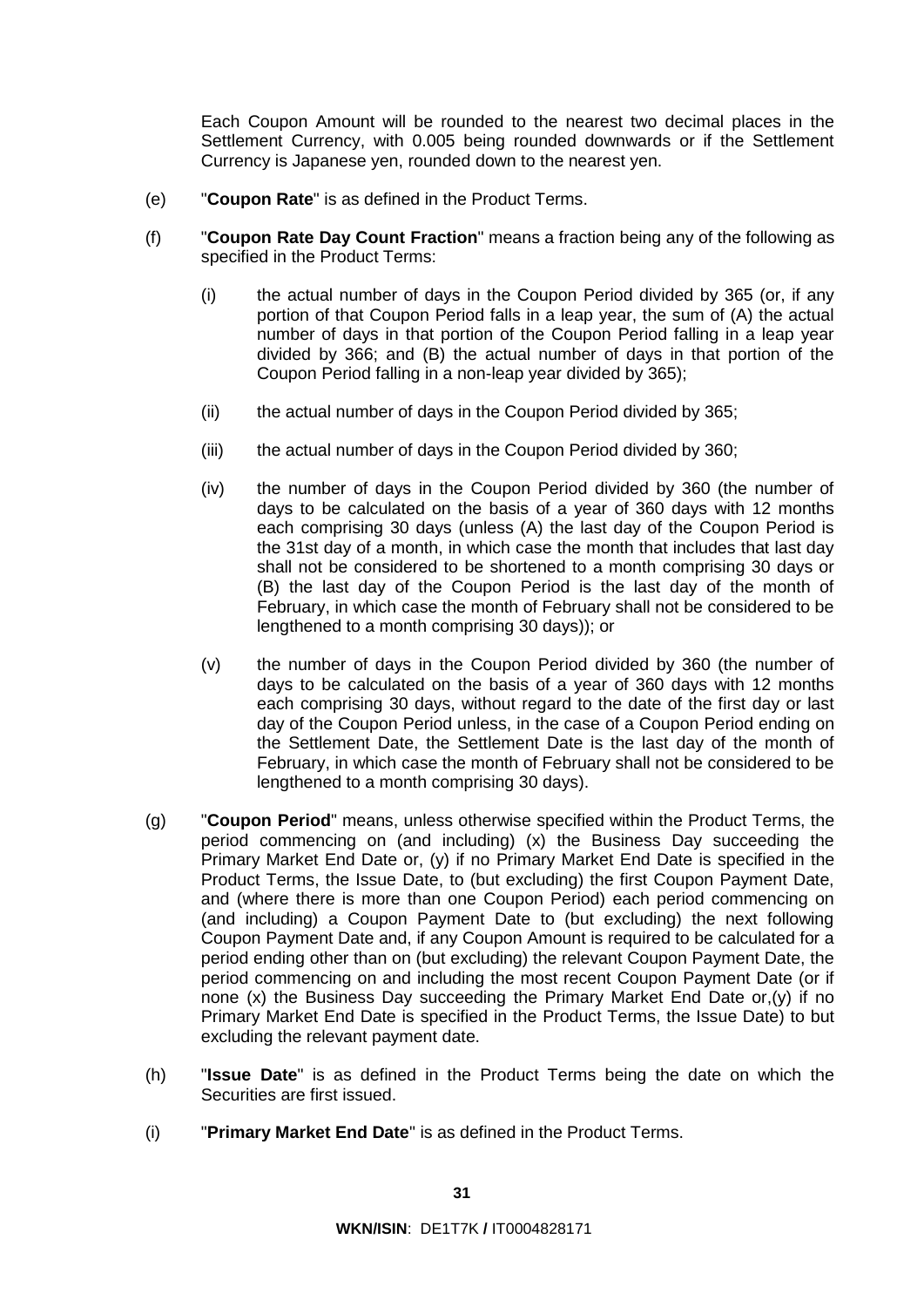# <span id="page-31-0"></span>**§5 Market Disruptions and non-Trading Day**

### <span id="page-31-1"></span>(1) **Consequences of Market Disruption and non-Trading Day**

A Market Disruption or a day not being a Trading Day may affect the valuation of a Reference Item or Hedging Arrangements of the Issuer in an unintended way. It is therefore necessary when a Market Disruption occurs or a day is not a Trading Day for the valuation of the Reference Item to be adjusted as follows:

- <span id="page-31-2"></span>(a) if any day in respect of which the Calculation Agent is required to determine the price or level of a Reference Item for the purposes of [§1](#page-11-0) or [§4](#page-29-0) or otherwise as set out in the Product Terms is not a Trading Day (with the meaning given above), the relevant price or level shall be determined on the first succeeding Trading Day, subject as provided below. Any such day for determination is referred to as a "**Scheduled Valuation Date**";
- <span id="page-31-3"></span>(b) if, in the opinion of the Calculation Agent, on any Scheduled Valuation Date (including, if any Observation Date(s) occurring on a daily basis is specified in the Product Terms, the last occurring Observation Date but excluding any other such Observation Date(s) on which a Market Disruption exists, and for such other Observation Dates affected by a Market Disruption the relevant Observation Date determination shall not be made), a Market Disruption has occurred in relation to any Reference Item:
	- (i) subject to Sub-Clause [\(ii\) below:](#page-32-0)
		- 1. if Separate Reference Item Determination is not specified to apply in the Product Terms, all determinations on such Scheduled Valuation Date for all the Reference Items (including the affected Reference Item) shall be deferred to the first succeeding Trading Day on which there is no Market Disruption for any Reference Items; or
		- 2. if (x) the Underlying is not specified to be a Basket or (y) the Underlying is specified to be a Basket in the Product Terms and Separate Reference Item Determination is specified to apply in the Product Terms, the determination on such Scheduled Valuation Date for any affected Reference Item only shall be deferred to the first succeeding Trading Day on which there is no Market Disruption for such Reference Item,

provided that in each case if such first succeeding Trading Day has not occurred by the Ultimate Trading Day following the Scheduled Valuation Date the Calculation Agent shall in its reasonable discretion determine the price or level of each undetermined Reference Item as of the Ultimate Trading Day following the Scheduled Valuation Date which in the case of a Reference Item for which a Market Disruption then exists shall be such price or level that it determines would have prevailed but for the occurrence of a Market Disruption, having regard to the then prevailing market conditions, the last reported, published or traded level or price of the Reference Item, if applicable in accordance with the formula for and method of calculating the price or level of the Reference Item last in effect prior to the occurrence of the Market Disruption. The Calculation Agent shall give notice of any such determination as soon as reasonably practicable in accordance with [§16;](#page-70-0) and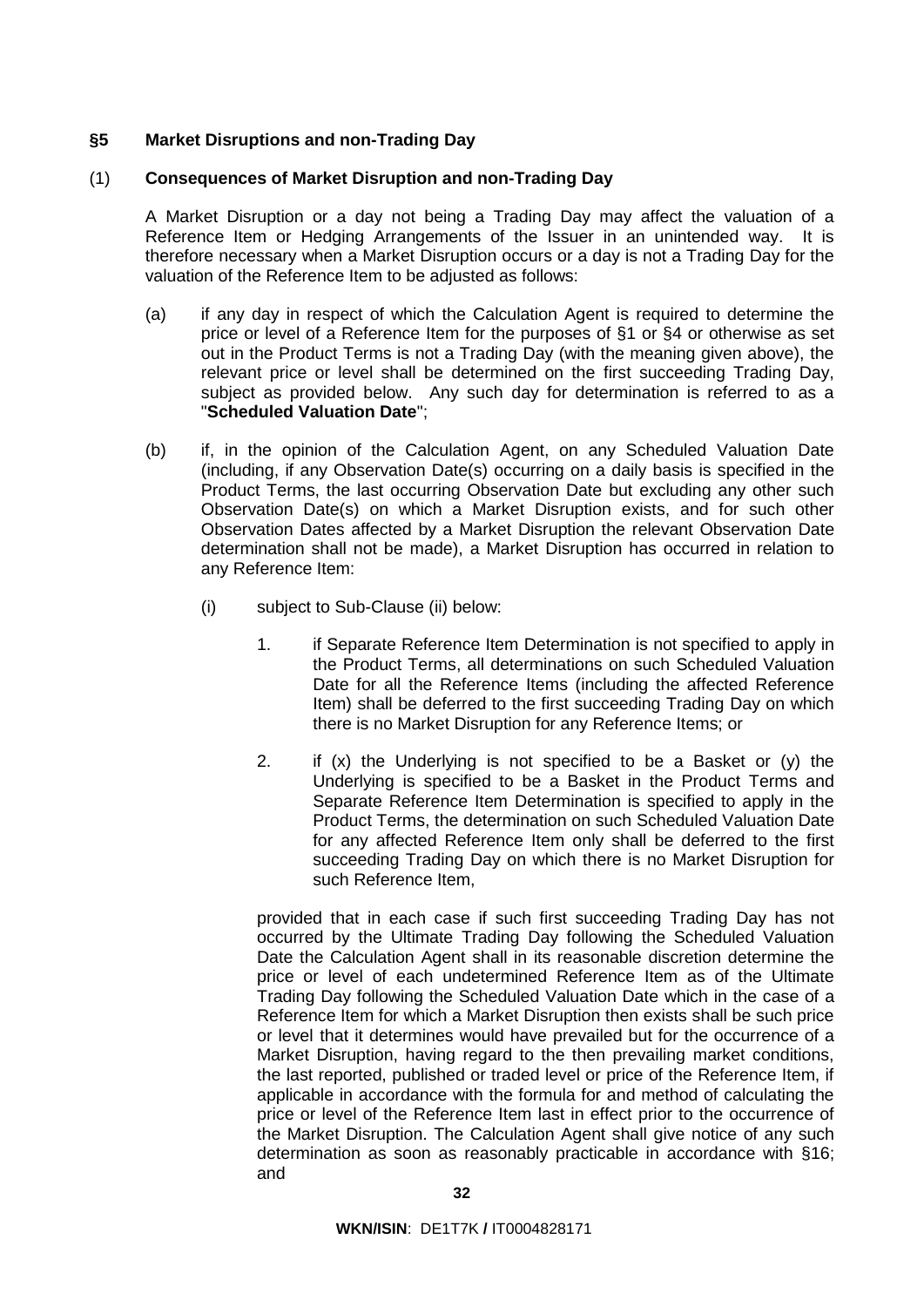<span id="page-32-0"></span>(ii) if Averaging is specified to apply in the Product Terms and (A) this §5(1)(b)(ii) is specified to apply in the Product Terms, the first succeeding Trading Day referred to in [\(a\)](#page-31-2) or [\(b\) above](#page-31-3) shall be the first succeeding Trading Day which is not itself a day on which the price or level of the relevant affected Reference Item is to be determined for the purpose of calculating an average price or level and on which a Market Disruption does not occur but in each case subject to the provisions applicable on the Ultimate Trading Day following the Scheduled Valuation Date in the manner set out in Sub-Clause [\(b\)\(i\) above,](#page-31-3) or (B) this §5(1)(b)(ii) is specified not to apply in the Product Terms, the determination for the relevant Scheduled Valuation Date shall be deferred to the relevant Averaging Disruption Date as provided in the Product Terms.

For the purposes of this [§5\(1\)](#page-31-1) if the Underlying is specified to be a Basket in the Product Terms and Separate Reference Item Determination is specified to be applicable in the Product Terms, then, subject as provided below, all references to a Trading Day shall be construed as references to a day which is a Trading Day determined as if the relevant Reference Item was the only Underlying and, for the purposes of determining whether a Market Disruption has occurred on any day, [§5\(4\) below](#page-33-0) shall be applied separately in relation to each Reference Item and references therein to a Trading Day shall be construed as being a Trading Day determined as specified above in relation only to the relevant Reference Item Provided That where it is necessary to calculate a value or level for each Reference Item on any Trading Day for the purposes of the Product Terms then such Trading Day is required to be a day which is a Trading Day for all Reference Items.

If any determination(s) of the Calculation Agent in respect of any day and any Reference Item is delayed pursuant to this §5(1) then, for the avoidance of doubt, such day will itself also be deemed to be delayed in the same manner as such determination(s) and by reference to the relevant affected Reference Item(s), until the day on which each relevant delayed determination for the relevant affected Reference Item(s) has been made.

As used here in:

(c) "**Observation Date(s)**" is as specified in the Product Terms.

# <span id="page-32-1"></span>(2) **Rate Determination**

Where the Underlying or a Reference Item is an interest rate or if a Coupon Rate is to be determined by reference to one or more interest rates (each an "**Interest Rate"**) for the purpose of calculating an obligation due under §1 or [§4,](#page-29-0) unless otherwise specified in the Product Terms, the following provisions shall apply. If on any relevant day it is not possible, for reasons beyond the reasonable control of the Calculation Agent, to determine the relevant Coupon Rate by reference to the relevant Interest Rate(s) according to the rules or normal or accepted procedures for the determination of such Interest Rate(s) (whether due to non-publication of a price or value or otherwise), each affected Interest Rate will be determined on the basis of the rates at which deposits in the relevant currency for such rate are offered by the Reference Banks at or about the Market Relevant Time, on that day to prime banks in the Relevant Market for a period of the Designated Maturity commencing on that day and for a Representative Amount. The Calculation Agent will request the principal office in the Relevant Market of each of the Reference Banks to provide a quotation of its rate. If at least two quotations are provided as requested, the relevant Interest Rate for that day will be the arithmetic mean of the quotations. If fewer than two quotations are provided as requested, the relevant Interest Rate for such day will be the arithmetic mean of the rates quoted by major banks in the Substitute Market, selected by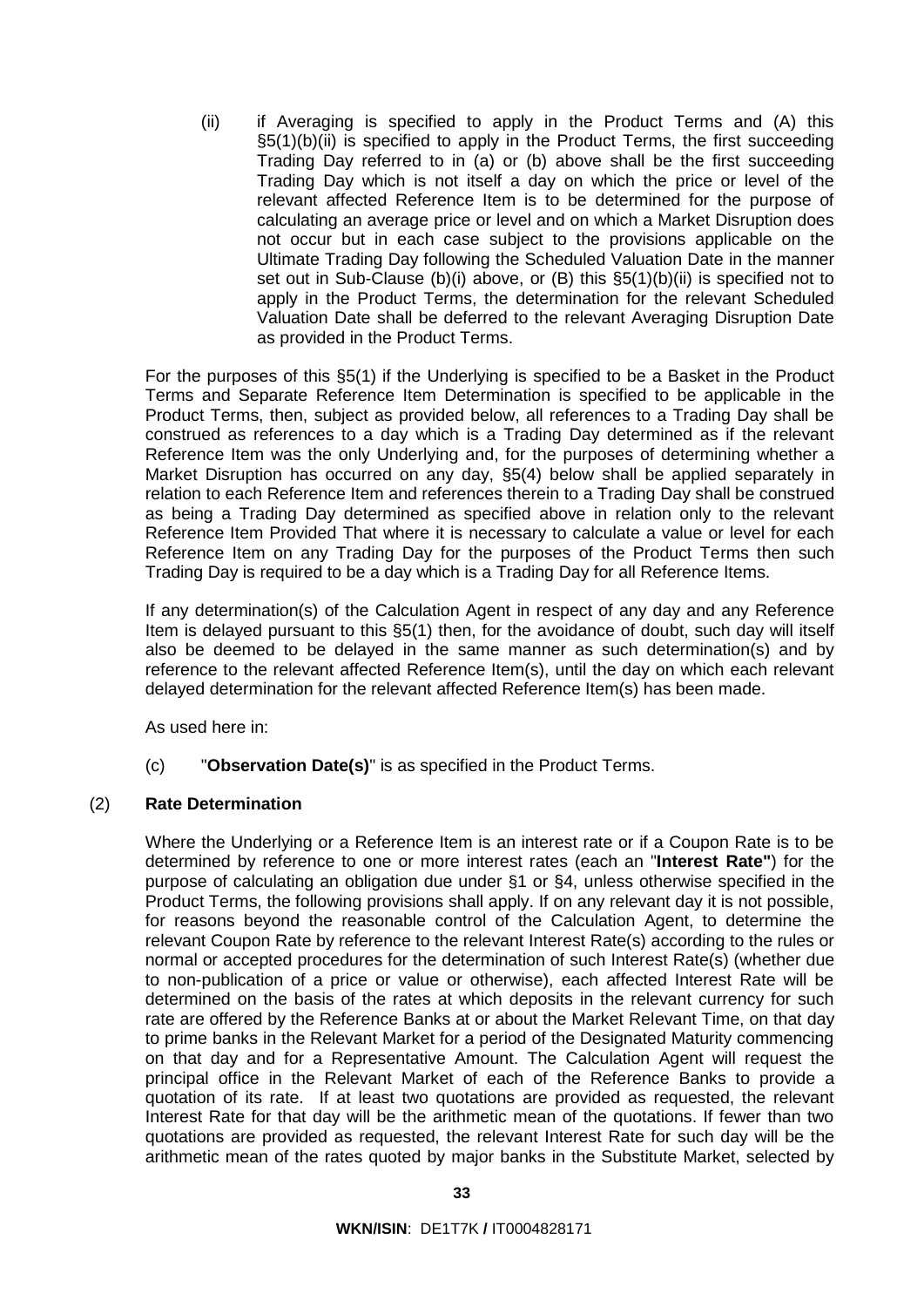the Calculation Agent, at the Relevant Time on that day for loans in the relevant currency for such Interest Rate to leading European banks for a period of the Designated Maturity commencing on that day and for a Representative Amount.

### (3) **Definitions in respect of [§5\(2\)](#page-32-1) and, if applicable, other Conditions:**

#### *Rate Determination*

- (a) "**Designated Maturity**" is as defined in the Product Terms or, if not defined there, is the amount of time of the loans to which the relevant Interest Rate relates.
- (b) "**Euro-zone**" means the region comprised of member states of the European Union that adopt the euro in accordance with the Treaty on the Functioning of the European Union, as amended.
- (c) "**Market Relevant Time**" means, in respect of a Relevant Market or Substitute Market, approximately 11.00 a.m. local time in the location of such Relevant Market or Substitute Market, as applicable, provided that Brussels shall deemed to be the location of the Euro-zone market.
- (d) "**Reference Banks**" means four major banks in the Relevant Market selected by the Calculation Agent, which may include the Issuer and/or any of its Affiliates.
- (e) "**Representative Amount**" means an amount that is representative for a single transaction in the respective market at the relevant time and, with regard to the Relevant Market if the relevant Interest Rate relates to loans denominated in EUR, the assumption of an Actual/360 day count basis.
- (f) "**Relevant Market**" means
	- (i) if the relevant Interest Rate relates to loans denominated in USD or any currency other than EUR: the London interbank market
	- (ii) if the relevant Interest Rate relates to loans denominated in EUR: the Eurozone interbank market.
- (g) "**Substitute Market**" means
	- (i) if the relevant Interest Rate relates to loans denominated in USD or any currency other than EUR: New York City
	- (ii) if the relevant Interest Rate relates to loans denominated in EUR: the Eurozone.

# <span id="page-33-0"></span>(4) **Events and/or situations constituting Market Disruption**

"**Market Disruption**" means any of the following events or situations if, in the determination of the Calculation Agent, any of these is material to the valuation of a Reference Item or any Hedging Arrangements of the Issuer in relation to the Securities provided that any Market Disruption in respect of a Relevant Reference Item shall be deemed to be a Market Disruption in respect of the related Reference Item:

(a) if the Reference Source for a Reference Item or Relevant Reference Item is an exchange, a trading system or a quotation system as determined by the Calculation Agent: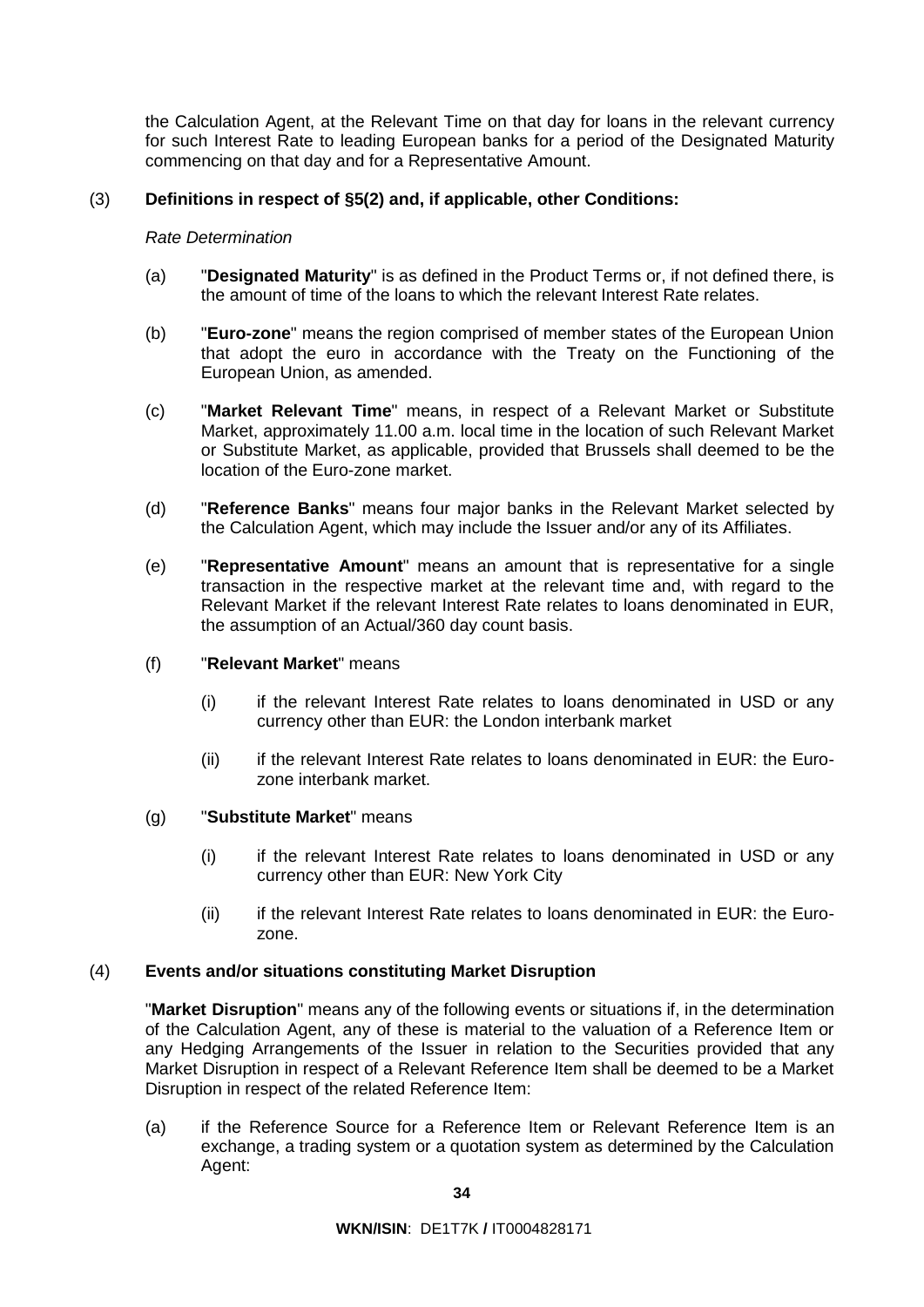- (i) the failure of a relevant Related Exchange or Reference Source, to open for trading during its regular trading session on any Trading Day; or
- (ii) (aa) the failure of the relevant Index Sponsor to publish the level of a Reference Item or Relevant Reference Item which is an index on any Trading Day (provided that the Calculation Agent may, in its discretion, determine that such event instead gives rise to an Adjustment/Termination event) or (bb) the failure of a relevant Related Exchange to open for trading during its regular trading session; or
- (iii) the occurrence or existence on any Trading Day at the Relevant Time for a Reference Item or Relevant Reference Item or at any time during the one hour period that ends at the Relevant Time for such Reference Item or Relevant Reference Item, as applicable:
	- 1. of any suspension of or limitation imposed on trading by the relevant Reference Source or Related Exchange or otherwise (and whether by reason of movements in price exceeding limits permitted by the relevant Reference Source or any Related Exchange or otherwise):
		- a. of a Reference Item or Relevant Reference Item on the relevant Reference Source; or
		- b. where the Reference Item is not, under the heading of "Underlying" in the Product Terms, specified to be a Multi-Exchange Index, on any Reference Source as a whole; or
		- c. in options contracts or futures contracts on or relating to a Reference Item on any Related Exchange; or
		- d. on any other exchange or trading system or quotation system on which a Reference Item is listed or quoted; or
	- 2. of any event that disrupts or impairs (as determined by the Calculation Agent) the ability of market participants in general (i) to effect transactions in relation to or to obtain market values for, a Reference Item or Relevant Reference Item on the relevant Reference Source or (ii) to effect transactions in, or obtain market values for options contracts or futures contracts on or relating to a Reference Item or Relevant Reference Item on any relevant Related Exchange; or
- (iv) the closure on any Exchange Business Day of a relevant Reference Source(s) or any Related Exchange(s) prior to its Scheduled Closing Time unless such earlier closing time is announced by such Reference Source(s) or Related Exchange(s) at least one hour prior to the earlier of (aa) the actual closing time for the regular trading session on such Reference Source(s) or Related Exchange(s) on such Exchange Business Day and (bb) the submission deadline (if applicable) for orders to be entered into the Reference Source or Related Exchange system for execution at the Relevant Time on such Exchange Business Day;
- (b) if the Reference Source for a Reference Item or Relevant Reference Item is not an exchange, a trading system or a quotation system as determined by the Calculation Agent: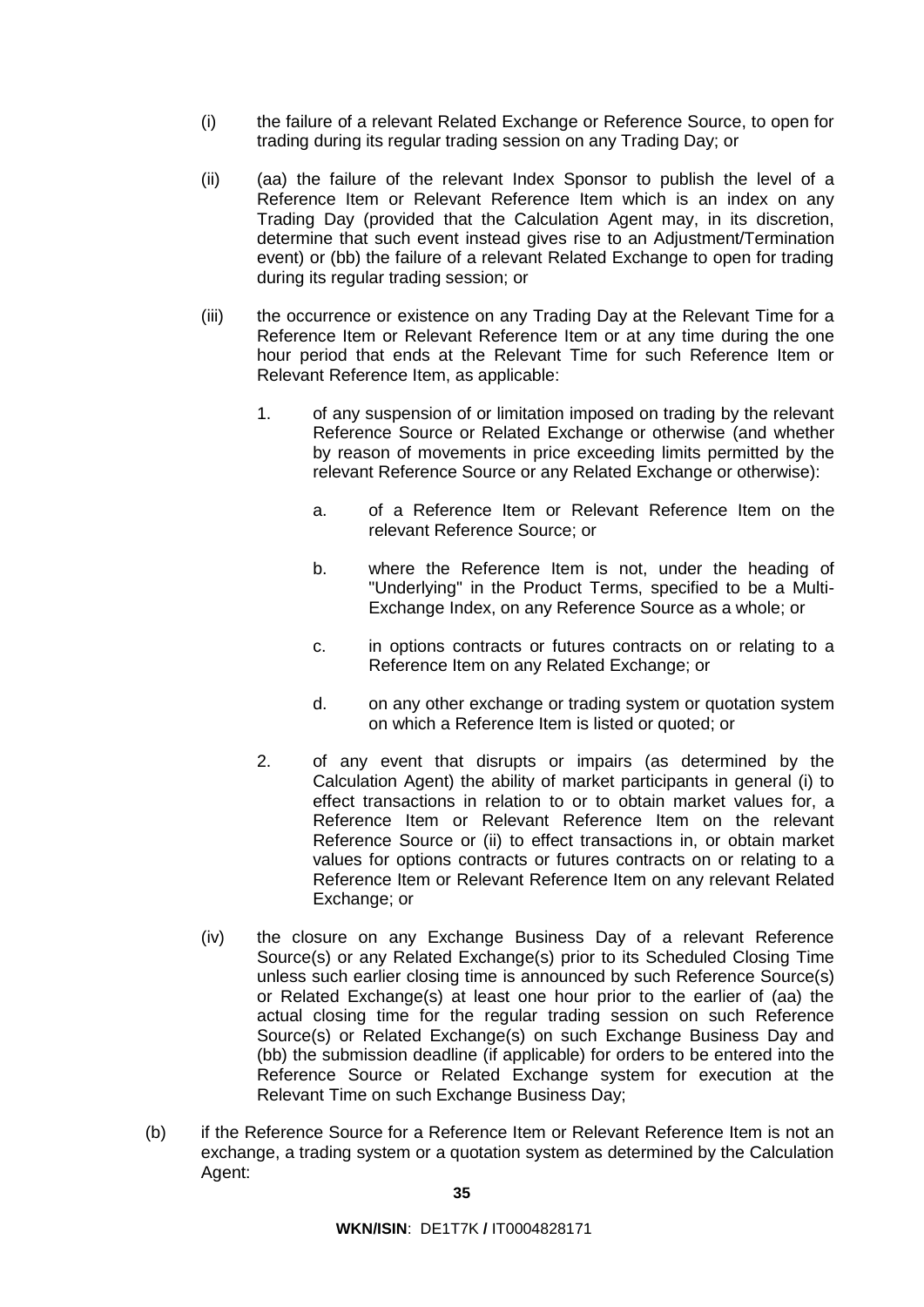it is not possible, for reasons beyond the reasonable control of the Calculation Agent, to determine the price or value (or an element of such price or value) of such Reference Item or Relevant Reference Item by reference to such Reference Source according to the rules or normal or accepted procedures for the determination of such price or value (whether due to non-publication of such price or value or otherwise);

- <span id="page-35-0"></span>(c) if the Reference Item is specified to be an "Emerging Market Underlying" in the Product Terms:
	- (i) where the Reference Currency for a Reference Item is different from the Settlement Currency, the occurrence at any time of an event which the Calculation Agent determines would have the effect of preventing, restricting or delaying the Issuer and/or any Hedging Party from:
		- 1. converting the Reference Currency into the Settlement Currency through customary legal channels or transferring within or from any Relevant Country either currency, due to the imposition by such Relevant Country of any controls restricting or prohibiting such conversion or transfer, as the case may be;
		- 2. converting the Reference Currency into the Settlement Currency at a rate at least as favourable as the rate for domestic institutions located in any Relevant Country;
		- 3. delivering the Reference Currency or Settlement Currency from accounts inside any Relevant Country to accounts outside such Relevant Country; or
		- 4. transferring the Reference Currency or Settlement Currency between accounts inside any Relevant Country or to a party that is a non-resident of such Relevant Country; or
	- (ii) a Relevant Country (a) imposes any controls or announces its intention to impose any controls; or (b)(i) implements or announces its intention to implement; or (ii) changes or announces its intention to change the interpretation or administration of any laws or regulations, in each case which the Calculation Agent determines is likely to affect the Issuer's ability to acquire, hold, transfer or realise or otherwise to effect transactions in relation to a Reference Item,

<span id="page-35-1"></span>provided that where the Reference Item is, under the heading of "Underlying" in the Product Terms, specified to be a Foreign Exchange Rate, within [\(i\)](#page-35-0) and [\(ii\) above](#page-35-1) references to "Reference Currency" should be read as references to "Second Currency" and references to "Settlement Currency" as references to "First Currency"; or

(d) a general banking moratorium is declared in respect of banking activities in any Relevant Country.

# (5) **Definitions in respect of [§5\(4\)](#page-33-0) and, if applicable, other Conditions:**

(a) "**Affiliate**" means any entity controlled, directly or indirectly, by the Issuer, any entity that controls, directly or indirectly, the Issuer, or any entity under common control with the Issuer. As used herein "**control**" means ownership of a majority of the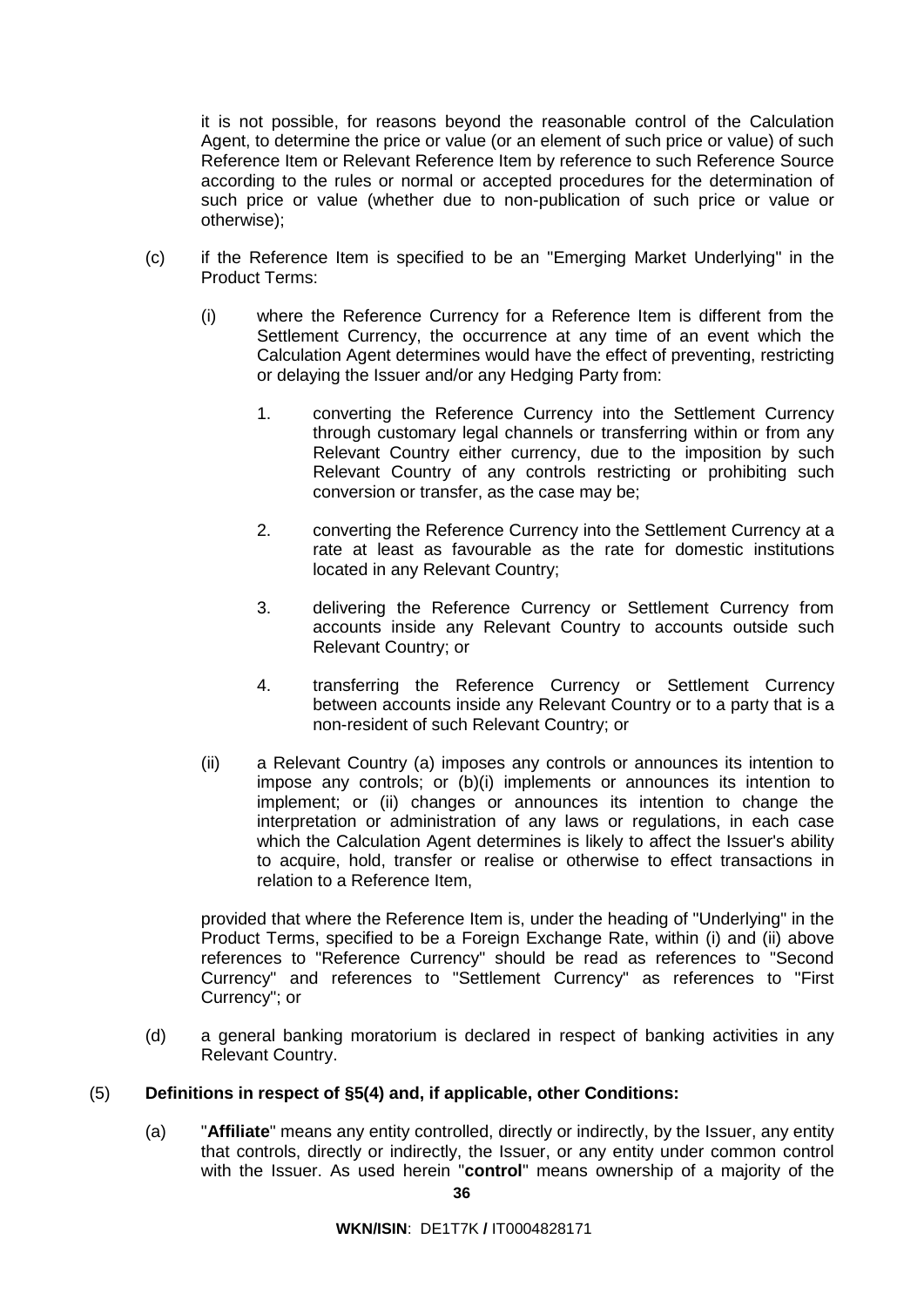voting power of the entity or, as the case may be, the Issuer and "**controlled by**" and "**controls**" shall be construed accordingly.

# (b) "**Exchange Business Day**" means

- (i) where the relevant Reference Item is not, under the heading "Underlying" in the Product Terms, specified to be a Multi-Exchange Index, any Trading Day on which each Reference Source and each Related Exchange are open for trading during their respective regular trading sessions, notwithstanding any such Reference Source or Related Exchange closing prior to its Scheduled Closing Time; and
- (ii) where the Reference Item is under the heading "Underlying" in the Product Terms, specified to be a Multi-Exchange Index, any Trading Day on which the relevant Index Sponsor publishes the level of such Reference Item and the Related Exchange is open for trading during its regular trading session, notwithstanding such Related Exchange closing prior to its Scheduled Closing Time.
- (c) "**Hedging Arrangements**" means the arrangements the Issuer makes to have available to it the relevant cash amounts or assets to be paid or delivered under the Securities as these fall due. This may involve the Issuer investing directly or indirectly in the Underlying. An indirect investment might be made by an Affiliate or agent of the Issuer or other third party making an investment in the Underlying. Alternatively an indirect investment might involve the Issuer or an Affiliate, agent or other third party entering into or acquiring a derivative contract referencing the Underlying. The Issuer will select Hedging Arrangements which are efficient for it in the context of the tax, regulatory and business environment in which it operates. The Issuer may also adjust Hedging Arrangements from time to time but it will not always be able to avoid adverse costs, taxes or regulatory changes which affect its Hedging Arrangements.
- (d) "**Hedging Party**" means any Affiliate or agent of the Issuer or other third party providing the Issuer with Hedging Arrangements as described in the definition of Hedging Arrangements above.
- (e) "**Index Sponsor**" means (i) in relation to a Reference Item or Relevant Reference Item which is an index specified under the heading "Underlying" in the Product Terms, the sponsor specified therein for such index; and (ii) in relation to any other Reference Item or Relevant Reference Item which is an index, the entity determined by the Calculation Agent to be principally responsible for the determination and publication of such index provided that, in either case, references to an Index Sponsor shall include any Successor Sponsor.
- (f) "**Multi-Exchange Index**", if applicable, means each Reference Item specified under the heading "Underlying" in the Product Terms to be a Multi-Exchange Index.
- (g) "**Reference Currency**" (i) in relation to a Reference Item, if so specified under the heading "Underlying" in the Product Terms, is the Reference Currency or (in the case of a Basket Constituent) is the Basket Constituent Currency, each as specified under such heading or, if not specified there, is the Settlement Currency; and (ii) in relation to a Relevant Reference Item, is the currency in which such asset is denominated or quoted or with which it is most closely connected, as determined by the Calculation Agent.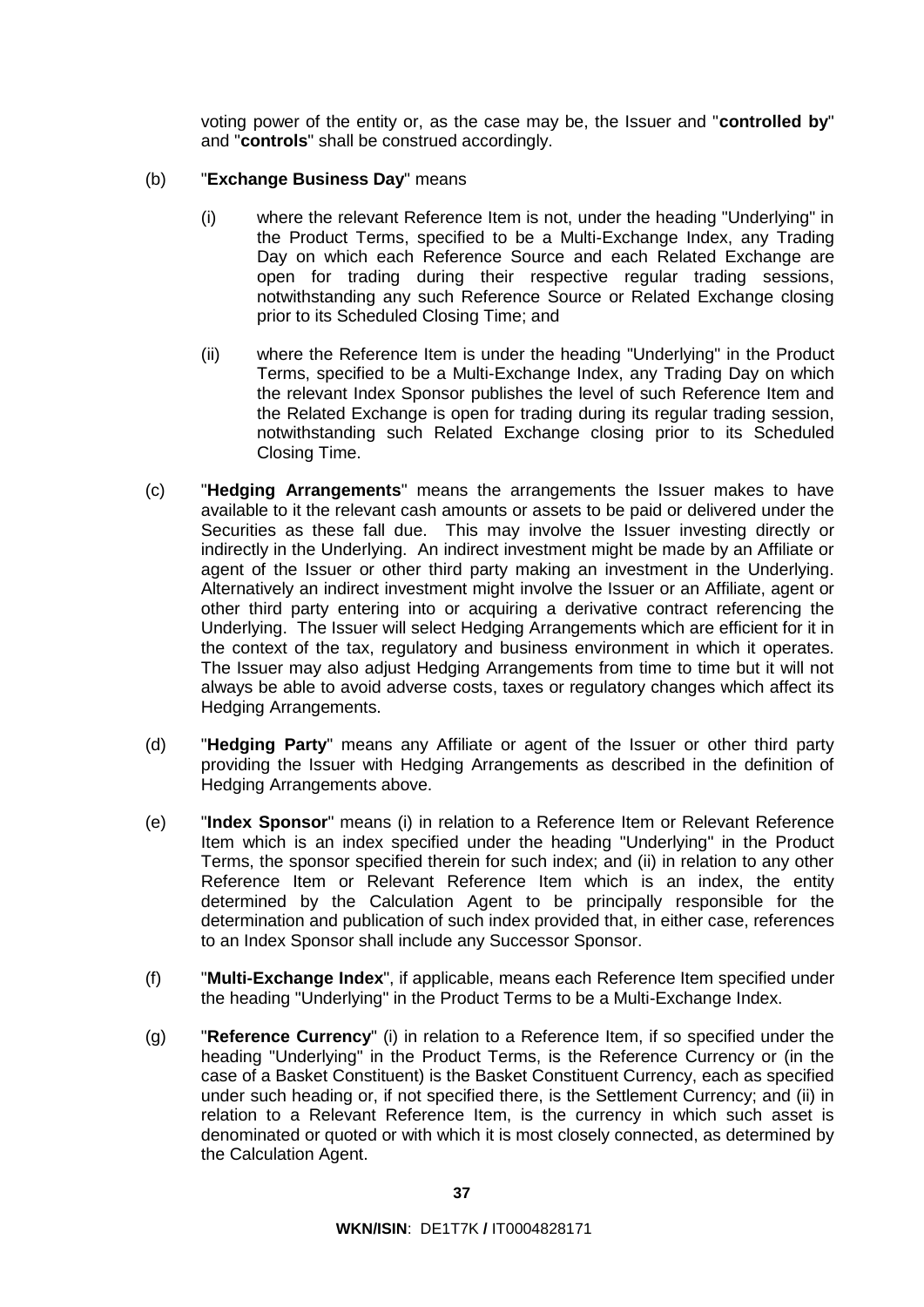- (h) "**Reference Item**" means each asset or reference basis (i) specified, under the heading "Underlying" in the Product Terms, to be the Underlying or; (ii) in the case of a basket of assets or reference bases, to be included in the Underlying.
- (i) "**Reference Source**", in relation to a Reference Item or Relevant Reference Item, as applicable, is as specified under the heading "Underlying" in the Product Terms or any successor to any such Reference Source, acceptable to and as determined by the Calculation Agent or, if not defined there, the reference source or reference sources determined by the Calculation Agent to be applicable to the valuation of the Reference Item or Relevant Reference Item, as applicable for the purposes of determining its relevant level or value.
- (j) "**Related Exchange**" means, unless otherwise defined under the heading "Underlying" in the Product Terms, with respect to a Reference Item or Relevant Reference Item, each exchange, trading system or quotation system whose trading has an effect on the overall market for options contracts or futures contracts on the Reference Item or Relevant Reference Item, and any successor acceptable to the Calculation Agent, as determined by the Calculation Agent.
- (k) "**Relevant Country**" means, as determined by the Calculation Agent, each of:
	- (i) any country (or any political or regulatory authority thereof) in which a Reference Currency or the Settlement Currency is the legal tender or currency; and
	- (ii) any country (or any political or regulatory authority thereof) with which a Reference Item or Relevant Reference Item or, if a security, the relevant issuer has a material connection and, in determining what is material the Calculation Agent may, without limitation, refer to the country in which any such issuer is incorporated or, in relation to an index, the country or countries in which the Index or Relevant Reference Item(s) is calculated or published and/or such other factor(s) as it may deem appropriate.
- (l) "**Relevant Reference Item**" means, in respect of a Reference Item specified to be an index, any index or other constituent used for the calculation or determination of such index or any asset or reference basis constituting such Reference Item at the relevant time.
- (m) "**Relevant Time**" means, with respect to a Reference Item or Relevant Reference Item,
	- (i) where the Reference Item is not, under the heading "Underlying" in the Product Terms, specified to be a Multi-Exchange Index and in relation to each Relevant Reference Item, the relevant time by reference to which the Calculation Agent determines the level or value of such Reference Item or Relevant Reference Item; and
	- (ii) where the relevant Reference Item is an index and is under the heading "Underlying" in the Product Terms, specified to be a Multi-Exchange Index,
		- 1. for the purposes of determining whether a Market Disruption has occurred,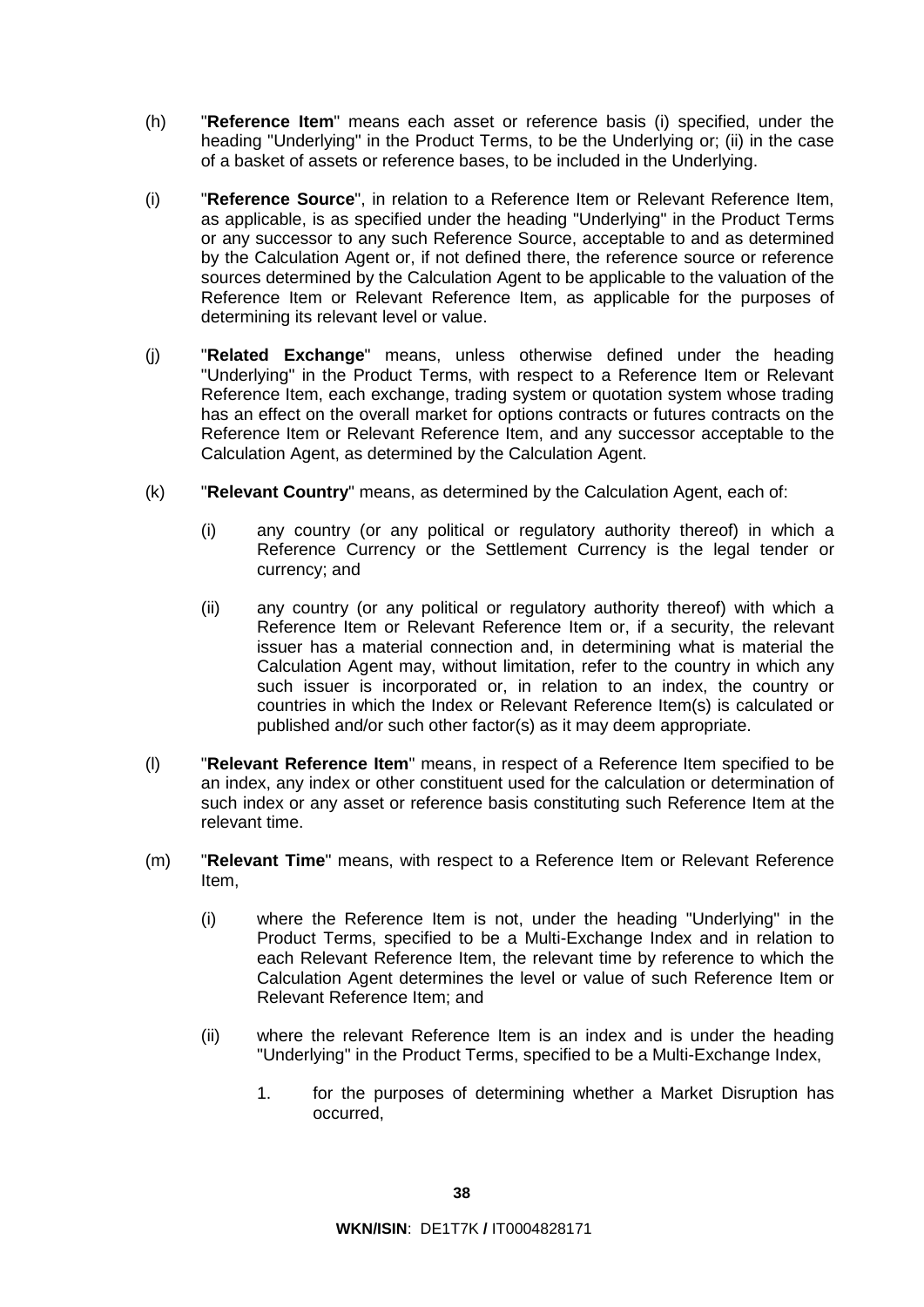- a. in respect of any Reference Item, the Scheduled Closing Time on the relevant Reference Source in respect of such Reference Item; and
- b. in respect of any options contracts or futures contracts on or relating to such Reference Item, the close of trading on the Related Exchange; and
- 2. in all other circumstances, the time at which the official closing level of such index is calculated and published by the relevant Index Sponsor.
- (n) "**Scheduled Closing Time**" means, in respect of a Reference Source or Related Exchange and a Trading Day, the scheduled weekday closing time of such Reference Source or Related Exchange on such Trading Day, without regard to after hours or any other trading outside of the regular trading session hours.
- (o) "**Settlement Currency**" is as specified in the Product Terms.
- (p) "**Ultimate Trading Day**" means the eighth Trading Day unless otherwise specified in the Product Terms.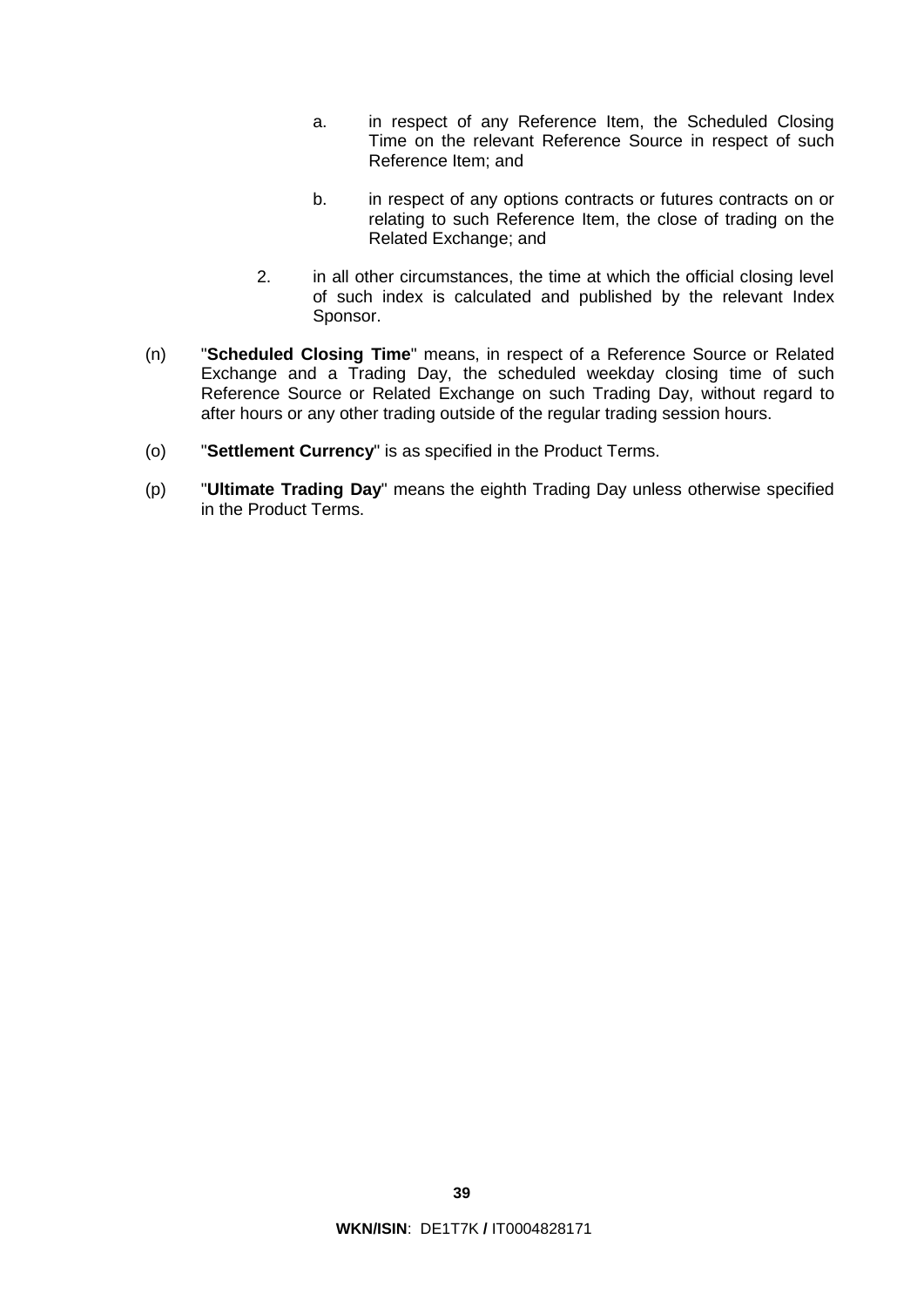# <span id="page-39-1"></span>**§6 Adjustment Events and Adjustment/Termination Events**

## (1) **Adjustment Events**

The occurrence of any of the following events set out under "General" or "Specific" below, in each case, in respect of a Reference Item (as specified in the Product Terms under the heading "Underlying") shall constitute an "**Adjustment Event**":

General:

- (a) an event occurs which materially affects or may materially affect the theoretical economic value of such Reference Item or which has or may have an economic, dilutive or concentrative effect on the theoretical economic value of such Reference Item;
- (b) an event occurs that materially disrupts the economic link between the value of such Reference Item and the Securities subsisting immediately prior to the occurrence of such event; and/or
- (c) a Reference Item, or the underlying constituent(s) or reference basis(es) for any Reference Item, is materially modified; and/or

Specific:

any of the events or circumstances specified as Adjustment Events in para. [\(5\) below.](#page-43-0)

*The occurrence of any such Adjustment Event may materially affect the cost of maintaining the Securities or Hedging Arrangements for the Securities or the economic equivalence of the Securities, in each case before and after the occurrence of such event in a way which has not been reflected in the pricing of the Securities.*

*As a result the Issuer shall be entitled to make adjustments to the Conditions following the occurrence of any such Adjustment Event as set out in para. [\(2\) below](#page-39-0) or if it determines that it is not able to make an appropriate adjustment pursuant to para. [\(2\) below](#page-39-0) may elect to treat the Adjustment Event as an Adjustment/Termination Event under para. [\(3\) below.](#page-40-0) See para. [\(3\)\(c\) below.](#page-40-0) This is part of the economic risk Securityholders bear when investing in the Securities and the basis on which the Securities are priced.*

For the avoidance of doubt, an event or circumstance may at the same time qualify as an Adjustment Event under more than one of the above items (a)-(c) and each of the Adjustment Events in relation to a Reference Item set out in paragraph (5) below shall constitute an Adjustment Event.

# <span id="page-39-0"></span>(2) **Consequences of an Adjustment Event**

Following the occurrence of an Adjustment Event the Calculation Agent may make such adjustments to the Conditions as it, in its reasonable discretion, determines necessary or appropriate in order to account for the effect of such Adjustment Event and/or to preserve as nearly as practicable the economic equivalence of the Securities before and after the occurrence of such Adjustment Event and the economic link between the Underlying and the Securities and/or to enable it to maintain its Hedging Arrangements (as applicable), and will determine when these adjustments become effective. This may include, without limitation, where the Underlying, or the relevant Reference Item, is an index (in each case as specified under the heading "Underlying" in the Product Terms) determining the level of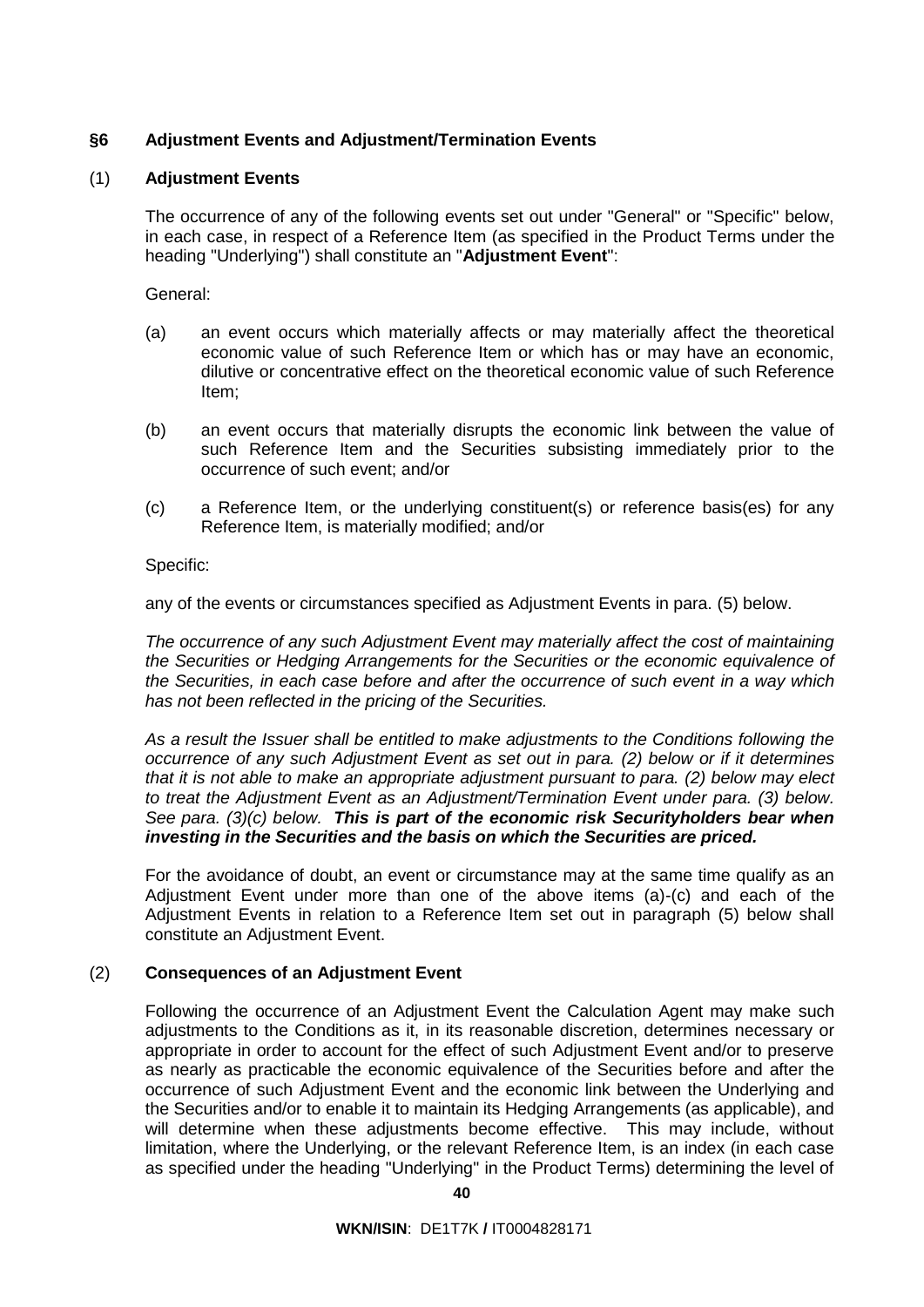that index on that date using, in lieu of a published level for that index, the level for that index as at that date as determined by the Calculation Agent in accordance with the formula for and method of calculating that index last in effect prior to the relevant Adjustment Event but using only those Relevant Reference Items that comprised that index immediately prior to the event.

Such adjustments may take into account and pass on to Securityholders any increased direct or indirect cost to the Issuer as a result of or in connection with the relevant Adjustment Event including, without limitation:

(a) in relation to any Securities which are not Italian Securities, any tax, duty, withholding, deduction or other charge whatsoever (including but not limited to a change in tax consequences); and

(b) in relation to any Italian Securities any tax (including but not limited to a change in tax consequences),

in each case for the Issuer. Other than in the case of Italian Securities, such change in tax consequences may include, but is not limited to, any changes resulting from Hedging Arrangements of the Issuer in relation to the Securities.

The Calculation Agent may, but need not, determine the appropriate adjustment by reference to the adjustment in respect of such event made by a Related Exchange to options or futures contracts on the relevant Reference Item traded on that Related Exchange.

Upon making any such adjustment, the Calculation Agent shall give notice as soon as practicable to the Securityholders in accordance with [§16,](#page-70-0) stating the adjustment made to the Conditions and giving brief details of the relevant Adjustment Event.

#### <span id="page-40-0"></span>(3) **Adjustment/Termination Event**

The occurrence of any of the following events set out under "General" or "Specific" below, in each case, in respect of (i) the Securities; (ii) any Hedging Arrangements in respect of the Securities, or (iii) a Reference Item (as specified in the Product Terms under the heading "Underlying") shall constitute an "**Adjustment/Termination Event**":

General:

- (a) an event occurs which materially affects the method by which the Calculation Agent determines the level or price of any Reference Item or the ability of the Calculation Agent to determine the level or price of any Reference Item;
- (b) a Reference Item is materially modified or affected, whether as a result of a delisting, merger event, tender offer, termination, redemption, insolvency, nationalisation, a material change in the formula or method for calculating such Reference Item or a material change in its investment guidelines, policies, strategy, management or constitutional documents or any other event which the Calculation Agent determines, in its reasonable discretion, constitutes a material modification of or materially affects a Reference Item;
- <span id="page-40-1"></span>(c) an Adjustment Event has occurred in respect of which the Calculation Agent determines that it is not able to make an appropriate adjustment pursuant to [§6\(2\)](#page-39-0)  [above;](#page-39-0)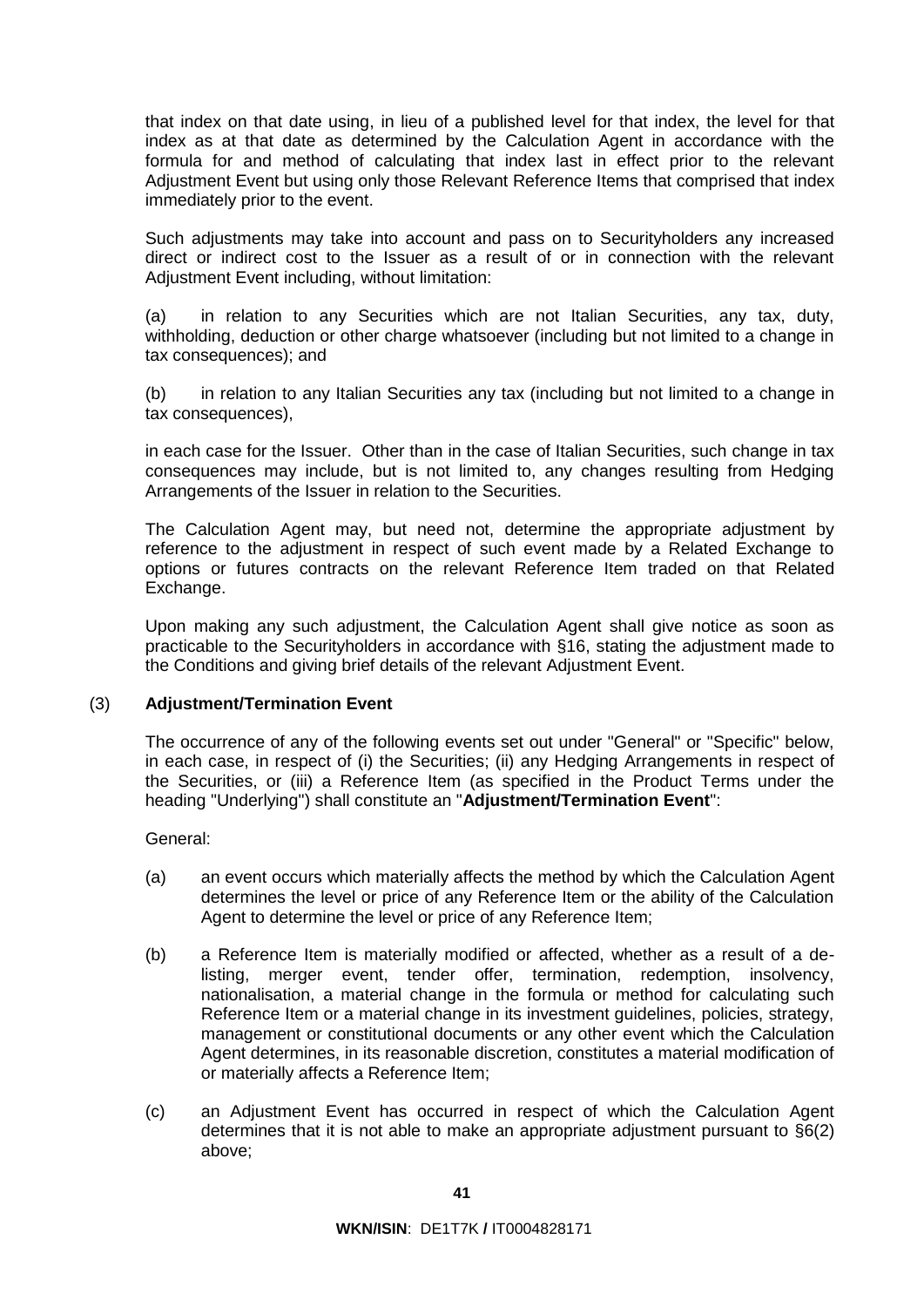- (d) the Issuer determines that:
	- (i) the performance of its obligations under the Securities has or will become illegal or not reasonably practical in whole or in part, or such performance would incur materially increased direct or indirect costs, taxes, duties or expenses (as compared to the position on the Issue Date); or
	- (ii) it is or will become illegal or not reasonably practical for the Issuer to acquire, establish, re-establish, substitute, maintain, unwind or dispose of its Hedging Arrangements with respect to the Securities, in whole or in part, or the Issuer will incur materially increased direct or indirect costs, taxes, duties or expenses or fees in acquiring, establishing, re-establishing, substituting, maintaining, unwinding or disposing of its Hedging Arrangements (as compared to the position on the Issue Date), including, without limitation, due to any increase in tax liability, decrease in tax benefits or other adverse effect on the tax position of the Issuer,

(without limitation the Issuer may determine this in circumstances where there is a change in applicable law or regulation (including without limitation, any tax law) in any relevant jurisdiction or interpretation by any court, tribunal or regulatory authority of any such relevant law or regulation (including any action taken by a taxing authority), a decline in the number of appropriate third parties with whom to contract or with whom to contract on reasonable terms in relation to any Reference Item, a material lack of liquidity in the market for any shares, options, instruments or other assets typically used for offsetting risk in relation to a Reference Item);

- (e) the Issuer determines that it is unable, after using commercially reasonable efforts, to realise, recover or remit the proceeds of any Hedging Arrangement(s);
- (f) the Issuer determines, at any time, that a Market Disruption exists on any Ultimate Trading Day pursuant to §5 and that any valuation methods provided in §5 for this case would not be appropriate for the purposes of making the relevant calculation, and the Issuer then elects to treat such Market Disruption as an Adjustment/Termination Event;
- (g) a force majeure event occurs. For these purposes force majeure event means an event or circumstance which prevents or materially affects the performance of the Issuer's obligations and may include a system failure, fire, building evacuation, natural or man-made disaster, act of God, armed conflict, act of terrorism, riot or labour disruption or any similar intervening circumstances; and/or
- (h) liquidity or market conditions in relation to any Reference Item (including the trading of any Reference Item) are materially adversely affected other than where this leads to a Market Disruption; and/or

# Specific:

any of events or circumstances specified as Adjustment/Termination Events in para. (5) below.

*The occurrence of any Adjustment/Termination Event may have the result that the Issuer is either not able to continue to perform its obligations under the Securities or to maintain its Hedging Arrangements or will incur increased costs, taxes, or expenses in so doing, and such increased costs, taxes, or expenses have not been reflected in the pricing of the Securities. As a result the Issuer shall be entitled to make adjustments to the Conditions or*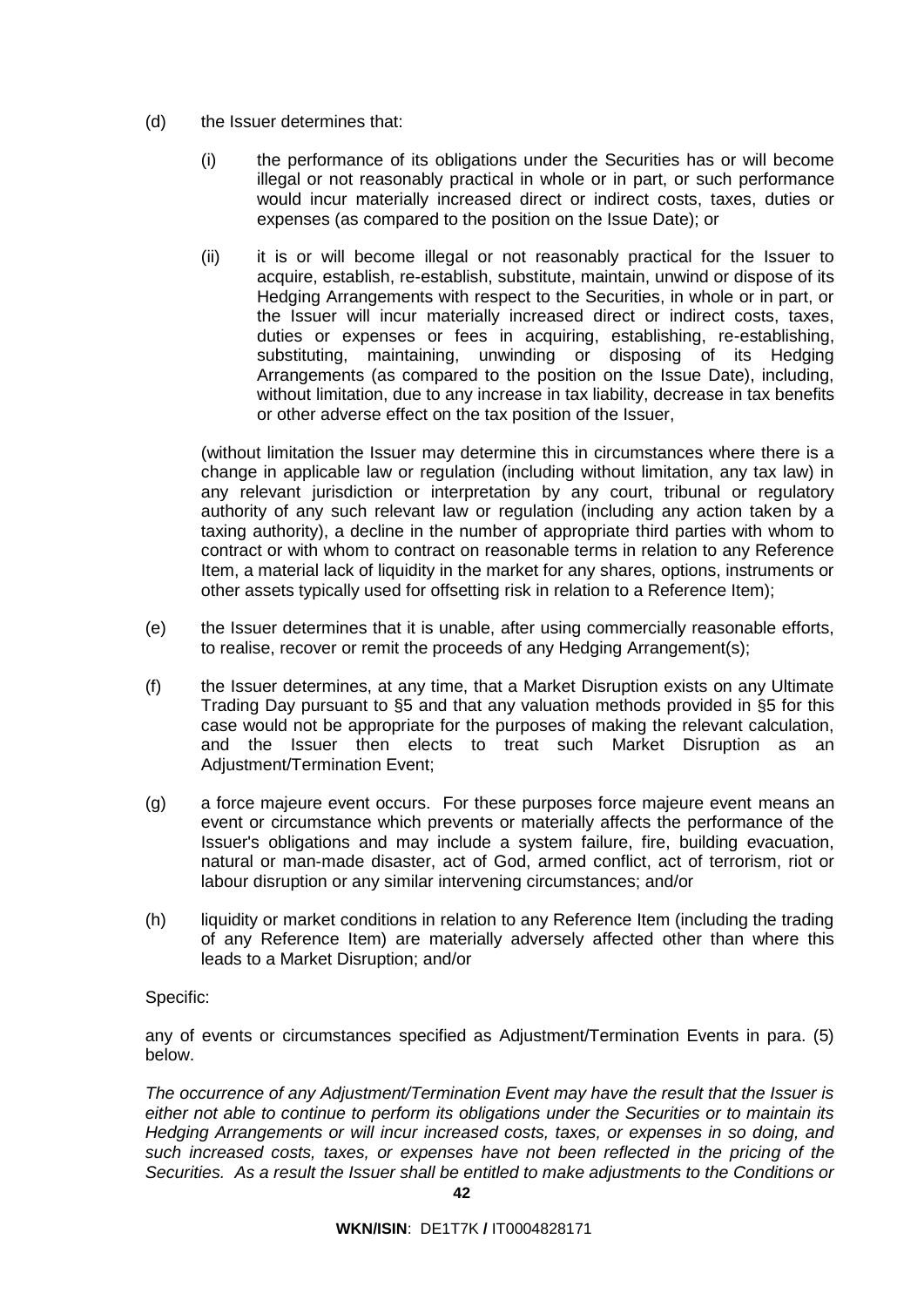*to substitute a Reference Item or to cancel and terminate the Securities following the occurrence of any such Adjustment/Termination as set out in para. (4) below. This is part of the economic risk Securityholders bear when investing in the Securities and the basis on which the Securities are priced.*

For the avoidance of doubt, an event or circumstance may at the same time qualify as an Adjustment/Termination Event under more than one of the above items (a)-(i) and each of the Adjustment/Termination Events in relation to a Reference Item set out in paragraph (5) below shall constitute an Adjustment/Termination Event.

### (4) **Consequences of an Adjustment/Termination Event:**

Following the occurrence of an Adjustment/Termination Event, the Calculation Agent may take any of the following actions. **In particular, it should be noted that para. (c) below allows a termination and cancellation of the Securities:**

<span id="page-42-0"></span>(a) other than in respect of an Adjustment/Termination Event in § [6\(3\)\(c\) above,](#page-40-1) the Calculation Agent may make such adjustments to the Conditions as it, in its reasonable discretion, determines necessary or appropriate in order to account for the effect of such Adjustment/Termination Event and/or to preserve as nearly as practicable the economic equivalence of the Securities before and after the occurrence of such Adjustment/Termination Event and the economic link between the Underlying and the Securities and/or to enable it to maintain its Hedging Arrangements (as applicable) and determine when these adjustments become effective. This may include, without limitation, where the Underlying, or the relevant Reference Item, is an index (in each case as specified under the heading "Underlying" in the Product Terms) determining the level of that index on that date using, in lieu of a published level for that index, the level for that index as at that date as determined by the Calculation Agent in accordance with the formula for and method of calculating that index last in effect prior to the relevant Adjustment/Termination Event but using only those Relevant Reference Items that comprised that index immediately prior to the event.

Such adjustments may take into account and pass on to Securityholders any increased direct or indirect cost to the Issuer as a result of or in connection with the relevant Adjustment/Termination Event including, without limitation, any tax, duty, withholding, deduction or other charge whatsoever (including but not limited to a change in tax consequences) for the Issuer. Such change in tax consequences may include, but is not limited to, any changes resulting from any Hedging Arrangements of the Issuer in relation to the Securities.

The Calculation Agent may, but need not, determine the appropriate adjustment by reference to the adjustment in respect of such event made by a Related Exchange to options or futures contracts on the relevant Reference Item traded on that Related Exchange or the adjustments that would follow from the rules and precedents set by an exchange or trading system or quotation system to account for the relevant Adjustment/Termination Event that in the determination of the Calculation Agent would have given rise to an adjustment by the exchange or trading system or quotation system if such options or futures contracts were traded thereon;

<span id="page-42-1"></span>(b) if Underlying Replacement has been specified to apply in the Product Terms, the Calculation Agent may substitute the relevant Reference Item affected by the Adjustment/Termination Event with a Replacement Asset, as specified in the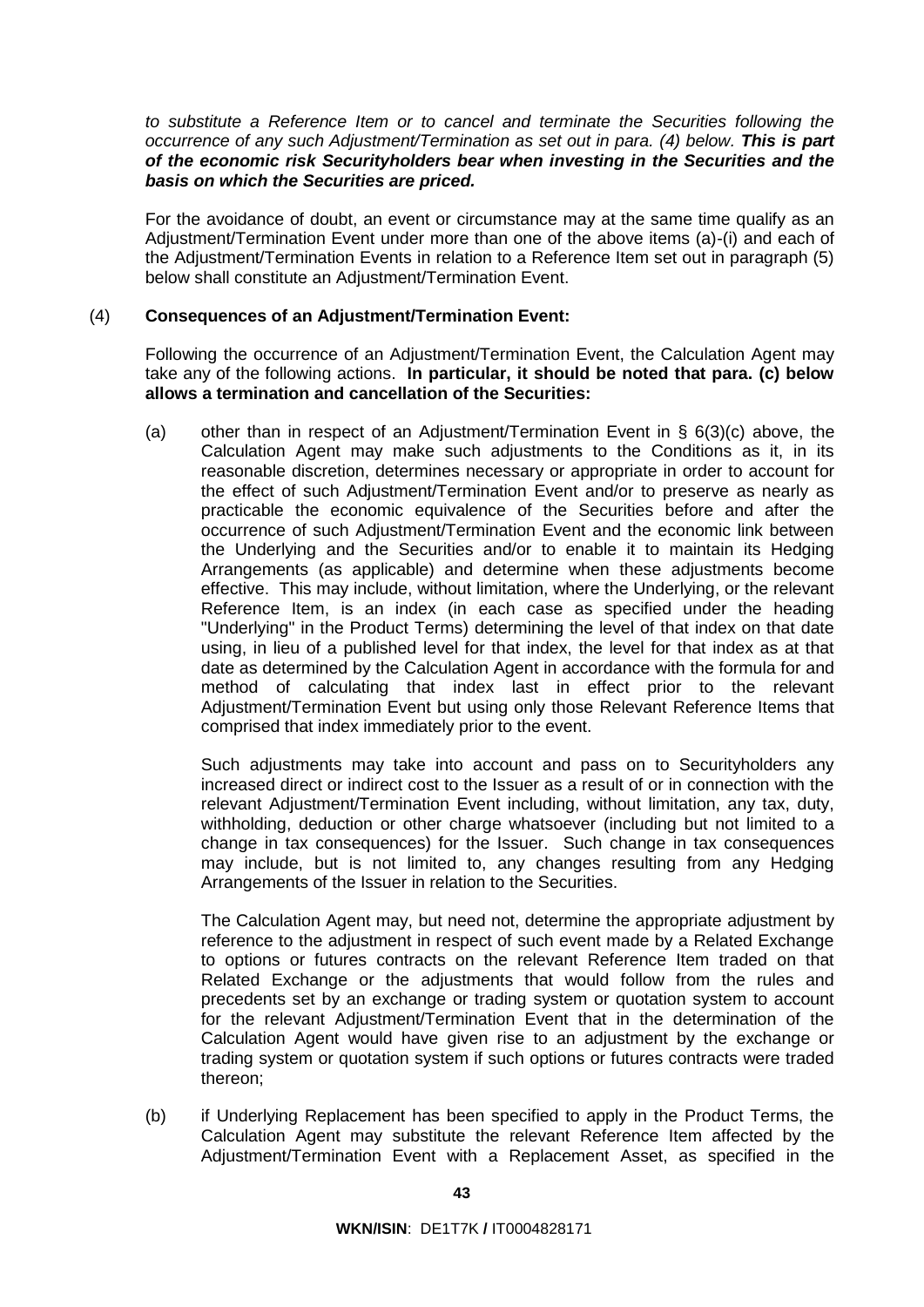Product Terms, on or after the effective date of such Adjustment/Termination Event**.**  However, if the relevant Adjustment/Termination Event is a Merger Event and the consideration granted for the relevant Reference Item as part of the Merger Event consists of assets other than cash that are not already included in the Underlying, as specified under the heading "Underlying" in the Product Terms, then the Calculation Agent may at its option adjust the Underlying to include the relevant quantity (determined with regard to the economic terms of the Securities) of such assets to which a holder of the Reference Item would be entitled prior to the occurrence of the Merger Event. The Calculation Agent shall make such adjustments to the Conditions as it in its reasonable discretion deems appropriate to account for such substitution or additional assets; or

(c) **If the Calculation Agent is not able to or elects not to determine or effect an appropriate adjustment pursuant to [§6\(4\)\(a\)](#page-42-0) or [\(b\) above,](#page-42-1) the Securities may be terminated and cancelled by the Issuer giving notice to Securityholders as soon as practicable in accordance with [§16,](#page-70-0) which notice shall contain brief details of the Adjustment/Termination Event. If the Securities are so terminated and cancelled, the Issuer will, if and to the extent permitted by applicable law, pay an amount to each Securityholder in respect of each Security held by such Securityholder which amount shall be the Market Value of a Security taking into account the relevant Adjustment/Termination Event (provided that, in the case of Italian Securities which are Notes intended to be listed and admitted to trading on an Italian regulated market or Italian multilateral trading facility so requiring, such amount shall be at least equal to the Nominal Amount in respect of each Security), less, in the case of any Security which is not an Italian Security, that Security's proportionate share of the direct and indirect cost to the Issuer of unwinding any underlying related Hedging Arrangements, all as determined by the Calculation Agent in its reasonable discretion. Payment will be made in such manner as shall be notified to the Securityholders in accordance with [§16.](#page-70-0)** 

The Calculation Agent shall, as soon as practicable after receipt of any written request from a Securityholder to do so, advise such Securityholder of any determination made by it pursuant to this [§6](#page-39-1) which occurs on or before the date of receipt of such request. The Calculation Agent shall make available for inspection by Securityholders copies of any such determinations.

### <span id="page-43-0"></span>(5) **Specific Adjustment Events and Adjustment/Termination Events in relation to different Reference Items**

Set out below are Adjustment Events and Adjustment/Termination Events where the Reference Item (as specified under the heading "Underlying" in the Product Terms) is any of the following: an Index, a Share, an Other Security, a Commodity, a Rate of Exchange or a Futures Contract.

#### (a) **Share**

Where the Underlying, or a relevant Reference Item, is a Share, in each case as specified under the heading "Underlying" in the Product Terms:

In addition to  $\S6(1)(a)$ -(c) (inclusive), the following shall each be an Adjustment Event:

(i) a subdivision, consolidation or reclassification of relevant Shares (unless it has resulted in a Merger Event) or a free distribution or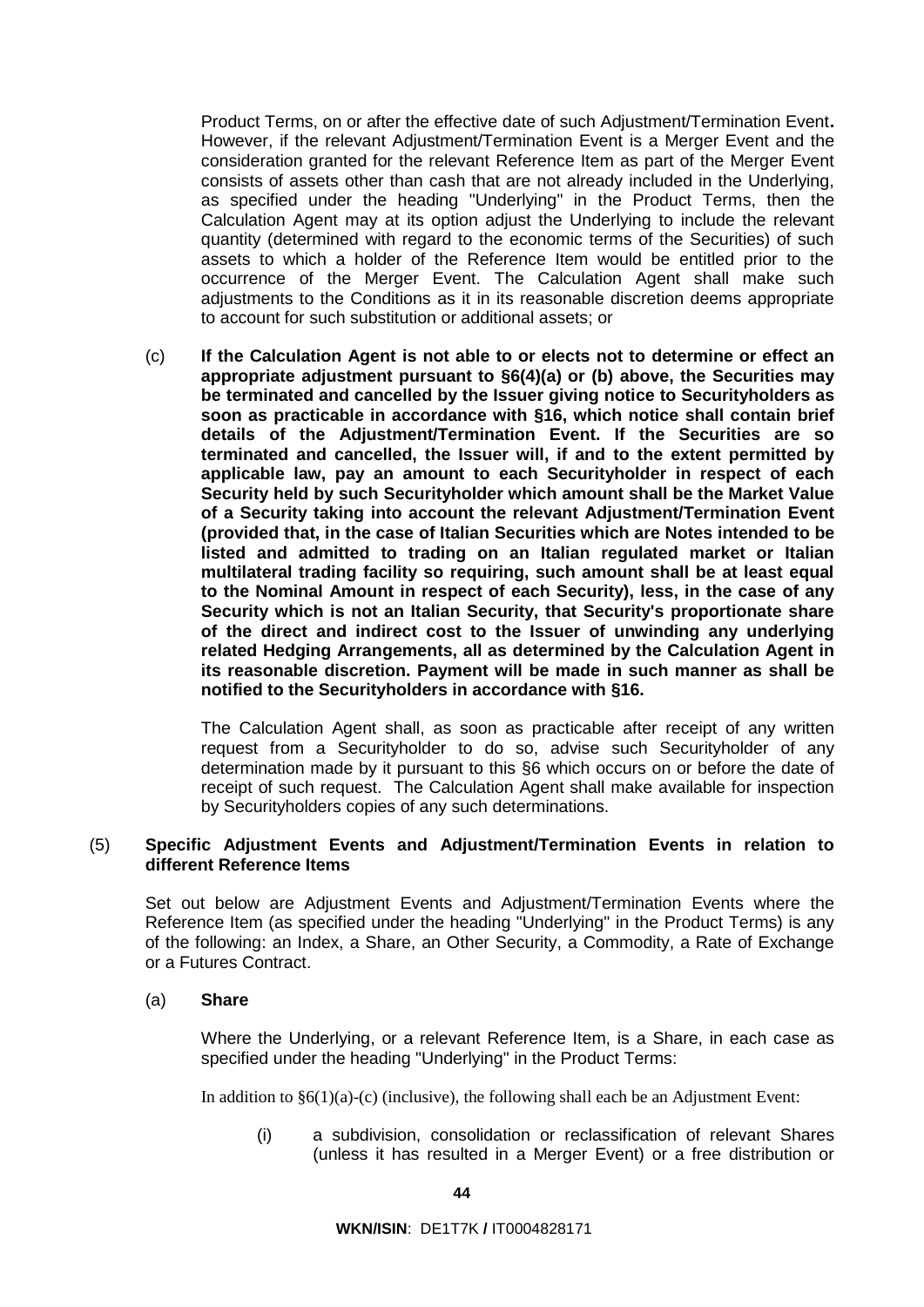dividend of any such shares to existing holders by way of bonus, capitalisation or similar issue;

- (ii) a distribution, issue or dividend to existing holders of the relevant Shares of (1) such shares, or (2) other share capital or securities granting the right to payment of dividends and/or the proceeds of liquidation of the Share Company equally or proportionately with such payments to holders of such Shares, or (3) share capital or other securities of another issuer as a result of a "spin-off" or other similar transaction, or (4) any other type of securities, rights or warrants or other assets, in any case for payment (in cash or in other consideration) at less than the prevailing market price as determined by the Calculation Agent;
- (iii) an extraordinary dividend;
- (iv) a call by the Share Company in respect of relevant Shares that are not fully paid;
- (v) a repurchase by or on behalf of the Share Company or any of its subsidiaries of relevant Shares whether out of profits or capital and whether the consideration for such repurchase is cash, securities or otherwise;
- (vi) in respect of a Share Company, an event that results in any shareholder rights being distributed, or becoming separated from shares of common stock or other shares of the capital stock of such Share Company pursuant to a shareholder rights plan or arrangement directed against hostile takeovers that provides upon the occurrence of certain events for a distribution of preferred stock, warrants, debt instruments or stock rights at a price below their market value as determined by the Calculation Agent;
- (vii) any redemption of shareholder rights referred to under 6 above; and
- (viii) any other event that may have a diluting or concentrative or other effect on the theoretical value of the relevant Shares.
- In addition to  $\S(3)(a)$ -(h) (inclusive) the following shall each be an Adjustment/Termination Event:
	- (i) A "**De-Listing**" which means, for any Share for which the Reference Source is an exchange or a trading system or a quotation system, the Reference Source announces that pursuant to the rules of such Reference Source, such Share ceases (or will cease) to be listed, traded or publicly quoted on the Reference Source for any reason (other than a Merger Event or Tender Offer) and is not immediately re-listed, re-traded or re-quoted on an exchange, trading system or quotation system acceptable to the Calculation Agent;
	- (ii) an "**Insolvency**" which means by reason of the voluntary or involuntary liquidation, bankruptcy, insolvency, dissolution or winding-up of or any analogous proceeding affecting a Share Company (A) all the Shares of that Share Company are required to be transferred to a trustee, liquidator or other similar official; or (B)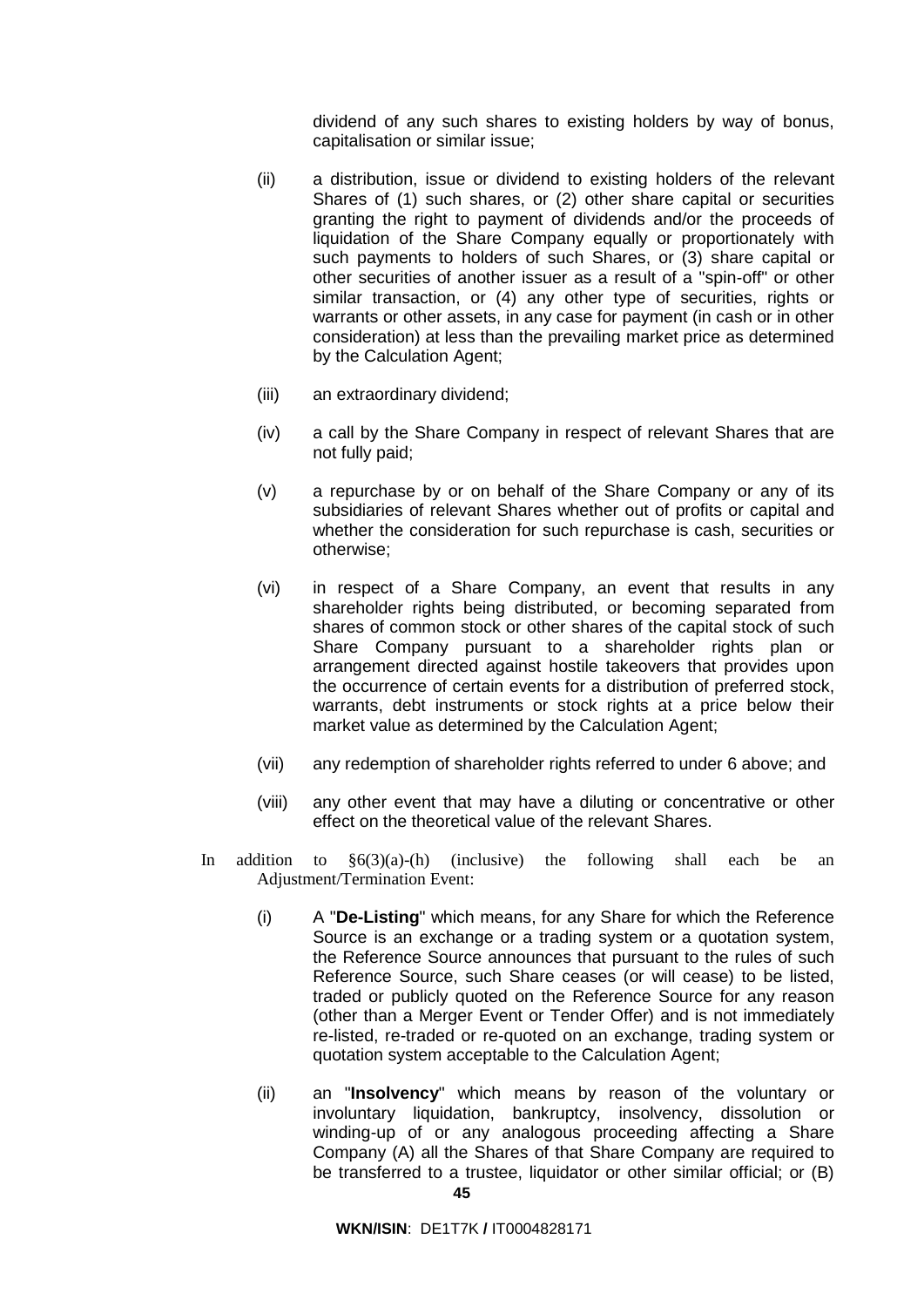holders of the shares of that Share Company become legally prohibited from transferring them;

- (iii) "**Merger Event**" which means, in respect of any relevant Shares, any (i) reclassification or change of such Shares that results in a transfer of or an irrevocable commitment to transfer all of such Shares outstanding to another entity or person; (ii) consolidation, amalgamation, merger or binding share exchange of a Share Company with or into another entity or person (other than a consolidation, amalgamation, merger or binding share exchange in which such Share Company is the continuing entity and which does not result in a reclassification or change of all of such Shares outstanding); (iii) takeover offer, exchange offer, solicitation, proposal or other event by any entity or person to purchase or otherwise obtain 100 per cent. of the outstanding Shares of the Share Company that results in a transfer of or an irrevocable commitment to transfer all such Shares (other than such Shares owned or controlled by such other entity or person); or (iv) consolidation, amalgamation, merger or binding share exchange of the Share Company or its subsidiaries with or into another entity in which the Share Company is the continuing entity and which does not result in a reclassification or change of all such Shares outstanding but results in the outstanding Shares (other than Shares owned or controlled such other entity) immediately prior to such event collectively representing less than 50 per cent. of the outstanding Shares immediately following such event, in each case if the Merger Date is on or before the last possible date on which the Calculation Agent could be required by the Conditions to determine the price or value of the relevant Share;
- (iv) "**Nationalisation**" which means all the relevant Shares or all or substantially all of the assets of a Share Company are nationalised, expropriated or are otherwise required to be transferred to any governmental agency, authority, entity or instrumentality thereof; and
- (v) "**Tender Offer**" which means a takeover offer, tender offer, exchange offer, solicitation, proposal or other event by any entity or person that results in such entity or person purchasing, or otherwise obtaining or having the right to obtain, by conversion or other means, greater than 10 per cent. and less than 100 per cent. of the outstanding voting shares of the Share Company, as determined by the Calculation Agent, based upon the making of filings with governmental or self-regulatory agencies or such other information as the Calculation Agent deems relevant.

As used herein:

A "**Merger Date**" means the closing date of a Merger Event or, where a closing date cannot be determined under the local law applicable to such Merger Event, such other date as determined by the Calculation Agent.

"**Share Company**" means with respect to a Share, the issuer specified for such Share under the heading "Underlying" in the Product Terms.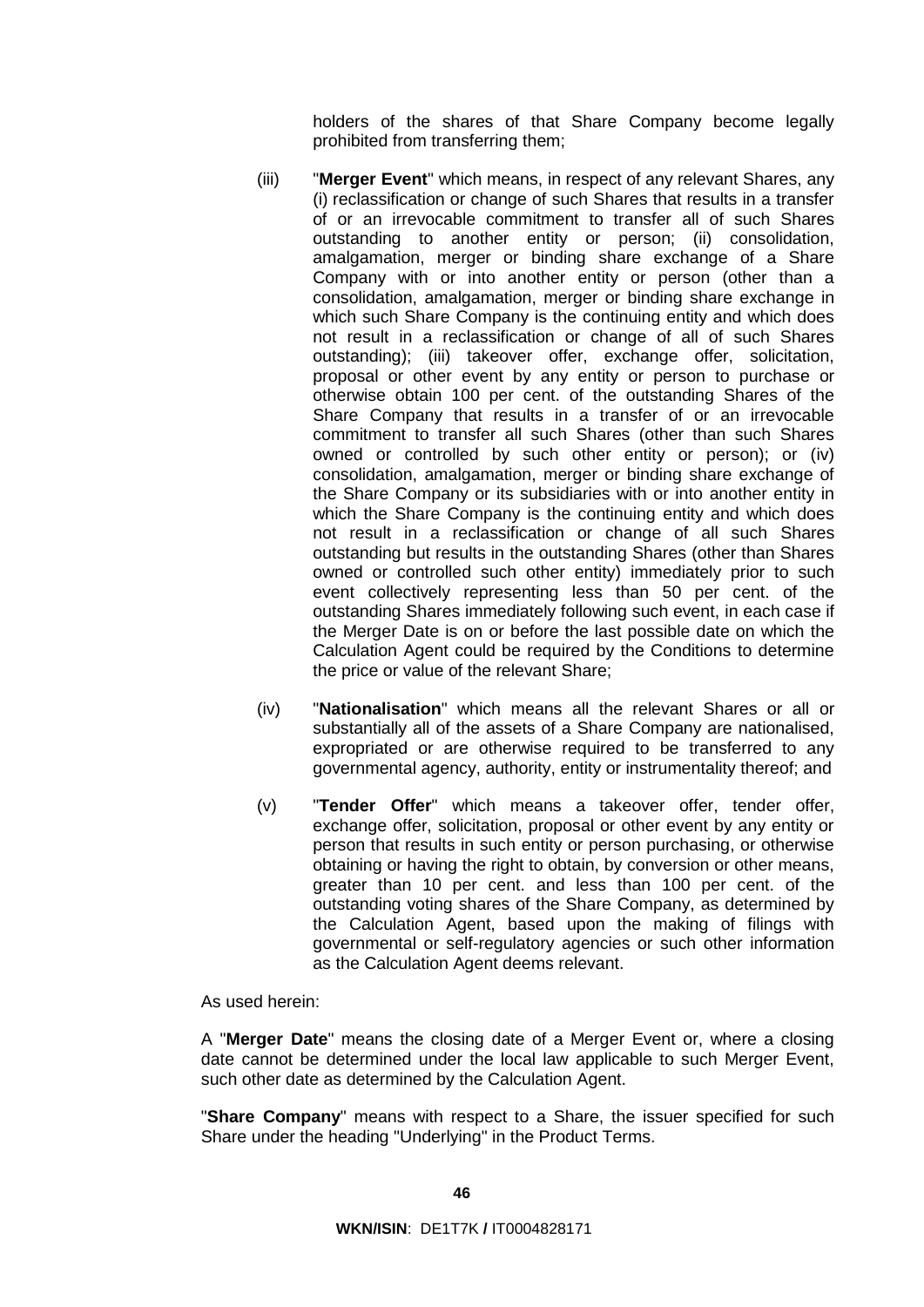### (b) **Index**

Where the Underlying, or a relevant Reference Item, is an Index, in each case as specified under the heading "Underlying" in the Product Terms:

In addition to  $\S6(1)(a)-(c)$  (inclusive), the following shall each be an Adjustment Event:

- (i) Any Index is not calculated or announced by the Index Sponsor specified under the heading "Underlying" in the Product Terms but is calculated by a successor sponsor (the "**Successor Sponsor**") acceptable to the Calculation Agent.
- (ii) Any such Index is replaced by a successor index using, in the determination of the Calculation Agent, the same or a substantially similar formula for and method of calculation as used in the calculation of the Index specified under the heading "Underlying" in the Product Terms.

The consequences of such Adjustment Event may be, in each case that the relevant Index will be the index so calculated and announced by such Successor Sponsor or that successor index, as the case may be.

In addition to  $\S6(3)(a)$ -(h) (inclusive) the following shall each be an Adjustment/Termination Event:

On or prior to any date with respect to which the Calculation Agent is required to determine the level of an Index, the relevant Index Sponsor or, if applicable, the Successor Sponsor (1) makes or announces that it will make a material change in the formula for or the method of calculating that Index or in any other way materially modifies that Index; or (2) permanently cancels that Index; or (3) fails to calculate and announce that Index (provided that the Calculation Agent may, in its discretion, determine that such event instead gives rise to a Market Disruption) and, in each case, the provisions of §6(5)(b)(A)above do not apply.

# (c) **Other Security**

Where the Underlying, or a relevant Reference Item, is an Other Security, in each case as specified under the heading "Underlying" in the Product Terms:

In addition to  $\S6(1)(a)-(c)$  (inclusive), the following shall each be an Adjustment Event:

other than a De-Listing, an Insolvency or a Termination (a) the Reference Issuer amends the terms and conditions of the relevant Other Securities or irreversibly converts the relevant Other Securities into different securities; and/or (b) the aggregate amounts due under the Other Securities are altered (other than due to any scheduled redemption, amortisation or prepayment).

- In addition  $\S6(3)(a)$ -(h) (inclusive) the following shall each be an Adjustment/Termination Event:
	- (i) a "**De-Listing**" which means, for any Other Security for which the Reference Source is an exchange, a trading system or a quotation system, the Reference Source announces that pursuant to the rules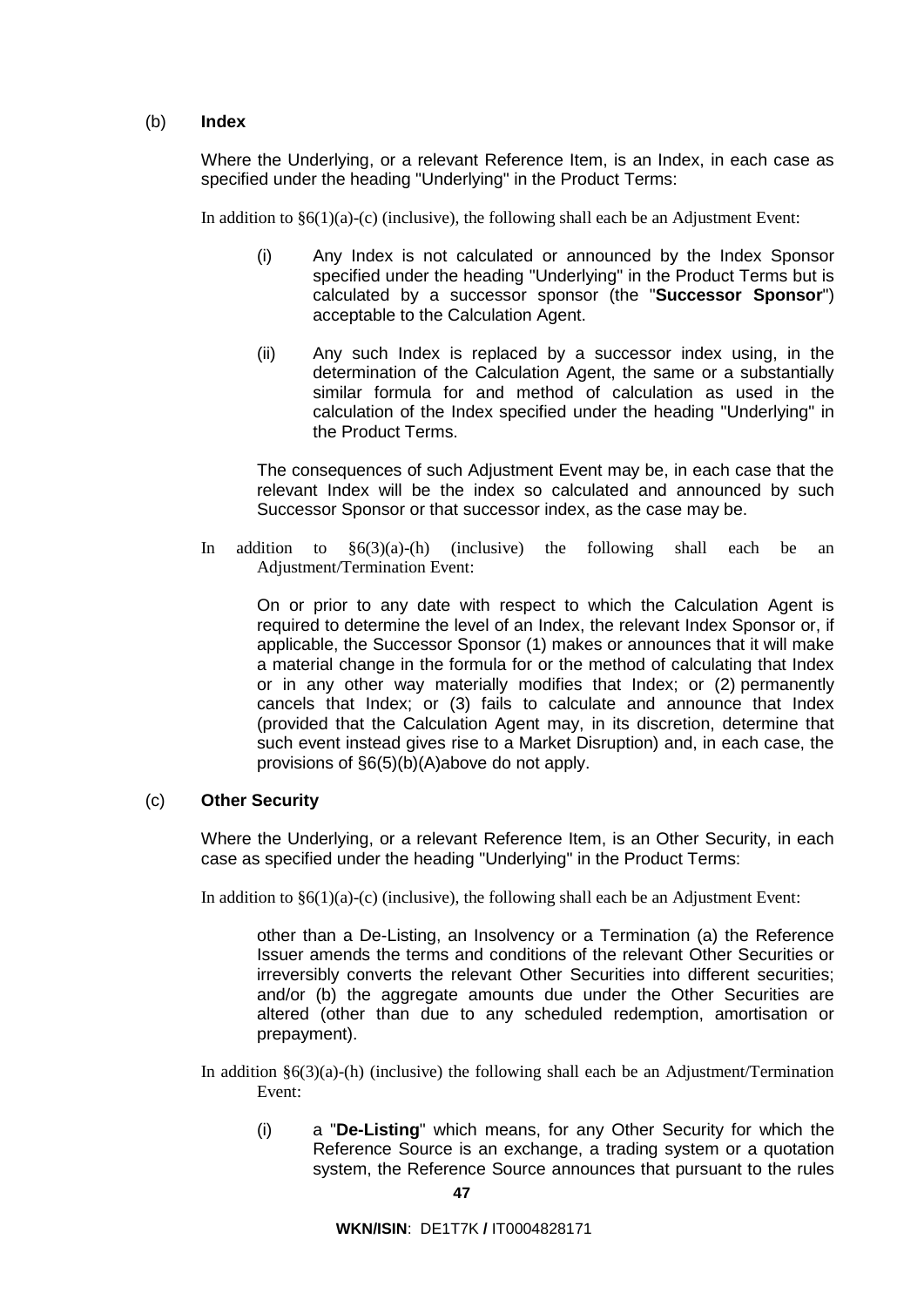of such Reference Source, such Other Security ceases (or will cease) to be listed, traded or publicly quoted on the Reference Source for any reason and is not immediately re-listed, re-traded or re-quoted on an exchange, trading system or quotation system acceptable to the Calculation Agent;

- (ii) an "**Insolvency**" which means the voluntary or involuntary liquidation, bankruptcy, insolvency, dissolution, winding-up or other cessation of trading or any analogous proceeding in relation to a Reference Issuer; and
- (iii) a "**Termination**" which means, in relation to an issue of Other Securities, such issue has been terminated, cancelled or otherwise ceased to be outstanding for any reason.

As used herein:

"**Reference Issuer**" means the entity specified as the issuer of the relevant Other Security within the Product Terms.

## (d) **Commodity**

Where the Underlying, or a relevant Reference Item, is a Commodity, in each case as specified under the heading "Underlying" in the Product Terms, and which may be determined by reference to a futures contract (a "**Futures Contract**"):

In addition to  $\S6(1)(a)-(c)$  (inclusive), the following shall each be an Adjustment Event:

- (i) a relevant Commodity or relevant Futures Contract is traded on the Reference Source since the Issue Date in a different quality or another content, constitution or composition (for example in a different degree of purity or with a different point of origin);
- (ii) any other event or measure as a result of which the Commodity or relevant Futures Contract, as traded on the Reference Source, is changed or altered; and
- (iii) a material suspension of, or a material limitation imposed on, trading in the Futures Contract or Commodity on the Reference Source or in any other relevant futures contract, options contract or commodity on any exchange, trading system or quotation system, where such event is determined by the Calculation Agent not to be a Market Disruption.
- In addition to §6(3)(a)-(h) (inclusive) the following shall each be an Adjustment/Termination Event:
	- (iv) the permanent discontinuation of trading, in a relevant Futures Contract or Commodity on the relevant Reference Source, the disappearance of, or of trading in, the Commodity or the disappearance or permanent discontinuance or unavailability of any relevant price or value for a Commodity or Futures Contract (notwithstanding any availability of the related Reference Source or the status of trading in the relevant Futures Contract or the Commodity);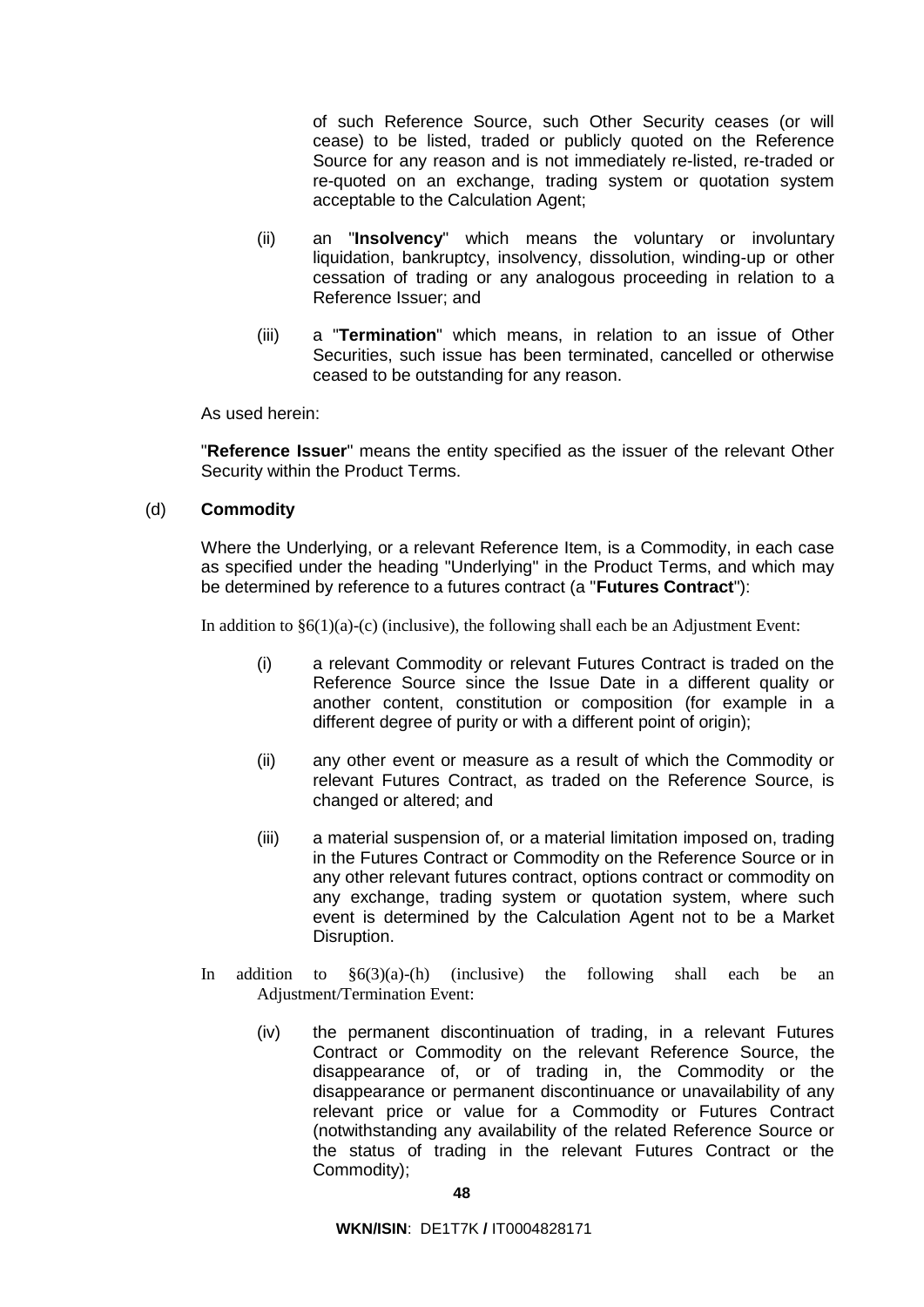- (v) the occurrence since the Issue Date of a material change in the formula for or method of calculating any relevant price or value for a Commodity or Futures Contract;
- (vi) the failure of the Reference Source to announce or publish any relevant price or value for a Commodity or Futures Contract (or the information necessary for determining any such price or value) or the temporary or permanent discontinuance or unavailability of the Reference Source, where such event is determined by the Calculation Agent not to be a Market Disruption; and
- (vii) where the Reference Source for a relevant Commodity is an exchange or a trading system or a quotation system, the Reference Source announces that pursuant to the rules of such Reference Source, any material options or futures contract on or relating to such Commodity ceases (or will cease) to be listed, traded or publicly quoted on the Reference Source for any reason.

# (e) **Rate of Exchange**

Where the Underlying, or a relevant Reference Item, is a foreign exchange rate (a "**Rate of Exchange**") referring to two or more currencies (each a "**Relevant Currency**"), in each case as specified under the heading "Underlying" in the Product Terms:

In addition to  $\S6(1)(a)-(c)$  (inclusive), the following shall each be an Adjustment Event:

- (i) a Relevant Currency is, in its function as legal tender, in the country or jurisdiction, or countries or jurisdictions, maintaining the authority, institution or other body which issues such Relevant Currency, replaced by another currency, or merged with another currency to become a common currency;
- (ii) a Relevant Currency in its function as legal tender ceases, for any reason, to be legal tender in the country or jurisdiction, or countries or jurisdictions, maintaining the authority, institution or other body which issues such Relevant Currency; and
- (iii) where the Reference Source for any Rate of Exchange is an exchange or a trading system or a quotation system, the Reference Source announces that pursuant to the rules of such Reference Source, the exchange rate between the relevant First Currency and Second Currency ceases (or will cease) to be listed, traded or publicly quoted on the Reference Source for any reason and is not immediately re-listed, re-traded or re-quoted on an exchange, trading system or quotation system acceptable to the Calculation Agent.

As used herein:

"**First Currency**" means the currency appearing first in the definition of the relevant Rate of Exchange or, in the case of a Rate of Exchange referring to more than two currencies, the currency referred to first in each constituent rate of such Rate of Exchange.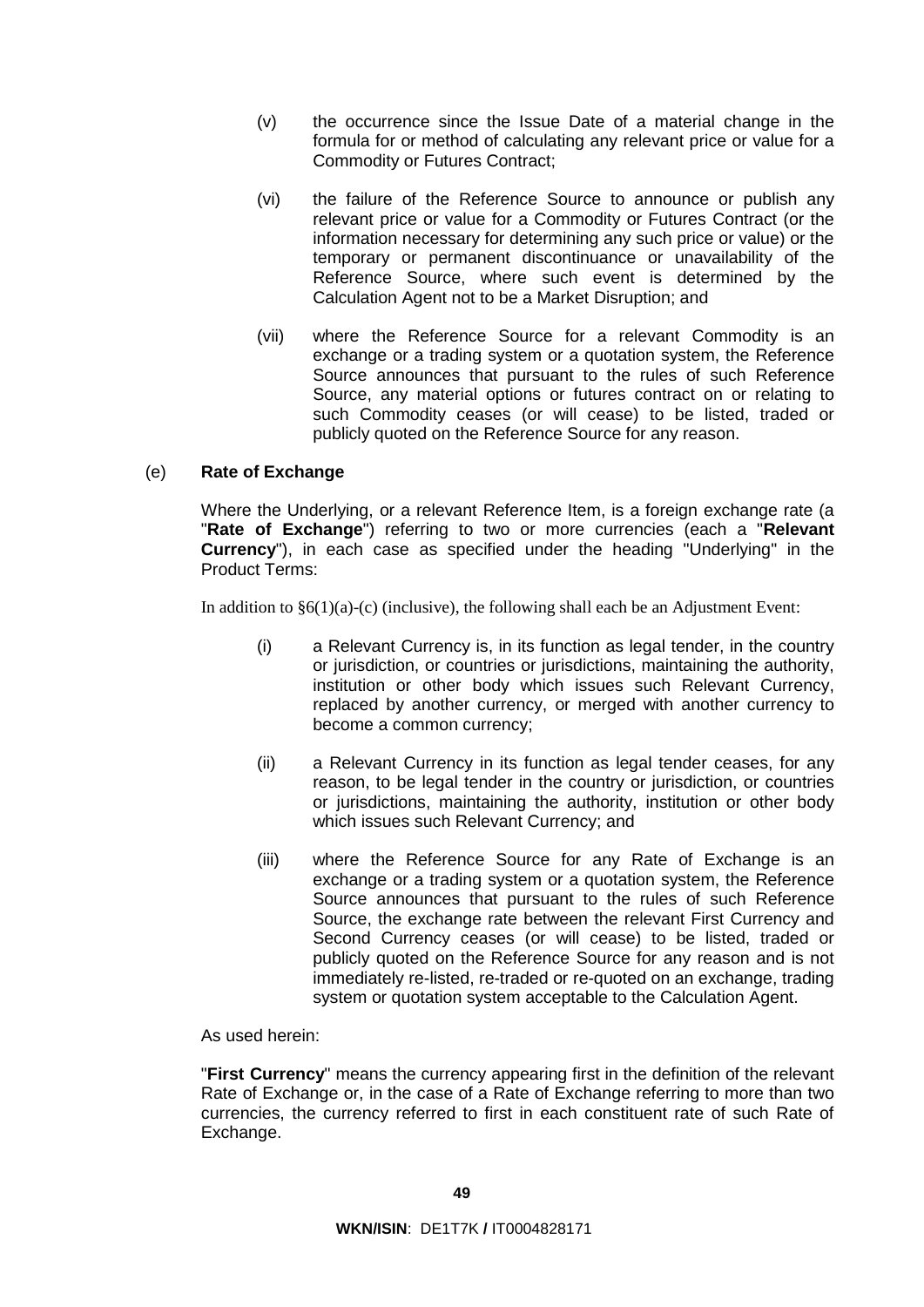"**Second Currency**" means the currency appearing second in the definition of the relevant Rate of Exchange or, in the case of a Rate of Exchange referring to more than two currencies, the currency referred to second in each constituent Rate of Exchange.

### (f) **Futures Contract**

Where the Underlying, or a relevant Reference Item, is a Futures Contract, in each case as specified under the heading "Underlying" in the Product Terms:

In addition to  $\S6(1)(a)$ -(c) (inclusive) the following shall each be an Adjustment Event:

- (i) the terms and conditions of the relevant Futures Contract, or its underlying concepts or reference asset or basis, are materially modified;
- (ii) any other event or measure as a result of which the Futures Contract, as traded on the Reference Source, is changed or altered; and
- (iii) a material suspension of, or a material limitation imposed on, trading in the Futures Contract on the Reference Source or in any other relevant futures contract or options contract on any exchange, trading system or quotation system, where such event is determined by the Calculation Agent not to be a Market Disruption.
- In addition to  $\S(3)(a)$ -(h) (inclusive) the following shall each be an Adjustment/Termination Event:
	- (iv) the permanent discontinuation of trading, in a relevant Futures Contract on the relevant Reference Source, the disappearance or permanent discontinuance or unavailability of any relevant price or value for a Futures Contract (notwithstanding any availability of the related Reference Source or the status of trading in the relevant Futures Contract);
	- (v) a material change in the formula for or method of calculating any relevant price or value for a Futures Contract;
	- (vi) the failure of the Reference Source to announce or publish any relevant price or value for a Futures Contract (or the information necessary for determining any such price or value) or the temporary or permanent discontinuance or unavailability of the Reference Source, where such event is determined by the Calculation Agent not to be a Market Disruption;
	- (vii) where the Reference Source for a Futures Contract is an exchange or a trading system or a quotation system, the Reference Source announces that pursuant to the rules of such Reference Source, such Futures Contract ceases (or will cease) to be listed, traded or publicly quoted on the Reference Source for any reason; and
	- (viii) the Futures Contract has been terminated, cancelled or otherwise ceased to be outstanding for any reason.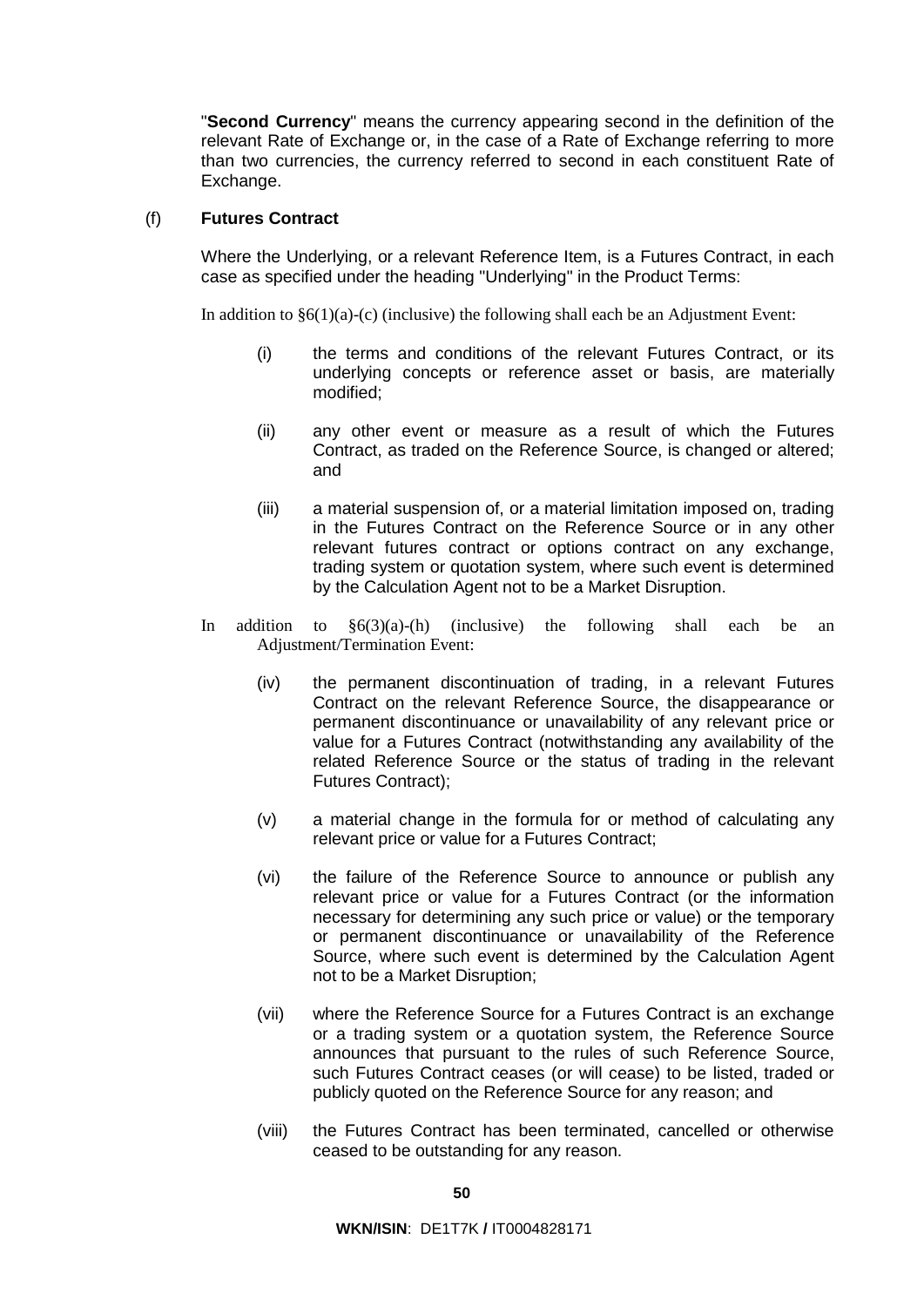## (g) **Fund Shares**

Where the Underlying, or relevant Reference Item, is a Fund Share, in each case as specified under the heading "Underlying" in the Product Terms:

In addition to  $\S6(1)(a)-(c)$  (inclusive) the following shall each be an Adjustment Event:

- (i) a subdivision, consolidation or reclassification of relevant Fund Shares (unless an Adjustment/Termination Event) or a free distribution or dividend of any such Fund Shares to existing holders by way of bonus, capitalisation or similar issue;
- (ii) a distribution or dividend to existing holders of relevant Fund Shares of (1) such Fund Shares, or (2) other share capital or securities granting the right to payment of dividends, redemption amounts or other amounts and/or delivery of assets and/or the proceeds of liquidation of the Fund equally or proportionately with such payments or deliveries to holders of such Fund Shares, or (3) share capital or other securities of another issuer acquired by the Fund as a result of a "spin-off" or other similar transaction, or (4) any other type of securities, rights or warrants or other assets, in any case for payment (in cash or otherwise) at less than the prevailing market price as determined by the Calculation Agent;
- (iii) an extraordinary dividend;
- (iv) a call by the Fund in respect of relevant Fund Shares that are not fully paid;
- (v) the Fund repurchases, redeems or is required by any applicable regulatory authority to repurchase or redeem relevant Fund Shares (other than in accordance with normal redemption or realisation procedures for such Fund Shares) whether out of profits or capital and whether the consideration for such repurchase is cash, securities or otherwise;
- (vi) with respect to a Fund an event that results in any shareholder rights pursuant to a shareholder rights agreement or other plan or arrangement of the type commonly referred to as a "poison pill" being distributed, or becoming separated from shares of common stock or other shares of the capital stock of such Fund (provided that any adjustment effected as a result of such an event shall be readjusted upon any redemption of such rights);
- (vii) the occurrence of a tender offer (a "**Tender Offer**") by any entity or person to purchase more than 10 per cent. but less than 50 per cent. of the outstanding voting shares of any class of shares of the Fund, as determined by the Calculation Agent based upon the making of filings with governmental agencies and/or the nature and term of the Tender Offer;
- (viii) any material change in the formula for or the method of calculating the net asset value or other price or value of the relevant Fund Share, or in the composition or weighting of the prices or assets on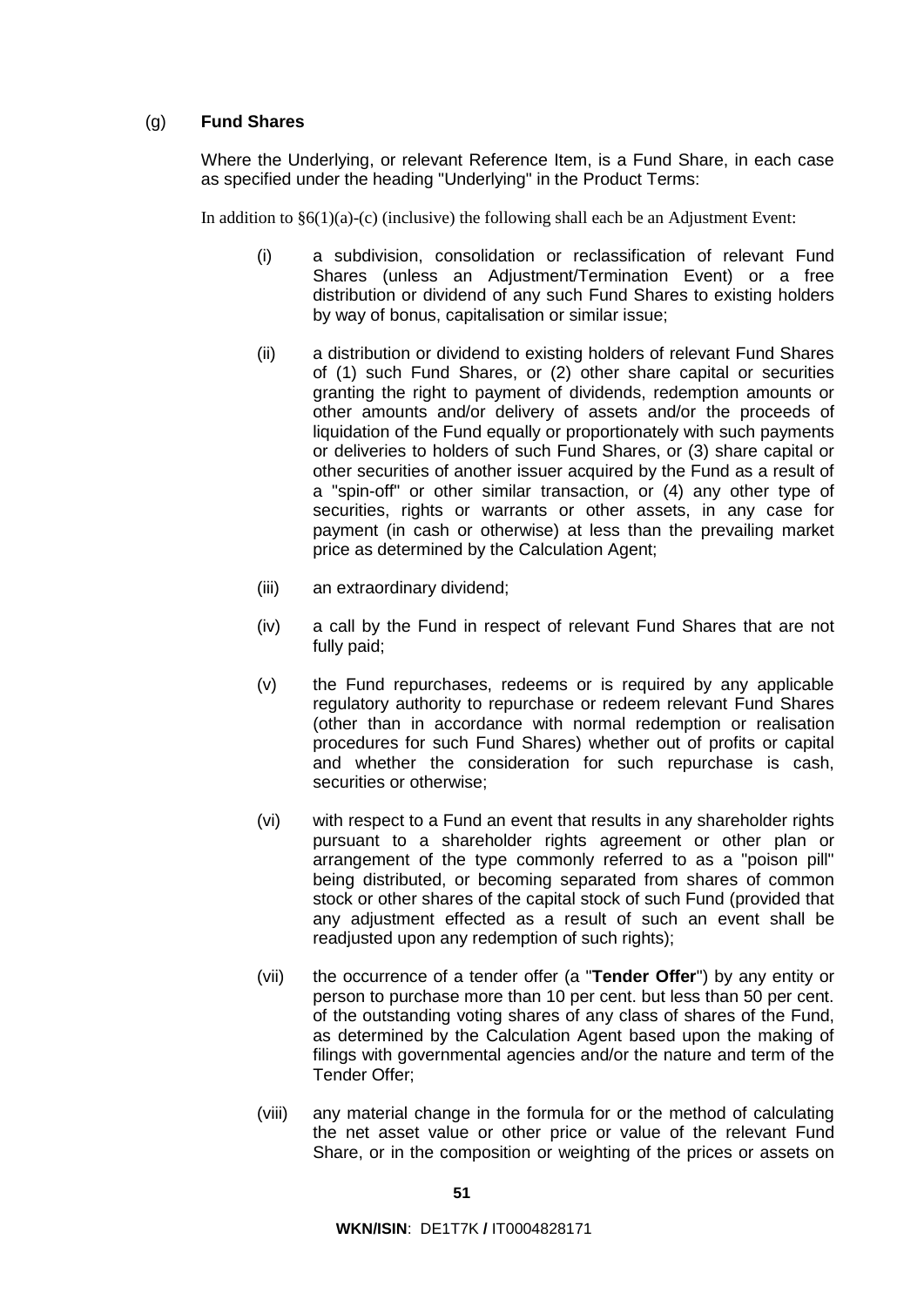the basis of which such net asset value or other price or value is calculated; or

- (ix) any other event that may have, in the opinion of the Calculation Agent, a dilutive or concentrative or other effect on the theoretical value of the Fund Shares.
- In addition to  $\S(3)(a)$ -(h) (inclusive) the following shall each be an Adjustment/Termination Event:
	- (x) for any Fund Share for which the Reference Source is an exchange, a trading system or a quotation system, the Reference Source announces that pursuant to the rules of such Reference Source, the Fund Share ceases (or will cease) to be listed, traded or publicly quoted on the Reference Source for any reason and is not immediately re-listed, re-traded or re-quoted on an exchange, trading system or quotation system acceptable to the Calculation Agent;
	- (xi) in relation to a Fund Share, (A) the voluntary or involuntary liquidation, bankruptcy, insolvency, dissolution, winding-up or other cessation of trading of or any analogous proceeding in relation to (i) the relevant Fund or (ii) the relevant Master Fund or (iii) unless replaced with a successor acceptable to the Calculation Agent, the relevant Administrator or the relevant Manager or (B) all such Fund Shares are required to be transferred to a trustee, liquidator or other similar official;
	- (xii) in respect of a Fund, its Manager or its Master Fund:
		- 1. an irrevocable commitment to transfer all of the relevant Fund Shares or shares or units in such Master Fund outstanding; or
		- 2. a consolidation, amalgamation or merger of such Fund, such Manager or such Master Fund with or into another fund or fund manager other than a consolidation, amalgamation or merger in which such Fund or its Master Fund or its Manager is the continuing Fund, Master Fund or Manager, as the case may be; or
		- 3. a takeover offer for such Fund, Master Fund or Manager that results in a transfer of or an irrevocable commitment to transfer all of the relevant Fund Shares or shares or units in such Master Fund or all the shares of such Manager (other than Fund Shares or shares owned or controlled by the offeror);
	- (xiii) the Administrator or the Manager or the administrator or the manager of the Master Fund ceases to act in its capacity as administrator or manager of the Fund or the Master Fund, as the case may be, and is not immediately replaced in such capacity by a successor acceptable to the Calculation Agent:
	- (xiv) a material modification of the investment objectives, investment policies, investment strategy, investment process or investment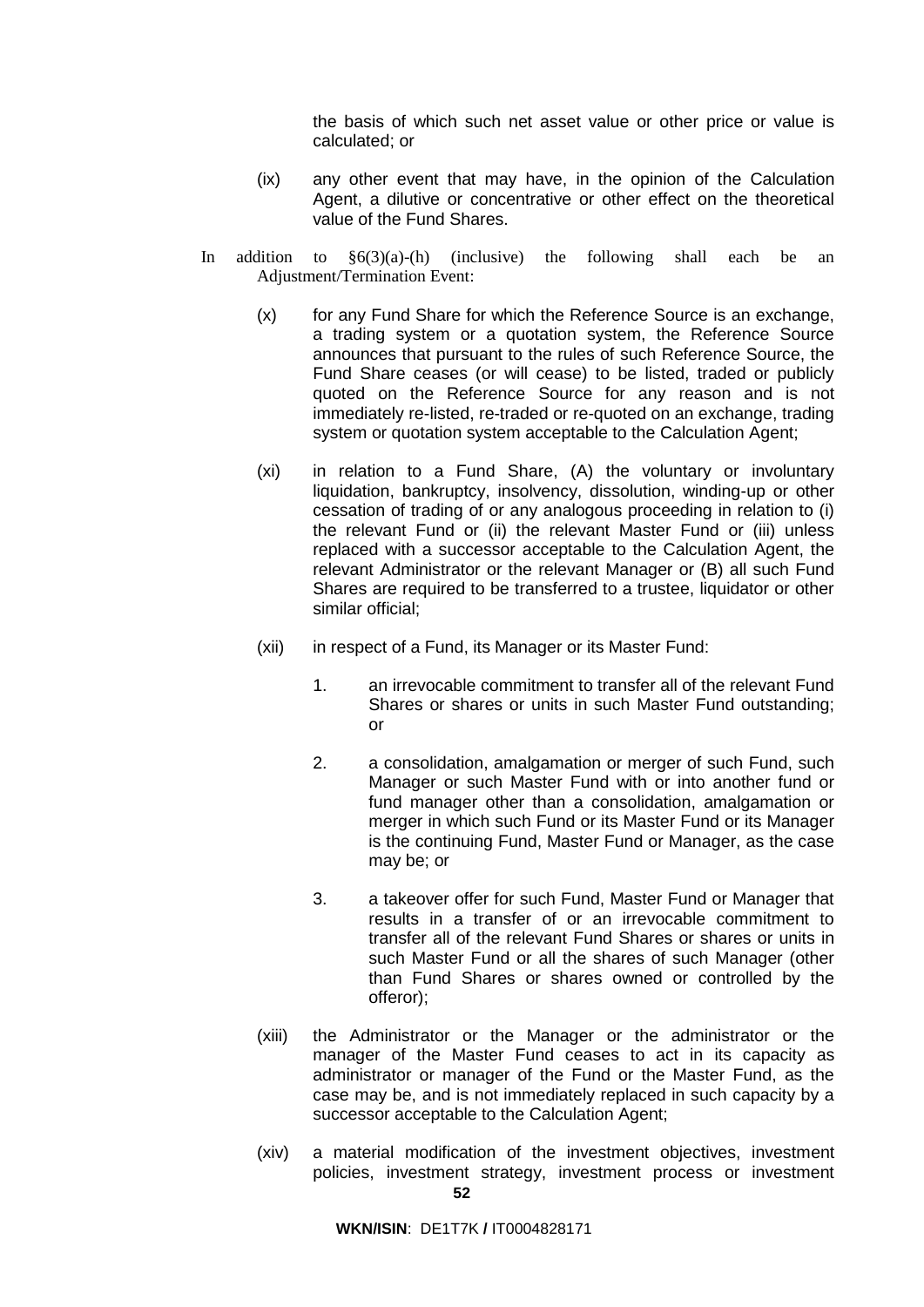guidelines (however described) ("**investment guidelines**") of the Fund or the Master Fund;

- (xv) a material modification or breach of the conditions in place for the relevant Fund and/or the relevant Master Fund (including but not limited to a modification or breach of the Fund Information Document or the memorandum and articles of association or other constitutional documents of the Fund or any prospectus, information memorandum or similar document (including any document supplementing, amending or restating the same) or memorandum and articles of association or other constitutional documents of the Master Fund);
- (xvi) interruption, breakdown or suspension of the calculation or publication of the net asset value or other value or price of the Master Fund;
- (xvii) a material modification of the type of assets in which the Fund and/or the Master Fund invests or the trading practices of the Fund or the Master Fund (including but not limited to a material deviation from the investment guidelines set out in any Fund Information Document) which, in the determination of the Calculation Agent, has or is likely to have a material effect on the Hedging Arrangements of the Issuer in respect of the Securities;
- (xviii) the non-execution or partial execution or delayed execution by or on behalf of the Fund for any reason of a subscription or redemption order in respect of any Fund Shares given by the Issuer and/or any Hedging Party;
- (xix) the Fund otherwise suspends redemptions of any Fund Shares;
- (xx) the Fund or any party acting on its behalf imposes any restriction, charge or fee in respect of a redemption or issue of Fund Shares (other than any restriction, charge or fee in existence as at the Issue Date of the Securities);
- (xxi) the Fund, the Master Fund, the manager of the Master Fund or the Manager has any relevant licence, authorisation or registration cancelled or revoked by any applicable regulatory authority and/or the Issuer and/or any Hedging Party is required by an applicable regulatory authority to dispose of any Fund Shares held in connection with any Hedging Arrangements relating to the Securities:
- (xxii) there is a change in the taxation treatment in any relevant jurisdiction in respect of any payments and/or deliveries made by a Fund or any reinvested amounts held by a Fund in respect of any Fund Shares as a result of which the amounts and/or assets realised by the Issuer in connection with Hedging Arrangements relating to the Securities are materially reduced or otherwise adversely affected; or
- (xxiii) any other event occurs in relation to the relevant Fund or the relevant Fund Shares, which, in the determination of the Calculation Agent, has a material adverse effect on the value of such Fund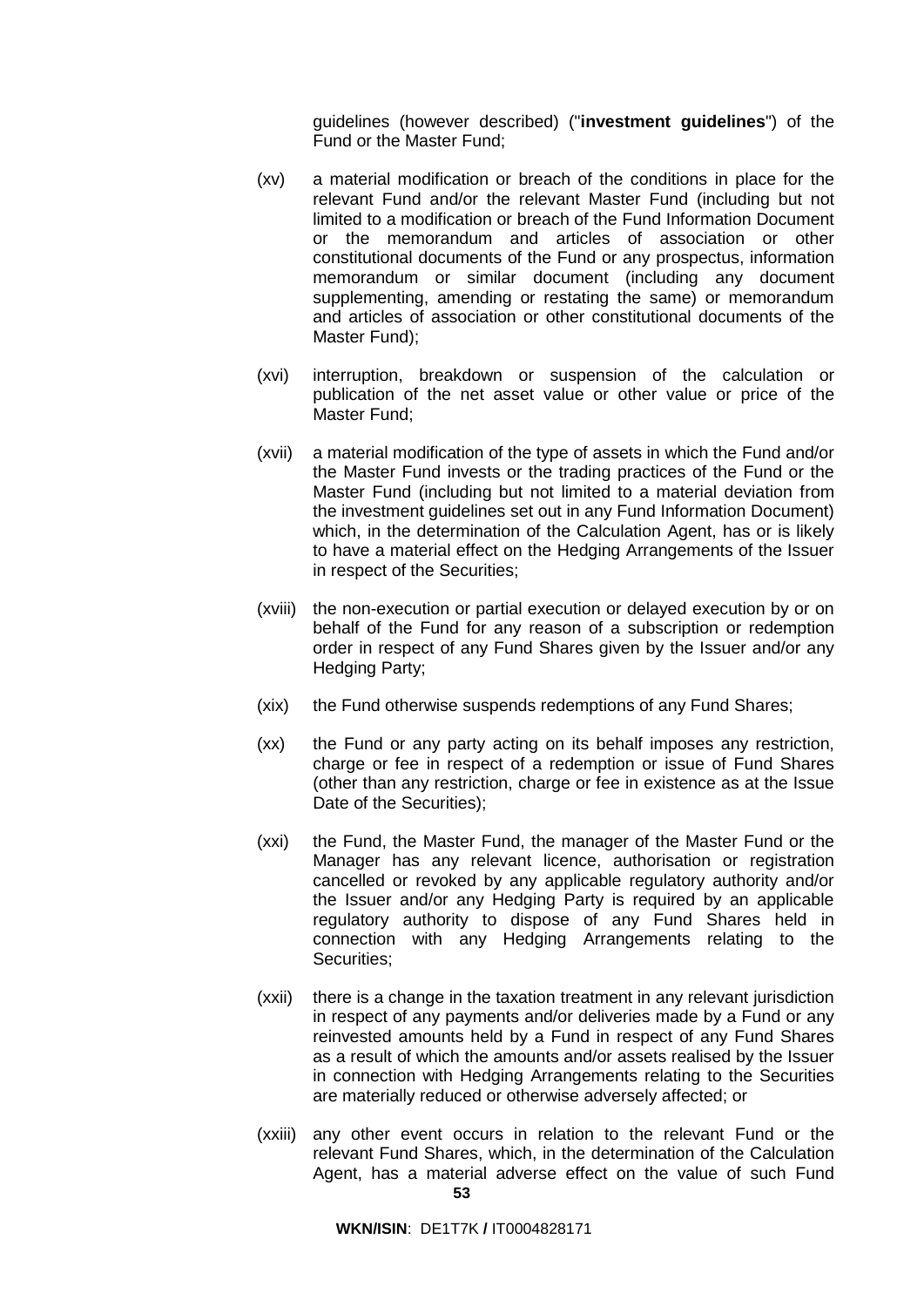Shares and/or the Hedging Arrangements of the Issuer in connection with the Securities and which is not an Adjustment Event.

The following definitions shall apply:

"**Administrator**" means, in relation to a Fund, any entity described as such in relation to the Fund in any Fund Information Document or which provides administrative, book-keeping or similar services (however described) to the Fund, all as determined by the Calculation Agent;

"**Fund**" means, with respect to a Fund Share, the issuer or obligor specified for such Fund Share in the definition of "Underlying", in the Product Terms;

"**Fund Information Document**" means, in relation to a Fund and a Fund Share, any prospectus, information memorandum or similar document relating to the Fund and/or the Fund Share (including any document supplementing, amending or restating the same), all as determined by the Calculation Agent;

"**Fund Share**" means each fund share, interest or unit specified in the definition of "Underlying" in the Product Terms;

"**Manager**" means, in relation to a Fund, any entity described as such in relation to the Fund in any relevant Fund Information Document or which provides investment, managerial, broking or arrangement or similar services (however described) to the Fund, all as determined by the Calculation Agent; and

"**Master Fund**" means, in relation to a Fund, any entity described as such in relation to the Fund in any relevant Fund Information Document or which acts as a master fund or umbrella fund or similar entity (however described) in relation to the Fund, all as determined by the Calculation Agent.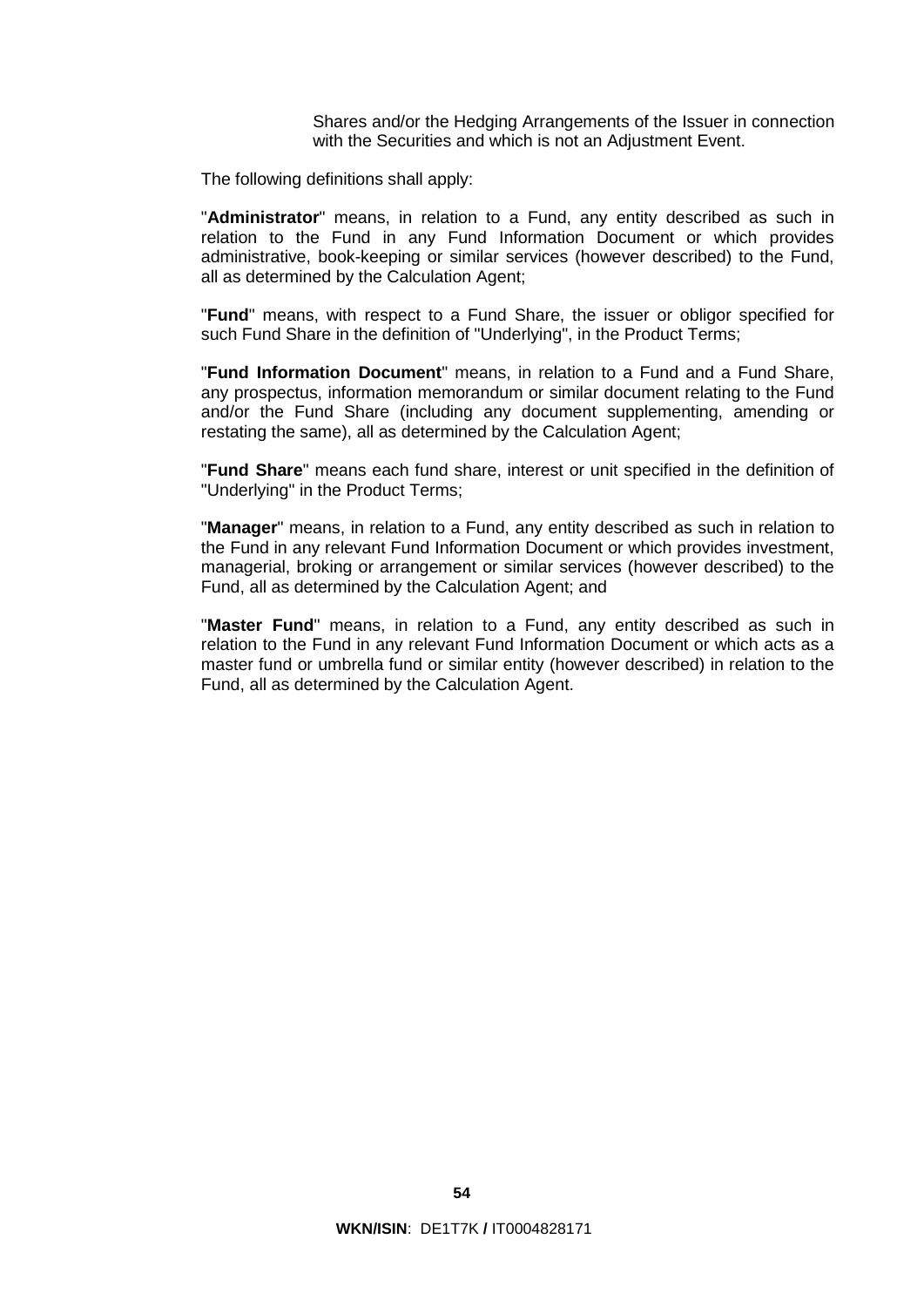# **§7 Form of Securities, Transferability, Status, Securityholders**

# (1) **Form**

# (a) **General**

Unless paragraphs (b), (c), (d), (e), (f), (g) or (h) below apply, the Securities governed by the Conditions are represented by a global security (the "**Global Security**"). In the case of:

- (i) Notes in respect of which the Governing Law is specified in the Product Terms to be English Law, the Global Security will be in bearer form or registered form, as specified in the Product Terms;
- (ii) Notes in respect of which the Governing Law is specified in the Product Terms to be German Law, the Global Security will be in bearer form; and
- (iii) all Certificates and Warrants (other than those Certificates or Warrants which are Italian Securities, Portuguese Securities or Spanish Securities), subject as provided below, the Global Security will be in non-bearer form (save that if governed under German law and if deposited with a clearing agent in Germany, the Global Security will be in bearer form for the purposes of German law).

The Product Terms of each Series of Securities will be attached to the relevant Global Security which will be marked with the ISIN for the relevant Securities as specified in the applicable Final Terms. No definitive Securities will be issued.

# **(A) Global Security - English law governed Securities**

If the Governing Law is specified in the Product Terms to be English Law, on or prior to the issue date of the Securities, the Global Security will be (I) deposited with a depositary (or if there is more than one Clearing Agent, a common depositary) for the Clearing Agent(s) and, (II) if the Notes represented by the Global Security are in registered form, registered in the name of the Clearing Agent or a nominee (or if there is more than one Clearing Agent, a common nominee) of the Clearing Agent(s).

# **(B) Global Security - German law governed Securities**

If the Governing Law is specified in the Product Terms to be German Law on or prior to the issue date of the Securities, the Global Security will be deposited with a Clearing Agent in Germany and will be in bearer form for the purposes of German law.

Unless paragraphs (b), (c), (d), (e), (f) or (g) below apply, where Multi-Series is stated to be applicable in the Product Terms, each Series shall be represented by a separate Global Security. These General Conditions shall be deemed to apply to each Series separately and references to Securities and related expressions in these General Conditions shall be deemed to be references to the relevant Series.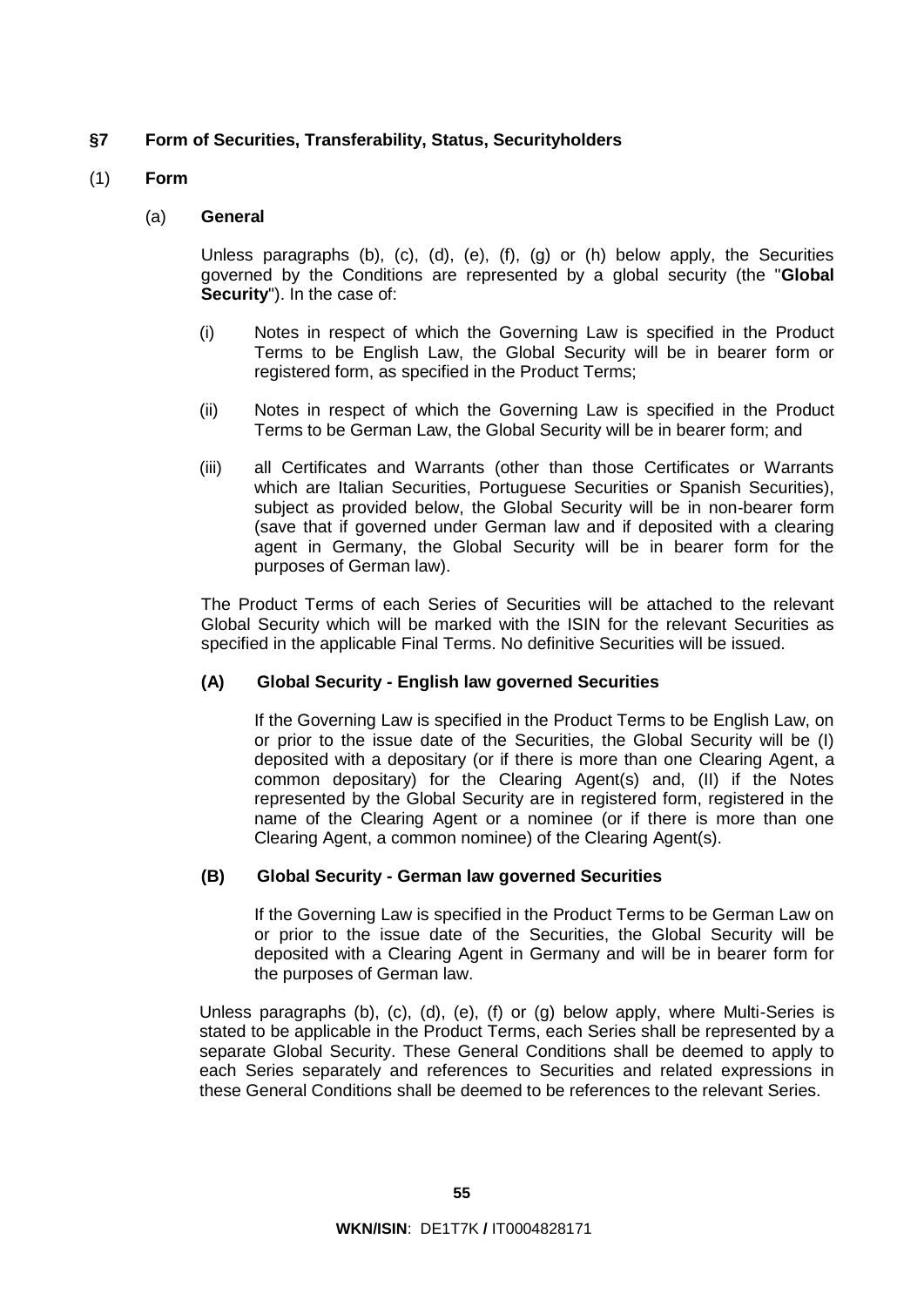## (b) **Italian Securities**

If the Securities are specified in the Product Terms to be Italian Securities, the Securities will be dematerialised and centralised with Monte Titoli S.p.A., pursuant to Italian Legislative Decree dated 24 February 1998, No. 58, as amended and integrated by subsequent implementing provisions. No global security and no definitive securities will be issued in respect of such Securities.

## (c) **Portuguese Securities**

If the Securities are specified in the Product Terms to be Portuguese Securities, the Securities will be dematerialised (*forma escritural*) and represented by book entries (*registos em conta*) only and centralised through the CVM managed by Interbolsa in accordance with Portuguese law. In respect of Portuguese Securities, certain further amendments may be made to the General Conditions. Any such further amendments will be specified in the relevant Product Terms. The Portuguese Securities will be freely transferable by way of book entries in the accounts of authorised financial intermediaries entitled to hold securities control accounts with Interbolsa on behalf of their customers ("**Affiliate Members of Interbolsa**", which includes any custodian banks appointed by Euroclear Bank S.A./N.V. and Clearstream Banking, société anonyme for the purpose of holding accounts on behalf of Euroclear Bank S.A./N.V. and Clearstream Banking, société anonyme) and each Portuguese Security having the same ISIN shall have the same denomination or unit size (as applicable) and, if admitted to trading on the Euronext Lisbon regulated market ("**Euronext Lisbon**"), such Portuguese Securities shall be transferrable in lots at least equal to such denomination or unit multiples thereof. No global security and no definitive securities will be issued in respect of the Portuguese Securities.

#### (d) **Spanish Securities**

(i) Spanish Securities represented by a Global Security

In the case of Securities which are specified in the Product Terms to be Spanish Securities (Global Security), the Securities will be represented by a Global Security in bearer form. On or prior to the issue date of the Securities, the Global Security will be deposited with a depositary (or, if there is more than one Clearing Agent, a common depositary) for the Clearing Agent(s).

(ii) Spanish Listed Securities

In the case of Securities which are specified in the Product Terms to be Spanish Listed Securities, the Securities will be issued in uncertificated, dematerialised book-entry form and registered with and cleared through Iberclear as managing entity of the central registry. Such book-entry securities will be constituted as such by virtue of their entry in the corresponding accounting book of Iberclear.

#### (e) **Swedish Securities**

If the Securities are specified in the Product Terms to be Swedish Securities, the Securities will be cleared through Euroclear Sweden AB (formerly known as VPC AB) and issued in registered form in accordance with the Swedish Financial Instruments Account Act (SFS 1998:1479). The Securities will be issued in uncertificated book-entry form, as more fully described in the Product Terms. No global security and no definitive securities will be issued in respect of the Securities.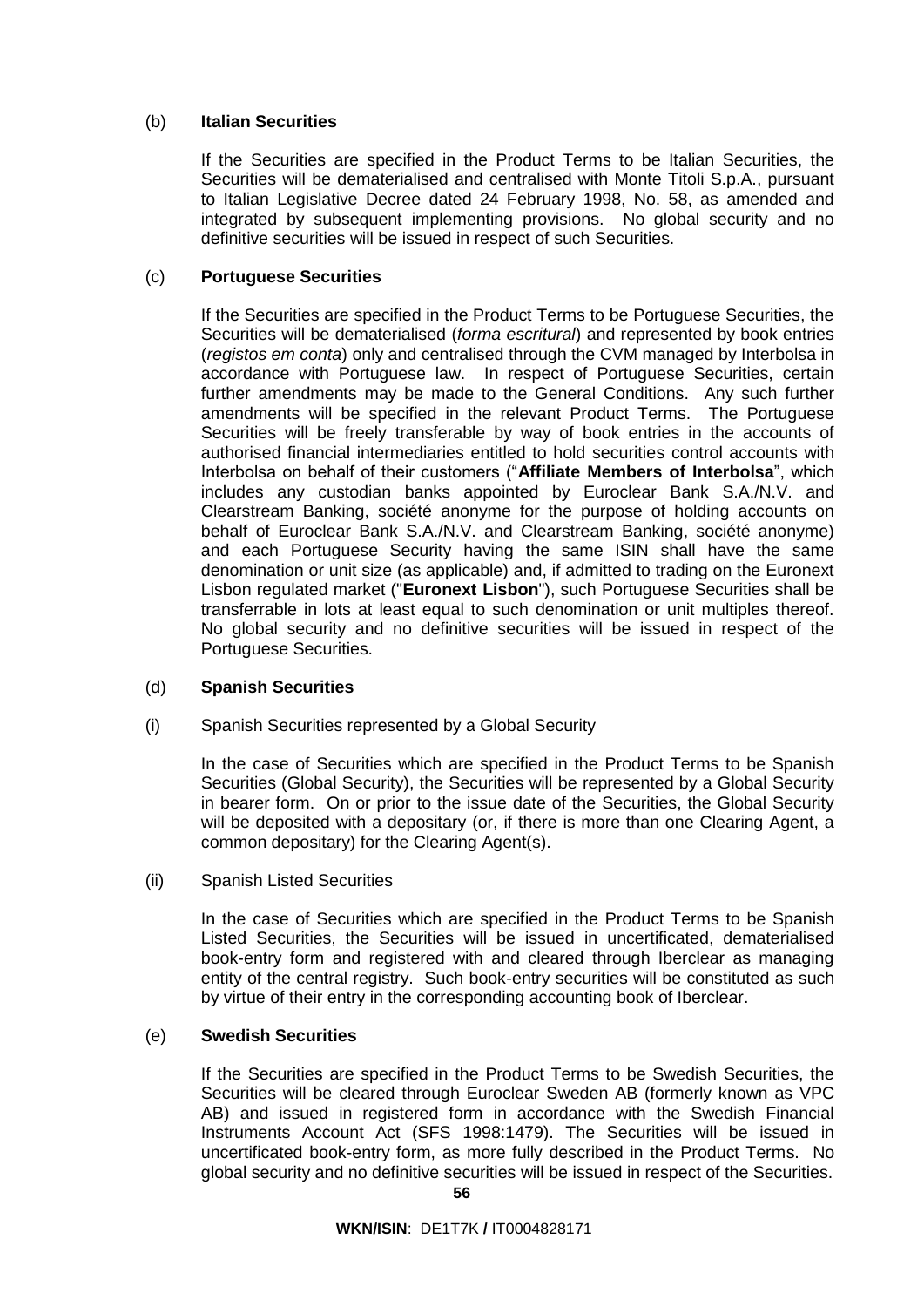## (f) **Finnish Securities**

If the Securities are specified in the Product Terms to be Finnish Securities, the Securities will be issued in the Finnish book-entry securities system maintained by the Finnish Central Securities Depository, as more fully described in the Product Terms. No global security and no definitive securities will be issued in respect of the Securities.

## (g) **Norwegian Securities**

If the Securities are specified in the Product Terms to be Norwegian Securities, the Securities will be registered in, and cleared through the Norwegian Central Securities Depositary Verdipapirsentralen ASA and issued in registered form in accordance with the Norwegian Securities Registry Act, 2002 (No: Lov om registrering av finansielle instrumenter av 5. juli 2002 nr 64). The Securities will be issued in dematerialized and uncertificated book-entry form, as more fully described in the Product Terms. No global security and no definitive securities will be issued in respect of the Securities.

## (h) **French Securities**

If the Securities are specified in the Product Terms to be French Securities, the Securities will be in dematerialised bearer form (*au porteur*) inscribed in the books of Euroclear France (acting as central depositary) which shall credit the accounts of the Account Holders. For the purpose of these Conditions, "**Account Holder**" means any authorised financial intermediary institution entitled to hold securities accounts, directly or indirectly, with Euroclear France, and includes Euroclear and the depositary bank for Clearstream. Title to the French Securities will be evidenced in accordance with Articles L.211-3 *et seq.* and R.211-1 *et seq.* of the French Monetary and Financial Code (*Code monétaire et financier*) by book entries (*inscriptions en compte*). No physical document of title (including *certificats représentatifs* pursuant to Article R.211-7 of the French Monetary and Financial Code (*Code monétaire et financier*)) will be issued in respect of the French Securities.

#### (2) **Transferability**

Each Security is transferable in accordance with applicable law and any rules and procedures for the time being of any Clearing Agent through whose books such Security is transferred.

Italian Securities will be freely transferable by way of book entry in the accounts registered on the settlement system of Monte Titoli S.p.A. and, if admitted to trading on Borsa Italiana S.p.A., they shall be transferred in lots at least equal to the Minimum Trade Size (as defined by the Listing Rules of the market organised and managed by Borsa Italiana S.p.A. ("**Regolamento di Borsa**")), or multiples thereof, as determined by Borsa Italiana S.p.A. and indicated in the applicable Product Terms.

Title to French Securities shall pass upon, and transfer of such French Securities may only be effected through, registration of the transfer in the accounts of the Account Holders in accordance with the French Monetary and Financial Code (*Code monétaire et financier*). Except as ordered by a court of competent jurisdiction or as required by law, the holder of any French Security shall be deemed to be and may be treated as its owner for all purposes, whether or not it is overdue and regardless of any notice of ownership, or an interest in it, and no person shall be liable for so treating the holder.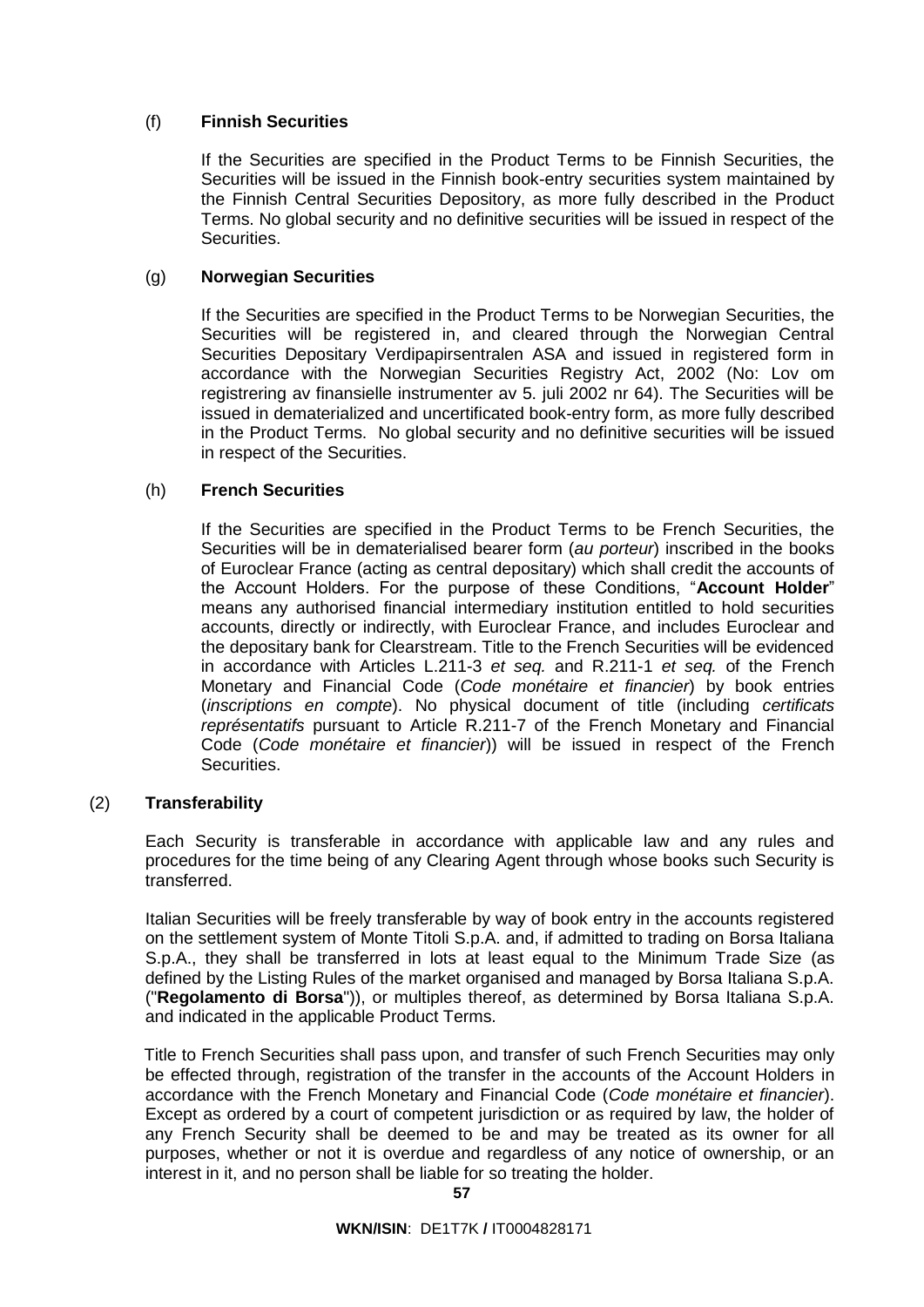## (3) **Status**

The obligations under the Securities constitute direct, unsecured and unsubordinated contractual obligations of the Issuer ranking pari passu among themselves and pari passu with all other unsecured and unsubordinated obligations of the Issuer except for any obligations preferred by law.

## (4) **Securityholders**

## (a) **Global Security - English law governed Securities**

In respect of Securities represented by a Global Security, if the Governing Law is specified, in the Product Terms, to be English Law,each person (other than another Clearing Agent) who is for the time being shown in the records of the relevant Clearing Agent as the holder of a particular amount of the Securities (in which regard any certificate or other document issued by the relevant Clearing Agent as to the amount of Securities standing to the account of any person shall be conclusive and binding for all purposes except in the case of manifest error) shall be treated by the Issuer and the Agents as the holder of such amount of the Securities (and the terms "**Securityholder**" and "**holder of Securities**" and related expressions shall be construed accordingly) for all purposes other than, in the case of Notes represented by a Global Security, with respect to payments or delivery obligations in respect of such Notes, for which purpose (i) in the case of Notes in bearer form, the bearer of the Global Security and (ii) in the case of Notes in registered form, the person shown on the Register as the holder of such Notes (being the relevant Clearing Agent, or nominee or common nominee (as applicable) of the Clearing Agent(s)), in each case shall be treated by such Issuer and any Agent as the holder of such Notes in accordance with and subject to the terms of the Global Security.

# (b) **Global Security - German law governed Securities**

In respect of Securities represented by a Global Security, if the Governing Law is specified, in the Product Terms, to be German Law, the terms "**Securityholders**" and "**holders of Securities**" will be construed to mean those persons recognised as the legal owner of the Securities pursuant to German law.

#### (c) **Italian Securities**

In the case of Italian Securities governed under Italian, English or German law, the person who is for the time being shown in the records of Monte Titoli S.p.A. as the holder of a particular amount of Securities (in which regard any certificate, record or other document issued by Monte Titoli S.p.A. as to the amount of Securities standing to the account of any person shall be conclusive and binding for all purposes save in the case of manifest error) shall (except as otherwise required by law) be treated for all purposes by the Issuer, the Agent in Italy and all other persons dealing with such person as the holder thereof and as the person entitled to exercise the rights represented thereby notwithstanding any notice to the contrary (and the terms "**Securityholders**" and "**holders of Securities**" and related expressions shall be construed accordingly).

### (d) **Portuguese Securities**

In the case of Portuguese Securities each person who is for the time being shown in the records of an Affiliate Member of Interbolsa as the holder of a particular amount of Portuguese Securities (in which regard any certificate or other document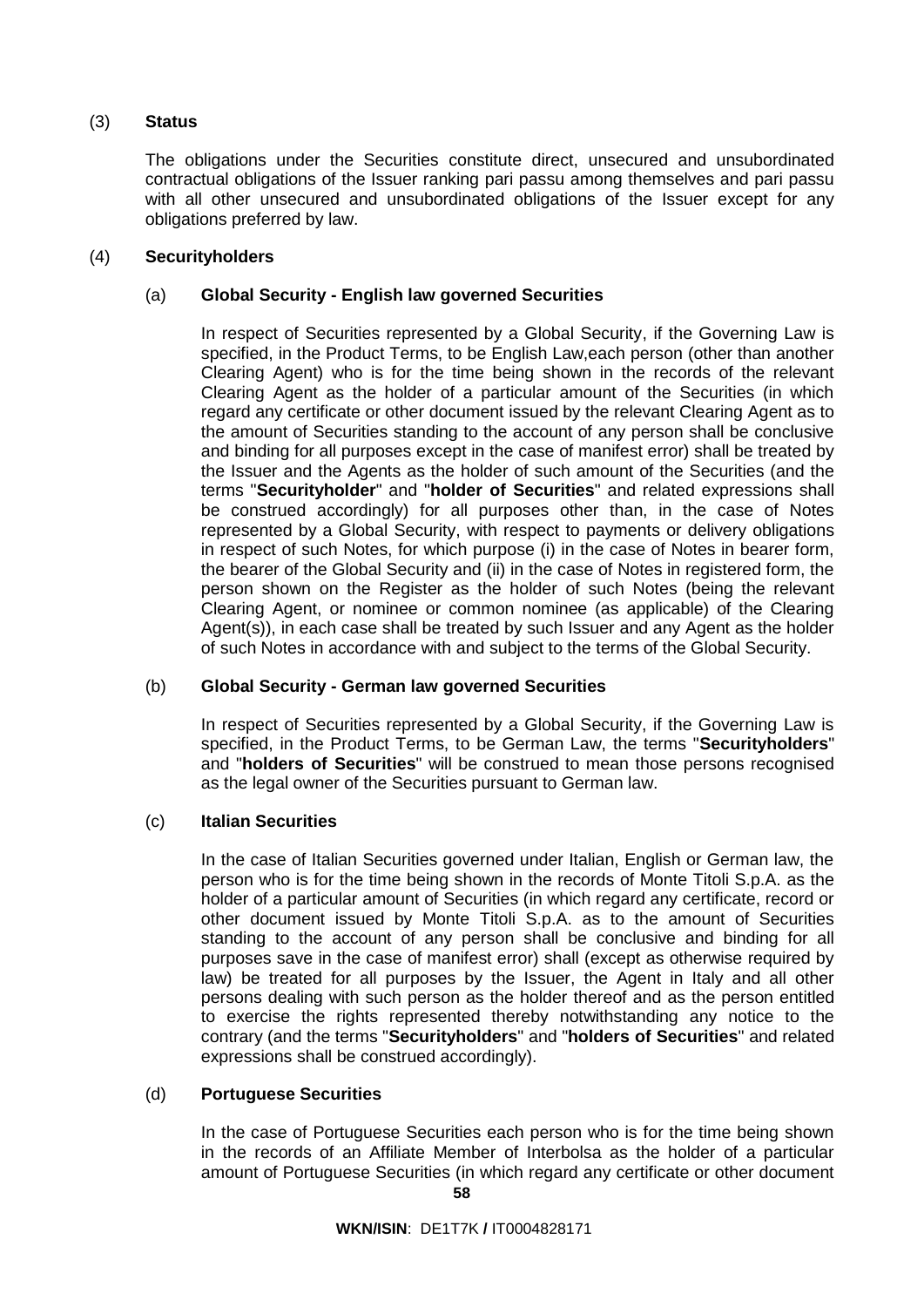issued by the relevant Affiliate Member of Interbolsa as to the amount of Securities standing to the account of any person shall be conclusive and binding for all purposes except in the case of manifest error) shall be deemed to be the holder of title of such Portuguese Securities and (except as otherwise required by law) be treated as its absolute owner for all purposes (whether or not it is overdue and regardless of any notice of ownership, trust or any other interest therein) and the terms "**Securityholders**" and "**holders of Securities**" and related terms shall be construed accordingly.

No Securityholder will be able to transfer Securities, or any interest therein, except in accordance with Portuguese law and regulations and through the relevant Affiliate Members of Interbolsa.

## (e) **Spanish Securities**

(i) General provisions applicable to Spanish Securities

In the case of Spanish Securities, the person (other than another Clearing Agent) who is for the time being shown in the records of the relevant Clearing Agent, in accordance with the relevant regulations applicable to the relevant Clearing Agent, as the holder of a particular amount of the Securities (in which regard any certificate or other document issued by the relevant Clearing Agent as to the amount of Securities standing to the account of any person shall be conclusive and binding for all purposes except in the case of manifest error) shall be treated by the Issuer and the Agents as the holder of such amount of the Securities (and the terms "**Securityholder**" and "**holder of Securities**" and related expressions shall be construed accordingly).

(ii) Specific provisions applicable to Spanish Listed Securities

If the Securities are specified in the Product Terms to be Spanish Listed Securities, the Securities will be issued in uncertificated, dematerialised book-entry form ("**Book-Entry Securities**"). The Book-Entry Securities will be constituted as such by virtue of their entry in the corresponding accounting book of Iberclear pursuant to Article 6 of the Spanish Law 24/1988, of 28 July, on the Securities Market and related provisions. The holders of Book-Entry Securities which are admitted to trading on any of the Spanish Stock Exchanges and AIAF will be identified as such (on their own account or for the account of third parties) as appears from the accounting book maintained by Iberclear or the relevant member (*entidad adherida*) of Iberclear (each an "**Iberclear Member**"), as the case may be. Therefore, the title to the Book-Entry Securities will be evidenced by book entries and each person shown in the registries maintained by any relevant Iberclear Members as having an interest in the Book-Entry Securities shall be considered, by the Issuer and the Agents, as the holder of the principal amount of Book-Entry Securities recorded therein, and the terms "**Securityholders**" and "**holders of Securities**" and related terms shall be construed accordingly.

# (f) **French Securities**

In the case of French Securities, the terms "**Securityholder**" and "**holder of Securities**" shall mean the individual or entity whose name appears in the account of the relevant Account Holder as being entitled to such Security.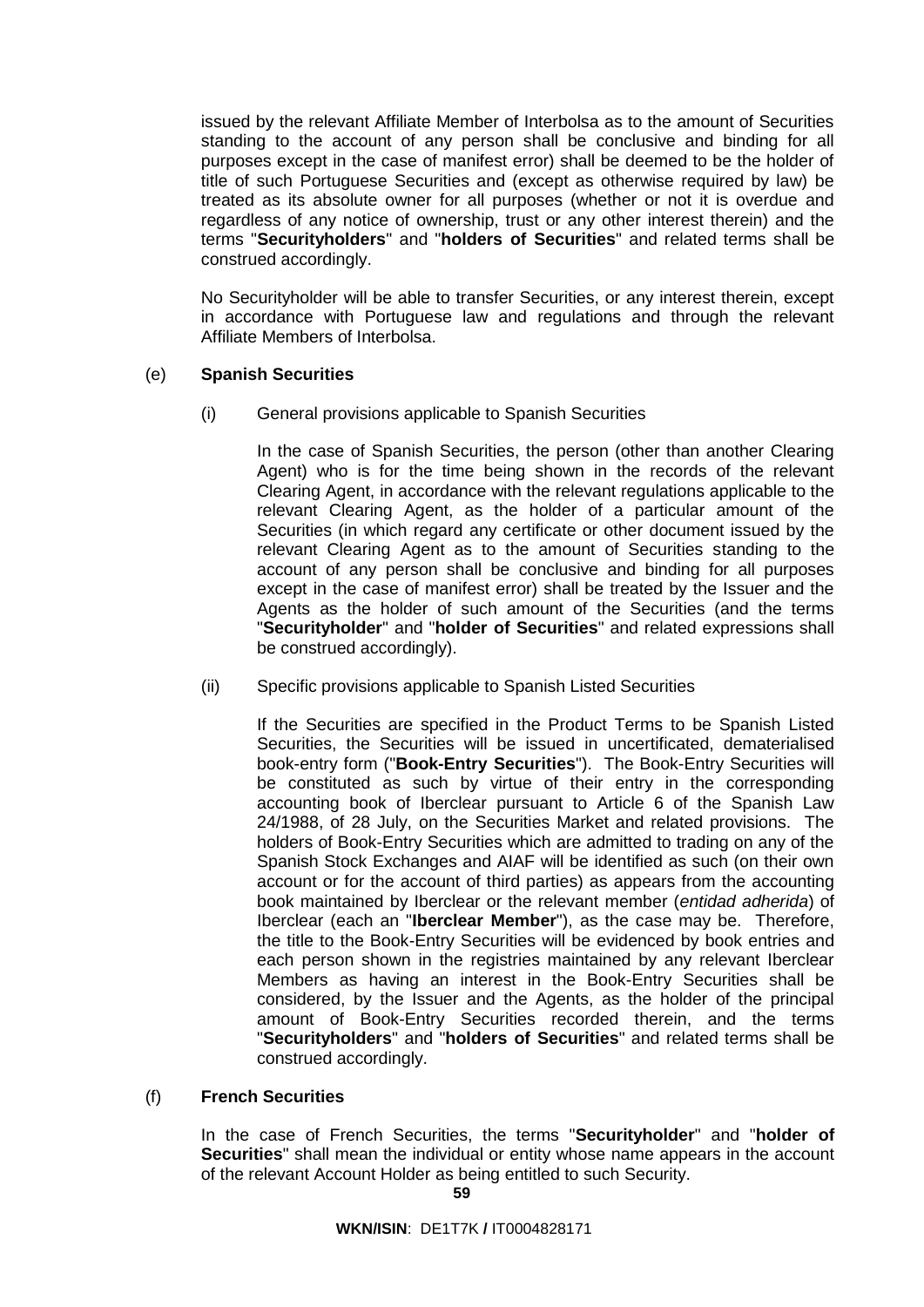**WKN/ISIN**: DE1T7K **/** IT0004828171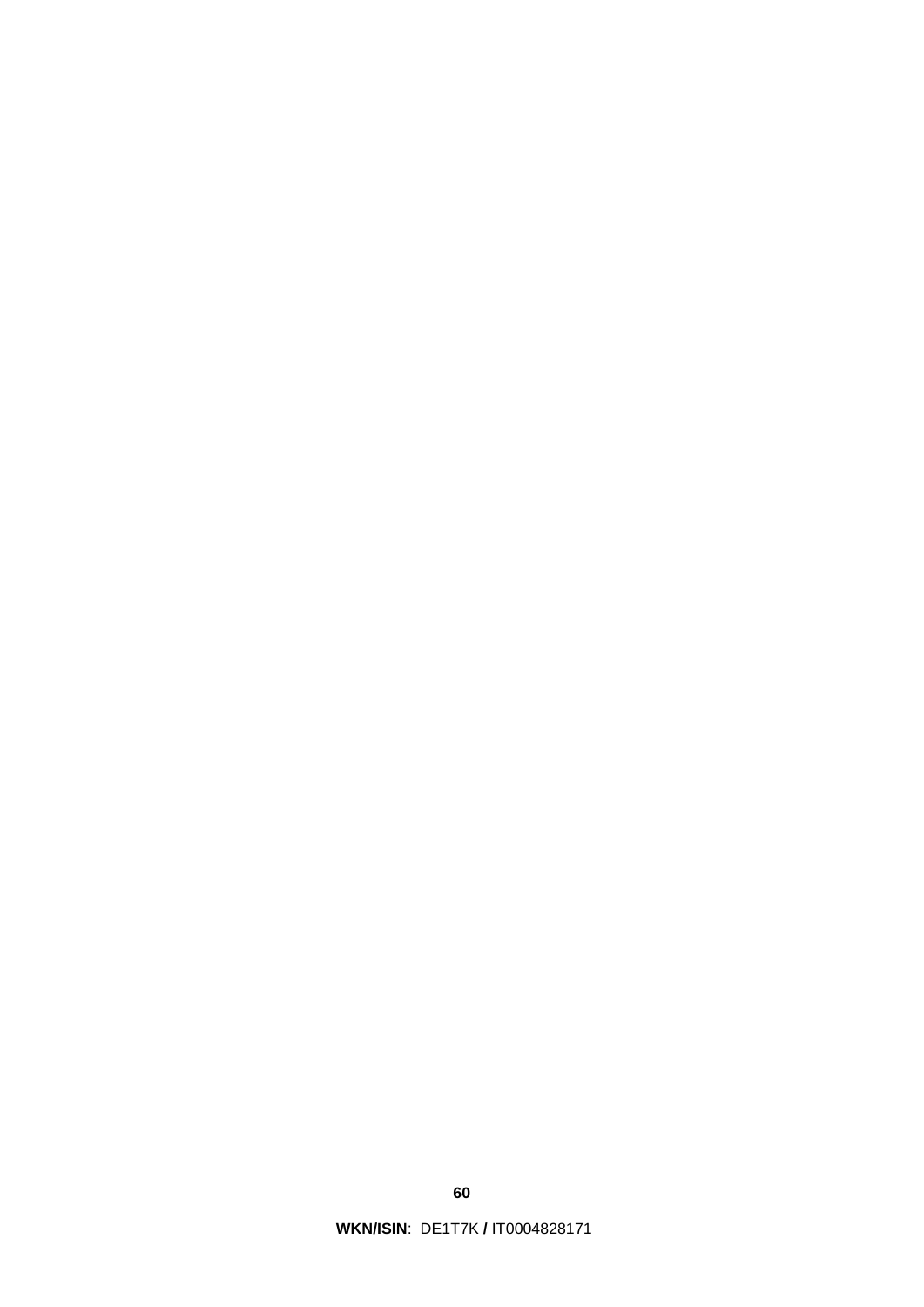# <span id="page-60-0"></span>**§8 Agents**

- (1) The Issuer reserves the right at any time to vary or terminate the appointment of any Agent and to appoint additional Agents, including Agents for specific countries which as of the Issue Date for an issue of Securities shall be specified in Part B of the applicable Final Terms, provided that no termination of appointment of the Principal Agent shall become effective until a replacement Principal Agent shall have been appointed and provided that, if and to the extent that the Securities are listed on any stock exchange or publicly offered in any jurisdiction, there shall be an Agent having a specified office in each country if so required by the rules and regulations of each such stock exchange and/or the securities regulators in each such jurisdiction. Notice of any appointment, or termination of appointment, or any change in the specified office, of any Agent will be given to Securityholders in accordance with [§16.](#page-70-0) Each Agent acts solely as agent of the Issuer and does not assume any obligation or duty to, or any relationship of agency or trust for or with, the Securityholders. Any calculations or determinations in respect of the Securities made by an Agent shall (save in the case of manifest error) be final, conclusive and binding on the Securityholders.
- (2) Definitions in respect of [§8](#page-60-0) and, if applicable, other Conditions**:**
	- (a) "**Agent**" means, subject to **[§8](#page-60-0)** para. 1, the Principal Agent and, if it is not the Principal Agent in respect of the Securities, each of Deutsche Bank AG, acting through its principal office in Frankfurt am Main and through its branch office in London (Deutsche Bank AG London) and each other Agent, if any, specified in Part B of the applicable Final Terms.
	- (b) "**Principal Agent**" means, subject to **[§8](#page-60-0)** para. 1, the Principal Agent specified in the applicable Product Terms or, if no Principal Agent is specified in the Product Terms, Deutsche Bank AG, acting through the office through which the Securities have been issued (as specified in the definition of "Issuer" in the Product Terms).

# (3) **Registrar**

In the case of Notes represented by a Global Security in registered form, the Issuer reserves the right at any time to vary or terminate the appointment of the Registrar or any successor as provided above, provided that no termination of appointment of the Registrar shall become effective until a replacement Registrar shall have been appointed. The Registrar will maintain a register (the "**Register**") on the terms as agreed between the Issuer and the Registrar, such terms to include that the register shall at all times be physically located outside the United Kingdom. The Registrar acts solely as agent of the Issuer and does not assume any obligation or duty to, or any relationship of agency or trust for or with, the Securityholders. Any calculations or determinations in respect of the Securities made by the Registrar shall (save in the case of manifest error) be final, conclusive and binding on the Securityholders. The "**Registrar**" shall be such entity specified as such in the Product Terms or any successor as provided above.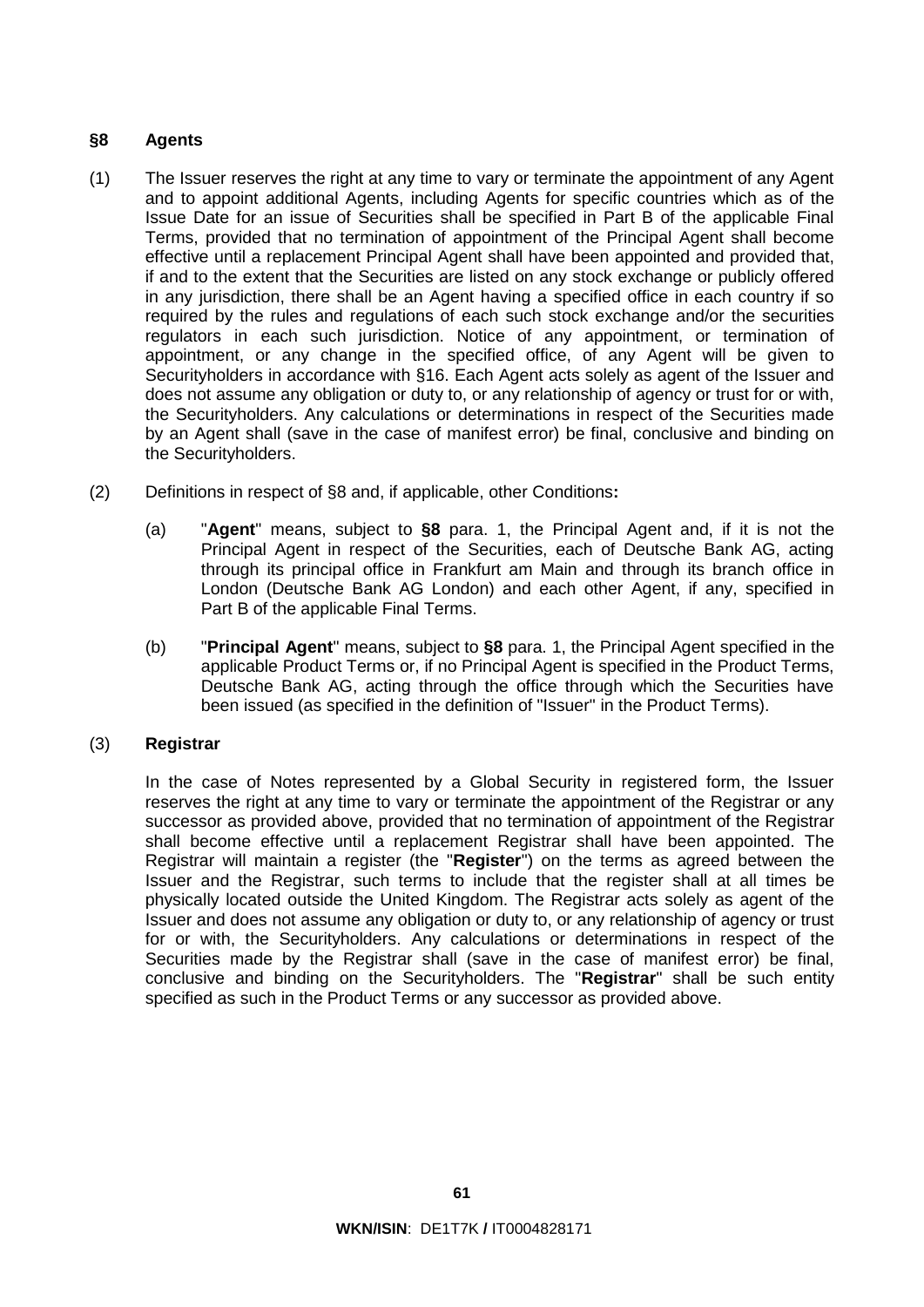## <span id="page-61-1"></span>**§9 Calculation Agent**

### (1) **Role of Calculation Agent, Issuer Determinations and Corrections**

Unless otherwise stipulated in the Conditions, all calculations and determinations required by the Conditions shall be made by the calculation agent (the "**Calculation Agent**" which expression shall include any successor calculation agent).

Unless the Issuer decides to appoint a successor Calculation Agent in accordance with the provisions below, in respect of all Securities other than Spanish Securities, the Issuer shall be the Calculation Agent in respect of the Securities. In respect of Spanish Securities, the Calculation Agent shall, in accordance with the provisions of [§9\(2\)](#page-61-0) below, be either the Issuer or the Third Party Calculation Agent as the context requires.

The Issuer reserves the right at any time to appoint another institution as the Calculation Agent, provided that no termination of appointment of the existing Calculation Agent shall become effective until a replacement Calculation Agent shall have been appointed. Notice of any such termination or appointment will be given to the Securityholders in accordance with [§16.](#page-70-0)

The Calculation Agent (except where it is the Issuer or, in the case of Spanish Securities, the Third Party Calculation Agent) acts solely as agent of the Issuer. The Calculation Agent does not assume any obligation or duty to, or any relationship of agency or trust for or with, the Securityholders.

Any calculations or determinations in respect of the Securities made by the Issuer or the Calculation Agent shall be made in good faith and in a commercially reasonable manner and shall (save in the case of manifest error) be final, conclusive and binding on the Securityholders.

Subsequent to any calculation or determination by the Calculation Agent in respect of the Securities, any subsequently published corrections in respect of any value or price of a Reference Item used by the Calculation Agent in respect of such calculation or determination shall only be taken into account by the Calculation Agent to the extent that it is published within the Correction Period specified in the Product Terms or, if earlier, on or before the second Business Day proceeding the day on which a payment or delivery is to be made, the amount of which is determined in whole or in part by reference to such value or price of the Reference Item.

The Calculation Agent may, with the consent of the Issuer, delegate any of its obligations and functions to a third party as it deems appropriate, provided that, in the case of the Third Party Calculation Agent, such third party is not the Issuer.

#### <span id="page-61-0"></span>(2) **Role of the Third Party Calculation Agent**

In respect of all Spanish Securities, any determination(s) which is to be made in accordance with the terms of [§1,](#page-11-0) [§3,](#page-23-0) [§5,](#page-31-0) [§6,](#page-39-1) [§12,](#page-66-0) [§17](#page-72-0) and [§18](#page-74-0) or any other part of the Conditions and/or the Product Terms where the Issuer or the Calculation Agent, as the case may be, is entitled to make determinations at its own option or which involve the exercise of its own discretion, in each case to amend the Conditions of the Securities, ("**Relevant Determinations**"), will be made by the Third Party Calculation Agent (being the entity (which shall not be the Issuer) specified as such in the applicable Product Terms, the "**Third Party Calculation Agent**")). All references to the Issuer or Calculation Agent making any Relevant Determinations, as the case may be, will be construed to refer to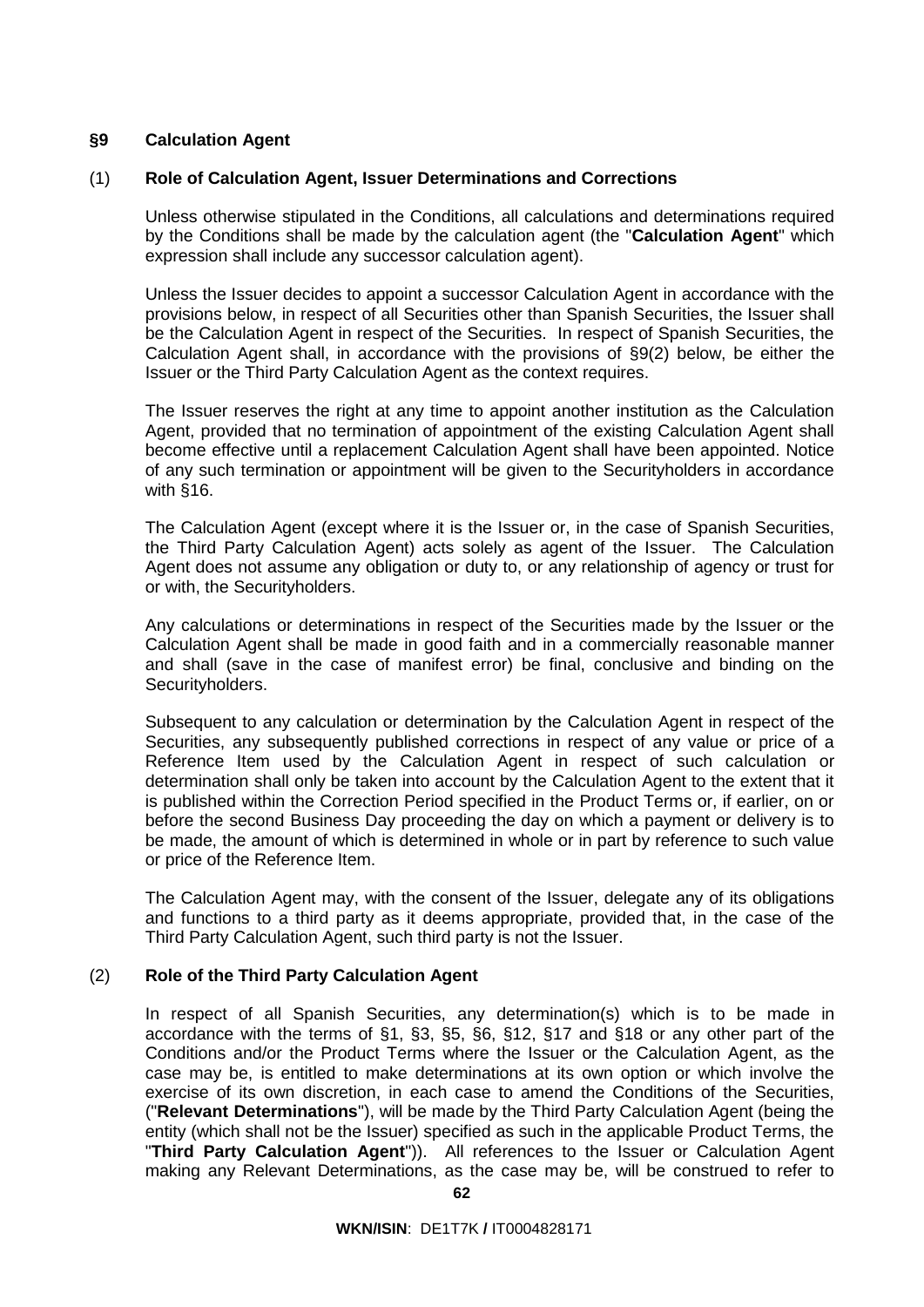such Third Party Calculation Agent making such Relevant Determinations. The Third Party Calculation Agent shall make all such Relevant Determinations to the "best of its knowledge". In making such Relevant Determinations, the Third Party Calculation Agent shall at all times act as a third party service provider and independently of the Issuer. For the purpose of all other determinations specified to be made by the Calculation Agent in respect of Spanish Securities, the Issuer shall be the Calculation Agent. For the avoidance of doubt, Relevant Determinations will not include (i) any exercise by the Issuer of any option or right for any other purpose, including, any right to redeem, cancel or terminate such Securities, (ii) any right to vary or terminate the appointment of any Agent, Registar or Calculation Agent in accordance with the terms of [§8](#page-60-0) or [§9,](#page-61-1) as the case may be or (iii) any right to substitute the Issuer or a Branch in accordance with the terms of [§13.](#page-67-0) References to the Issuer or the Calculation Agent, as the case may be, shall be construed accordingly.

For so long as any Spanish Securities are outstanding, the Issuer will procure that a Third Party Calculation Agent is appointed in respect of such Securities and that such Third Party Calculation Agent shall not be the Issuer itself (but may be a subsidiary or Affiliate of the Issuer). The Third Party Calculation Agent may not resign its duties without a successor having been appointed as aforesaid.

#### (3) **Determination by the Calculation Agent**

In the absence of gross negligence or wilful misconduct on its part, none of the Issuer, the Calculation Agent and any Agent shall have any responsibility for any errors or omissions in the calculation of any amount payable hereunder or in any other determination pursuant to the provisions hereof.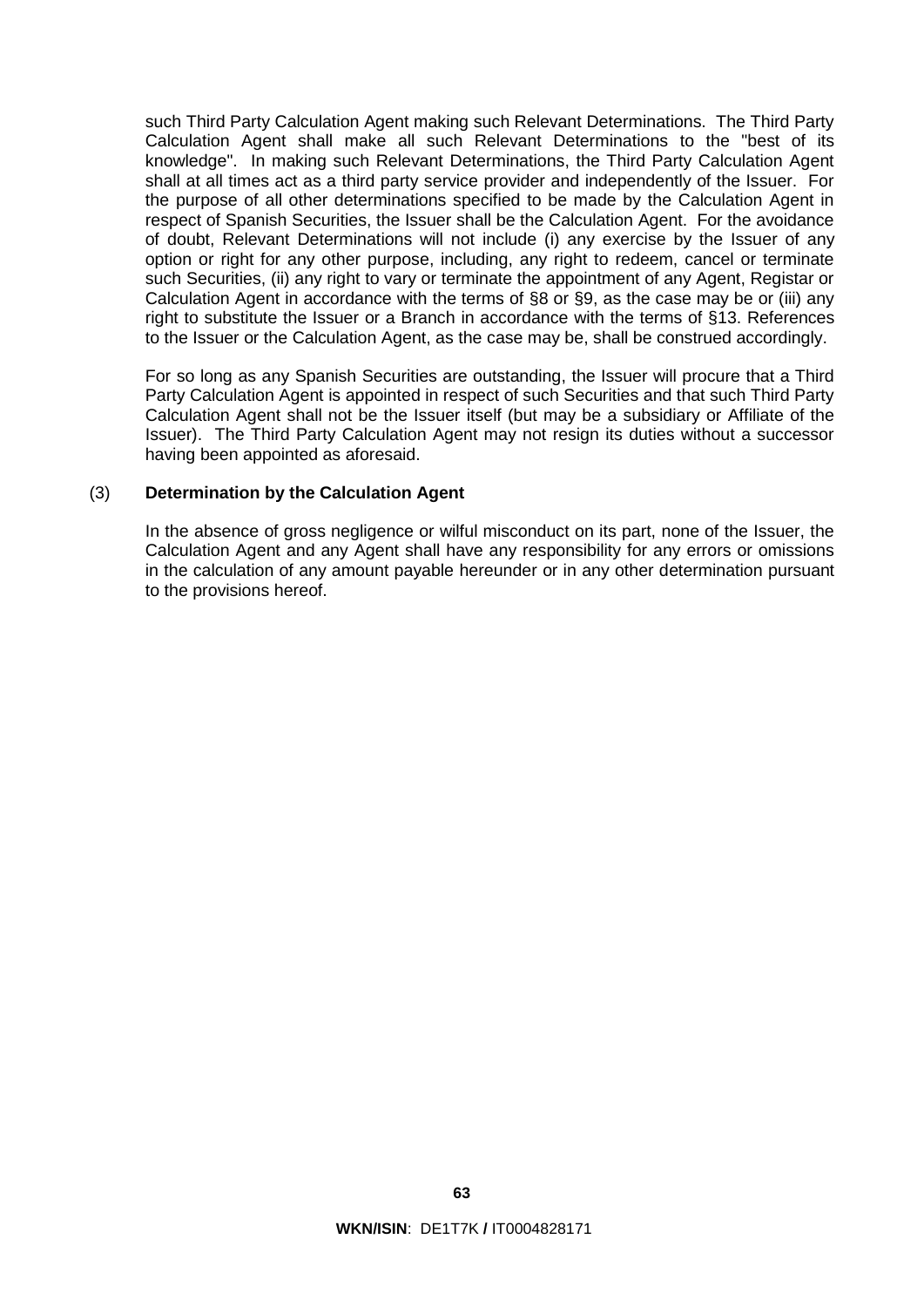## **§10 Taxation**

In addition and without prejudice to the provisions of [§2\(5\),](#page-21-0) the Issuer shall not be liable for or otherwise obliged to pay any tax, duty, charge, withholding or other payment which may arise as a result of the ownership, transfer, presentation and surrender for payment, or enforcement of the Securities, or be liable for any failure by a non-resident holder of any Notes that are Portuguese Securities to comply with any debt instruments withholding tax exemption certification procedures pursuant to Decree-Law 193/2005 of 13 November 2005 (as amended), and all payments made by the Issuer shall be made subject to any tax, duty, charge, withholding or other payment which may be required to be made, paid, withheld or deducted.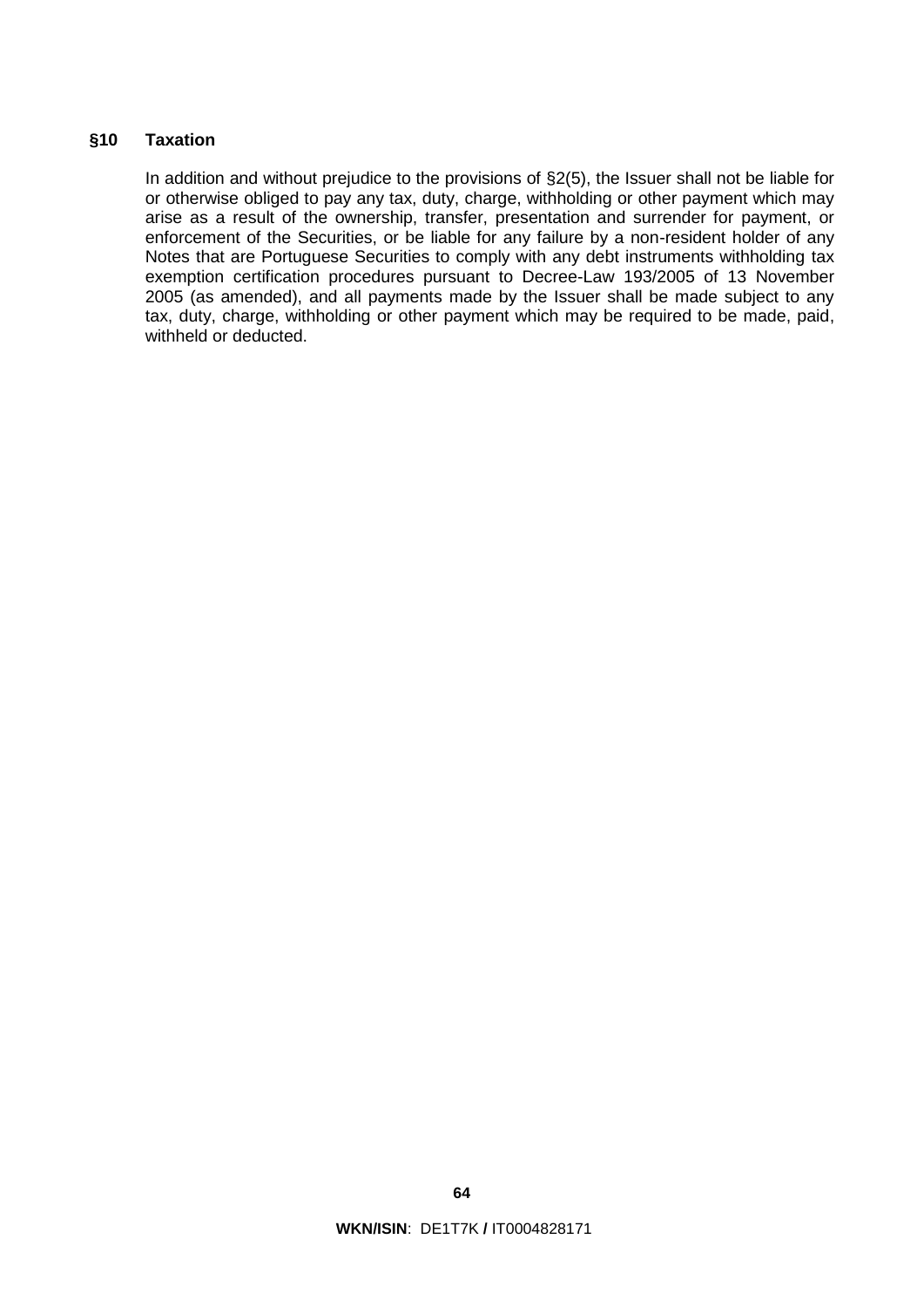## **§11 Presentation Period and Limitation**

In the case of Securities represented by a Global Security, any payments will, subject as provided below, be made in the manner provided in [§3](#page-23-0) and otherwise in the manner specified in the Global Security, if applicable. For all other Securities, any payments will be made in the manner provided in [§3.](#page-23-0)

Where the Securities are specified in the Product Terms to be Notes represented by a Global Security in bearer form, payments of all amounts shall be made against presentation or surrender, as the case may be, of the Global Security, if applicable, at the specified office of any Agent. A record of each payment made will be made on the Global Security by the relevant Agent, if applicable and such record shall be prima facie evidence that the payment in question has been made.

Where the Securities are specified in the Product Terms to be Notes represented by a Global Security in registered form, payments of all amounts shall be made to the person shown on the Register at the close of business on the business day before the due date for payment (being the relevant Clearing Agent, or nominee or common nominee (as applicable) of the Clearing Agent(s)) as the holder of such Notes, and if no further payment falls to be made on the Notes, on surrender of the Global Security to or to the order of the Registrar. A record of each payment made will be made in the Register by the relevant Agent, if applicable and such record shall be prima facie evidence that the payment in question has been made. For the purpose of this paragraph, "**business day**" means a day on which the relevant Clearing Agent(s) is (or are, if applicable) open for business.

Each of the persons shown in the records of a Clearing Agent as the holder of a particular number or nominal amount of the Securities must look solely to the relevant Clearing Agent for his share of each such payment so made by the Issuer to, or to the order of, the holder of the Global Security or the relevant Clearing Agent, as applicable.

If the Governing Law is specified, in the Product Terms, to be English Law, any claim to receive payments under the Securities, will become void unless the Global Security has been presented or the claim otherwise made in accordance with these Conditions within a period of five years (in relation to the payment of any Coupon Amount) and ten years (in relation to the payment of any other amount), in each case, after the Relevant Date therefor. As used herein, the "**Relevant Date**" means the date on which such payment first becomes due, except that, if the full amount of the moneys payable has not been duly received by the relevant Agent on or prior to such due date, it means the date on which, the full amount of such moneys having been so received, notice to that effect is duly given to the Securityholders in accordance with [§16.](#page-70-0)

If the Governing Law is specified, in the Product Terms, to be German Law, the presentation of the Global Security, if applicable, takes place by way of surrender of the respective co-ownership units of the Global Security to the account of the Issuer at the Clearing Agent. The time limit for presentation pursuant to section 801 subsection 1 sentence 1 of the German Civil Code relating to securities being payable has been reduced to 1 year. Any claim to receive payments under the Securities, which has been presented within the period, will become time-barred after a period of two years starting at the end of the time period for presentation and four years in relation to the payment of Coupon Amounts starting at the end of the relevant time period for presentation.

If the Governing Law is specified, in the Product Terms, to be Italian Law, the right to receive payment of interest lapses five years after the date on which such interest becomes payable. The right to receive the repayment of the principal amount lapses ten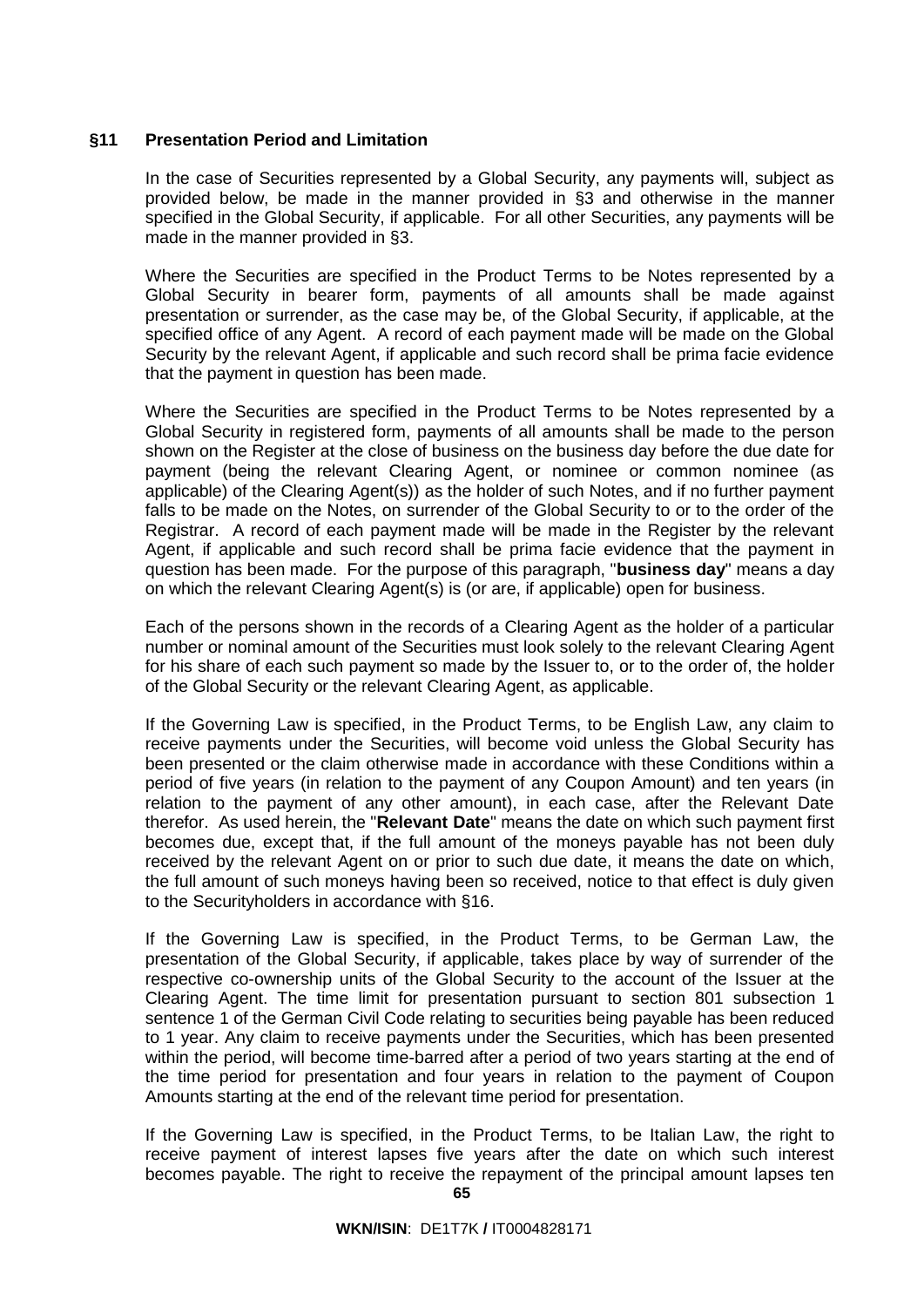years after the date on which the principal amount of the Securities became payable. The limitation on the right to receive the payment of interest and the repayment of the principal amount is for the benefit of the Issuer.

For the purposes of payments in respect of Spanish Securities, the right to receive payment of any Coupon Amounts which are payable yearly or in shorter periods lapses five years after the date on which such Coupon Amount becomes payable and the right to receive payment of any other Coupon Amounts or any amount(s) payable in respect of principal lapses fifteen years after the date on which any relevant amount becomes payable. The limitation on the right to receive such payments is for the benefit of the Issuer.

If the Governing Law is specified, in the Product Terms, to be Portuguese Law, the right to receive payment of any Coupon Amount lapses five years after the date on which such Coupon Amount becomes payable. The right to receive payment of any amount(s) payable in respect of principal lapses twenty years after the date on which any relevant amount becomes payable. The limitation on the right to receive such payments is for the benefit of the Issuer.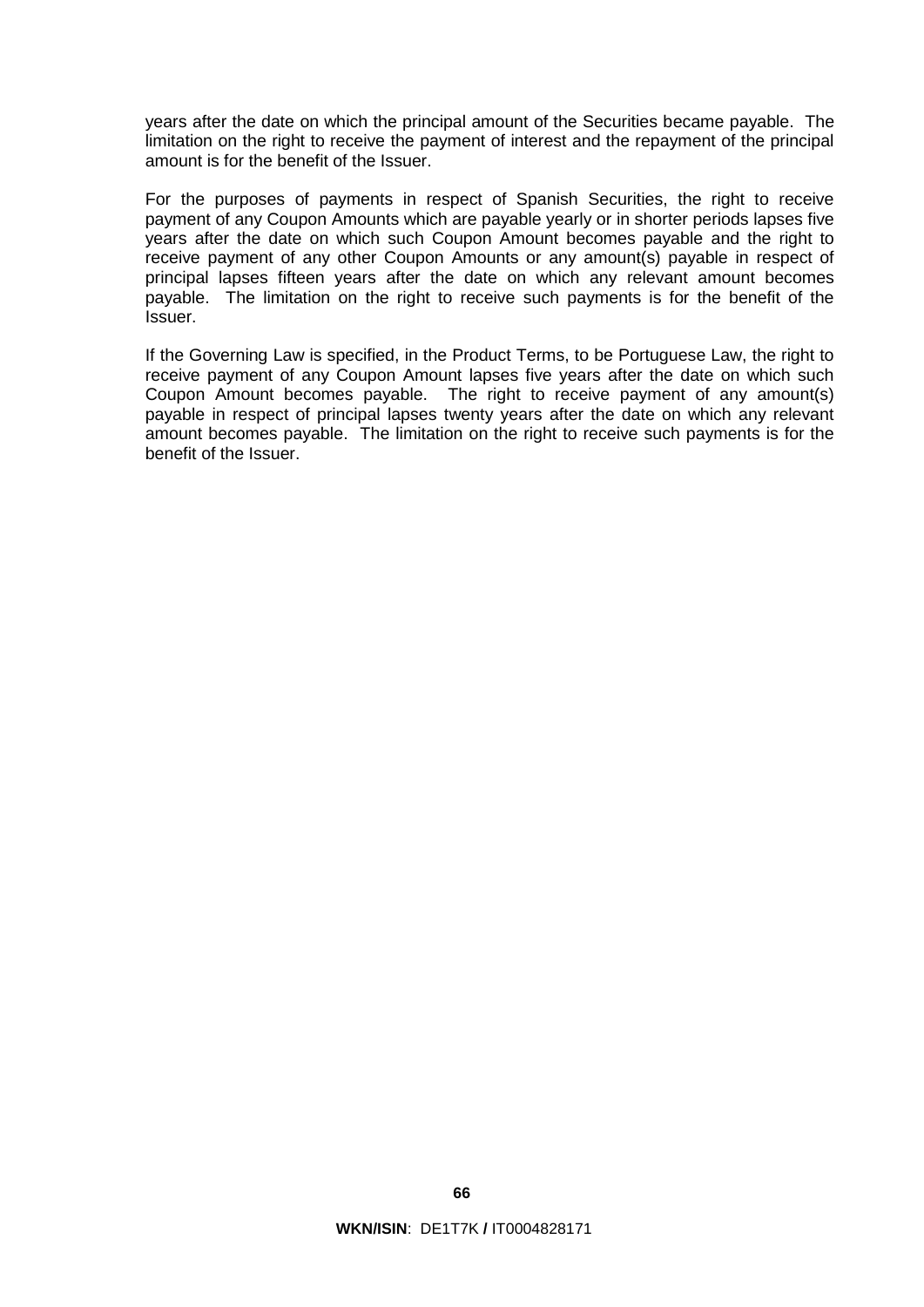# <span id="page-66-0"></span>**§12 Events of Default**

- <span id="page-66-5"></span><span id="page-66-2"></span>(1) *Events of Default.* If any of the events set out in (a) – (d) below occurs**,** each Securityholder shall be entitled to declare his Securities due and demand immediate payment of an amount in respect of each Security held by such Securityholder equal to the Market Value of a Security (provided that, in the case of Italian Securities which are Notes intended to be listed and admitted to trading on an Italian regulated market or Italian multilateral trading facility so requiring, such amount shall be at least equal to the Nominal Amount in respect of each Security)**,** less, in the case of any Security which is not an Italian Security, that Security's proportionate share of the direct and indirect cost to the Issuer of unwinding any underlying related Hedging Arrangements, all as determined by the Calculation Agent in its reasonable discretion:
	- (a) the Issuer fails to make any payment or perform any delivery obligation in respect of the Securities within thirty (30) days of the relevant due date after the Principal Agent has received notice thereof from a Securityholder; or
	- (b) the Issuer fails duly to perform any other obligation arising from the Securities, if such failure continues for more than sixty (60) days after the Principal Agent has received notice thereof from a Securityholder; or
	- (c) the Issuer announces its inability to meet its financial obligations or ceases its payments; or
	- (d) a court in Germany opens insolvency proceedings against the Issuer, or the Issuer applies for or institutes such proceedings or offers or makes an arrangement for the benefit of its creditors generally.

<span id="page-66-4"></span><span id="page-66-3"></span><span id="page-66-1"></span>The right to declare Securities due shall terminate if the situation giving rise to it has been cured before the right is exercised.

- (2) *Quorum.* In the events specified in para. [\(1\)\(b\) above,](#page-66-1) any notice declaring Securities due shall, unless at the time such notice is received any of the events specified in para [\(1\)\(a\),](#page-66-2) [\(c\)](#page-66-3) or [\(d\)](#page-66-4) entitling Securityholders to declare their Securities due has occurred, become effective only when the Issuer has received such notices from the Securityholders accounting for at least one-tenth of the total number or nominal amount of Securities of the relevant series then outstanding.
- (3) *Form of Notice*. Any notice, including any notice declaring Securities due, in accordance with para [\(1\) above](#page-66-5) shall be made by means of a written declaration delivered by hand or registered mail to the Principal Agent at its principal office for the time being.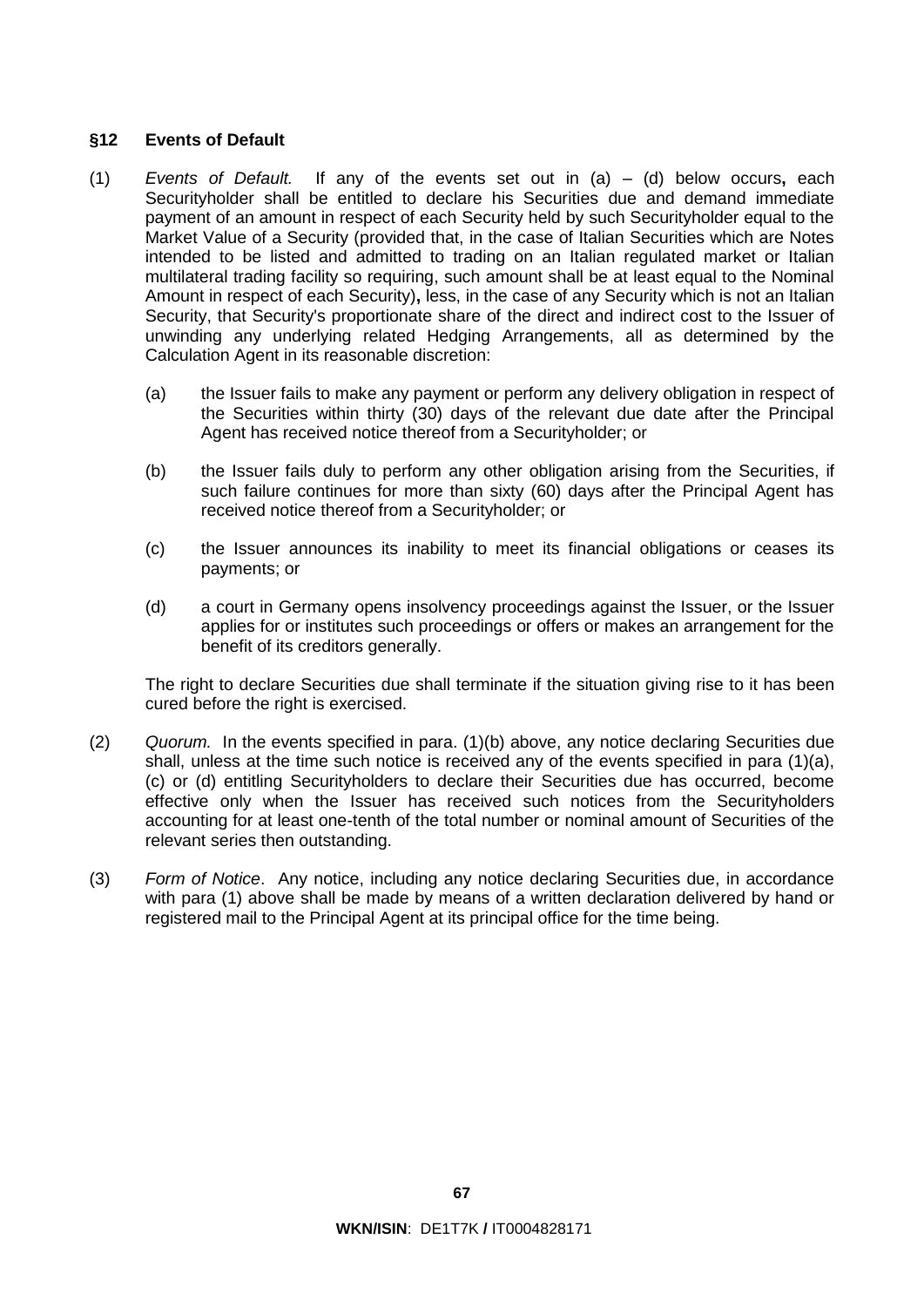## <span id="page-67-0"></span>**§13 Substitution of Issuer and Branch**

#### (1) **Substitution of Issuer**

The Issuer, or any previous substituted company, may at any time, without the consent of the Securityholders substitute for itself as principal obligor under the Securities any company (the "**Substitute**"), being any subsidiary or Affiliate of the Issuer, subject to:

- (a) the obligations of the Substitute under the Securities being irrevocably and unconditionally guaranteed by Deutsche Bank AG (unless it is the Substitute);
- (b) all actions, conditions and things required to be taken, fulfilled and done (including the obtaining of any necessary consents) to ensure that the Securities represent legal, valid and binding obligations of the Substitute having been taken, fulfilled and done and being in full force and effect;
- (c) the Issuer shall have given at least 30 days' prior notice of the date of such substitution to the Securityholders in accordance with [§16.](#page-70-0)

In the event of any substitution of the Issuer, any reference in the Conditions to the Issuer shall from the time of effective substitution be construed as a reference to the Substitute.

#### (2) **Substitution of Branch**

The Issuer shall have the right upon notice to Securityholders in accordance with [§16](#page-70-0) to change the office through which it is acting for the purpose of the Securities, the date of such change to be specified in such notice provided that no change can take place prior to the giving of such notice.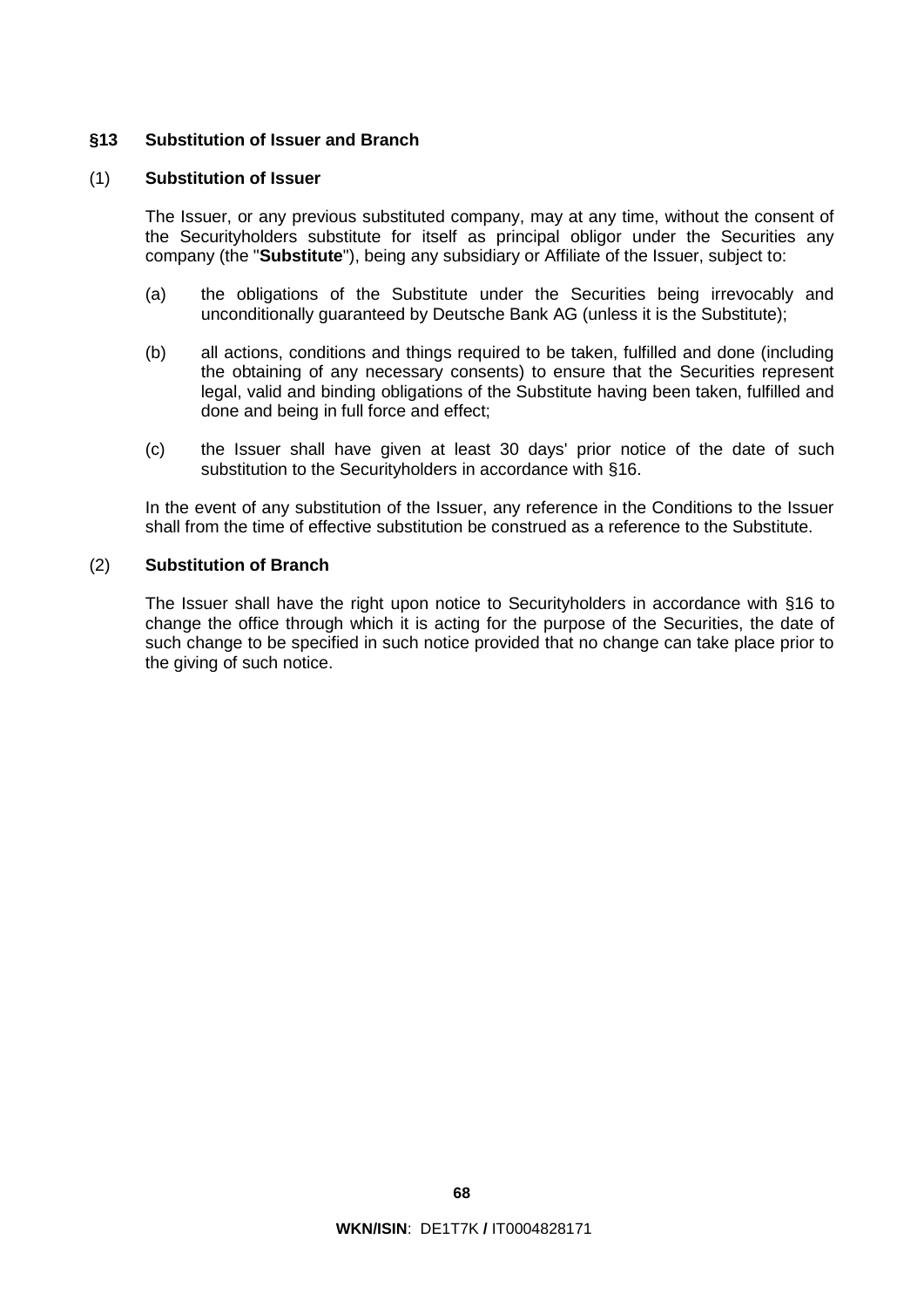### **§14 Purchases of Securities**

The Issuer may, but is not obliged to, at any time purchase Securities at any price in the open market or by tender or private agreement. Any Securities so purchased may be held or resold or surrendered for cancellation.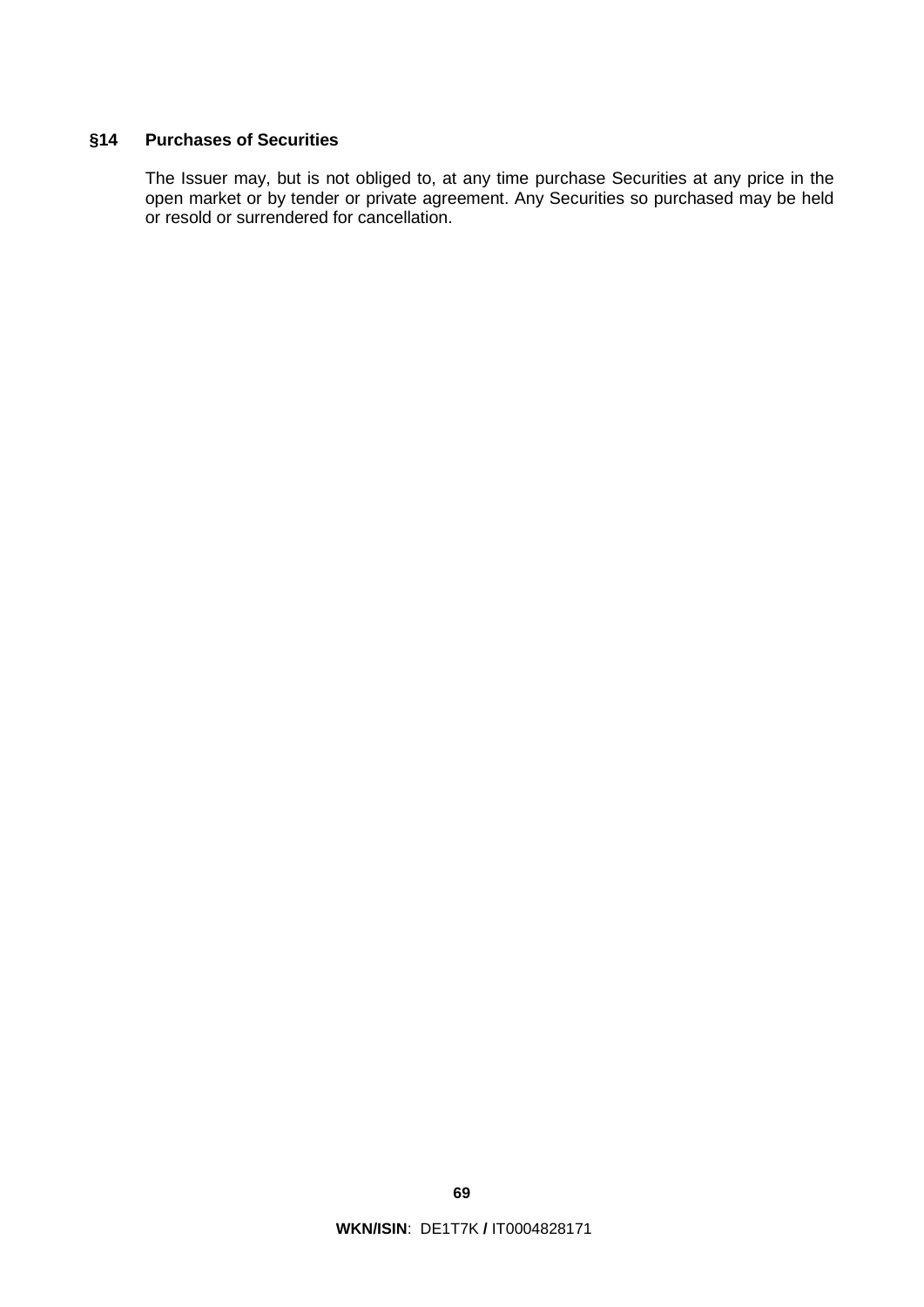### **§15 Further Issuances of Securities**

The Issuer shall be at liberty from time to time without the consent of Securityholders or any of them to create and issue further securities so as to be consolidated and form a single series with the Securities.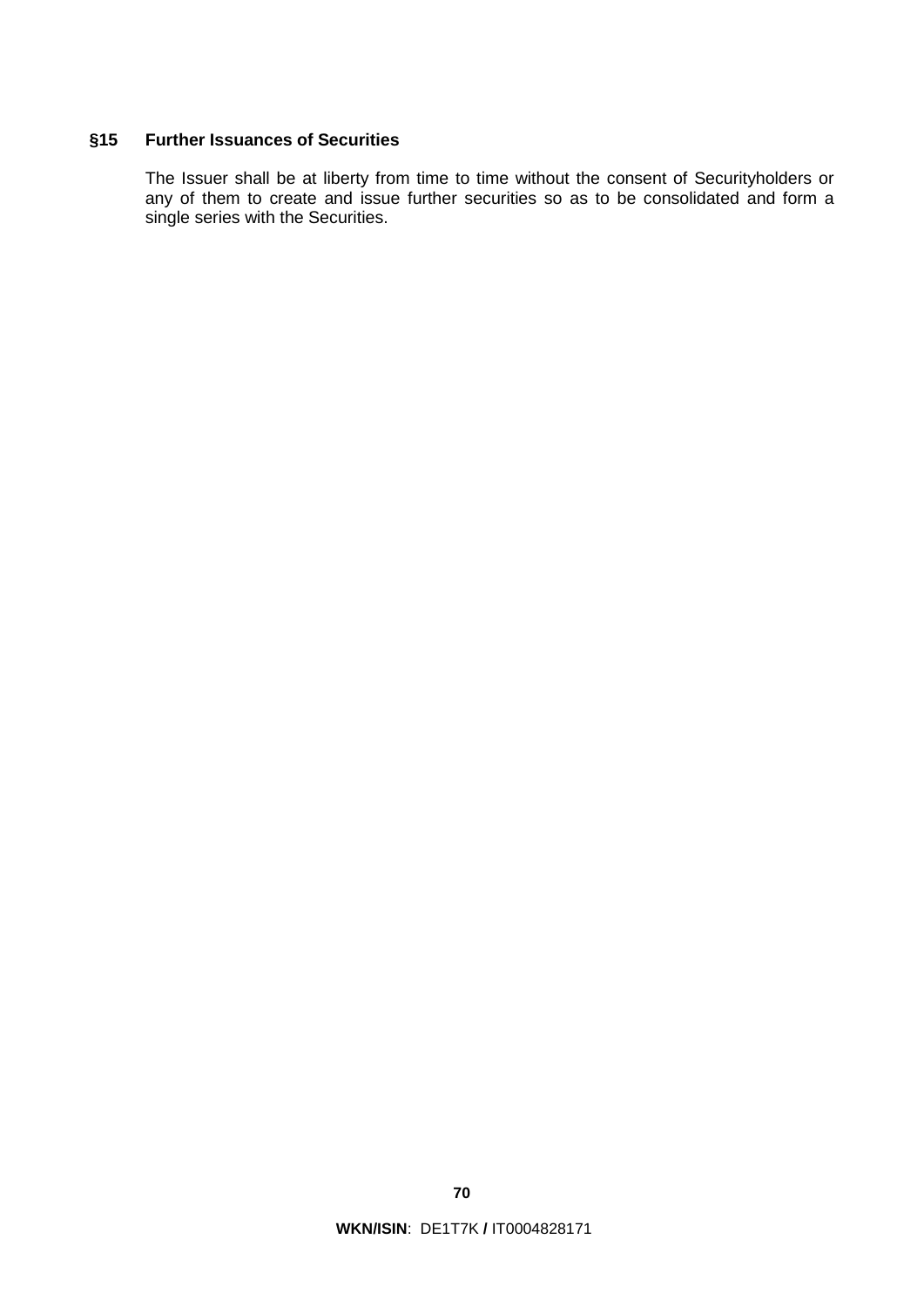## <span id="page-70-0"></span>**§16 Notices**

### <span id="page-70-1"></span>(1) **Delivery/Publication**

Notices to the Securityholders will be valid if:

- (a) delivered to the Clearing Agent(s) for communication by the Clearing Agent(s) to the Securityholders (or, in the case of Portuguese Securities, delivered to the relevant Affiliate Members of Interbolsa for subsequent delivery to the relevant Securityholders); and/or
- <span id="page-70-2"></span>(b) published on the internet page [www.x-markets.db.com,](http://www.x-markets.db.com/) under "notices" or on any substitute page or service notified to Securityholders by publication on such internet page.

#### (2) **Effective Date**

Notices above will become effective:

- (a) if delivered pursuant to para. [\(1\)\(a\) above,](#page-70-1) on the Business Day after such delivery to the Clearing Agent or all the Clearing Agents (if more than one) (or, in the case of Portuguese Securities, after such delivery to the relevant Affiliate Members of Interbolsa);
- (b) if published pursuant to para.  $(1)(b)$  above, on the date of such publication; or
- $(c)$  if delivered pursuant to para. [\(1\)\(a\)](#page-70-1) and published pursuant to para. [\(1\)\(b\),](#page-70-2) on the earlier of (i) the Business Day after such delivery to the Clearing Agent or all the Clearing Agents (if more than one) (or, in the case of Portuguese Securities, after such delivery to the relevant Affiliate Members of Interbolsa) as described in (1)(a) above, and/or, if applicable, (ii) the date of such publication as described in (1)(b) above.

provided that, in the case of Portuguese Securities, no such notice shall become effective prior to it being disclosed through the website of the Portuguese Securities Market Commission (*Comissão do Mercado de Valores Mobiliários*) (www.cmvm.pt), if such disclosure is required.

# (3) **Luxembourg Stock Exchange publication**

If and for so long as the Securities are listed on the official list of the Luxembourg Stock Exchange and the rules of the exchange so require, notices to the Securityholders will be published on the Luxembourg Stock Exchange's website, [www.bourse.lu.](http://www.bourse.lu/)

#### (4) **Italian Stock Exchange Publication**

If and for so long as the Italian Securities are listed on the Italian Stock Exchange and the rules of the exchange so require, notices to the Securityholders will be published on the Italian Stock Exchange's website, [www.borsaitaliana.it.](http://www.borsaitaliana.it/)

# (5) **Euronext Lisbon Publication**

If and for so long as the Portuguese Securities are listed on the Euronext Lisbon regulated market, any notices shall be published through the website of the Portuguese Securities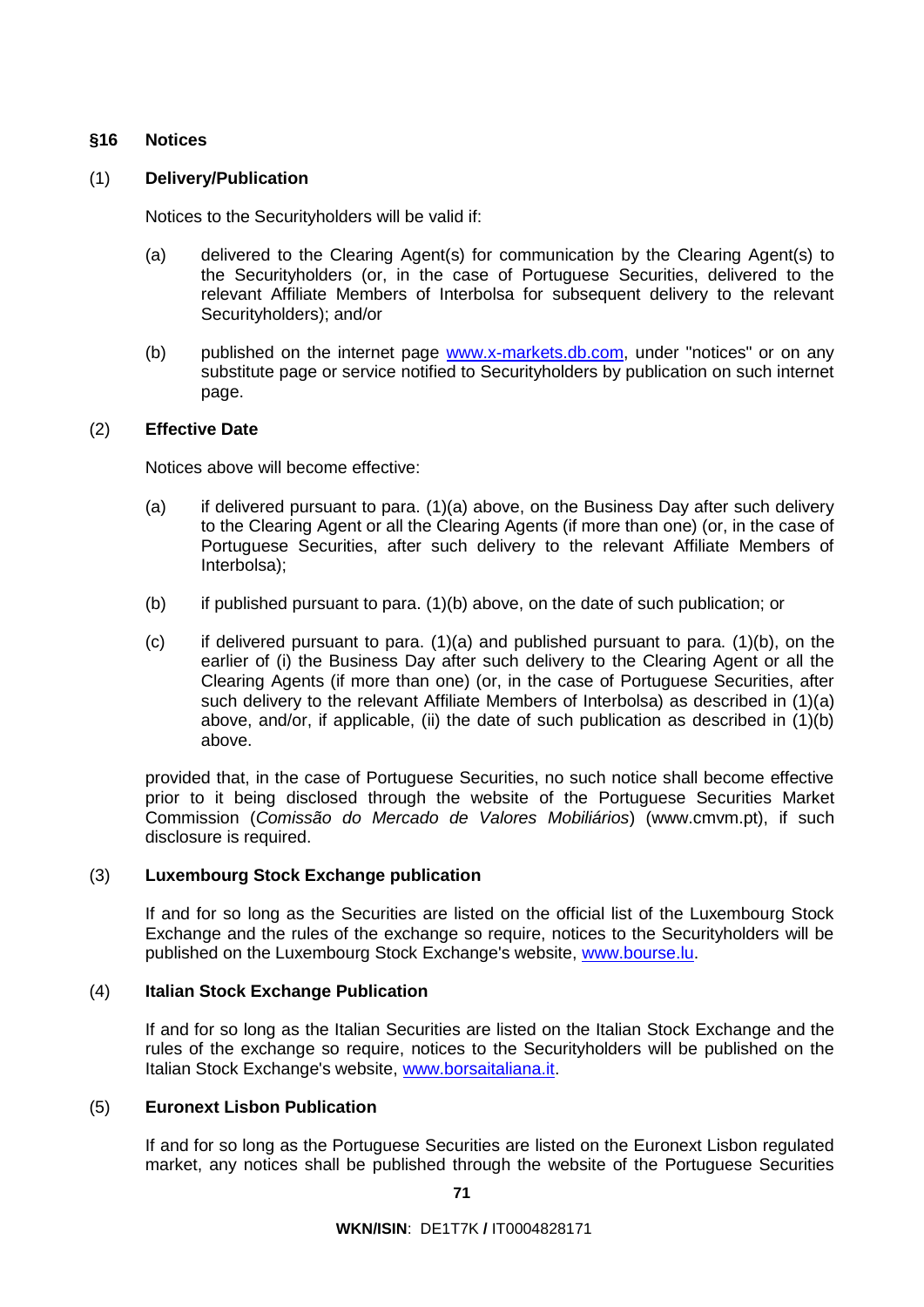Market Commission (www.cmvm.pt), and comply with any additional Euronext Lisbon rules.

# (6) **Spanish Stock Exchanges and AIAF**

If and for so long as the Spanish Securities are listed on any Spanish regulated market and the rules of the exchange or market so require, notices to the Securityholders will be published on the website of the Spanish Securities Market Commission (*Comisión Nacional del Mercado de Valores*) at www.cnmv.es and, if required, the website of the relevant regulated market.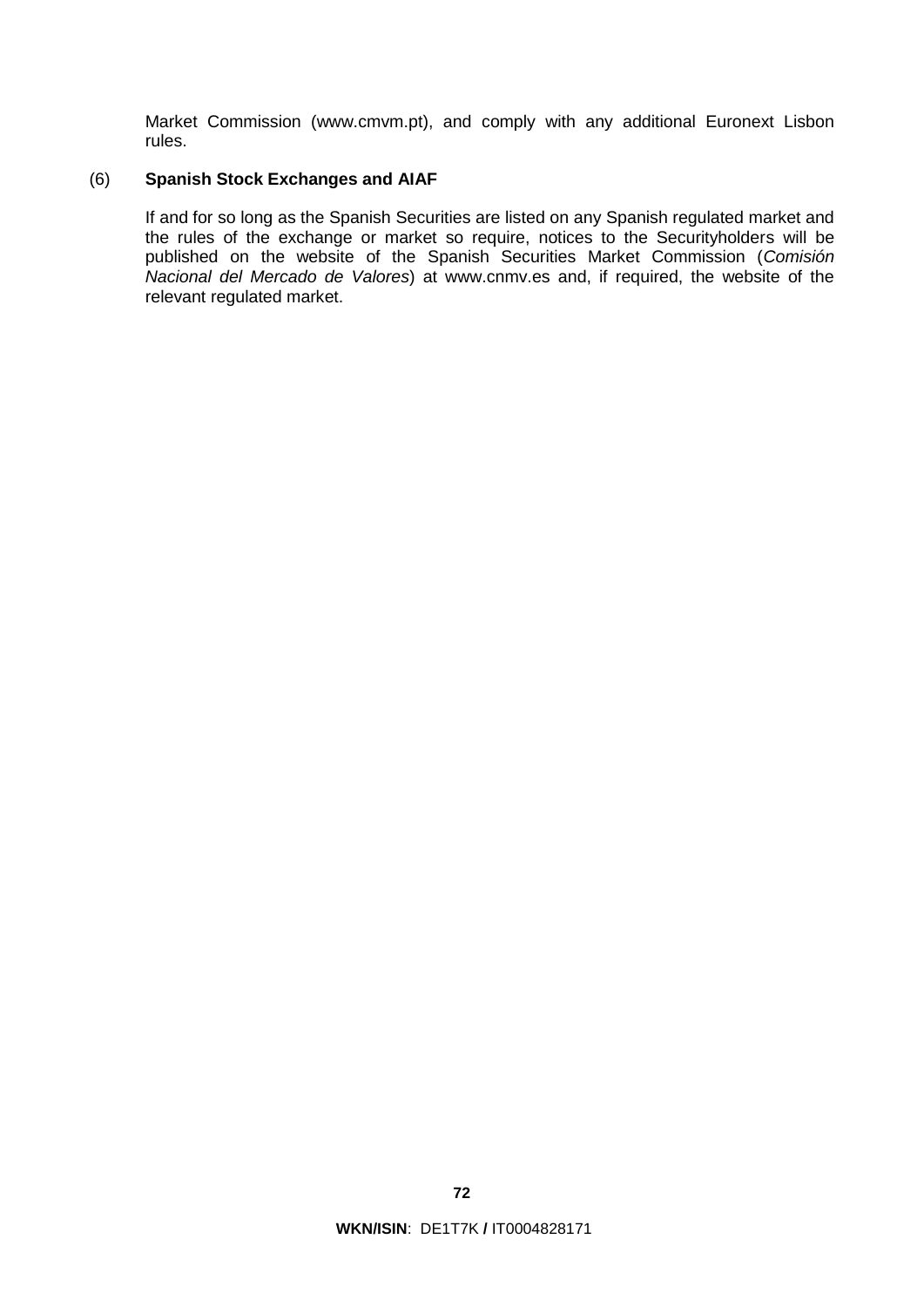## <span id="page-72-0"></span>**§17 Redenomination**

### **(1) Redenomination**

#### (a) *Redenomination in Euro*

The Issuer may, without the consent of the Securityholders, on giving notice to the Securityholders in accordance with [§16,](#page-70-0) elect that, with effect from the Adjustment Date specified in the notice, the Securities shall be redenominated in euro.

The election will have effect as follows:

- (i) where the Settlement Currency is the National Currency Unit of a country which is participating in the third stage of European Economic and Monetary Union, such Settlement Currency shall be deemed to be an amount of euro converted from the original Settlement Currency into euro at the Established Rate, subject to such provisions (if any) as to rounding as the Issuer may decide and as may be specified in the notice, and after the Adjustment Date, all payments in respect of the Securities will be made solely in euro as though references in the Conditions to the Settlement Currency were to euro;
- <span id="page-72-1"></span>(ii) where the Conditions contain a rate of exchange or any of the Conditions are expressed in a currency (the "**Original Currency**") of a country which is participating in the third stage of European Economic and Monetary Union, such rate of exchange and/or any other terms of the Conditions shall be deemed to be expressed in or, in the case of a rate of exchange, converted for or, as the case may be into, euro at the Established Rate; and
- (iii) such other changes shall be made to the Conditions as the Issuer may decide to conform them to conventions then applicable to instruments expressed in euro.

## **(2) Adjustment**

The Issuer may, without the consent of the Securityholders, on giving notice to the Securityholders in accordance with [§16](#page-70-0)**,** make such adjustments to the Conditions as the Issuer may determine to be appropriate to account for the effect on the Conditions of the third stage of European Economic and Monetary Union pursuant to the Treaty.

#### **(3) Associated Costs**

Notwithstanding the provisions of para. 1 and 2 above, none of the Issuer, the Calculation Agent and any Agent shall be liable to any Securityholder or other person for any commissions, costs, losses or expenses in relation to or resulting from the transfer of euro or any currency conversion or rounding effected in connection therewith.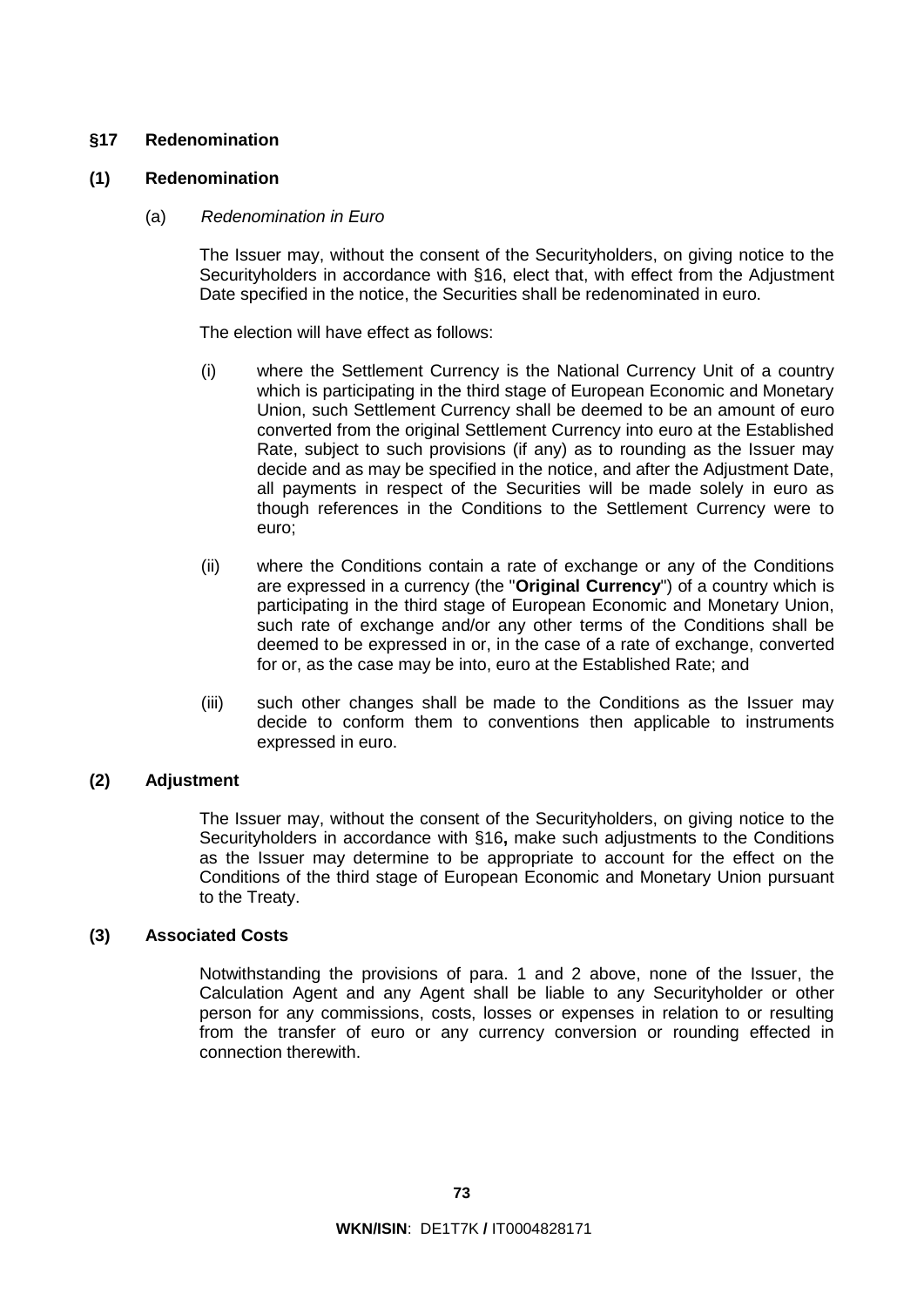# **(4) Definitions in respect of [§17](#page-72-0) and, if applicable, other Conditions:**

#### *Redenomination*

- <span id="page-73-0"></span>(i) "**Adjustment Date**" means a date specified by the Issuer in the notice given to the Securityholders pursuant to this Condition which falls, if the currency is that of a country not initially participating in the third stage of European Economic and Monetary Union pursuant to the Treaty, on or after such later date as such country does so participate.
- <span id="page-73-1"></span>(ii) "**Established Rate**" means the rate for the conversion of the Original Currency (including compliance with rules relating to rounding in accordance with applicable European Union regulations) into euro established by the Council of the European Union pursuant to Article 140, formerly 109 l (4) of the Treaty.
- <span id="page-73-2"></span>(iii) "**National Currency Unit**" means the unit of the currency of a country, as those units are defined on the day before the start of the third stage of European Economic and Monetary Union or, in connection with the expansion of such third stage, to any country which has not initially participated in such third stage.
- <span id="page-73-3"></span>(iv) "**Settlement Currency**" is as defined in the Product Terms.
- <span id="page-73-4"></span>(v) "**Treaty**" means the treaty on the Functioning of the European Union.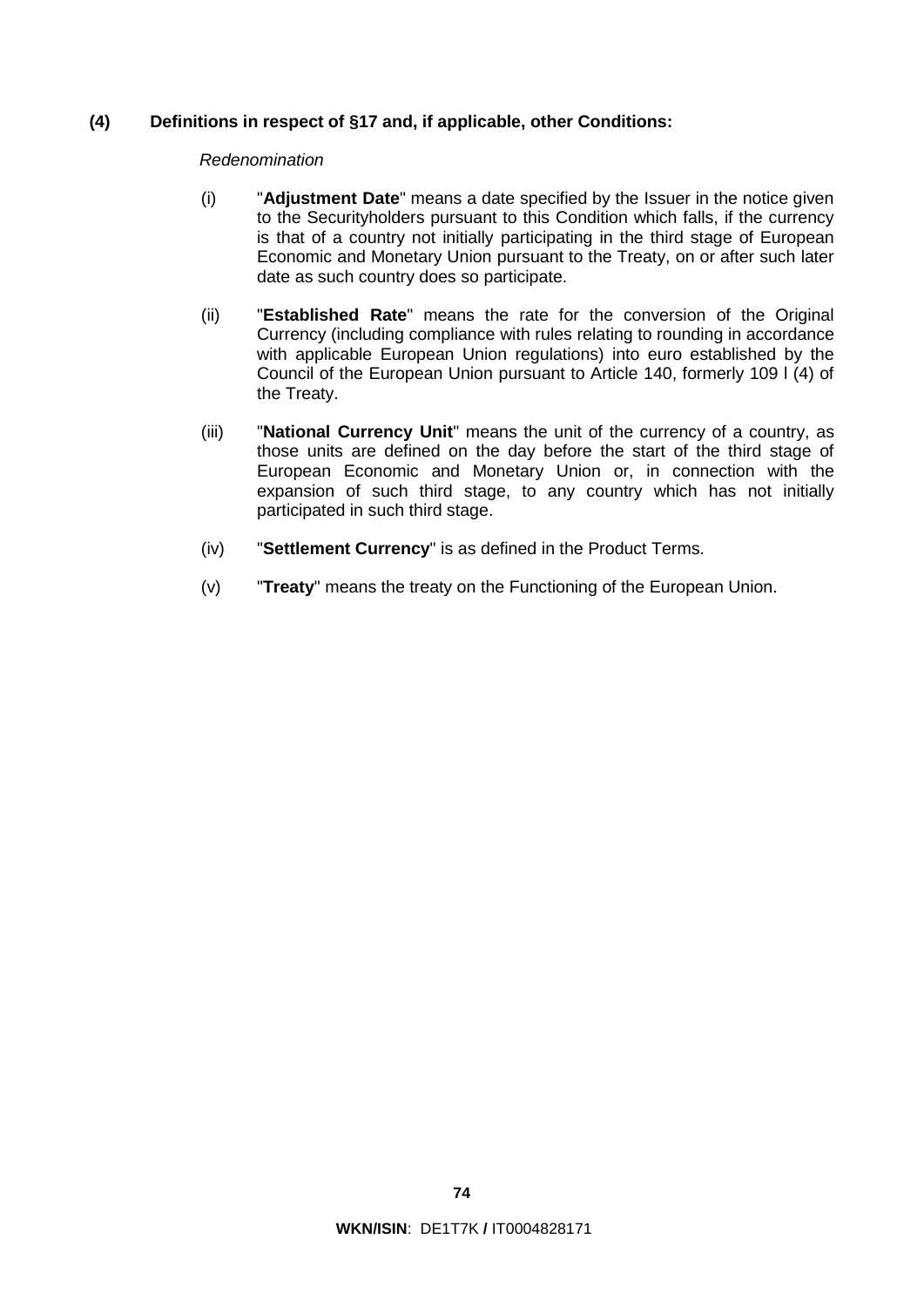### **§18 Modifications**

The Issuer may, to the extent permitted by applicable law and subject as provided below, modify the Conditions and/or the applicable Final Terms without the consent of the Securityholders or any of them in any manner which the Issuer may deem reasonably necessary (i) in order to maintain or preserve the intended commercial purpose of the Conditions and/or the applicable Final Terms; or (ii) if such modification does not materially adversely affect the interests of the Securityholders or is of a formal, minor or technical nature or intended to correct a manifest or proven error or to cure, correct or supplement any defective provision contained therein. Notice of any such modification will be given to the Securityholders in accordance with [§16](#page-70-0) but failure to give, or non-receipt of, such notice will not affect the validity of any such modification.

The Issuer may exercise the above discretion for the reasons or in the circumstances described above (i.e. in order to maintain or preserve the intended commercial purpose of the Conditions and/or the applicable Final Terms or if such modification does not materially adversely affect the interests of the Securityholders or is of a formal, minor or technical nature or is intended to correct any errors or defective provisions in the Conditions and/or the applicable Final Terms). In each of these cases the Issuer will first satisfy itself that the exercise of the discretion is reasonably necessary and it will consider if there is any reasonable alternative which would not incur additional material costs for the Issuer and/or its Affiliates. Following any modification pursuant to this §18, the Issuer may at its discretion amend and restate the applicable Final Terms.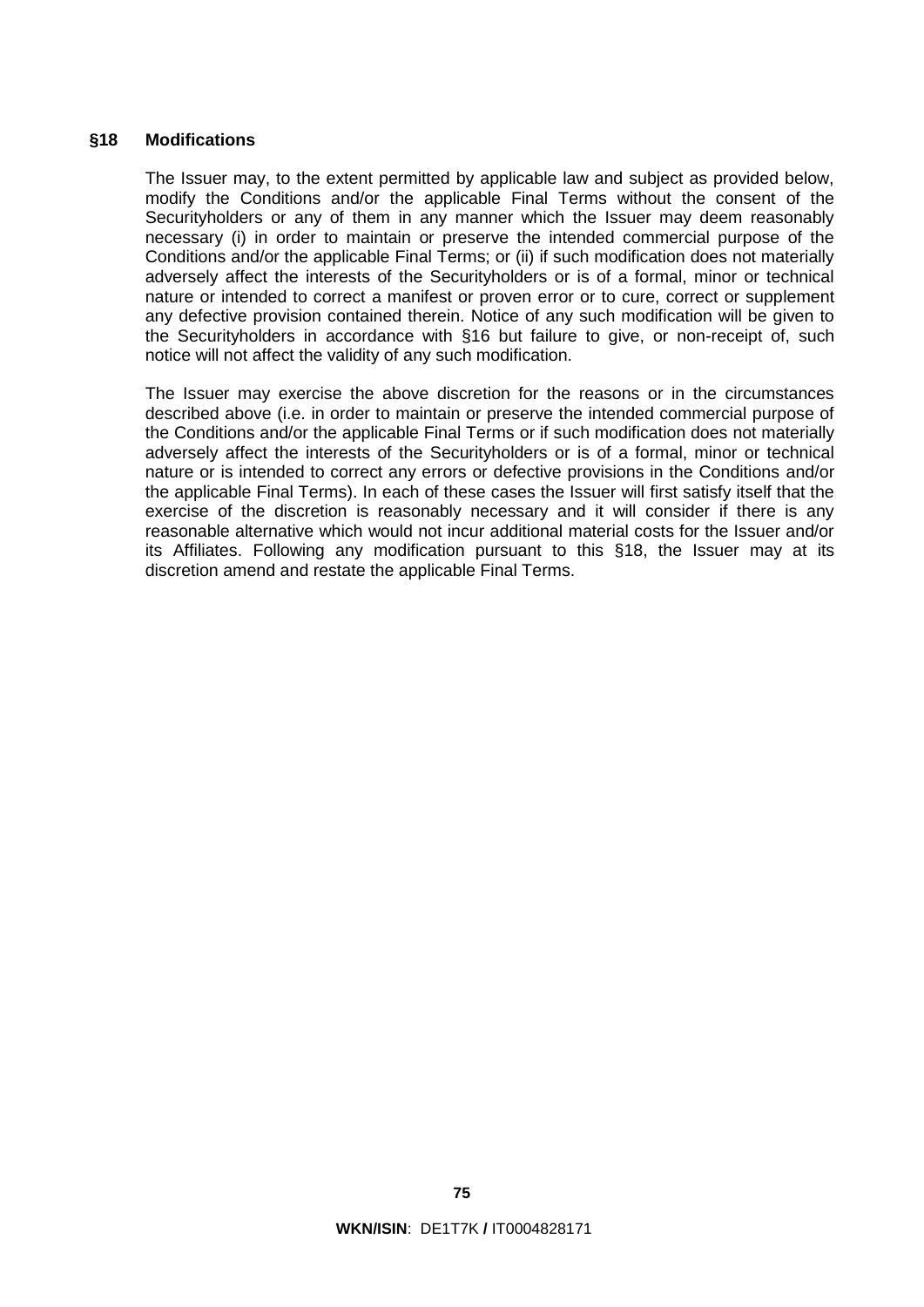### **§19 Severability**

If any of the provisions of the Conditions is or becomes invalid or unenforceable in whole or in part, the validity and enforceability of the remaining provisions shall not in any way be affected or impaired thereby. The invalid or unenforceable provision shall be replaced by a valid provision, which, to the extent legally possible, serves the economic purposes of the invalid or unenforceable provision. The same applies to any gaps in the Conditions.

**76**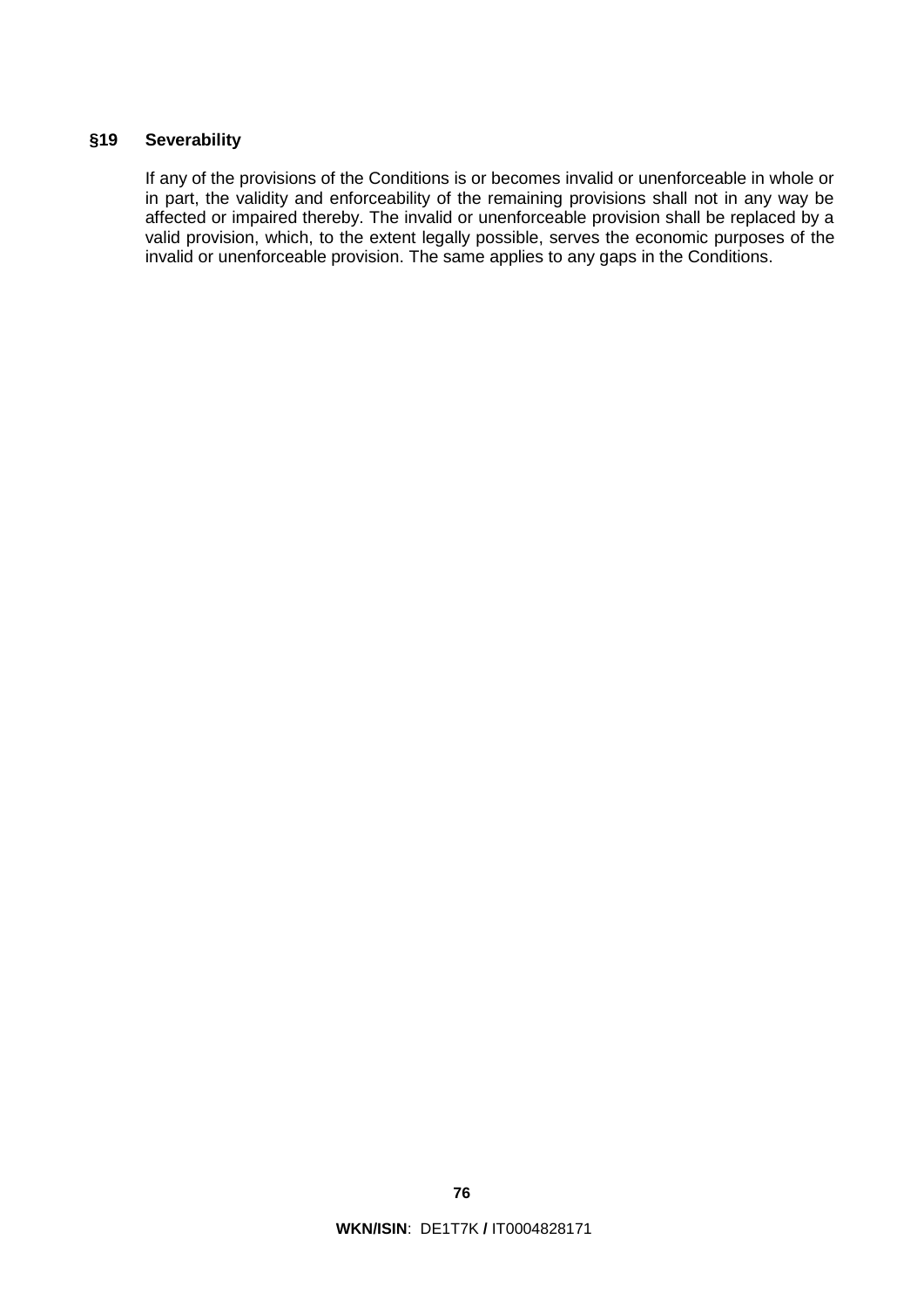#### **§20 Governing Law, Place of Jurisdiction and Place of Performance**

Subject as provided below, if the Governing Law is specified, in the Product Terms, to be English Law, the Securities and any non-contractual obligations arising out of or in connection with the Securities are governed by, and shall be construed in accordance with, English law. No person shall have any right to enforce any term or condition of the Securities under the Contracts (Rights of Third Parties) Act 1999, but this does not affect any right or remedy of any person which exists or is available apart from that Act.

If the Governing Law is specified, in the Product Terms, to be English Law, the courts of England are to have exclusive jurisdiction to settle any disputes which may arise out of or in connection with the Securities (including a dispute relating to any non-contractual obligations arising out of or in connection with the Securities).

Subject as provided below, if the Governing Law is specified, in the Product Terms, to be German Law, the Securities are governed by, and shall be construed in accordance with, German law. The place of jurisdiction for all proceedings arising from matters provided for in the Conditions shall, to the extent legally permitted, be Frankfurt am Main. The place of performance of any obligation of the Issuer under the Conditions is Frankfurt am Main.

Subject as provided below, if the Governing Law is specified, in the Product Terms, to be Italian Law, the Securities are governed by, and shall be construed in accordance with, Italian law. The place of jurisdiction for all proceedings arising from or relating to matters provided for in the Conditions, including non-contractual matters and tort liabilities shall, to the extent legally permitted, be exclusively Milan. Obligations of Deutsche Bank AG under the Securities will be performed only through Deutsche Bank AG, Milan Branch and the place of performance of any obligation of the Issuer under the Conditions is Milan. In the event that, for reasons outside of its control, the Issuer is unable to perform any of its obligations in Milan (whether as a result of a change in law, regulation or otherwise), an investor is not entitled to require performance of such obligation(s) in any other jurisdiction or place.

Subject as provided below, if the Governing Law is specified, in the Product Terms, to be Portuguese Law, the Securities and any non-contractual obligations in connection therewith, are governed by, and shall be construed in accordance with, Portuguese law. The exclusive place of jurisdiction for all proceedings arising from matters provided for in the Conditions shall be Portugal and within the Portuguese jurisdiction, to the extent legally permitted, any such proceedings shall be held before the courts of Lisbon. Obligations of Deutsche Bank AG under the Securities will be performed only through Deutsche Bank AG, Sucursal em Portugal and the place of performance of any obligation of the Issuer under the Conditions is Lisbon. In the event that, for reasons outside of its control, the Issuer is unable to perform any of its obligations in Lisbon (whether as a result of a change in law, regulation or otherwise), an investor is not entitled to require performance of such obligation(s) in any other jurisdiction or place.

Subject as provided below, if the Governing Law is specified, in the Product Terms, to be Spanish Law, the Securities are governed by, and shall be construed in accordance with, Spanish law. The exclusive place of jurisdiction for all proceedings arising from matters provided for in the Conditions shall, to the extent legally permitted, be, and any such legal proceedings shall be held before the courts of, Madrid. All the obligations of the Issuer under the Conditions are to be performed exclusively from Madrid through Deutsche Bank AG, Sucursal en Espana and all payments are to be originated in Madrid for all purposes. As a consequence, in the event that, for reasons outside of its control, the Issuer is unable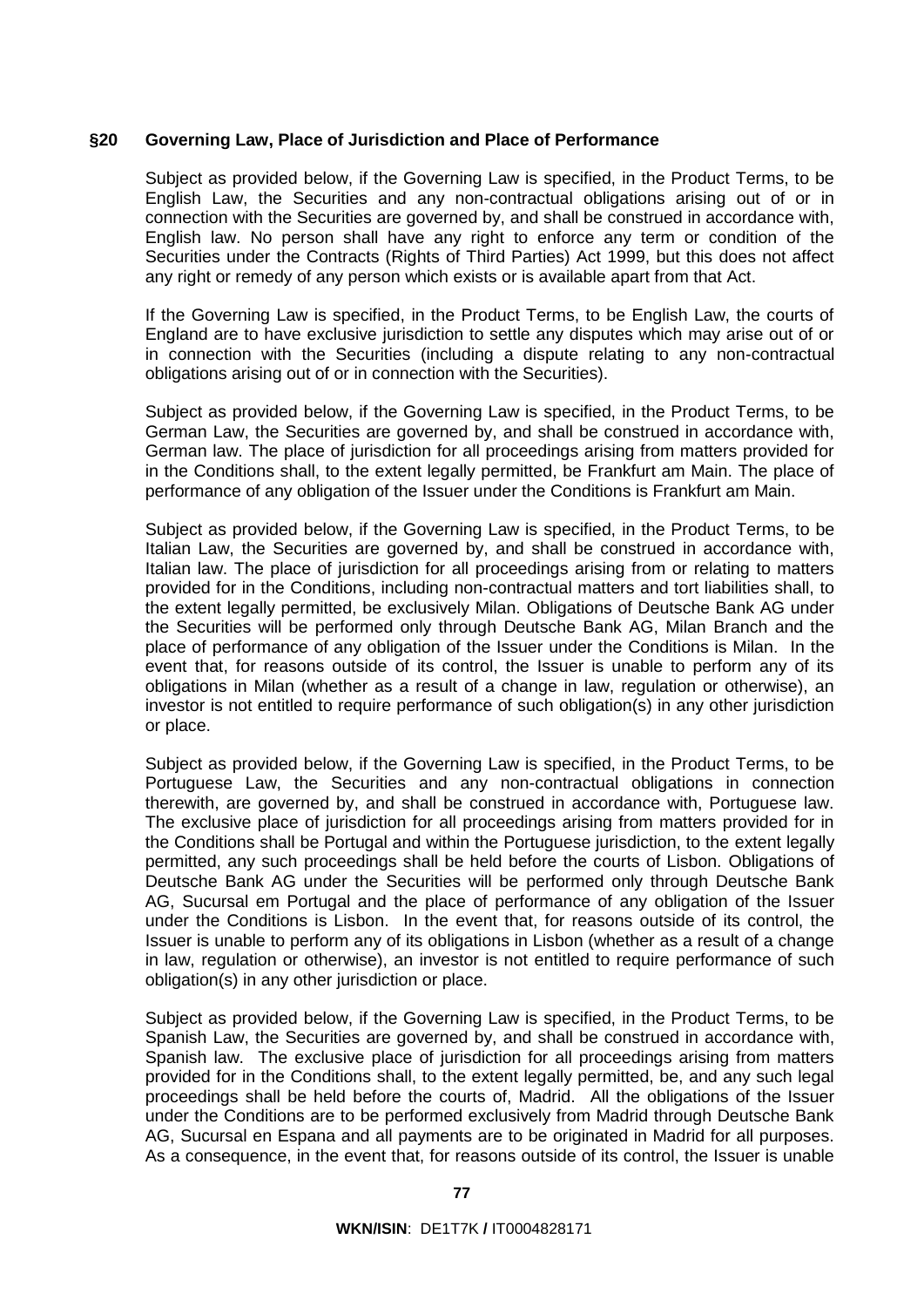to perform its obligations from Madrid through Deutsche Bank AG, Sucursal en Espana or originate its payments from Deutsche Bank AG, Sucursal en Espana in Spain (whether as a result of a change in law, regulation, by administrative decision, force majeure or otherwise), an investor may not require that such obligations are performed from or originated by the Issuer acting through another branch or in any jurisdiction other than Spain.

If [§7\(1\)\(b\),](#page-55-0) [\(e\),](#page-55-1) [\(f\),](#page-56-0) [\(g\)](#page-56-1) or (h) is specified to be applicable to the Securities in the Product Terms, the constituting of the Securities shall be governed by the relevant law specified in [§7\(1\)\(b\),](#page-55-0) [\(e\),](#page-55-1) [\(f\),](#page-56-0) [\(g\)](#page-56-1) or (h), as applicable.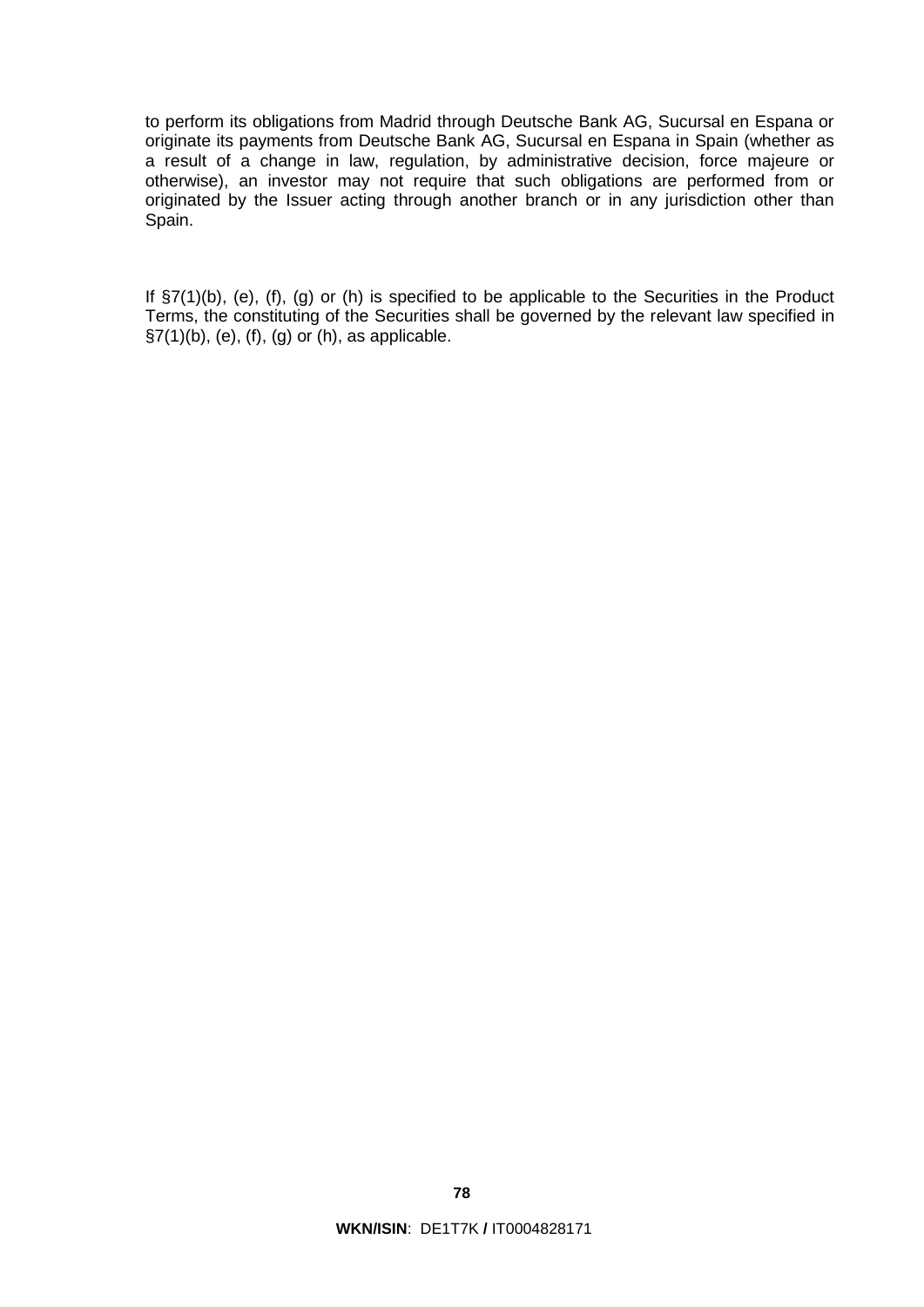# **§21 Portuguese Securities**

This §21 only applies to Portuguese Securities.

## (1) **Meetings of Securityholders**

Subject to the provisions of the applicable Product Terms, Securityholders of a given series of Portuguese Securities have the right to hold meetings to consider any matter affecting their interests, including the modification or abrogation of any of the Conditions of the relevant series of Portuguese Securities and to appoint a common representative (which must be a firm of lawyers, a firm of certified auditors or a natural person) as representative of their interests, under the terms of articles 355 to 359 of the Portuguese Companies Code, enacted by Decree-Law 262/86, of 2 September 1986 (as amended) and article 15 of Decree-Law 172/99 of 22 May 1999 (as amended).

A meeting of holders of Portuguese Securities of a given series may be convened by (A) the common representative, at any time, or if (i) the common representative refuses to convene such a meeting or (ii) the meeting fails to be convened because a common representative has not been appointed, (B) the management of Deutsche Bank, Sucursal em Portugal. A meeting must in any case be convened by the common representative or the management of Deutsche Bank, Sucursal em Portugal if so requested by holders of Portuguese Securities holding not less than five per cent. of the aggregate nominal amount of the Portuguese Securities of the relevant series. Every meeting of holders of Portuguese Securities shall be held on the date, and at the time and place, approved by the common representative or the management of Deutsche Bank, Sucursal em Portugal, as the case may be, as specified in the notice for such meeting of holders of Portuguese Securities. For the purposes of convening any such meeting, a call notice shall be disseminated at least 30 calendar days prior to the date of the meeting, (i) in accordance with all laws and regulations applicable to such dissemination (including any rules and regulations of Interbolsa, the CMVM and of any stock exchange where the Portuguese Securities are admitted to trading), and (ii) through the website of the CMVM (www.cmvm.pt).

## (2) **Provisions of information to Interbolsa**

For any series of Portuguese Securities, the Principal Agent shall provide information to Interbolsa regarding the amounts payable to the holders of such Portuguese Securities by the fifth Business Day prior to the date on which such amounts will be paid to the relevant Securityholders or such later date as may be accepted by Interbolsa in respect of the relevant Securities. The Issuer will provide the Principal Agent, on request, and no later than such fifth Business Day (or, in respect of any later date acceptable to Interbolsa, no later than that later date) with any such information relating to these amounts payable as Interbolsa may require.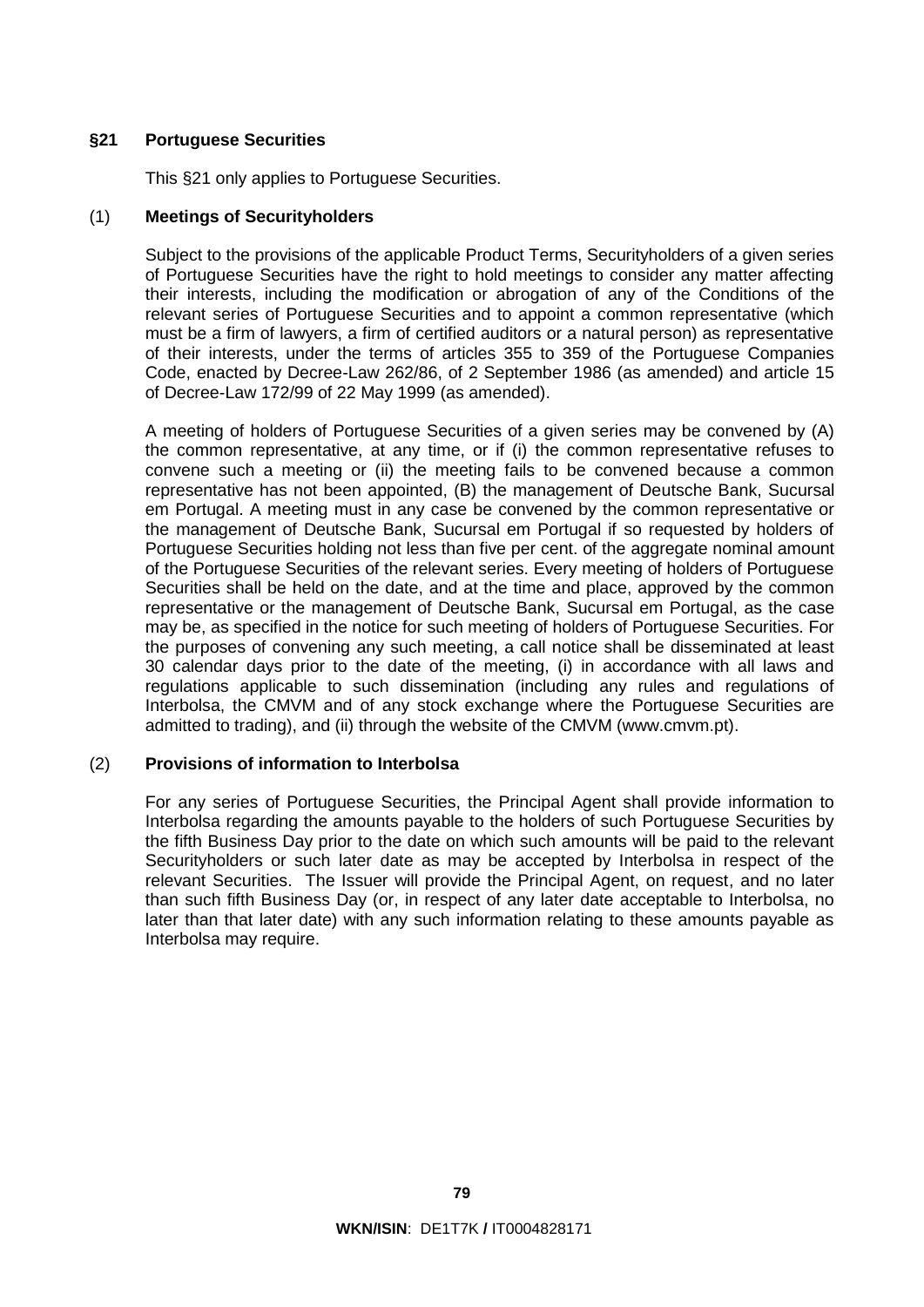#### **Annex 1**

### **FORM OF EXERCISE NOTICE**

## **DEUTSCHE BANK AG**

[Up to] [ ] [*Form of Security*] relating to [*Underlying*] (the "**Securities**")

*Any capitalised terms not defined herein shall bear the same meaning as that in the base prospectus for the Securities as modified or replaced by the relevant Product Terms.*

*When completed this notice should be sent by the Securityholder to the Principal Agent and copied to the relevant Clearing Agent, or in the case of Portuguese Securities, the relevant Affiliate Member of Interbolsa, and in the case of French Securities, the relevant Account Holder. The most recent form of this notice may be obtained on request to the Principal Agent*.

**To:** Deutsche Bank AG [London Winchester House 1 Great Winchester Street London EC2N 2EQ

> Attention: EIMG Fax: +44 (0)113 336 1979 E-Mail: [transaction-mngt.group@db.com\]](mailto:transaction-mngt.group@db.com) [*OR INSERT ALTERNATIVE ADDRESS DETAILS FOR ISSUER*]

**cc:** [*Clearing Agent/Affiliate Member of Interbolsa Details/Account Holder*] [Euroclear Bank S.A./N.V.]

[address] Attention: [ ] Fax: [ ] Phone: [ ]

Clearstream Banking S.A. [address] Attention: [ ] Fax:  $\lceil \quad \rceil$ Phone: [ ]

[*If other clearing system, insert details*]

[Subject as set out below, if this notice is determined to be incomplete or not in proper form (in the determination of the Principal Agent), or is not copied to the Clearing Agent, or in the case of Portuguese Securities, copied to the relevant Affiliate Member of Interbolsa, and in the case of French Securities, copied to the relevant Account Holder, immediately after being delivered or sent to the Principal Agent, it shall be void.

If this notice is subsequently corrected to the satisfaction of the Principal Agent, it shall be deemed to be a new notice submitted at the time such correction is delivered to the Principal Agent and copied to the Clearing Agent, or in the case of Portuguese Securities, copied to the relevant Affiliate Member of Interbolsa, and in the case of French Securities, copied to the relevant Account Holder,.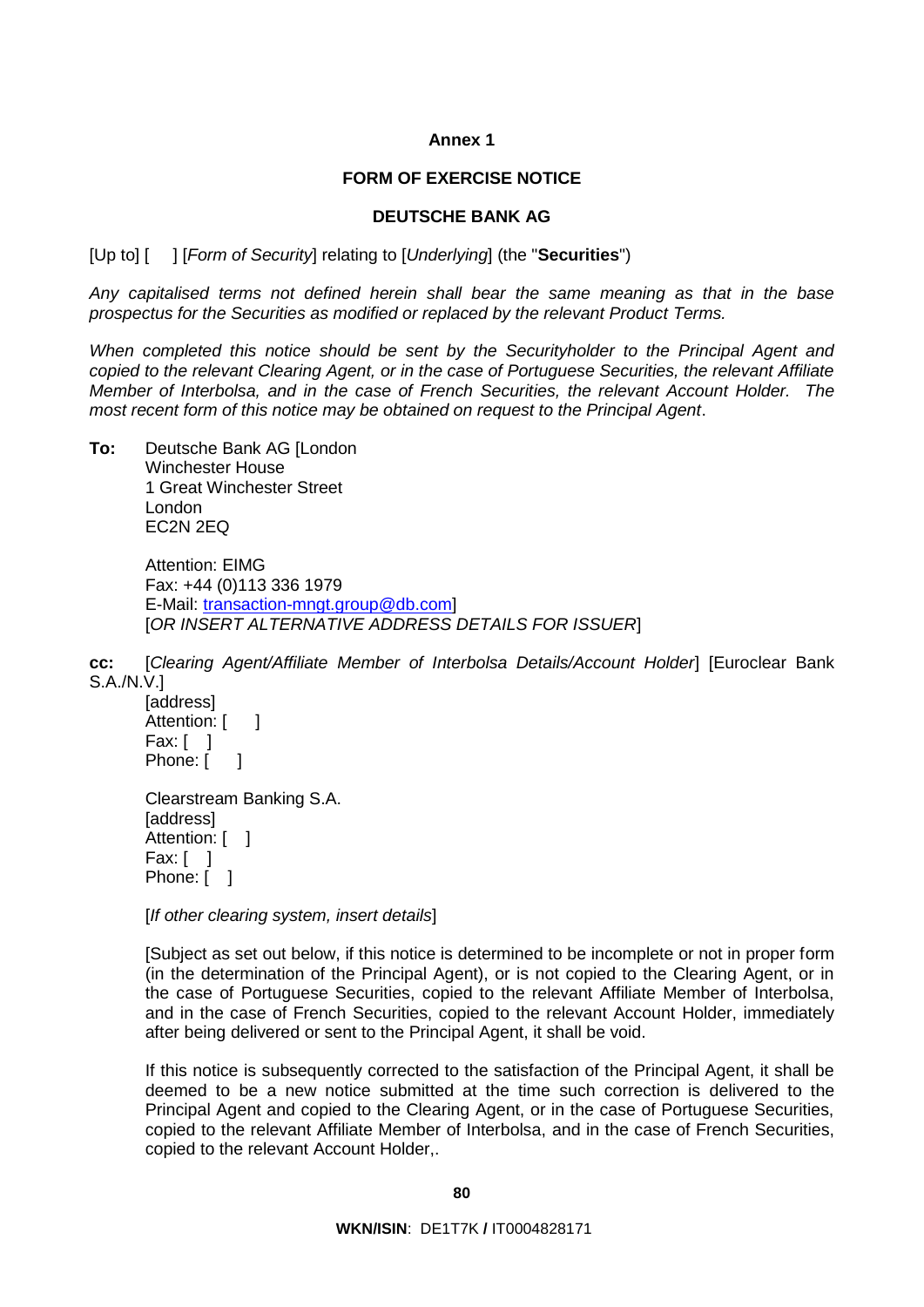# **PLEASE USE BLOCK CAPITALS**

## **1. Number of the Securities**

The number of the Securities being exercised is as follows:

## **2. Account details:**

[I/We\*] hereby irrevocably instruct and authorise the [Clearing Agent/Affiliate Member of Interbolsa/Account Holder] to debit on or before the Settlement Date the account specified below with the number of the Securities being exercised and [I/we\*] hereby authorise the Principal Agent to so direct the [Clearing Agent/Affiliate Member of Interbolsa/Account Holder] on [my/our\*] behalf.

Account details: [\*delete as appropriate]

[*If cash settled, insert below and renumber paragraphs accordingly:*

### <span id="page-80-0"></span>**3. Cash amounts**

The account with the [Clearing Agent/Affiliate Member of Interbolsa/Account Holder] to be credited with any Cash Amount(s), Disruption Settlement Amount, Adjustment Amount and any other cash amounts payable to [me/us\*] is as follows:

Account details: 1 [\*delete as appropriate]

[*If not physically settled, delete (4) below and renumber paragraphs accordingly*:

## **4. Physical Delivery Amount**

The account with [*insert relevant Physical Delivery Clearing System(s)*] to be credited with the Physical Delivery Amount(s) is as follows:

Account details:

## **5. Securityholder Expenses**

[I/We\*] hereby undertake to pay all Securityholder Expenses and the aggregate Strike and any other cash amounts, if applicable, payable in connection with the exercise and settlement of the relevant Securities and [I/we<sup>\*</sup>] hereby irrevocably instruct the [Clearing Agent/Affiliate Member of Interbolsa/Account Holder] to deduct an amount or amounts in respect thereof from any cash amount due to [me/us\*] as referred to in [3 above](#page-80-0) and/or to debit [my/our\*] account with the [Clearing Agent/Affiliate Member of Interbolsa/Account Holder] specified below with an amount or amounts in respect thereof, in each case on or after the Exercise Date and [I/we\*] hereby authorise the Principal Agent to so direct the [Clearing Agent/Affiliate Member of Interbolsa/Account Holder] on [my/our\*] behalf.

Account details: [\*delete as appropriate]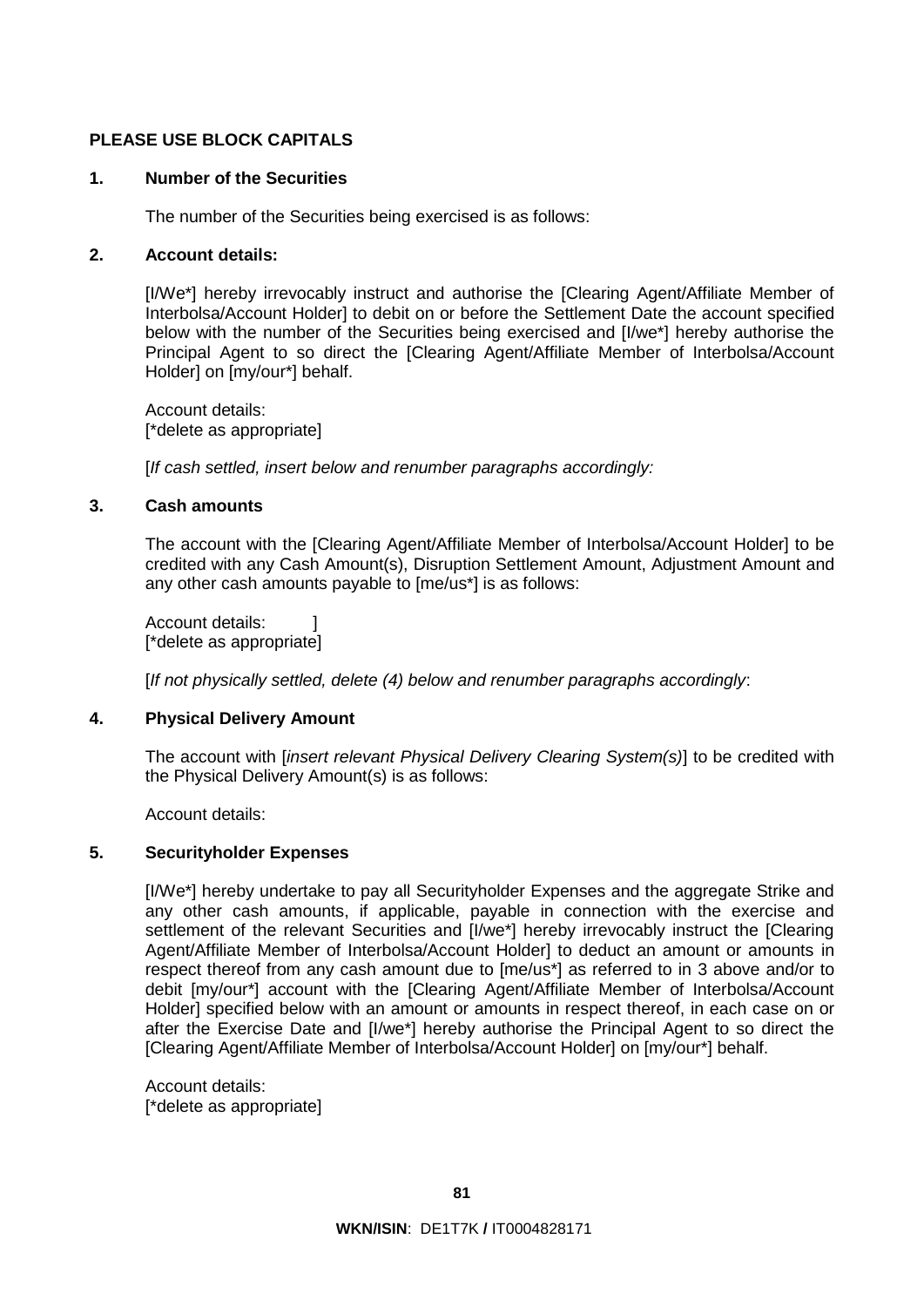## **6. Certification of non-U.S. beneficial ownership**

The undersigned hereby [certify/ies\*] that, as of the date hereof, neither the person exercising the Securities that are the subject of this notice nor any person on whose behalf the Securities are being exercised is a U.S. person or a person within the United States and that no cash, and in the case of a physical delivery of an Underlying, no securities or other property have been or will be transferred in the United States or to, or for the account or benefit of, a U.S. person in connection with any exercise thereof. As used herein "United States" means the United States of America (including the States and the District of Columbia and its possessions), and "U.S. person" means (i) an individual who is a resident of the United States; (ii) a corporation, partnership or other entity organised in or under the laws of the United States or any political subdivision thereof or which has its principal place of business in the United States; (iii) any estate or trust which is subject to United States federal income taxation regardless of the source of its income; (iv) any trust if a court within the United States is able to exercise primary supervision over the administration of the trust and if one or more United States trustees have the authority to control all substantial decisions of the trust; (v) a pension plan for the employees, officers or principals of a corporation, partnership or other entity described in (ii) above; (vi) any entity organised principally for passive investment, 10 per cent. or more of the beneficial interests in which are held by persons described in (i) to (v) above if such entity was formed principally for the purpose of investment by such persons in a commodity pool the operator of which is exempt from certain requirements of Part 4 of the United States Commodity Futures Trading Commission's regulations by virtue of its participants being non-U.S. persons; or (vii) any other "U.S. person" as such term may be defined in Regulation S under the United States Securities Act of 1933, as amended, or a person who does not come within the definition of a non-United States person under Rule 4.7 of the United States Commodity Exchange Act, as amended.

[\*delete as appropriate]

#### **7. Use of Exercise Notice**

[I/We\*] authorise the production of this notice in any applicable administrative or legal proceedings.

[\*delete as appropriate]

## **Names(s) of Securityholder(s):**

Signed/By:

Dated: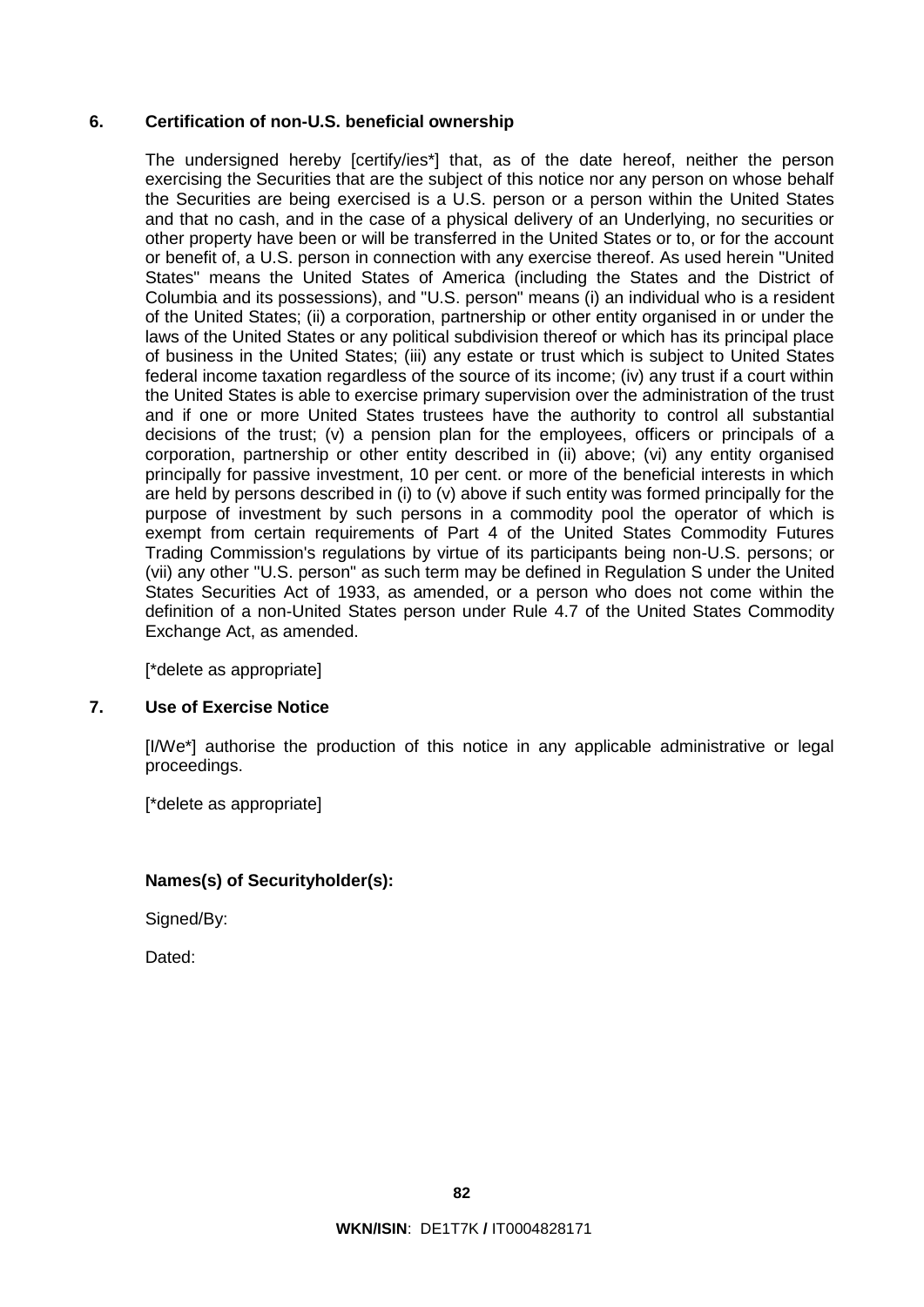#### **Annex 2**

### **FORM OF DELIVERY NOTICE**

## **DEUTSCHE BANK AG**

#### [Up to] [ ] [*Form of Security*] relating to [*Underlying*] (the "**Securities**")

*Any capitalised terms not defined herein shall bear the same meaning as that in the base prospectus for the Securities as modified or replaced by the relevant Product Terms.*

*When completed this notice should be sent by the Securityholder to the Principal Agent and copied to the relevant Clearing Agent and, in the case of French Securities, the relevant Account Holder. The most recent form of this notice may be obtained on request to the Principal Agent.*

**To:** Deutsche Bank AG [London Winchester House 1 Great Winchester Street London EC2N 2EQ

> Attention: EIMG Fax: +44 (0)113 336 1979 E-Mail: [transaction-mngt.group@db.com\]](mailto:transaction-mngt.group@db.com) [*OR INSERT ALTERNATIVE ADDRESS DETAILS FOR ISSUER*]

**cc:** [*Clearing Agent/Account Holder Details*] [Euroclear Bank S.A./N.V.] [address] Attention: [ ] Fax: [ ] Phone: [ ]

Clearstream Banking S.A. [address] Attention: [ ] Fax: [ ] Phone: [ ]

[*If other clearing system, insert details*]

Subject as set out below, if this notice is determined to be incomplete or not in proper form (in the determination of the Principal Agent), or is not copied to the Clearing Agent and, in the case of French Securities, the relevant Account Holder immediately after being delivered or sent to the Principal Agent, it shall be void.

If this notice is subsequently corrected to the satisfaction of the Principal Agent, it shall be deemed to be a new notice submitted at the time such correction is delivered to the Principal Agent and copied to the Clearing Agent.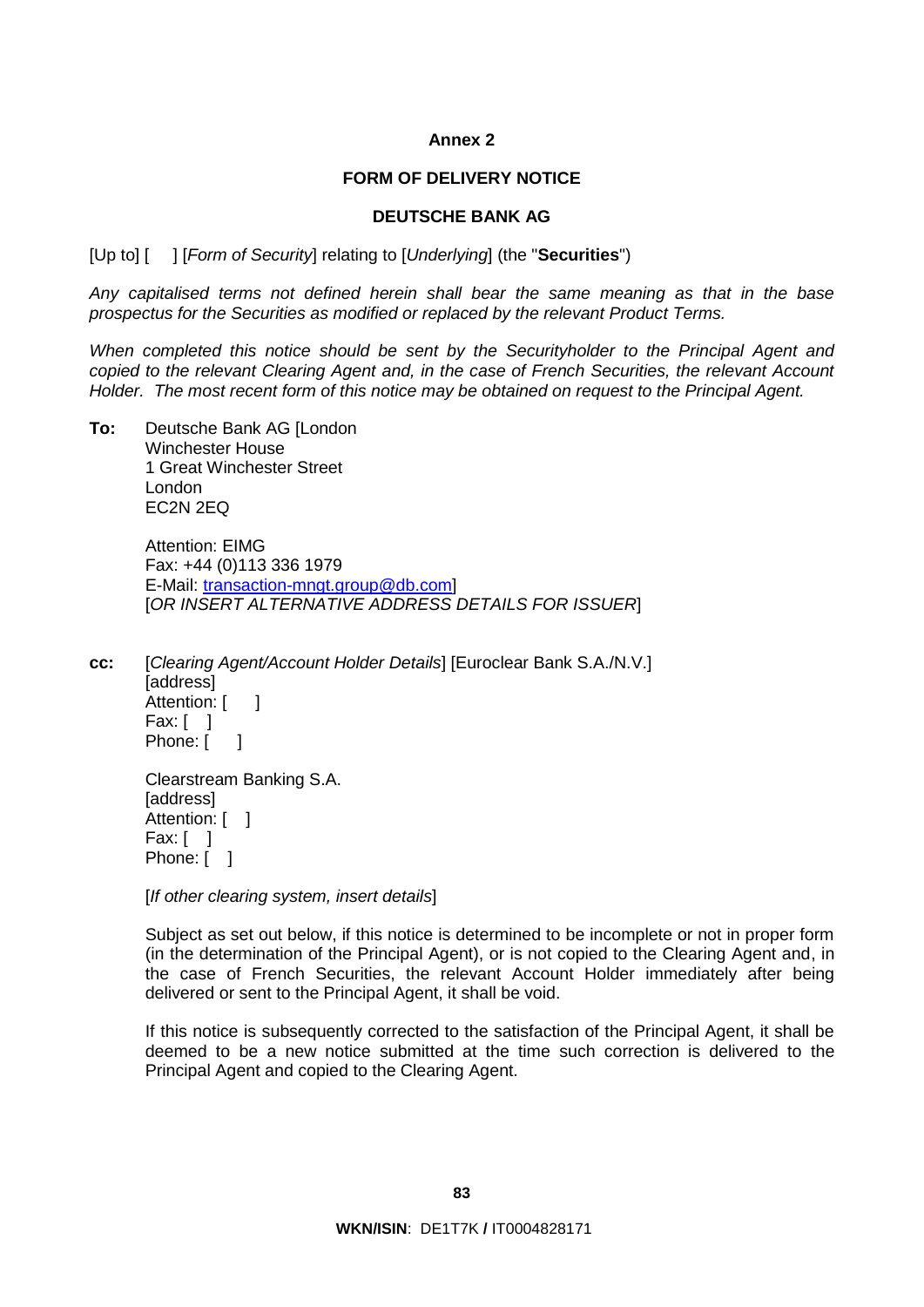### **PLEASE USE BLOCK CAPITALS**

#### **1. Number of the Securities**

The aggregate nominal amount or number of the Securities in respect of which this notice shall apply is as follows:

### **2. Account details:**

[I/We\*] hereby irrevocably instruct and authorise the [Clearing Agent/Account Holder] to debit on or before the Settlement Date the account specified below with the aggregate nominal amount or number of the Securities which are the subject of this notice and [I/we\*] hereby authorise the Principal Agent to so direct the [Clearing Agent/Account Holder] on [my/our\*] behalf.

Account details: [\*delete as appropriate]

## **3. Physical Delivery Amount**

The account with [*insert relevant Physical Delivery Clearing System(s)*] to be credited with the Physical Delivery Amount is as follows:

Account details:

# <span id="page-83-0"></span>**4. Cash amounts**

The account with the [Clearing Agent/Account Holder] to be credited with any Disruption Settlement Amount, Adjustment Amount and any other cash amounts payable to [me/us\*] is as follows:

Account details: [\* delete as appropriate]

# **5./6. Securityholder Expenses**

[I/We\*] hereby undertake to pay all Securityholder Expenses and any other cash amounts, if applicable, payable in connection with the exercise and/or settlement of the relevant Securities and [I/we\*] hereby irrevocably instruct the [Clearing Agent/ Account Holder] to deduct an amount or amounts in respect thereof from any cash amount due to [me/us\*] as referred to in [4 above](#page-83-0) and/or to debit [my/our\*] account with the [Clearing Agent: Account Holder] specified below with an amount or amounts in respect thereof, in each case on or after the Exercise Date or Cut-off Date, as applicable, and [I/we\*] hereby authorise the Principal Agent to so direct the [Clearing Agent/ Account Holder] on [my/our\*] behalf.

Account details: [\*delete as appropriate]

## **6./7. Certification of non-U.S. beneficial ownership**

The undersigned hereby [certify/ies\*] that, as of the date hereof, neither the person exercising or holding the Securities that are the subject of this notice nor any person on whose behalf the Securities are being exercised or redeemed is a U.S. person or a person within the United States and that no cash, and in the case of a physical delivery of an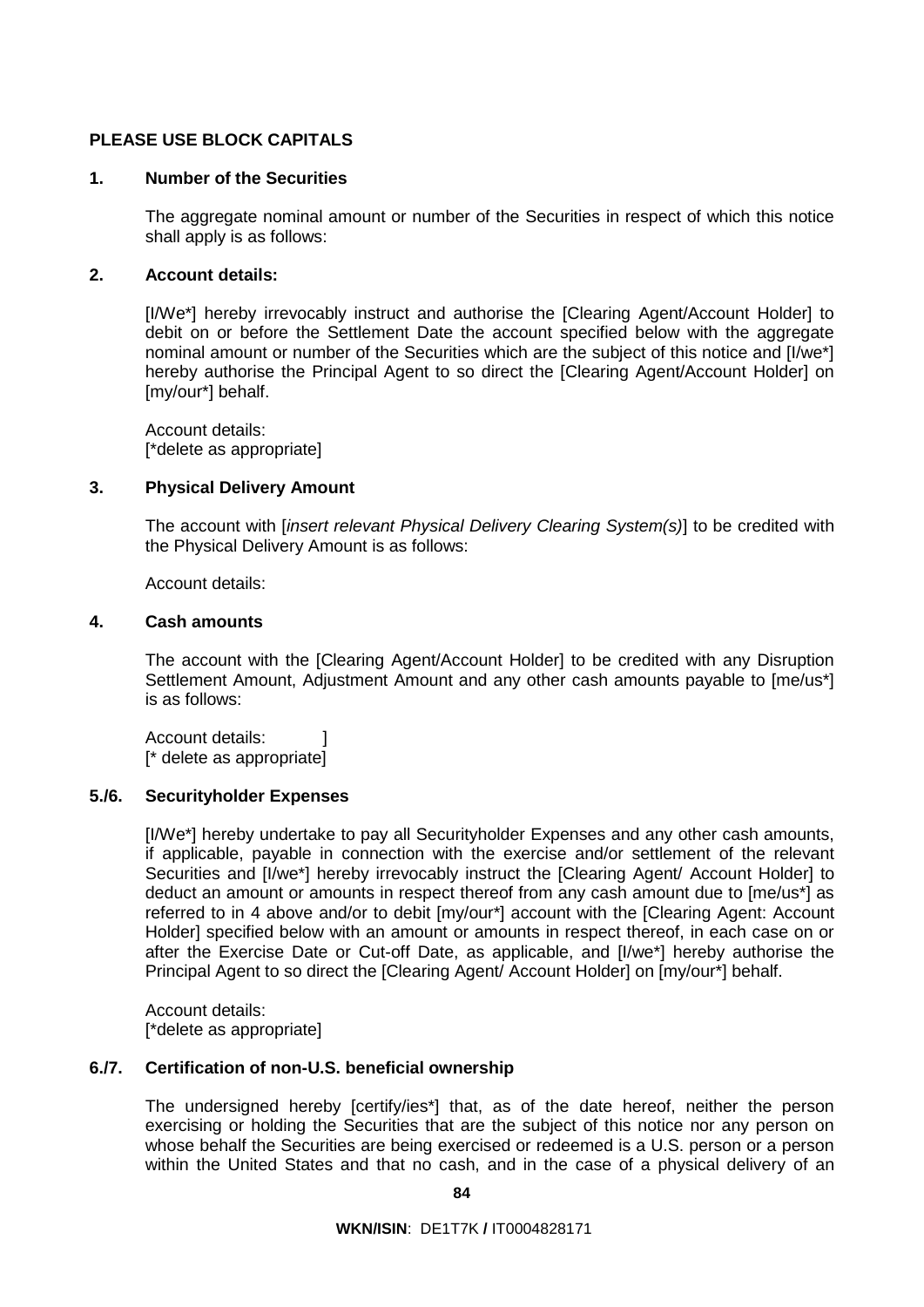Underlying, no securities or other property have been or will be transferred in the United States or to, or for the account or benefit of, a U.S. person in connection with any exercise or redemption thereof. As used herein "United States" means the United States of America (including the States and the District of Columbia and its possessions), and "U.S. person" means (i) an individual who is a resident of the United States; (ii) a corporation, partnership or other entity organised in or under the laws of the United States or any political subdivision thereof or which has its principal place of business in the United States; (iii) any estate or trust which is subject to United States federal income taxation regardless of the source of its income; (iv) any trust if a court within the United States is able to exercise primary supervision over the administration of the trust and if one or more United States trustees have the authority to control all substantial decisions of the trust; (v) a pension plan for the employees, officers or principals of a corporation, partnership or other entity described in (ii) above; (vi) any entity organised principally for passive investment, 10 per cent. or more of the beneficial interests in which are held by persons described in (i) to (v) above if such entity was formed principally for the purpose of investment by such persons in a commodity pool the operator of which is exempt from certain requirements of Part 4 of the United States Commodity Futures Trading Commission's regulations by virtue of its participants being non-U.S. persons; or (vii) any other "U.S. person" as such term may be defined in Regulation S under the United States Securities Act of 1933, as amended, or a person who does not come within the definition of a non-United States person under Rule 4.7 of the United States Commodity Exchange Act, as amended.

[\*delete as appropriate]

# **[7./8.] Use of Delivery Notice**

[I/We\*] authorise the production of this notice in any applicable administrative or legal proceedings.

[\*delete as appropriate]

## **Names(s) of Securityholder(s):**

Signed/By:

Dated: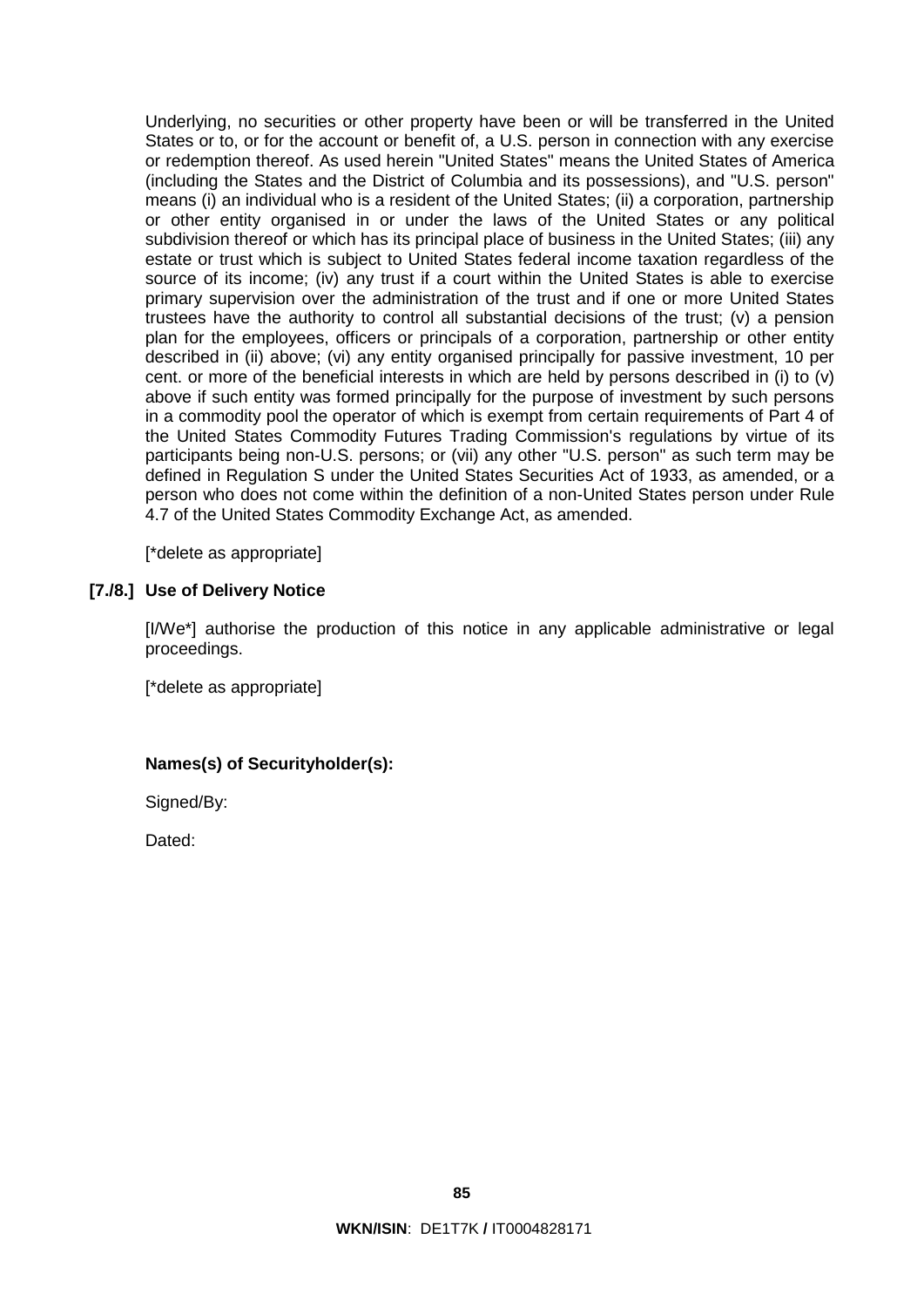## **Annex 3 A**

## **FORM OF RENOUNCEMENT NOTICE**

*(to be used if the Governing Law is specified to be English Law, in the Product Terms)*

## **DEUTSCHE BANK AG**

[Up to] [ ] [*Form of Security*] relating to [*Underlying*] (the "**Securities**")

*Any capitalised terms not defined herein shall bear the same meaning as that in the base prospectus for the Securities as modified or replaced by the relevant Product Terms.*

*When completed this notice should be sent by the Securityholder to the Agent in Italy. The most recent form of this notice may be obtained on request to the Agent in Italy.*

To: [Deutsche Bank S.p.A., Direzione Generale - Ufficio Titoli Piazza del Calendario, 3 20126 Milan (Italy)

> Attention: Andrea Moioli Phone no. +39 02 4024 3864 Fax no. +39 02 4024 2790]

cc: [*Issuer Details*] [address] Attention: [ ] Fax:  $\lceil \quad \rceil$ Phone: [ ]

> [Subject as set out below, if this notice is determined to be incomplete or not in proper form (in the determination of the Agent in Italy), or is not copied to the Issuer immediately after being delivered or sent to the Agent in Italy, it shall be void.

> If this notice is subsequently corrected to the satisfaction of the Agent in Italy, it shall be deemed to be a new notice submitted at the time such correction is delivered to the Agent in Italy.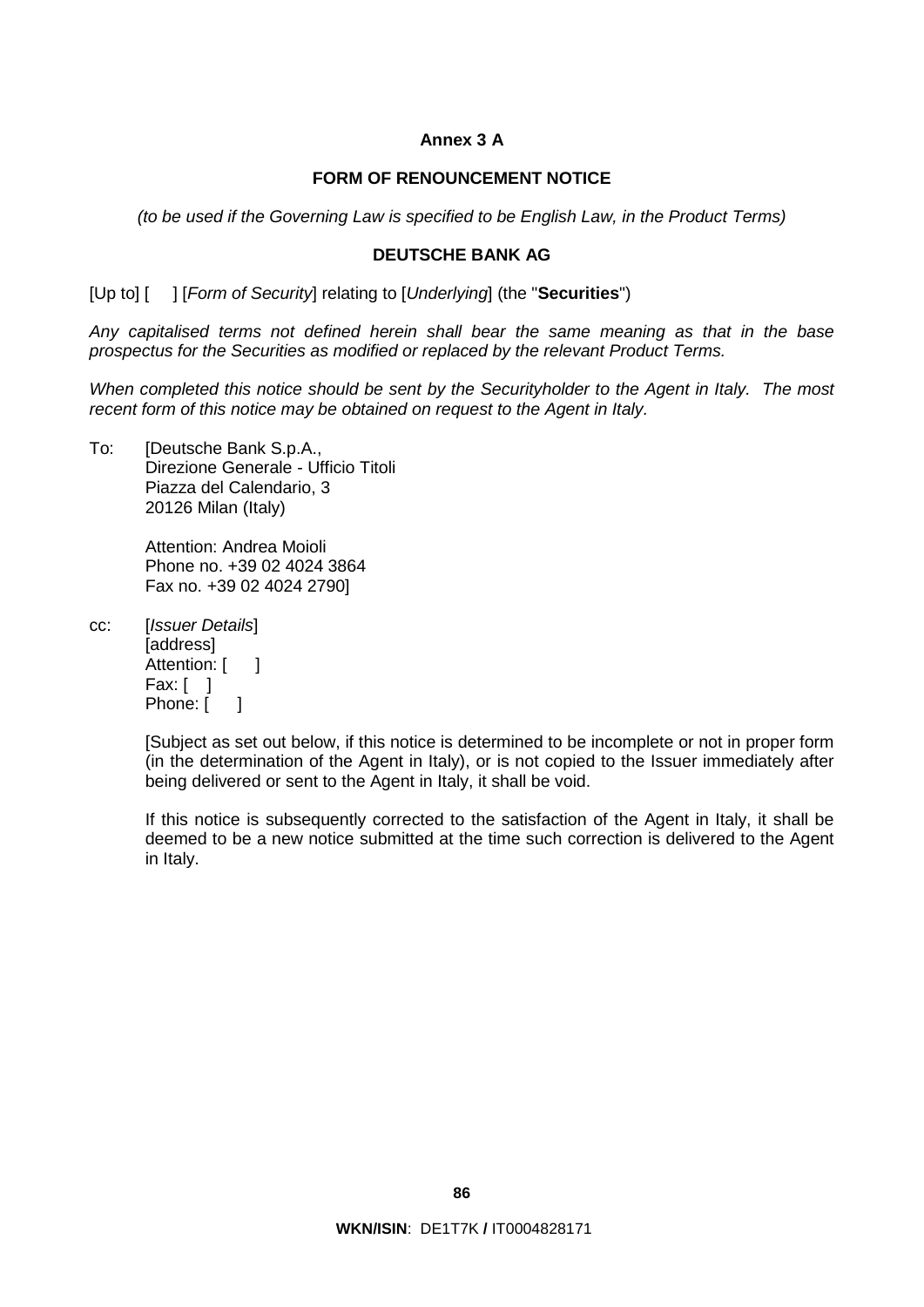## **PLEASE USE BLOCK CAPITALS**

\_\_\_\_\_\_\_\_\_\_\_\_\_\_\_\_\_\_\_\_\_\_\_\_\_\_

We/I the undersigned Holder(s) of the Securities

hereby communicate that we are renouncing the automatic exercise on the Exercise Date of the rights granted by the Securities in accordance with the Conditions of the Securities, as amended and/or supplemented by the applicable Final Terms. We understand that as a result we shall have no right to receive any amounts in respect of the Securities we hold.

Series No. of the Securities:

\_\_\_\_\_\_\_\_\_\_\_\_\_\_\_\_\_\_\_\_\_\_\_\_\_\_

\_\_\_\_\_\_\_\_\_\_\_\_\_\_\_\_\_\_\_\_\_\_\_\_\_\_

Number of Securities the subject of this notice:

The undersigned understands that if this Renouncement Notice is not completed and delivered as provided in the Conditions or is determined to be incomplete or not in proper form (in the determination of the Agent in Italy), it will be treated as null and void.

If this Renouncement Notice is subsequently corrected to the satisfaction of the Agent in Italy, it will be deemed to be a new Renouncement Notice submitted at the time such correction was delivered to the Agent in Italy.

Expressions defined in the Conditions shall bear the same meanings in this Renouncement Notice.

Place and date:

Signature of the Securityholder

\_\_\_\_\_\_\_\_\_\_\_\_\_\_\_\_\_\_\_\_\_\_\_\_\_\_

\_\_\_\_\_\_\_\_\_\_\_\_\_\_\_\_\_\_\_\_\_\_\_\_\_\_

Name of beneficial owner of the Securities

\_\_\_\_\_\_\_\_\_\_\_\_\_\_\_\_\_\_\_\_\_\_\_\_\_\_

**Signature**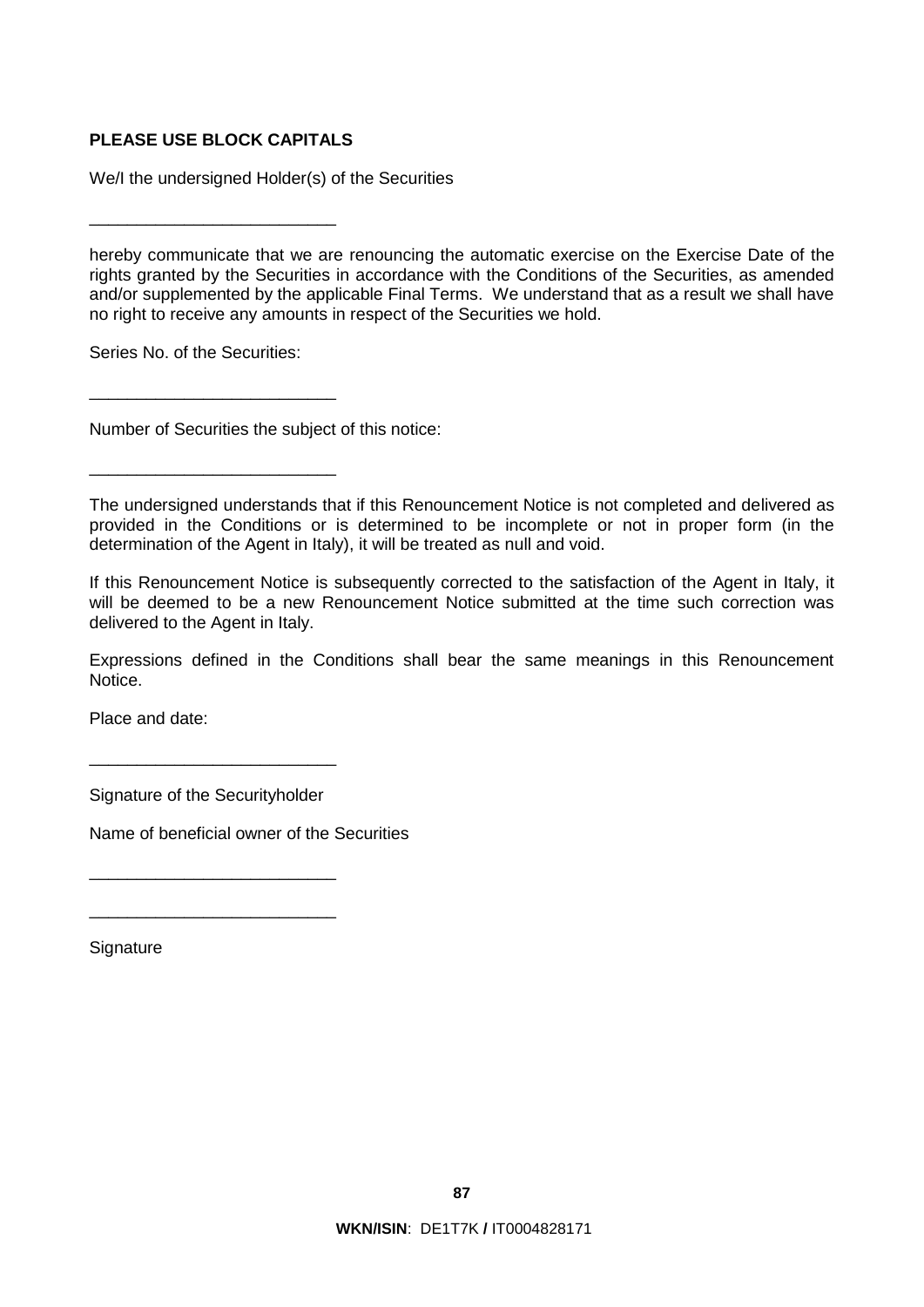# **Annex 3 B**

# **FORM OF RENOUNCEMENT NOTICE**

*(to be used if the Governing Law is specified to be German Law in the Product Terms)*

# **DEUTSCHE BANK AG**

[Up to] [ ] [Form of Security] relating to [Underlying] (the "**Securities**")

Any capitalised terms not defined herein shall bear the same meaning as that in the base prospectus for the Securities as modified or replaced by the relevant Product Terms.

When completed this notice should be sent by the Securityholder to the Agent in Italy and copied to his/her financial intermediary, accountholder at Monte Titoli. The most recent form of this notice may be obtained on request to the Agent in Italy.

To: [Deutsche Bank S.p.A., Direzione Generale - Ufficio Titoli Piazza del Calendario, 3 20126 Milan (Italy)

> Attention: Andrea Moioli Phone no. +39 02 4024 3864 Fax no. +39 02 4024 2790]

cc: Financial Intermediary accountholder at Monte Titoli

 $[•]$ 

## (the "**Financial Intermediary**")

cc: [*Issuer Details*] [address] Attention: [ ] Fax:  $\lceil \quad \rceil$ Phone: [ ]

> [Subject as set out below, if this notice is determined to be incomplete or not in proper form (in the determination of the Agent in Italy), or is not copied to the Issuer and the Financial Intermediary immediately after being delivered or sent to the Agent in Italy, it shall be void.

> If this notice is subsequently corrected to the satisfaction of the Agent in Italy, it shall be deemed to be a new notice submitted at the time such correction is delivered to the Agent in Italy.

# **PLEASE USE BLOCK CAPITALS**

\_\_\_\_\_\_\_\_\_\_\_\_\_\_\_\_\_\_\_\_\_\_\_\_\_\_

We/I the undersigned Holder(s) of the Securities

hereby communicate that we hold the securities through the Financial Intermediary indicated above and we are hereby renouncing the automatic exercise on the Exercise Date of the rights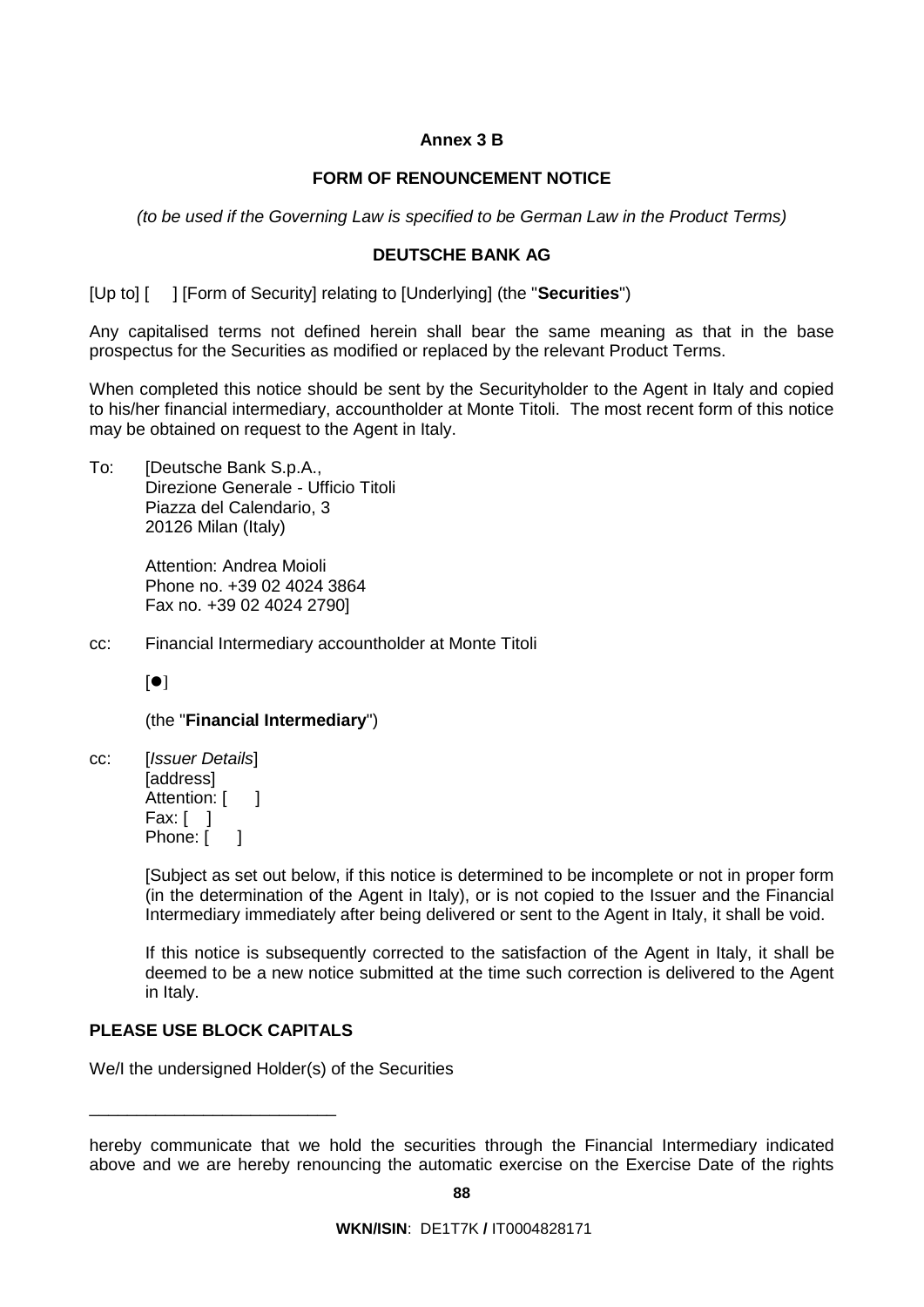granted by the Securities in accordance with the Conditions of the Securities, as amended and/or supplemented by the applicable Final Terms. We understand that as a result we shall have no right to receive any amounts in respect of the Securities we hold.

Series No. of the Securities:

\_\_\_\_\_\_\_\_\_\_\_\_\_\_\_\_\_\_\_\_\_\_\_\_\_\_

\_\_\_\_\_\_\_\_\_\_\_\_\_\_\_\_\_\_\_\_\_\_\_\_\_\_

Number of Securities the subject of this notice:

The undersigned understands that if this Renouncement Notice is not completed and delivered as provided in the Conditions or is determined to be incomplete or not in proper form (in the determination of the Agent in Italy), it will be treated as null and void.

If this Renouncement Notice is subsequently corrected to the satisfaction of the Agent in Italy, it will be deemed to be a new Renouncement Notice submitted at the time such correction was delivered to the Agent in Italy.

Expressions defined in the Conditions shall bear the same meanings in this Renouncement Notice.

Place and date:

\_\_\_\_\_\_\_\_\_\_\_\_\_\_\_\_\_\_\_\_\_\_\_\_\_\_ Signature of the Securityholder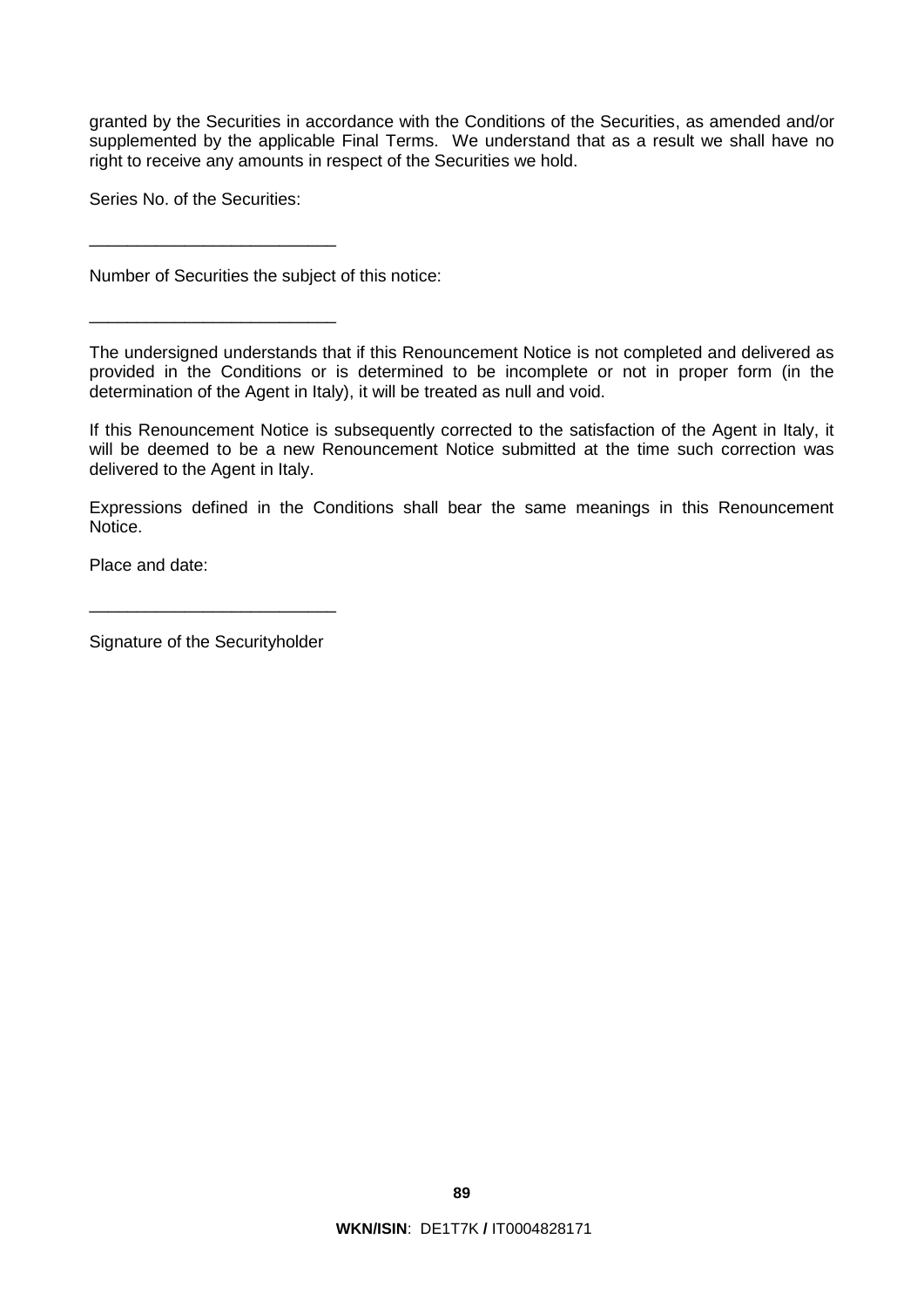## **FORM OF RENOUNCEMENT NOTICE**

*(to be used if the Governing Law is specified to be Italian Law, in the Product Terms)*

# **DEUTSCHE BANK AG**

[Up to] [ ] [*Form of Security*] relating to [*Underlying*] (the "**Securities**")

*Any capitalised terms not defined herein shall bear the same meaning as that in the base prospectus for the Securities as modified or replaced by the relevant Product Terms.*

*When completed this notice should be sent by the Securityholder to the Agent in Italy. The most recent form of this notice may be obtained on request to the Agent in Italy.*

To: [Deutsche Bank S.p.A., Direzione Generale - Ufficio Titoli Piazza del Calendario, 3 20126 Milan (Italy)

> Attention: Andrea Moioli Phone no. +39 02 4024 3864 Fax no. +39 02 4024 2790]

cc: [*Issuer Details*] **[address]** Attention: [ ] Fax: [ ] Phone: [ ]

> [Subject as set out below, if this notice is determined to be incomplete or not in proper form (in the determination of the Agent in Italy), or is not copied to the Issuer immediately after being delivered or sent to the Agent in Italy, it shall be void.

> If this notice is subsequently corrected to the satisfaction of the Agent in Italy, it shall be deemed to be a new notice submitted at the time such correction is delivered to the Agent in Italy.

# **PLEASE USE BLOCK CAPITALS**

\_\_\_\_\_\_\_\_\_\_\_\_\_\_\_\_\_\_\_\_\_\_\_\_\_\_

We/I the undersigned Holder(s) of the Securities

Series No. of the Securities:

\_\_\_\_\_\_\_\_\_\_\_\_\_\_\_\_\_\_\_\_\_\_\_\_\_\_

hereby communicate that we are renouncing the automatic exercise on the Exercise Date of the rights granted by the Securities in accordance with the Conditions of the Securities, as amended and/or supplemented by the applicable Final Terms. We understand that as a result we shall have no right to receive any amounts in respect of the Securities we hold.

Number of Securities the subject of this notice: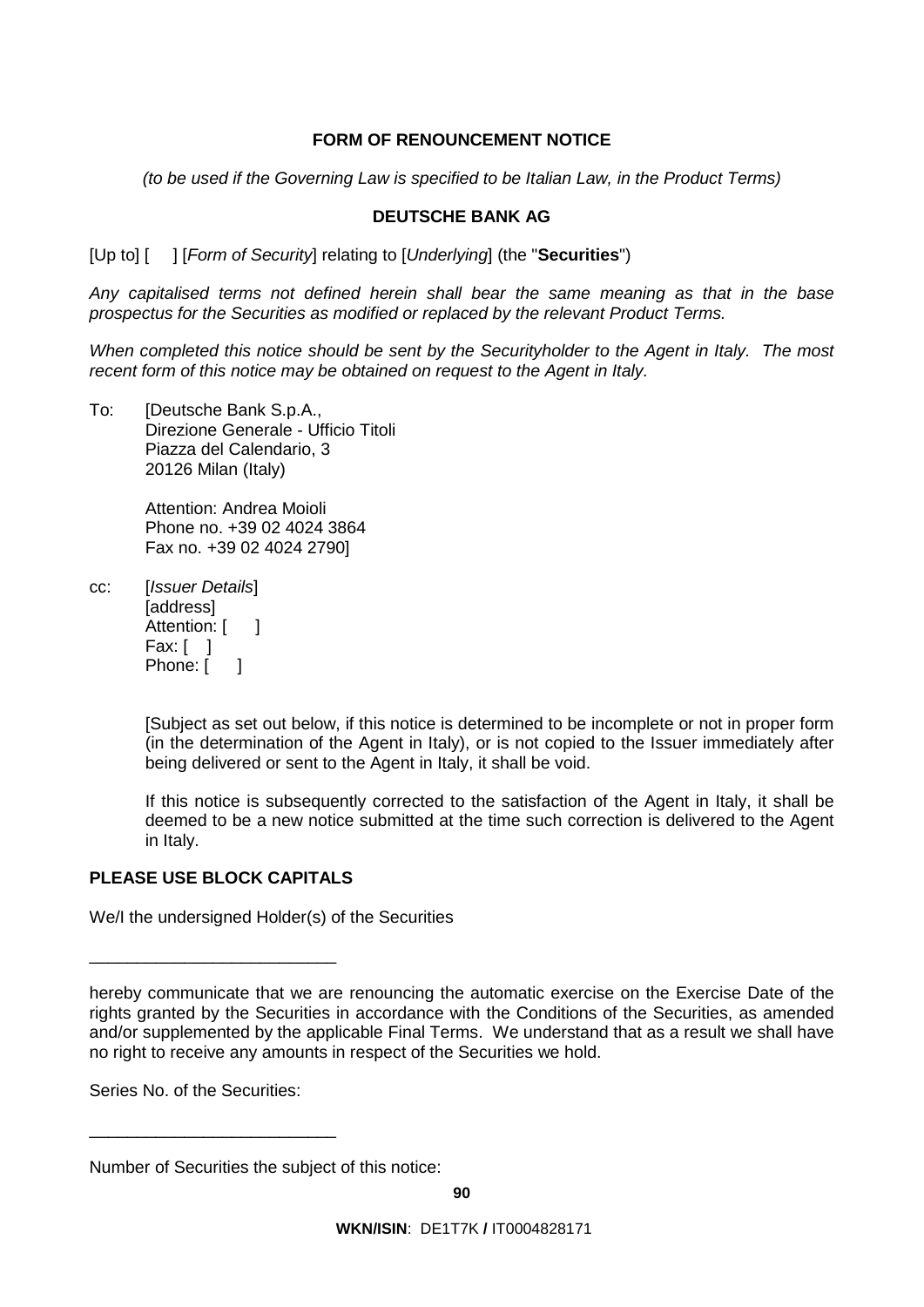The undersigned understands that if this Renouncement Notice is not completed and delivered as provided in the Conditions or is determined to be incomplete or not in proper form (in the determination of the Agent in Italy), it will be treated as null and void.

If this Renouncement Notice is subsequently corrected to the satisfaction of the Agent in Italy, it will be deemed to be a new Renouncement Notice submitted at the time such correction was delivered to the Agent in Italy.

Expressions defined in the Conditions shall bear the same meanings in this Renouncement Notice.

Place and date:

Signature of the Securityholder

\_\_\_\_\_\_\_\_\_\_\_\_\_\_\_\_\_\_\_\_\_\_\_\_\_\_

\_\_\_\_\_\_\_\_\_\_\_\_\_\_\_\_\_\_\_\_\_\_\_\_\_\_

\_\_\_\_\_\_\_\_\_\_\_\_\_\_\_\_\_\_\_\_\_\_\_\_\_\_

\_\_\_\_\_\_\_\_\_\_\_\_\_\_\_\_\_\_\_\_\_\_\_\_\_\_

Name of beneficial owner of the Securities

**Signature**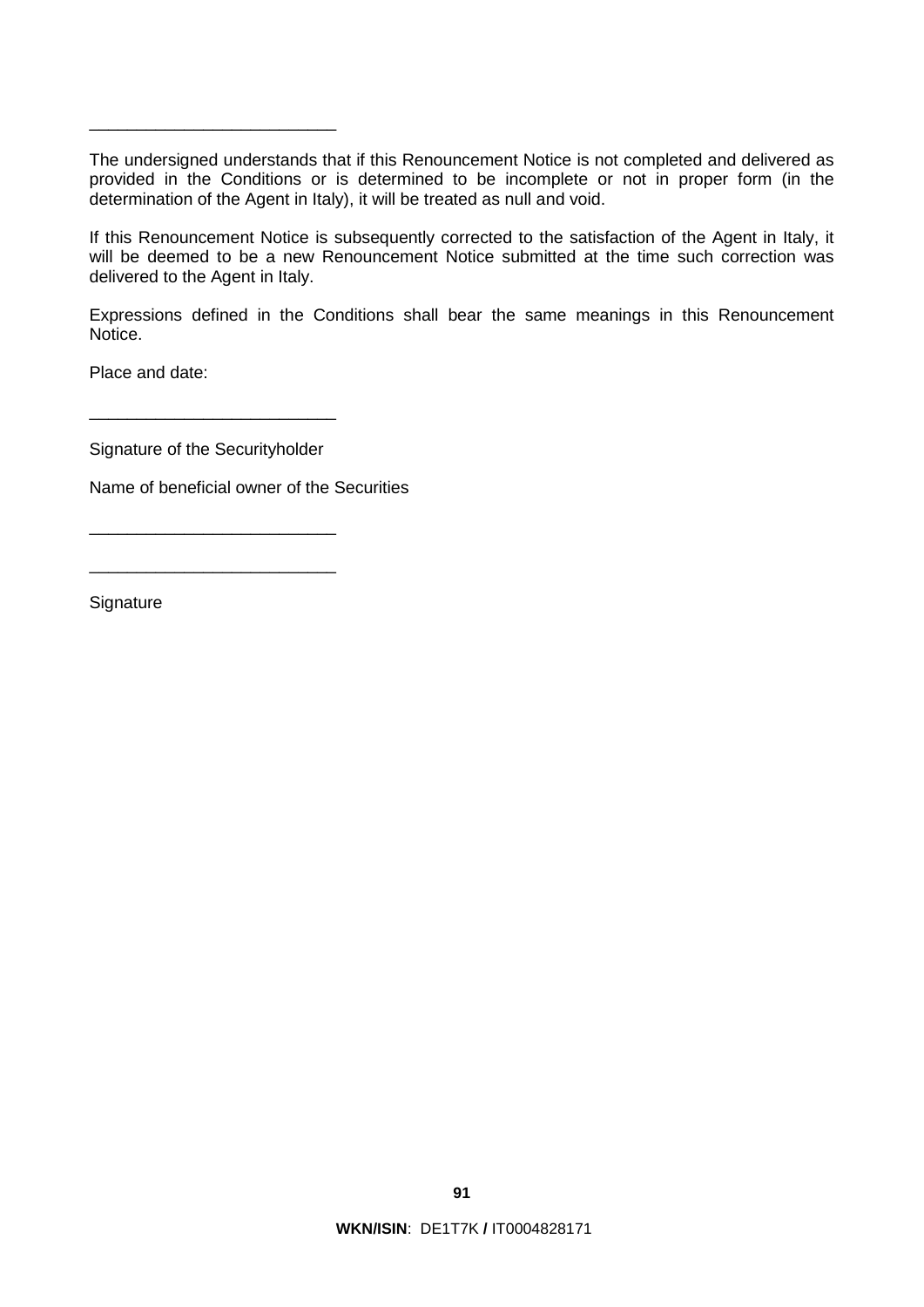# **INDEX OF DEFINITIONS**

| <b>Definitions</b>                      | <b>References</b>                                |
|-----------------------------------------|--------------------------------------------------|
| <b>Adjustment Amount</b>                | \$1(2)(b)                                        |
| <b>Adjustment Date</b>                  | \$17(4)(i)                                       |
| <b>Adjustment Event</b>                 | §6(1)                                            |
| Adjustment/Termination Event            | §6(3)                                            |
| Administrator                           | §6(5)(g)                                         |
| Affiliate                               | \$5(5)(a)                                        |
| Affiliate Member of Interbolsa          | $\S7(1)(c)$                                      |
| Agent                                   | \$8(2)(a)                                        |
| <b>Basket Constituent</b>               | \$1(3)(e)                                        |
| <b>Basket Constituent Currency</b>      | $\S1(3)(f)$                                      |
| <b>Basket Constituent Level</b>         | $\S1(3)(g)$                                      |
| <b>Basket Constituent Weight</b>        | \$1(3)(i)                                        |
| Basket Constituent Percentage<br>Weight | \$1(3)(h)                                        |
| <b>Business Day</b>                     | \$1(3)(j)                                        |
| <b>Calculation Agent</b>                | §9(1)                                            |
| Cash Amount                             | \$1(3)(a)                                        |
| Certificates                            | Second paragraph of "General Conditions" section |
| <b>Clearing Agent</b>                   | \$1(3)(k)                                        |
| Commodity                               | §6(5)(d)                                         |
| Coupon Amount                           | $\frac{54(3)(d)}{2}$                             |
| Conditions                              | First paragraph of "General Conditions" section  |
| <b>Coupon Cessation Date</b>            | $\frac{54(3)(c)}{2}$                             |
| <b>Coupon Payment Date</b>              | $\frac{\mathsf{S4}}{\mathsf{S4}}$ (b)            |
| Coupon Period                           | $\frac{\$4(3)(g)}{g}$                            |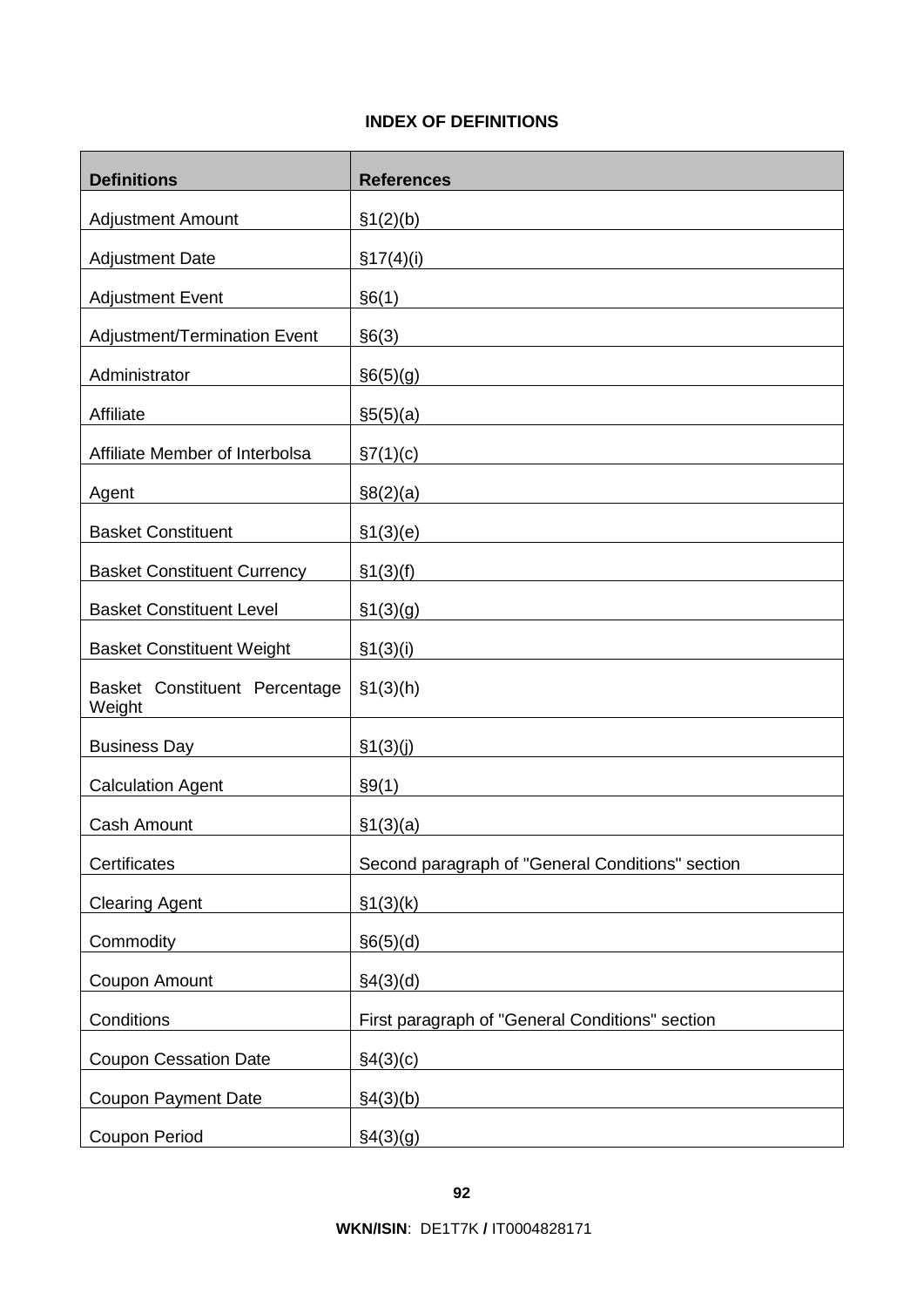| <b>Definitions</b>                         | <b>References</b>                               |
|--------------------------------------------|-------------------------------------------------|
| Coupon Rate                                | $\frac{$(3)(e)}{2}$                             |
| Coupon<br>Rate<br>Day<br>Count<br>Fraction | §4(3)(f)                                        |
| <b>Cut-off Date</b>                        | \$2(3)(a)                                       |
| <b>CVM</b>                                 | \$1(3)(p)                                       |
| De-Listing                                 | $\S6(5)(a)0(i)$ , $\S6(5)(c)0(i)$               |
| <b>Delivery Details</b>                    | $\S2(2)(d)(iv), \S2(3)(b)(iii)$                 |
| <b>Delivery Notice</b>                     | $\S2(2)(e) \S2(3)(b)$                           |
| <b>Designated Maturity</b>                 | \$5(3)(a)                                       |
| <b>Disruption Settlement Amount</b>        | \$3(10)                                         |
| <b>Distribution</b>                        | \$3(8)                                          |
| <b>Established Rate</b>                    | \$17(4)(ii)                                     |
| Euro-zone                                  | \$5(3)(b)                                       |
| <b>Exchange Business Day</b>               | \$5(5)(b)                                       |
| <b>Exchange Rate</b>                       | \$1(3)(1)                                       |
| <b>Exercise Date</b>                       | $\S2(2)(a)(i)$                                  |
| <b>Exercise Notice</b>                     | \$2(2)(d)                                       |
| <b>Exercise Period</b>                     | $\S2(2)(a)(ii)$                                 |
| <b>Final Reference Level</b>               | \$1(3)(m)                                       |
| <b>First Currency</b>                      | §6(5)(e)                                        |
| Fund                                       | §6(5)(g)                                        |
| <b>Fund Information Document</b>           | §6(5)(g)                                        |
| <b>Fund Share</b>                          | §6(5)(g)                                        |
| <b>Futures Contract</b>                    | §6(5)(d)                                        |
| <b>General Conditions</b>                  | First paragraph of "General Conditions" section |
| <b>Global Security</b>                     | $\S7(1)(a)$                                     |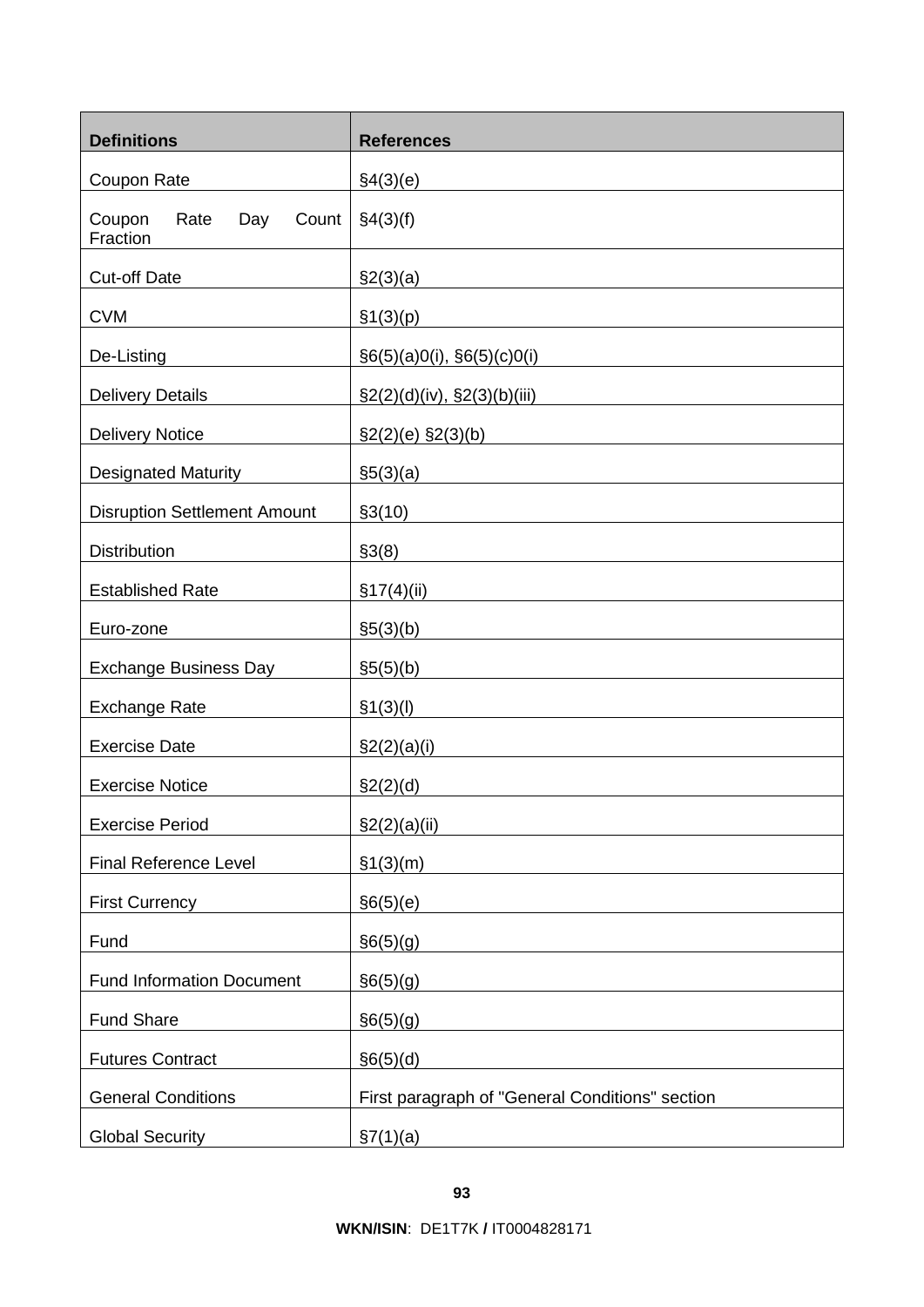| <b>Definitions</b>            | <b>References</b>                   |
|-------------------------------|-------------------------------------|
| <b>Hedging Arrangements</b>   | \$5(5)(c)                           |
| <b>Hedging Party</b>          | \$5(5)(d)                           |
| holder of Securities          | \$7(4)                              |
| <b>Index Sponsor</b>          | \$5(5)(e)                           |
| <b>Initial Valuation Date</b> | \$1(3)(n)                           |
| Insolvency                    | $\S6(5)(a)0(ii)$ , $\S6(5)(c)0(ii)$ |
| Integral Exercise Amount      | $\frac{\frac{6}{2}(2)(g)(i)}{2}$    |
| Interbolsa                    | \$1(3)(p)                           |
| <b>Interest Rate</b>          | \$5(2)                              |
| <b>Intervening Period</b>     | \$3(11)                             |
| <b>ISIN</b>                   | \$1(3)(q)                           |
| <b>Issue Date</b>             | §4(3)(h)                            |
| Issuer                        | \$1(3)(r)                           |
| Manager                       | §6(5)(g)                            |
| <b>Market Disruption</b>      | \$5(4)                              |
| <b>Market Relevant Time</b>   | $\S5(3)(c)$                         |
| Market Value                  | \$3(10)                             |
| Master Fund                   | §6(5)(g)                            |
| Maximum Exercise Amount       | $\frac{\frac{52(2)}{9}}{i}$         |
| Merger Date                   | §6(5)(a)                            |
| Merger Event                  | §6(5)(a)0(iii)                      |
| Minimum Exercise Amount       | $\S2(2)(g)(iii)$                    |
| Multi-Exchange Index          | \$5(5)(f)                           |
| <b>Multiplier</b>             | \$1(3)(s)                           |
| <b>National Currency Unit</b> | \$17(4)(iii)                        |
| Nationalisation               | §6(5)(a)0(iv)                       |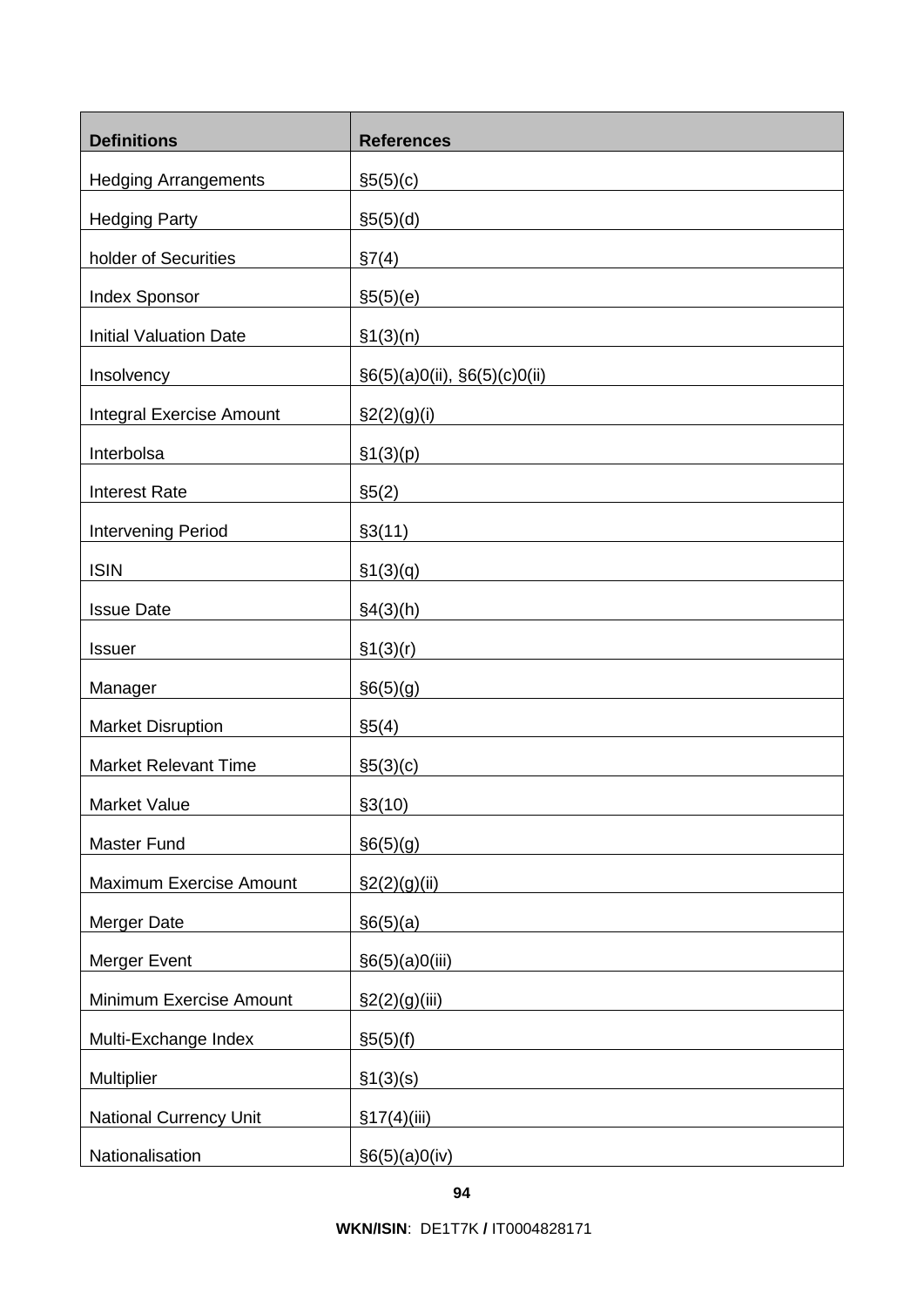| <b>Definitions</b>                         | <b>References</b>                                |
|--------------------------------------------|--------------------------------------------------|
| Nominal Amount                             | $\frac{54(3)(a)}{2}$                             |
| <b>Notes</b>                               | Second paragraph of "General Conditions" section |
| <b>Observation Date(s)</b>                 | \$5(1)(c)                                        |
| <b>Original Currency</b>                   | \$17(1)(a)(ii)                                   |
| Payment Day                                | \$3(6)(b)                                        |
| Physical<br>Delivery<br>Clearing<br>System | \$1(3)(b)                                        |
| <b>Physical Delivery Amount</b>            | \$1(3)(c)                                        |
| <b>Physical Delivery Unit</b>              | \$1(3)(d)                                        |
| <b>Primary Market End Date</b>             | $\frac{54(3)(i)}{2}$                             |
| <b>Principal Agent</b>                     | §8(2)(b)                                         |
| <b>Product Terms</b>                       | First paragraph of "General Conditions" section  |
| Quota                                      | $\frac{2(2)}{9}$                                 |
| Rate of Exchange                           | §6(5)(e)                                         |
| <b>Redemption Date</b>                     | $\frac{2(4)}{b(i)}$                              |
| <b>Redemption Notice</b>                   | $\frac{2(4)}{b(i)}$                              |
| Redemption Notice Time Span                | $\S2(4)(b)(ii)$                                  |
| <b>Redemption Period</b>                   | $\S2(4)(b)(iii)$                                 |
| <b>Redemption Right</b>                    | \$2(4)(a)                                        |
| Reference Banks                            | \$5(3)(d)                                        |
| <b>Reference Currency</b>                  | \$5(5)(g)                                        |
| Reference Issuer                           | §6(5)(c)                                         |
| Reference Item                             | \$5(5)(h)                                        |
| Reference Source                           | \$5(5)(i)                                        |
| Register                                   | \$8(3)                                           |
| Registrar                                  | \$8(3)                                           |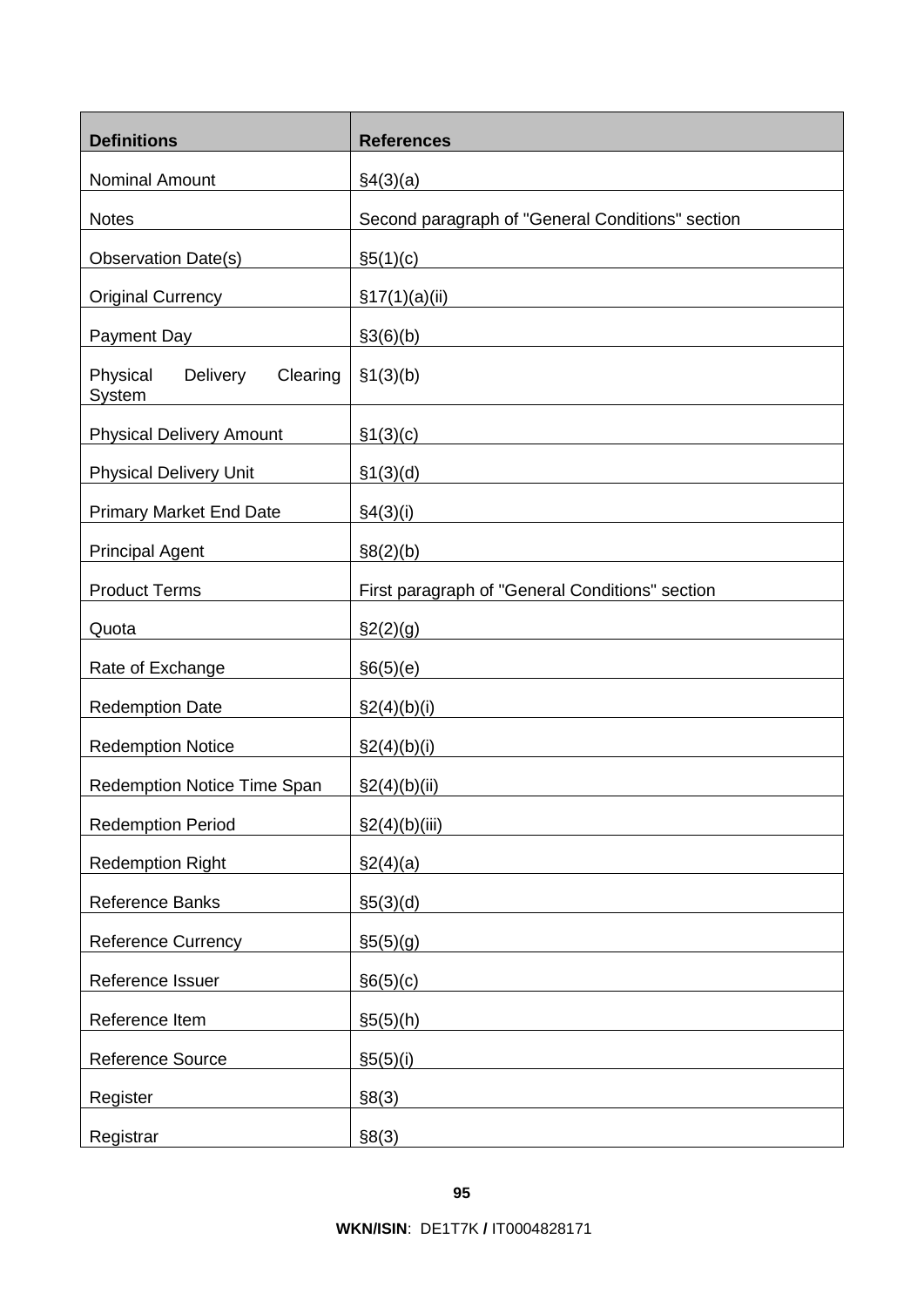| <b>Definitions</b>                 | <b>References</b>                   |
|------------------------------------|-------------------------------------|
| Regolamento di Borsa               | $\S7(2)$                            |
| <b>Related Exchange</b>            | \$5(5)(j)                           |
| <b>Relevant Country</b>            | \$5(5)(k)                           |
| <b>Relevant Currency</b>           | §6(5)(e)                            |
| <b>Relevant Date</b>               | §11                                 |
| <b>Relevant Market</b>             | \$5(3)(f)                           |
| Relevant Reference Item            | \$5(5)(1)                           |
| <b>Relevant Time</b>               | \$5(5)(m)                           |
| <b>Renouncement Notice</b>         | $\frac{2}{2}(2)(c)$                 |
| Representative Amount              | \$5(3)(e)                           |
| <b>Scheduled Closing Time</b>      | \$5(5)(n)                           |
| <b>Scheduled Valuation Date</b>    | \$5(1)(a)                           |
| Second Currency                    | §6(5)(e)                            |
| Security                           | \$1(1)                              |
| Securityholder                     | §1(1), §7(4)                        |
| Securityholder Expenses            | \$2(5)                              |
| <b>Series</b>                      | \$1(1)                              |
| Settlement                         | \$1(3)(t)                           |
| <b>Settlement Currency</b>         | $\S1(3)(u), \S5(5)(o), \S17(4)(iv)$ |
| <b>Settlement Disruption Event</b> | \$3(10)                             |
| Share Company                      | §6(5)(a)                            |
| <b>Spanish Securities</b>          | \$1(3)(u)                           |
| Substitute                         | \$13(1)                             |
| <b>Substitute Market</b>           | \$5(3)(g)                           |
| <b>Successor Sponsor</b>           | §6(5)(b)0(i)                        |
| <b>Tender Offer</b>                | $\S6(5)(a)0(v), \S6(5)(g)0(vii)$    |